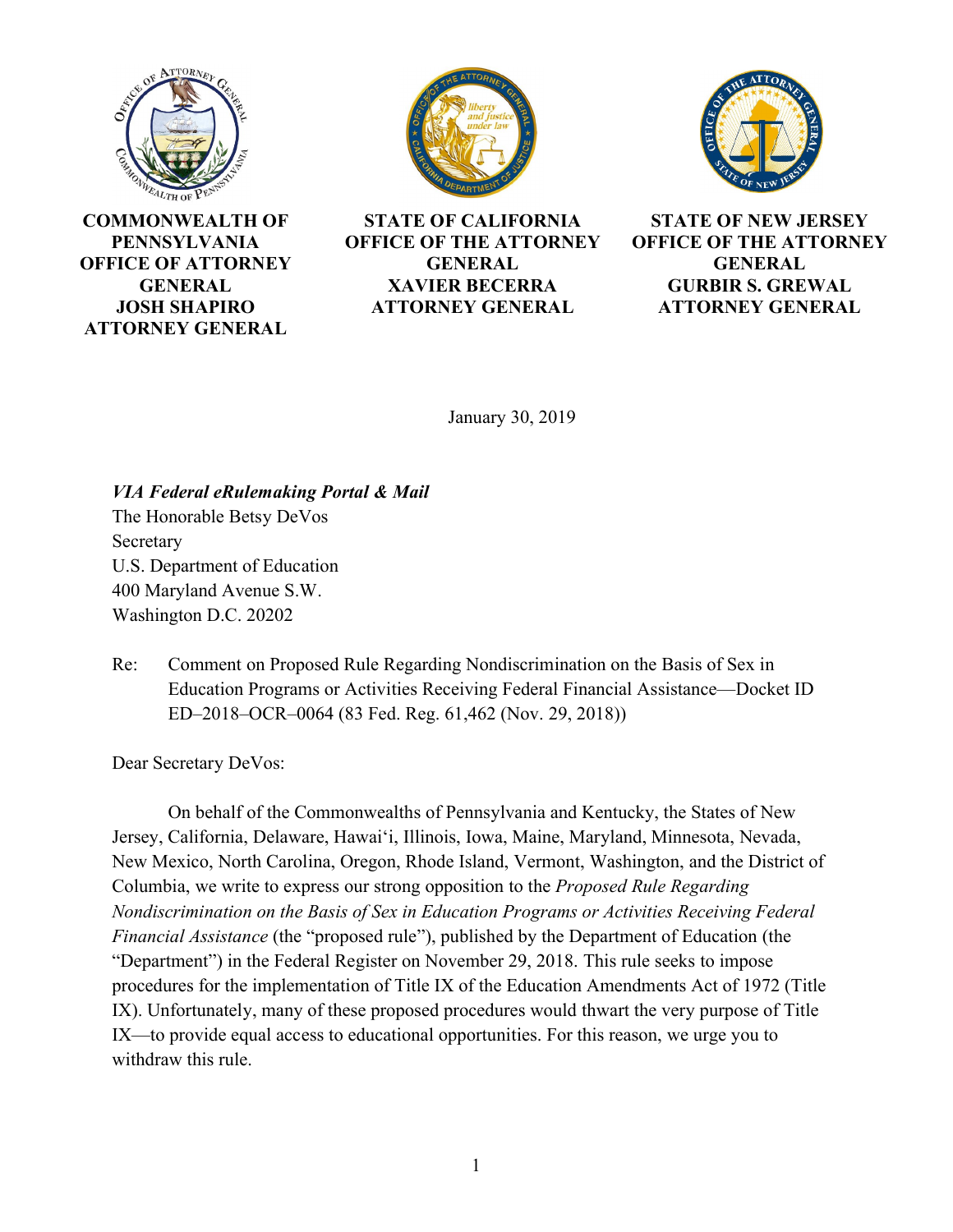Proper enforcement of Title IX is an issue of immense importance to our states, our resident students and families, our teachers, and our communities. The ability to learn in a safe environment free from violence and discrimination is critical and something that we as states prioritize and value.

Conduct that violates Title IX may also violate criminal laws, and state attorneys general, along with county and local prosecutors, have the responsibility to investigate and prosecute these violations when warranted. Many of our states prohibit discrimination based on sex.<sup>1</sup> We have a strong interest in vigorous enforcement of these laws and in ensuring that our own enforcement efforts are not undermined by a weaker federal regime.

Title IX applies to public K-12 schools as well as public colleges and universities, so the states are regulated entities under the proposal. And the states themselves regulate, and in many cases provide funding for, private educational institutions within their borders, which will be subject to the proposed rule to the extent they receive federal funds. Most importantly, the states have a profound interest in protecting the well-being of their students and in ensuring that they are able to obtain an education free of sexual harassment, violence, and discrimination.

We represent states in which schools<sup>2</sup> have worked to bring their procedures in line with Title IX's requirements: to provide students an educational environment free from discrimination based on sex, including sexual harassment and violence. The proposed rule imposes new requirements on schools and complainants that would mark a significant departure from that fundamental purpose of Title IX.

In this comment letter, we address aspects of the proposed rule that would be incompatible with Title IX, inappropriate exercises of the Department's authority, and unsupported by the facts. Section I of the comment provides relevant factual and legal background on sexual harassment and violence and its impact on education. Section II addresses the Department's proposal for a general rule to govern schools' obligations to respond to sexual harassment and violence. Section III addresses the proposed definitions of "complainant," "formal complaint," and "supportive measures." Section IV details problems with the Department's proposed formal grievance procedures. Section V requests clarification regarding how the proposed rule will interact with other federal, state, and local laws and policies. Section VI addresses other issues with the proposed rule. Section VII identifies flaws in the

<sup>&</sup>lt;sup>1</sup> *E.g.*, Cal. Const., art. I,  $\S$  7(a) & (b); Cal. Educ. Code  $\S$  220; Cal. Gov't Code  $\S$  11135; Minn. Stat. § 363A.13; N.J.S.A. 10:5-12; Pa. Const. art. I, § 28.

<sup>&</sup>lt;sup>2</sup> For purposes of this letter, "school" is defined consistent with the statute to include "any education program or activity receiving Federal financial assistance," which includes but is not limited to most elementary and secondary schools and institutions of undergraduate and higher graduate education. 20 U.S.C. § 1681, *et. seq.* We use "school" synonymously with the term "recipient" used by the proposed rule.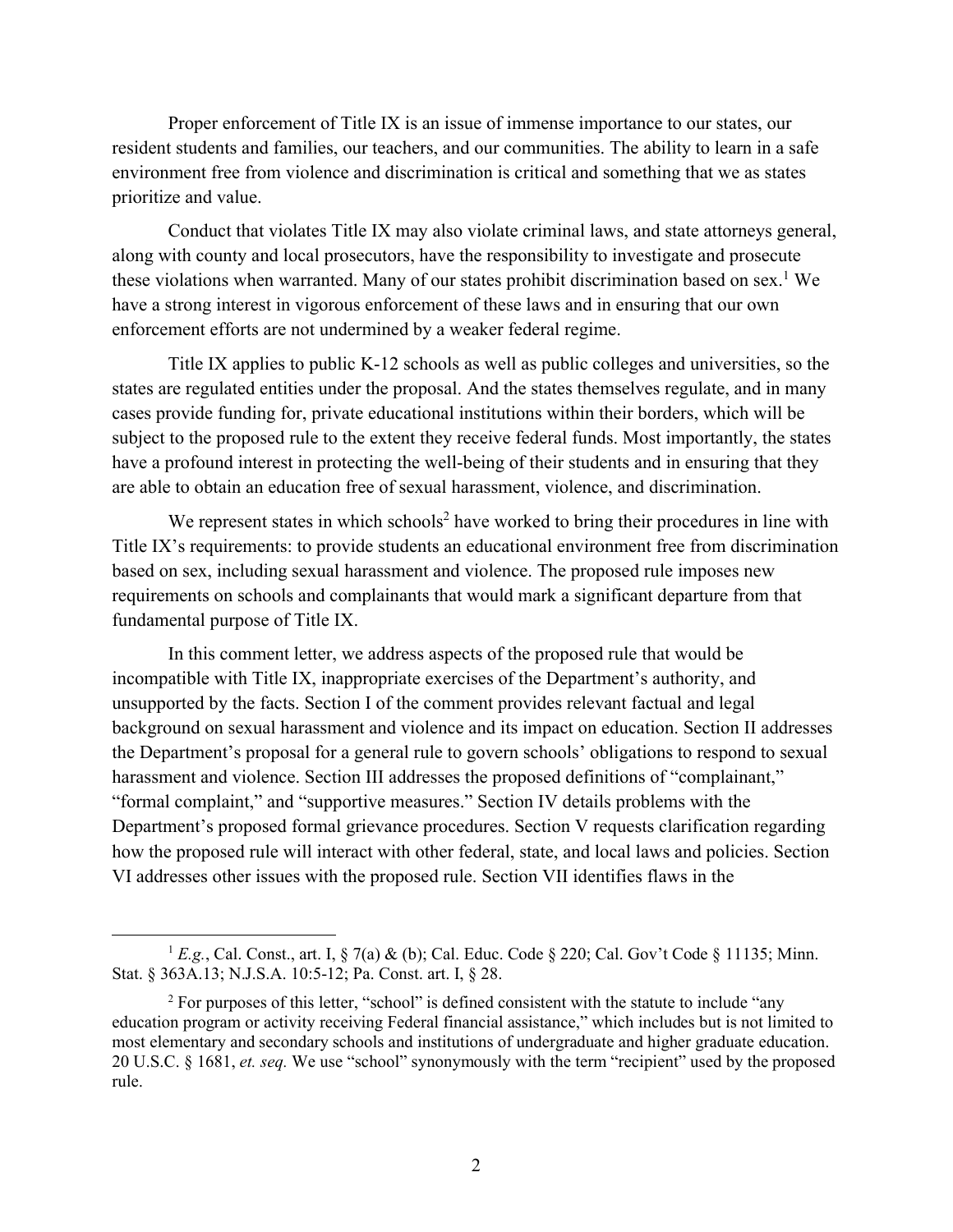Department's regulatory impact analysis. And Section VIII speaks to the effective date of any Title IX rule adopted by the Department.

Finally, we are concerned that during the notice and comment process the Department of Education has not proactively released required records under the Administrative Procedure Act (APA). The APA requires federal agencies to reveal "for public evaluation" the "technical studies and data upon which the agency relies" in rulemaking, including reports and information relied on by the agency in reaching its conclusions.<sup>3</sup> We understand that studies relied on by the Department in preparing the Regulatory Impact Analysis<sup>4</sup> have not been made available to the public in contravention of the APA. In addition, tens of thousands of comments already submitted to Regulations.gov are also not available to the public,<sup>5</sup> even though the Notice of Proposed Rulemaking (NPRM) specifically indicates "all public comments about these proposed regulations" will be available for inspection "[d]uring and after the comment period" by accessing Regulations.gov. 83 Fed. Reg. at 61,463. We ask that the Department promptly make this information public and provide sufficient time for a meaningful response.

 <sup>3</sup> *American Radio Relay League, Inc. v. FCC*, 524 F.3d 227, 236 (D.C. Cir. 2008) (internal quotations and citations omitted).

<sup>4</sup> *See, e.g*., 83 Fed. Reg. at 61,485 (discussing "examin[ation of] public reports of Title IX reports and investigations at 55 [institutions of higher education] nationwide").

<sup>5</sup> *Compare* https://www.regulations.gov/document?D=ED-2018-OCR-0064-0001 (stating that approximately 96,800 comments have been submitted as of 2:00 PM ET on January 30, 2019), *with*  https://www.regulations.gov/docketBrowser?rpp=25&po=0&dct=PS&D=ED-2018-OCR-0064&refD=ED-2018-OCR-0064-0001 (allowing the public to access only 8,909 comments as of 2:00 PM ET on January 30, 2019).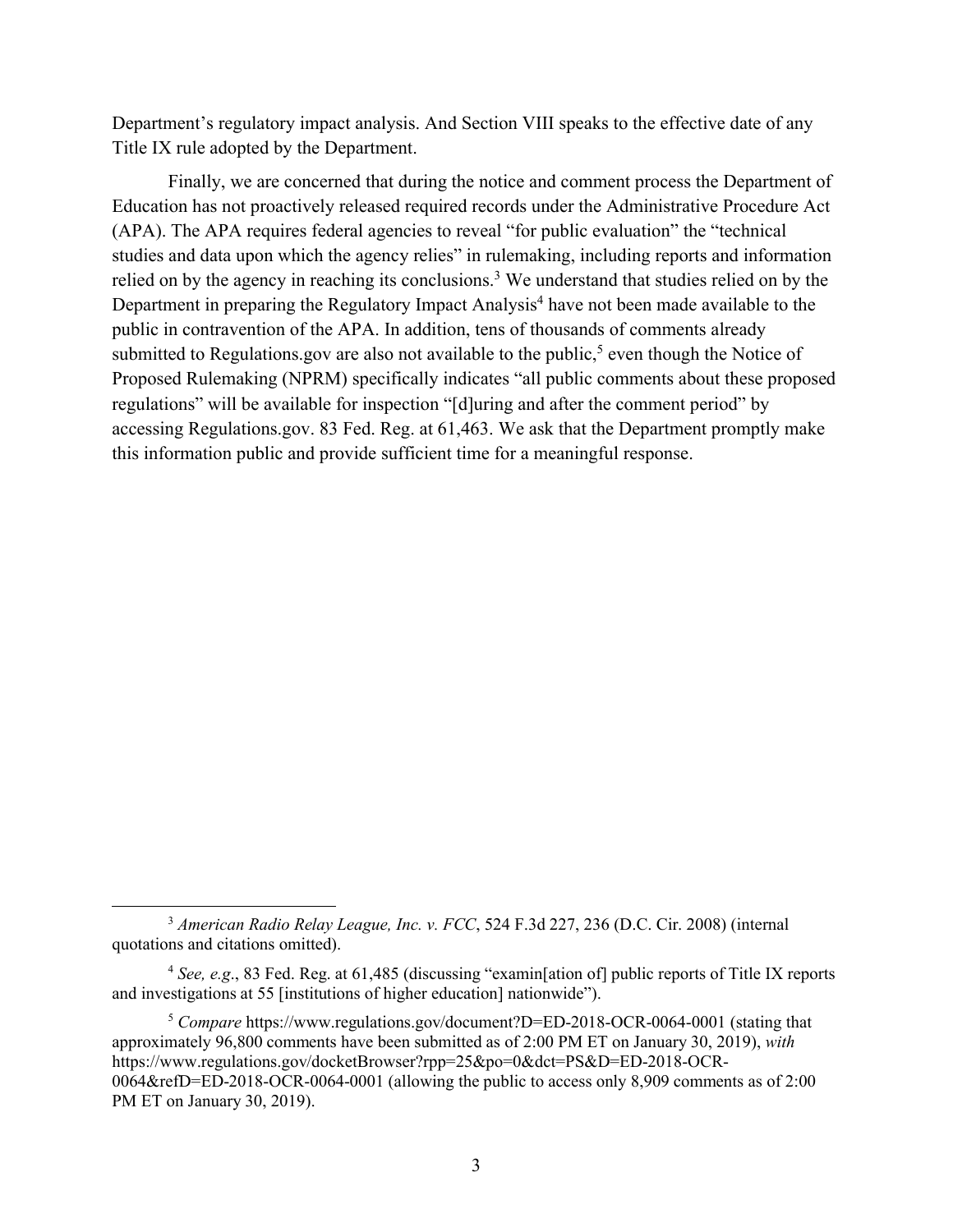# Table of Contents

| I.   |                                                                                                                                                         | Title IX Guarantees Students an Equal Education Free of Sexual Harassment,                                                                                                                                      |                                                                                                                                                                                        |  |  |  |
|------|---------------------------------------------------------------------------------------------------------------------------------------------------------|-----------------------------------------------------------------------------------------------------------------------------------------------------------------------------------------------------------------|----------------------------------------------------------------------------------------------------------------------------------------------------------------------------------------|--|--|--|
| II.  | The Department of Education's Title IX Standards Are Contrary to Title IX and<br>Weaken Students' Protections Against Sexual Harassment and Violence 12 |                                                                                                                                                                                                                 |                                                                                                                                                                                        |  |  |  |
|      | A.                                                                                                                                                      | The Proposed Rule Would Narrow the Definition of "Sexual Harassment"<br>In Ways that Would Undermine the Objectives of Title IX.  13                                                                            |                                                                                                                                                                                        |  |  |  |
|      |                                                                                                                                                         | 1.                                                                                                                                                                                                              | The Proposed Definition of "Sexual Harassment" Would<br>Significantly Depart from Previous Title IX Policy.  13                                                                        |  |  |  |
|      |                                                                                                                                                         | 2.                                                                                                                                                                                                              | The Proposed Definition of "Sexual Harassment" Would Fail to<br>Account for the Context in Which Sexual Harassment Occurs 17                                                           |  |  |  |
|      |                                                                                                                                                         | 3.                                                                                                                                                                                                              | The Proposed Definition of "Sexual Harassment" Would Chill                                                                                                                             |  |  |  |
|      | <b>B.</b>                                                                                                                                               | The Proposed Rule Would Inappropriately Limit Schools' Obligation to<br>Respond to Sexual Harassment and Violence by Excusing Failures to<br>Respond to Conduct that Does Not Occur "In an Education Program or |                                                                                                                                                                                        |  |  |  |
|      | $C$ .                                                                                                                                                   |                                                                                                                                                                                                                 |                                                                                                                                                                                        |  |  |  |
|      |                                                                                                                                                         | 1.                                                                                                                                                                                                              | The Proposed Rule Undermines the Purpose of Title IX and<br>Creates an Improper Incentive to Willfully Ignore Sexual<br>Harassment Because it Requires Schools to Respond Only if They |  |  |  |
|      |                                                                                                                                                         | 2.                                                                                                                                                                                                              | Constructive Knowledge and Agency Principles Should Apply to                                                                                                                           |  |  |  |
|      | D.                                                                                                                                                      | The Proposed Rule Would Adopt a "Deliberative Indifference" Standard<br>That Is Not Appropriate for Administrative Enforcement of Title IX 26                                                                   |                                                                                                                                                                                        |  |  |  |
|      | Ε.                                                                                                                                                      | Safe Harbor Provisions Are Inappropriate and Schools Must Investigate                                                                                                                                           |                                                                                                                                                                                        |  |  |  |
| III. | The Department Should Adopt Policies for Complaints that Maximize Reporting 31                                                                          |                                                                                                                                                                                                                 |                                                                                                                                                                                        |  |  |  |
|      | A.                                                                                                                                                      | The Department's Proposed Definition of "Complainant" Is Too                                                                                                                                                    |                                                                                                                                                                                        |  |  |  |
|      | <b>B.</b>                                                                                                                                               | The Definition of "Formal Complaint" Creates a Barrier to Filing for<br>Complainants, Particularly Underage Students, and Does Not Provide for                                                                  |                                                                                                                                                                                        |  |  |  |
|      | C.                                                                                                                                                      | "Supportive Measures" Should be Responsive to a Complainant's Needs.  33                                                                                                                                        |                                                                                                                                                                                        |  |  |  |
| IV.  |                                                                                                                                                         | The Proposed Grievance Procedure Fails to Provide a Fair and Equitable Process                                                                                                                                  |                                                                                                                                                                                        |  |  |  |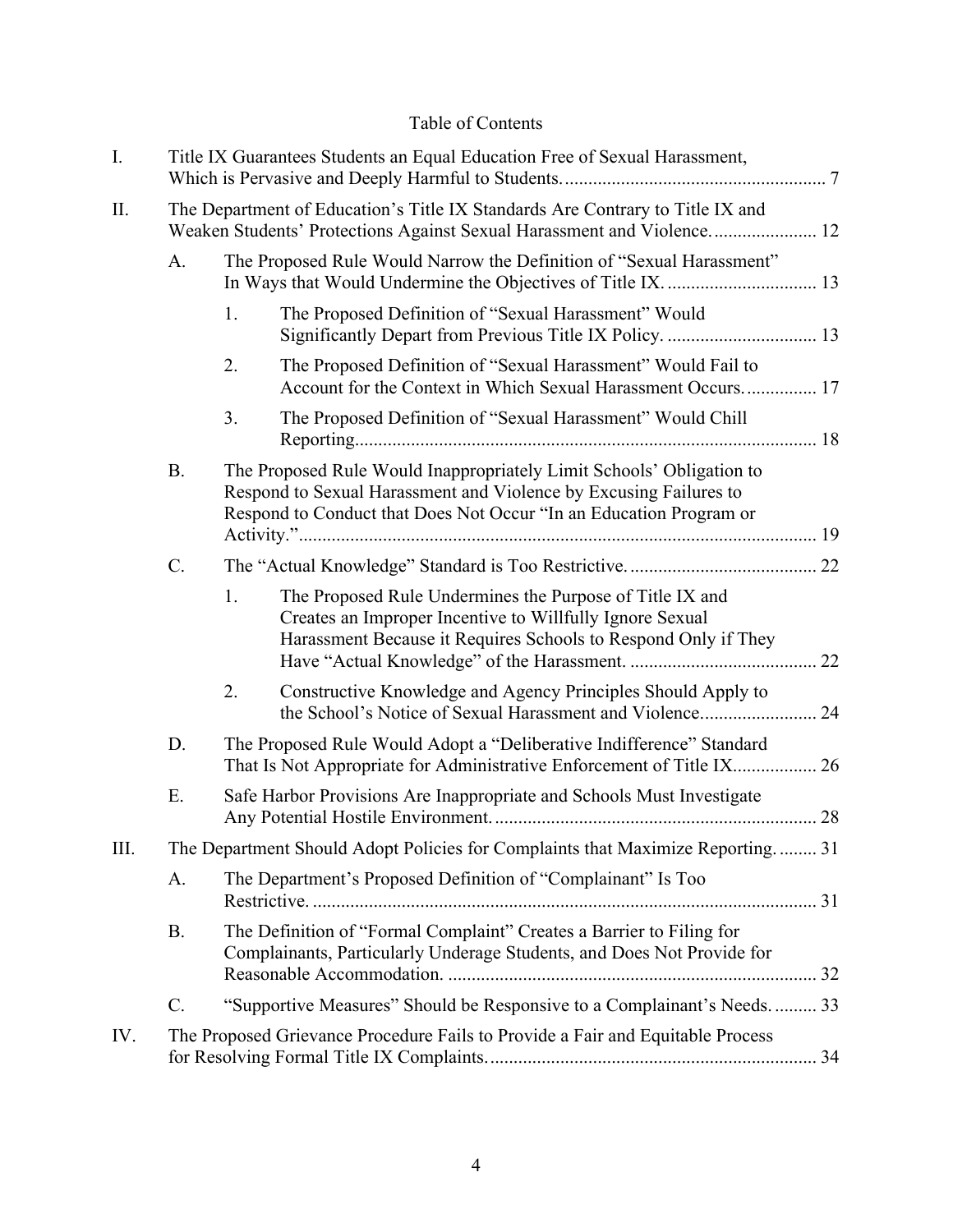|     | А. | Credibility Determinations Should Not Be Based Solely on Person's                                                                                                                                                             |  |  |
|-----|----|-------------------------------------------------------------------------------------------------------------------------------------------------------------------------------------------------------------------------------|--|--|
|     | B. | The Presumption of Non-Responsibility Improperly Tilts the Process in                                                                                                                                                         |  |  |
|     | C. | The Department Should Provide Prompt Timeframes and Should Not<br>Encourage Good Cause Delay for Concurrent Law Enforcement                                                                                                   |  |  |
|     | D. | When Issuing a Notice Upon Receipt of a Formal Complaint, Schools<br>Should be Required to Protect Confidentiality and Preserve the Integrity of                                                                              |  |  |
|     | Ε. | Schools Should be Allowed to Place Limited, Reasonable Restrictions on                                                                                                                                                        |  |  |
|     | F. | The Proposed Hearing Procedures Will Chill Reporting, Burden Schools,                                                                                                                                                         |  |  |
|     | G. | Schools Should Not be Required to Provide Parties With Access to All                                                                                                                                                          |  |  |
|     | Η. | The Standard of Proof Should Remain Preponderance of the Evidence.  43                                                                                                                                                        |  |  |
|     | I. | The Written Determination Must Include Steps to Eliminate Any Hostile                                                                                                                                                         |  |  |
|     | J. | The Department Should Clarify that both Complainants and Respondents                                                                                                                                                          |  |  |
|     | К. | Any Informal Resolution Must Empower Complainants and Seek                                                                                                                                                                    |  |  |
|     | L. |                                                                                                                                                                                                                               |  |  |
| V.  |    | The Department Should Not Adopt a Title IX Rule that Adversely Affects<br>Schools' Ability to Go Beyond Title IX's Requirements in Addressing Sexual<br>Harassment and Violence, Including Their Ability to Comply with Other |  |  |
|     |    |                                                                                                                                                                                                                               |  |  |
|     | А. | Title IX Cannot, And Does Not, Restrict The Ability of States and Schools<br>To Provide Broader Protections Against Sex Discrimination.  49                                                                                   |  |  |
|     | Β. | State Laws Provide Greater Protections for Students In Their States.  52                                                                                                                                                      |  |  |
| VI. |    | Other Areas That Should Be Addressed Before Any Final Rule is Adopted 56                                                                                                                                                      |  |  |
|     | A. | Any Final Rule Should Reinstate the Longstanding Prohibition of Policies                                                                                                                                                      |  |  |
|     | B. | The Proposal to Eliminate the Requirement that Institutions Invoke the<br>Statute's Religious Exemption in Writing Raises Concerns of Fair Notice                                                                             |  |  |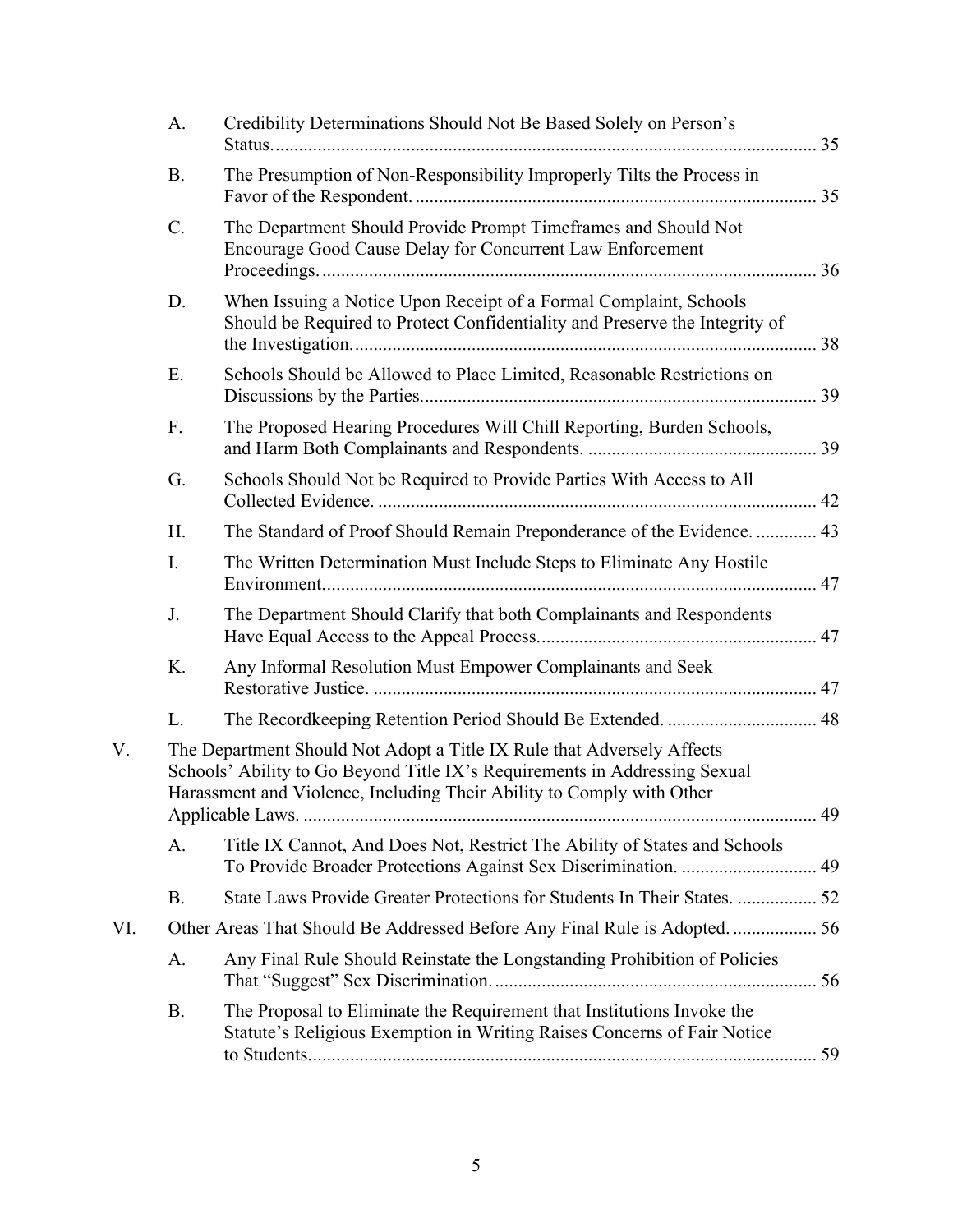|       | C.              | Restriction of Remedies to Exclude "Damages" and Lack of Definition<br>Inconsistently Limits Remedial Scheme Which Was Intended to Strike at |                                                                                                                            |  |  |  |  |
|-------|-----------------|----------------------------------------------------------------------------------------------------------------------------------------------|----------------------------------------------------------------------------------------------------------------------------|--|--|--|--|
|       | D.              |                                                                                                                                              |                                                                                                                            |  |  |  |  |
|       | Ε.              | Schools Have Continuing Obligations Following a Finding of                                                                                   |                                                                                                                            |  |  |  |  |
|       | F.              | The Proposed Rule Fails to Sufficiently Address the Family Educational                                                                       |                                                                                                                            |  |  |  |  |
| VII.  |                 | The Regulatory Impact Assessment Fails to Accurately Assess the Effect of the                                                                |                                                                                                                            |  |  |  |  |
|       | A.              |                                                                                                                                              |                                                                                                                            |  |  |  |  |
|       |                 | 1.                                                                                                                                           | Allegations that Do Not Meet the Proposed Stringent                                                                        |  |  |  |  |
|       |                 | 2.                                                                                                                                           | The Department Should Consider the Relationship Between<br>Uninvestigated Allegations and Short- and Long-Term Absences 65 |  |  |  |  |
|       |                 | 3.                                                                                                                                           |                                                                                                                            |  |  |  |  |
|       | <b>B.</b>       | Unreasonably Low Estimate of Percentage of Title IX Complaints Based                                                                         |                                                                                                                            |  |  |  |  |
|       | $\mathcal{C}$ . | The Department Provides Unreasonably Low Cost Estimates for                                                                                  |                                                                                                                            |  |  |  |  |
| VIII. |                 |                                                                                                                                              |                                                                                                                            |  |  |  |  |
| IX.   |                 |                                                                                                                                              |                                                                                                                            |  |  |  |  |
|       |                 |                                                                                                                                              |                                                                                                                            |  |  |  |  |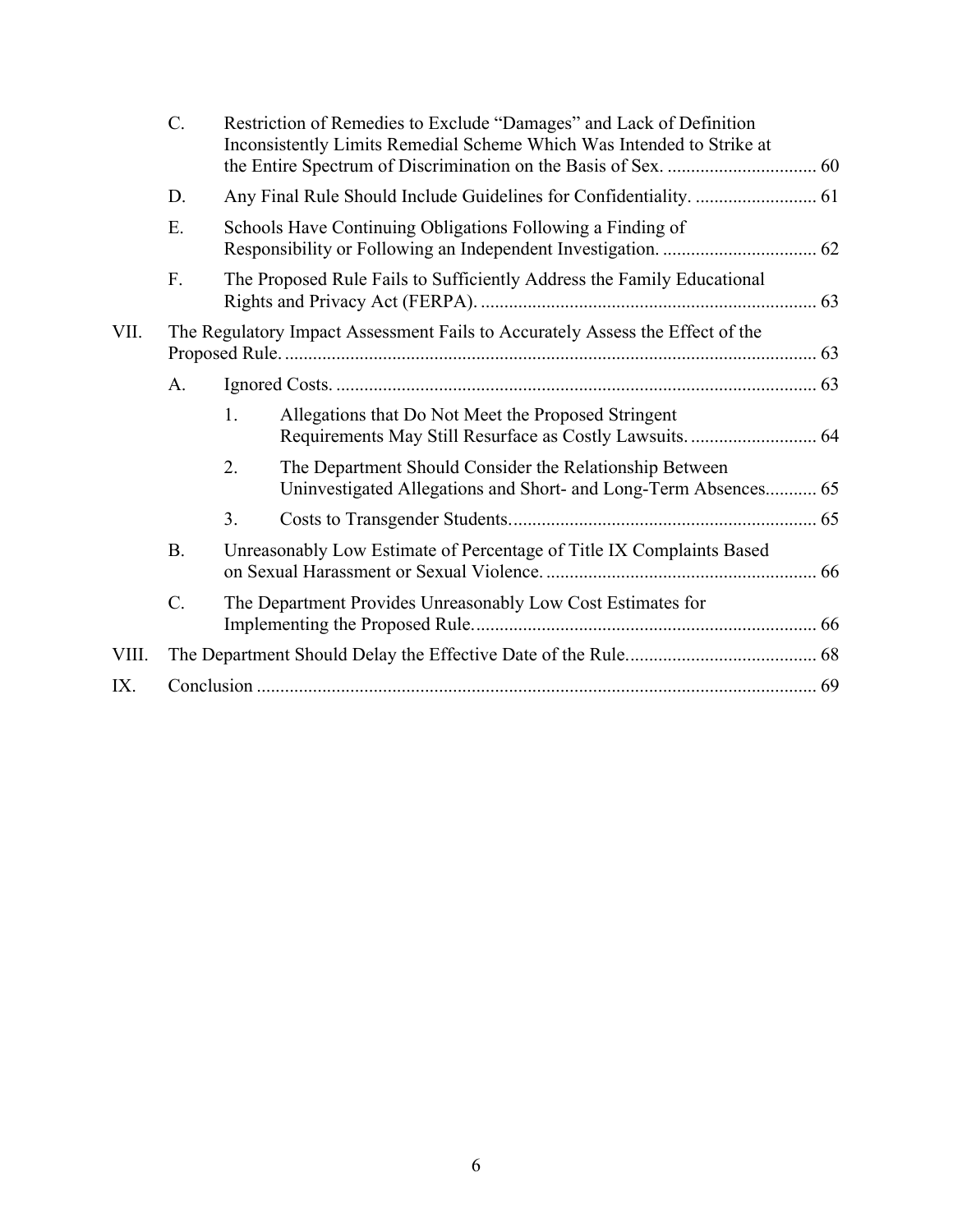**I.** Title IX Guarantees Students an Equal Education Free of Sexual Harassment<sup>6</sup>, **Which is Pervasive and Deeply Harmful to Students.** 

Title IX of the Education Amendments Act of 1972 is a civil rights statute that guarantees students equal access to educational programs and activities free of discrimination based on sex.<sup>7</sup> Since at least 1992, this right has been applied to protect students from sexual harassment and sexual violence that would limit or deny their ability to participate equally in the benefits, services, and opportunities of federally funded educational programs and activities.<sup>8</sup>

Sexual harassment of students occurs far too frequently—at all grade levels and to all types of students. More than 20 percent of girls aged 14 to 18 have been kissed or touched without consent.<sup>9</sup> In grades  $7-12$ , 56 percent of girls and 40 percent of boys are sexually harassed every year, with nearly a third of the harassment taking place online.<sup>10</sup> In college, nearly two thirds of both men and women will experience sexual harassment.<sup>11</sup> More than 1 in 5 women and nearly 1 in 18 men in college were survivors of sexual assault or sexual misconduct due to physical force, threats of force, or incapacitation.<sup>12</sup> The federal government's own studies reaffirm these statistics: the U.S. Department of Justice's Bureau of Justice Statistics found that, on average, 20.5 percent of college women had experienced sexual assault since entering college,<sup>13</sup> while the Centers for Disease Control and Prevention found that one in five women

 $720$  U.S.C. § 1681(a).

<sup>8</sup> *Franklin v. Gwinnett Cty. Pub. Schs.,* 503 U.S. 60 (1992).

<sup>9</sup> Nat'l Women's Law Center, *Let Her Learn: Stopping School Pushout for: Girls Who Have Suffered Harassment and Sexual Violence* 1 (Apr. 2017), https://nwlc.org/resources/stopping-schoolpushout-for-girls-who-have-suffered-harassment-and-sexual-violence.

<sup>10</sup> Catherine Hill & Holly Kearl, *Crossing the Line: Sexual Harassment at School*, AAUW 11 (2011), https://www.aauw.org/files/2013/02/Crossing-the-Line-Sexual-Harassment-at-School.pdf.

<sup>11</sup> Catherine Hill & Elena Silva, *Drawing the Line: Sexual Harassment on Campus*, AAUW 17, 19 (2005), https://history.aauw.org/files/2013/01/DTLFinal.pdf (noting differences in the types of sexual harassment and reactions to it).

<sup>12</sup> *E.g.*, David Cantor et al., *Report on the AAU Campus Climate Survey on Sexual Assault and Sexual Misconduct*, Association of American Universities 13-14 (Sept. 2015, reissued Oct. 2017), https://www.aau.edu/sites/default/files/AAU-Files/Key-Issues/Campus-Safety/AAU-Campus-Climate-Survey-FINAL-10-20-17.pdf.

<sup>13</sup> *See generally*, Campus Climate Survey Validation Study, Final Technical Report (Jan. 2016), Appx. E, https://www.bjs.gov/content/pub/pdf/App\_E\_Sex-Assault-Rape-Battery.pdf; *see also* Sofi Sinozich & Lynn Langton, *Rape and Sexual Assault Victimization Among College-Age Females, 1995–*

 <sup>6</sup> Sexual violence and sexual assault can both be forms of sexual harassment. The term "sexual harassment" as used herein includes sexual violence, which courts and the Department have recognized is a subset of actionable conduct under the term "sexual harassment." *See, e.g.*, U.S. Dep't of Educ., Off. for Civil Rights, *Dear Colleague Letter*, at 1 (Apr. 4, 2011, withdrawn Sept. 22, 2017) (the "2011 DCL") ("Sexual harassment of students, which includes acts of sexual violence, is a form of sex discrimination prohibited by Title IX.").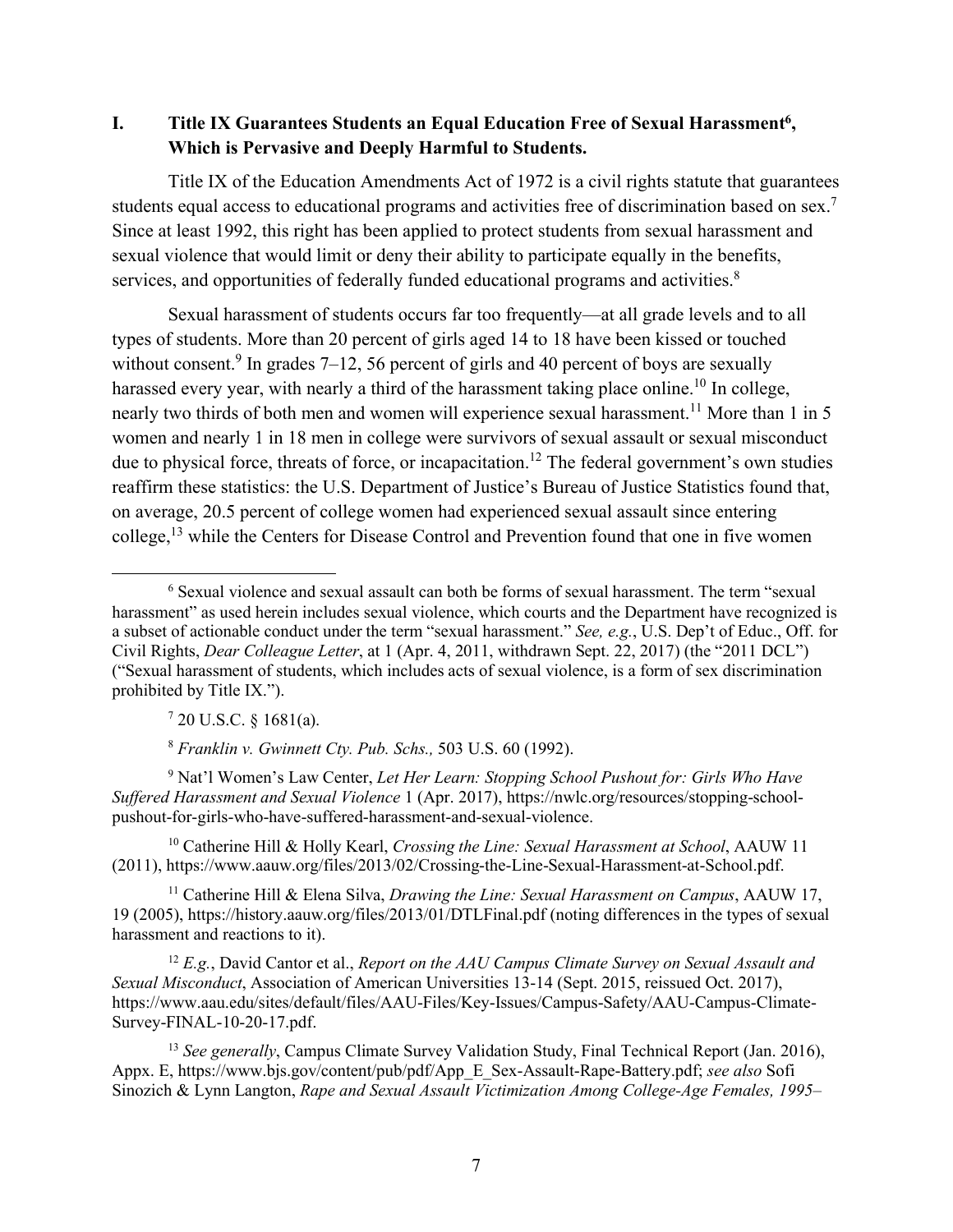have experienced sexual assault in their lifetimes.<sup>14</sup> And harassment is not limited to women: Men and boys are far more likely to be subjected to sexual assault than to be falsely accused of it.<sup>15</sup> Historically marginalized and underrepresented groups—such as girls who are pregnant or raising children, LGBTQ students, and students with disabilities—are more likely to experience sexual harassment than their peers.<sup>16</sup>

Despite the frequency of campus sexual harassment and violence, those subjected to it often refrain from reporting it. In 2016, only 20 percent of rape and sexual assault survivors reported these crimes to the police.<sup>17</sup> Only 12 percent of college survivors<sup>18</sup> and two percent of female survivors ages  $14-18^{19}$  reported sexual assault to their schools or the police. One national

 $\overline{a}$ 

<sup>15</sup> *E.g.*, Tyler Kingkade, *Males Are More Likely To Suffer Sexual Assault Than To Be Falsely Accused Of It*, Huffington Post (Oct. 16, 2015), https://www.huffingtonpost.com/2014/12/08/false-rapeaccusations\_n\_6290380.html.

<sup>16</sup> Nat'l Women's Law Center, *Let Her Learn: Stopping School Pushout for Girls Who Are Pregnant or Parenting* 12 (2017), https://nwlc.org/resources/stopping-school-pushout-for-girls-who-arepregnant-or-parenting (56 percent of girls aged 14 to 18 who are pregnant or raising children are touched or kissed without consent); Joseph G. Kosciw et al., *The 2017 National School Climate Survey: The Experiences of Lesbian, Gay, Bisexual, Transgender, and Queer Youth in Our Nation's Schools*, GLSEN 26 (2018), https://www.glsen.org/article/2017-national-school-climate-survey-1; *AAU Campus Climate Survey*, *supra* note 12, at 13–14 (nearly 25 percent of transgender or gender non-conforming students are sexually assaulted in college); Nat'l Women's Law Center, *Let Her Learn: Stopping School Pushout for: Girls With Disabilities* 7 (2017), https://nwlc-ciw49tixgw5lbab.stackpathdns.com/wpcontent/uploads/2017/04/Final\_nwlc\_Gates\_GirlsWithDisabilities.pdf ("[C]hildren with disabilities were 2.9 times more likely than children without disabilities to be sexually abused.").

<sup>17</sup> DOJ, Bureau of Justice Stats., *Criminal Victimization, 2016: Revised*, at 7 (Oct. 2018), https:// www.bjs. gov/content/pub/pdf/cv16.pdf.

<sup>18</sup> *Poll: One in 5 Women Say They Have Been Sexually Assaulted in College*, Wash. Post (June 12, 2015), https://www.washingtonpost.com/graphics/local/sexual-assault-poll; *see also Drawing the Line: Sexual Harassment on Campus*, supra note 11, at 2 ("[L]ess than 10 percent of these students tell a college or university employee about their experiences and an even smaller fraction officially report them to a Title IX officer.").

<sup>19</sup> *Let Her Learn: Stopping School Pushout for: Girls Who Have Suffered Harassment and Sexual Violence*, supra note 9, at 2.

*<sup>2013</sup>*, U.S. DOJ, Office of Justice Programs, Bureau of Justice Statistics (Dec. 2014), https://www.bjs. gov/content/pub/pdf/rsavcaf9513.pdf.

<sup>14</sup> Ctrs. for Disease Control & Prevention, *National Intimate Partner and Sexual Violence Survey*, https://www.cdc.gov/violenceprevention/pdf/nisvs\_report2010-a.pdf; *see also* Ctrs. for Disease Control & Prevention, *Understanding Sexual Violence Fact Sheet*, https://www.cdc.gov/violenceprevention/pdf/svfactsheet.pdf (last checked Jan. 21, 2019) (reporting that 1 in 2 women and 1 in 5 men experienced sexual violence other than rape during their lifetimes, about 1 in 5 women have experienced completed or attempted rape, 1 in 21 men have been made to penetrate someone else in their lifetime, and 1 in 3 female rape victims experienced it for the first time between 11-17 years old and 1 in 9 reported that it occurred before age 10).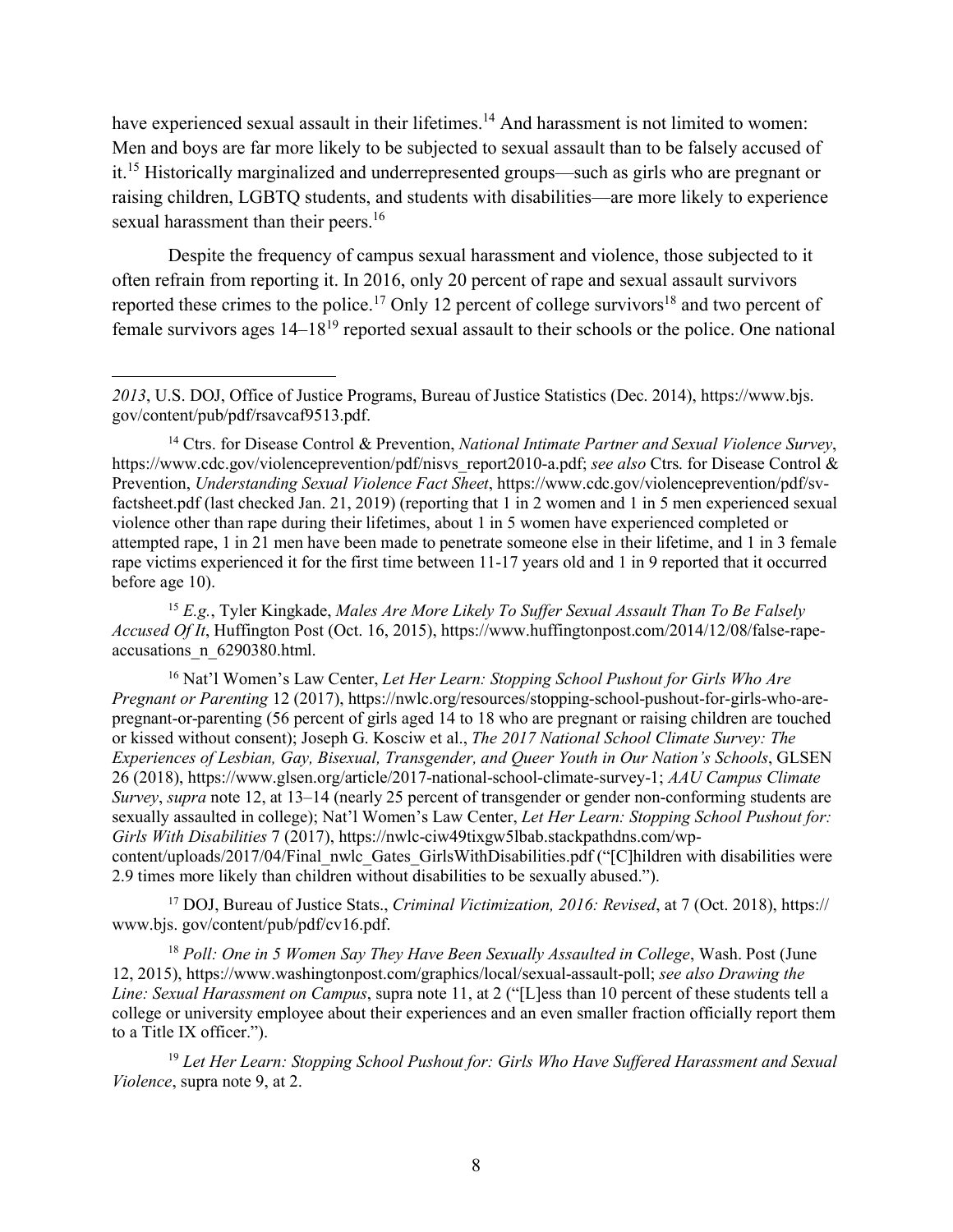survey found that of 770 rapes on campus during the 2014–2015 academic year, only 40 were reported to authorities under the Clery Act guidelines.<sup>20</sup> Students often choose not to report for fear of reprisal, because they believe their abuse was not important enough, or because they think that no one would do anything to help.<sup>21</sup> Reporting is even less likely among students of color,<sup>22</sup> undocumented students, $^{23}$  LGBTQ students, $^{24}$  and students with disabilities.<sup>25</sup>

When not addressed properly, sexual harassment can have a debilitating impact on a student's access to education.<sup>26</sup> For example, 34 percent of college survivors of sexual assault drop out of college, $^{27}$  often because they no longer feel safe on campus.<sup>28</sup>

This is why effective Title IX enforcement is crucial: Protecting students from the devastating effects of sexual harassment is a necessary component of an equal education free

<sup>21</sup> RAINN, *Campus Sexual Violence: Statistics*, https://www.rainn.org/statistics/campus-sexualviolence.

<sup>22</sup> Colleen Murphy, *Another Challenge on Campus Sexual Assault: Getting Minority Students to Report It*, The Chronicle of Higher Education (June 18, 2015) (discussing underreporting by student of color), https://www.chronicle.com/article/Another-Challenge-on-Campus/230977; *see also* Kathryn Casteel, Julie Wolfe & Mai Nguyen, *What We Know About Victims of Sexual Assault in America*, Five Thirty Eight Projects (last checked Jan. 21, 2019), https://projects.fivethirtyeight.com/sexual-assaultvictims (reporting results of the 2017 National Crime Victimization Survey (NCVS), finding that 77 percent of incidents of rape and sexual assault were not reported to the police and that 15 percent of the incidents of rape and sexual assault in the NCVS were reported by Hispanic respondents and 13 percent by non-Hispanic black respondent).

<sup>23</sup> *See* Jennifer Medina, *Too Scared to Report Sexual Abuse. The Fear: Deportation*, N.Y. Times (Apr. 30, 2017), https://www.nytimes.com/2017/04/30/us/immigrants-deportation-sexualabuse.html?mcubz=3.

<sup>24</sup> National Center for Transgender Equality, *The Report of the 2015 U.S. Transgender Survey: Executive Summary* 12 (Dec. 2016), https://transequality.org/sites/default/files/docs/usts/USTS-Executive-Summary-Dec17.pdf.

<sup>25</sup> Nat'l Women's Law Center, *Let Her Learn: Stopping School Pushout for: Girls with Disabilities* 7 (2017), https://nwlc-ciw49tixgw5lbab.stackpathdns.com/wp-content/uploads/2017/04/ Final\_nwlc\_Gates\_GirlsWithDisabilities.pdf.

<sup>26</sup> *E.g.*, Audrey Chu, *I Dropped Out of College Because I Couldn't Bear to See My Rapist on Campus*, Vice (Sept. 26, 2017), https://broadly.vice.com/en\_us/article/qvjzpd/i-dropped-out-of-collegebecause-i-couldnt-bear-to-see-my-rapist-on-campus.

<sup>27</sup> Cecilia Mengo & Beverly M. Black, *Violence Victimization on a College Campus: Impact on GPA and School Dropout*, 18(2) J.C. Student Retention: Res., Theory & Prac. 234, 244 (2015), https://doi.org/10.1177/1521025115584750.

<sup>28</sup> *E.g.*, Alexandra Brodsky, *How Much Does Sexual Assault Cost College Students Every Year?*, Wash. Post (Nov. 18, 2014), https://www.washingtonpost.com/posteverything/wp/2014/11/18/how-muchdoes-sexual-assault-cost-college-students-every-year/.

 <sup>20</sup> N.J. Task Force on Campus Sexual Assault, *2017 Report and Recommendations*, https://www.nj.gov/highereducation/documents/pdf/index/sexualassaultaskforcereport2017.pdf.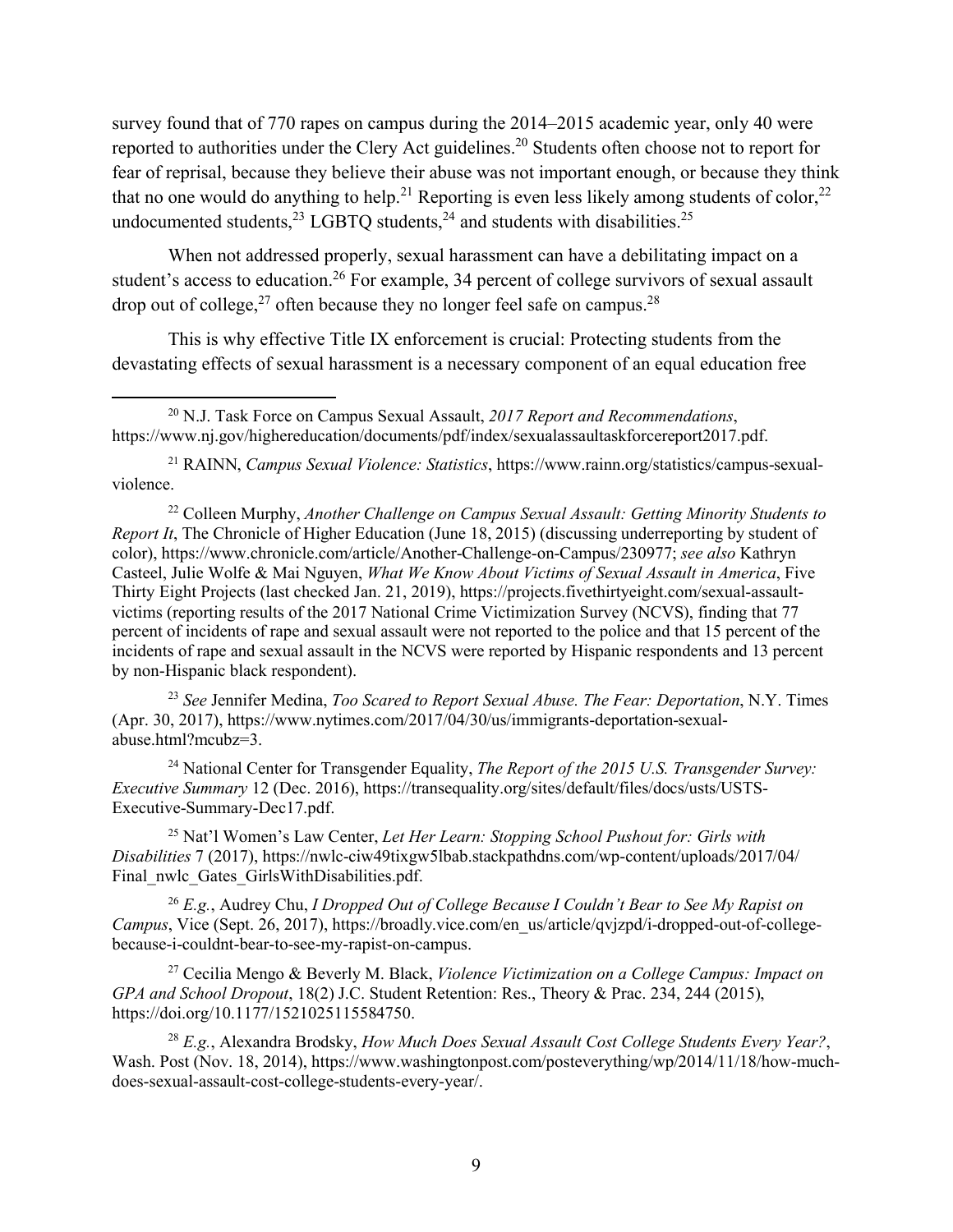from discrimination. In enacting Title IX, Congress intended to ensure that all students, regardless of sex, have equal access to education. Title IX places the obligation on schools—not students—to provide educational programs and activities free from sex discrimination, sexual harassment, and sexual violence. A school's compliance with Title IX is not limited to responding appropriately to individual reports or formal complaints filed by students. Instead, schools have an affirmative legal obligation to stop harassment, eliminate hostile educational environments, prevent recurrence of harassment, and remedy its effects not only on those subjected to sexual harassment, but on the entire student body.<sup>29</sup>

Consistent with the purpose of the law, any Title IX regulation should focus on maximizing student access to an education free of sexual discrimination, harassment, assault, stalking, and domestic violence.<sup>30</sup> Yet the proposed rule does the opposite. It prioritizes reducing the number of Title IX investigations a school conducts, flipping Title IX on its head. It narrows the scope of schools' responsibility, contrary to decades of established law and practice, and ignores the reality of how sexual harassment affects a student's access to education. It will chill reporting of sexual harassment—which is already severely underreported—by imposing onerous burdens on students who seek to report sexual harassment and to vindicate their right to an equal education. It will make the standard for non-compliance so high that only schools who deliberately and intentionally flout the law will be required to take even the most basic remedial and preventative action, leaving many students without recourse or help from their school. And it will allow systemic harassment and toxic campus cultures to flourish by removing schools' wellestablished obligation to seek out and remedy such violations.

Equally concerning, the proposal blurs the lines between the procedures governing criminal proceedings and those applicable to non-criminal proceedings under Title IX. As a civil rights statute, Title IX is focused on ensuring equal access to educational programs and activities, not denying life and liberty to the guilty. In non-criminal proceedings, both parties are treated equally, with neither side receiving greater procedural protections than the other and with procedures designed to find the truth when the parties dispute the facts. But the proposed rule provides greater protections to respondents, and imposes significant and inappropriate burdens on complainants. Criminal procedures and protections do not apply in the Title IX context.

 <sup>29</sup> *See generally Gebser v. Lago Vista Indep. Sch. Dist.*, 524 U.S. 274, 288 (1998) ("In the event of a violation, [under OCR's administrative enforcement scheme] a funding recipient may be required to take 'such remedial action as [is] deem[ed] necessary to overcome the effects of [the] discrimination.' §106.3."); U.S. Dep't of Educ., Off. for Civil Rights, *Revised Sexual Harassment Guidance: Harassment of Students by School Employees, Other Students, or Third Parties*, at 20 (66 Fed. Reg. 5512, Jan. 19 2001) (the "2001 Guidance").

<sup>&</sup>lt;sup>30</sup> The Violence Against Women Act, 42 U.S.C. 12291, recognizes the need to protect against domestic violence, assault, and stalking. Similarly, it is appropriate for the implementation of Title IX to recognize that domestic violence, assault, and stalking may impermissibly restrict access to educational opportunities on the basis of sexual discrimination.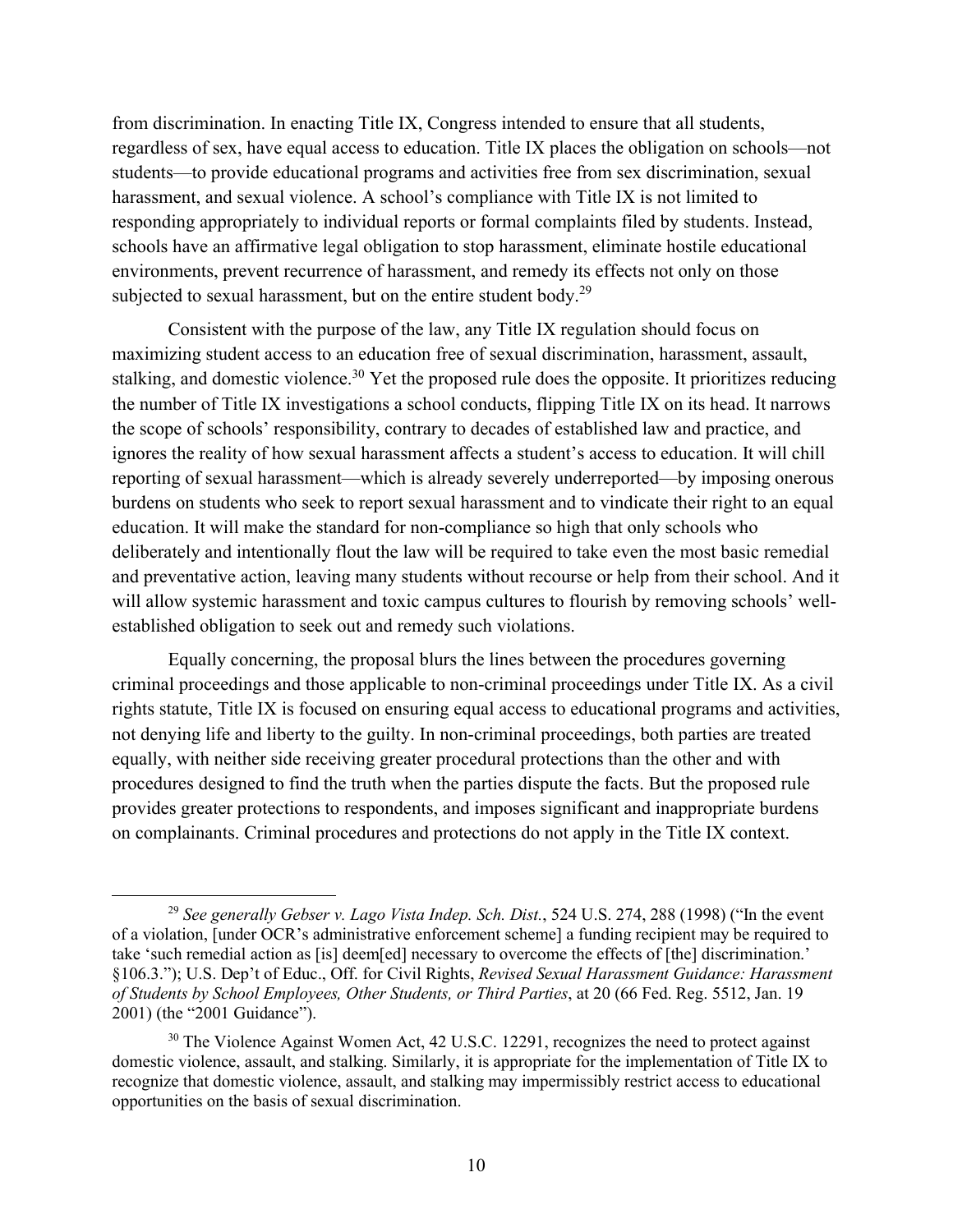At the end of the day, Title IX sets the floor—not the ceiling—on what schools must do to provide non-discriminatory education to all their students. Any Title IX regulation should encourage schools to uncover and prevent any harassment that negatively affects a student's access to education—not incentivize schools towards willful ignorance. And any Title IX regulations certainly cannot bar state and local governments and schools from responding more robustly to campus sexual harassment, or interfere with schools' compliance with other applicable federal, state, and local laws and policies that require such a response. Schools must continue to enjoy a right to establish codes of conduct and protections for students that go beyond what Title IX requires.

Working with the Department's Office for Civil Rights (OCR), many schools across the country have developed Title IX procedures that are fair to all parties, that reflect each school's unique circumstances, and that further the statute's anti-discrimination mandate. In many places, the proposed rule subverts these carefully refined policies. The Department's proposal is based on the misguided belief that schools are facing a torrent of frivolous Title IX complaints, but the effect will be to reduce the filing of bona fide complaints. The proposed rule introduces new biases into the process, imposes uniform requirements ill-suited to many schools' circumstances, and undermines the goal of a discrimination-free campus. The Department's proposal would reverse practices endorsed by both Democratic and Republican administrations;<sup>31</sup> contravene Supreme Court and other legal precedent and requirements, including the mandates of the APA; ignore the reality of where campus sexual assault occurs; impose onerous burdens on complainants; and run contrary to Title IX itself and other federal laws. The result will chill reporting of sexual harassment and prevent schools from effectively addressing its insidious effects.

It is vital that the Department's regulations support schools in fulfilling their Title IX obligations. As the Department noted in 2001, a "grievance procedure applicable to sexual harassment complaints cannot be prompt or equitable unless students know it exists, how it works, and how to file a complaint."<sup>32</sup> But the Department lacks statutory authority to issue regulations, such as the proposed rule, that would impede enforcement of Title IX and limit schools' ability to rid their programs and activities of sex discrimination. Title IX mandates that no student "be excluded from participation in, denied benefits of, or be subjected to discrimination under any education program or activity" on the basis of sex.<sup>33</sup> And the Department's instruction from Congress is to "effectuate" this anti-discrimination mandate.<sup>34</sup> By effectively mandating ceilings to schools' Title IX investigations and tilting grievance

 <sup>31</sup> *E.g.*, 2001 Guidance; U.S. Dep't of Educ., Off. for Civil Rights, *Dear Colleague Letter* (Jan. 25, 2006) (the "2006 DCL"); 2011 DCL.

<sup>32</sup> *E.g.*, 2001 Guidance at 20.

<sup>33</sup> 20 U.S.C. § 1681(a).

<sup>34</sup> 20 U.S.C. § 1682.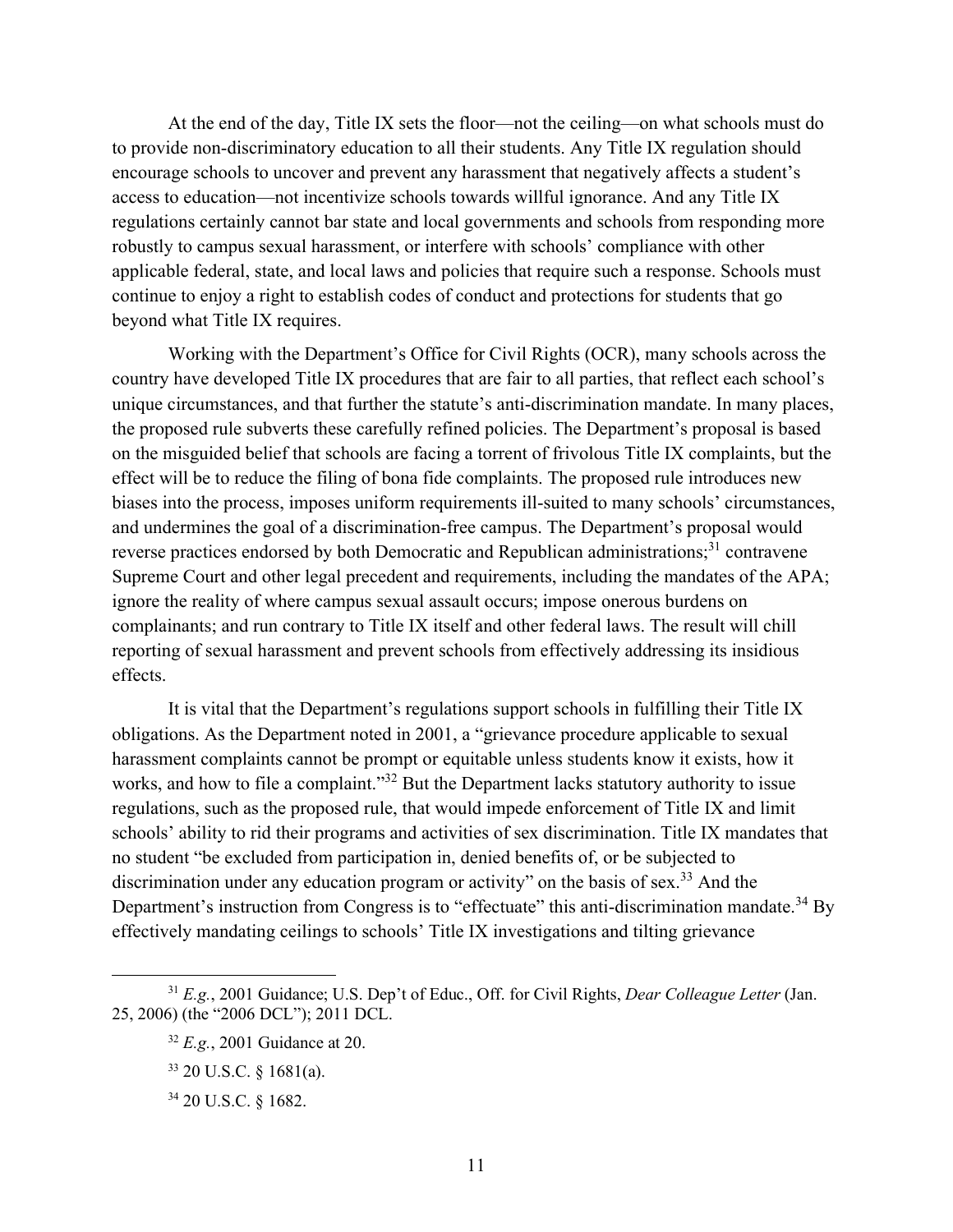procedures against complainants, the rule undermines Title IX under the guise of enforcing it. The Department may not promulgate regulations that limit the effectiveness of the statutory mandate or hinder schools' efforts to combat discrimination even more vigorously than the statute requires.

### **II. The Department of Education's Title IX Standards Are Contrary to Title IX and Weaken Students' Protections Against Sexual Harassment and Violence.**

The Department has proposed a general standard for the sufficiency of a school's response to sexual harassment that would mark a significant retreat from decades-long, bipartisan efforts to combat sexual harassment and its impact on equal access to education. Proposed § 106.44(a) would provide that "[a] recipient with actual knowledge of sexual harassment in an education program or activity of the recipient against a person in the United States must respond in a manner that is not deliberately indifferent." This proposed standard—as well as the proposed definitions of "sexual harassment," "actual knowledge," "program or activity," and "deliberate indifference"—depart from current law and policy without any sound justification. As a result, the proposed rule does not effectuate the anti-discrimination mandate of Title IX as it applies to sexual harassment; rather, the rule would undermine it.

The Department's stated reason for proposing this rule is that "the administrative standards governing recipients' responses to sexual harassment should be generally aligned with the standards developed by the Supreme Court in cases assessing liability under Title IX for money damages in private litigation." 83 Fed. Reg. at 61,466. But the Department's "alignment" of the proposed rule with Supreme Court precedent is only partial and arbitrarily selective, incorrect as a matter of law, and unreasonable as a matter of policy. This proposal is ill-advised and should be withdrawn.

The Department does not point to any unfairness in the previous definition of sexual harassment, the application of constructive knowledge or agency principles, the requirement that schools address off-campus conduct, or the reasonableness standard—all of which have been in place for decades (and many of which continue to apply under Title VII $^{35}$ ). The Department reverses course and removes protection for student subject to sexual assault based on an unreasoned desire to equate Title IX government investigations with private civil actions for money damages.

The Supreme Court distinguishes between the Department's administrative enforcement of Title IX and its decisions involving monetary damages actions. Unlike private civil money damages cases, the risk of significant monetary damages resulting from an OCR Title IX investigation is substantially reduced. This is because "Title IX requires OCR to attempt to

<sup>&</sup>lt;sup>35</sup> Title VII of the 1964 Civil Rights Act prohibits employment discrimination based on race, color, religion, sex and national origin. 42 U.S.C. § 2000e *et seq*.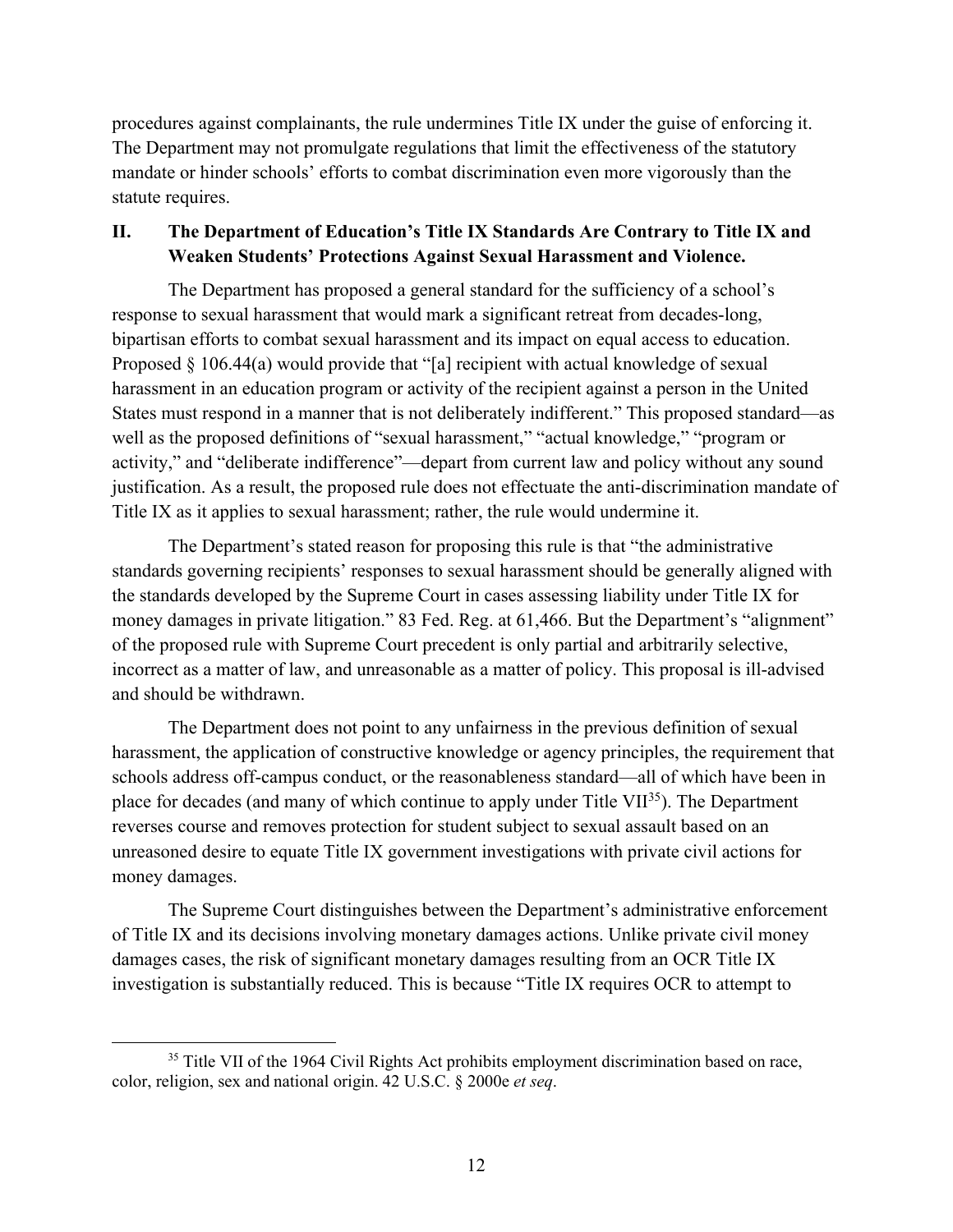secure voluntary compliance" in the first instance.<sup>36</sup> In contrast, the Court's fear in *Gebser*<sup>37</sup> was allowing private parties "unlimited recovery of damages under Title IX" without actual notice to the schools.38 In the Department's administrative enforcement scheme, a school is obligated to take corrective action, and rarely, if ever, loses its Title IX funding.<sup>39</sup> This does not raise the possibility of large damages awards or significant risk of losing federal funding, which the *Gebser* court acknowledged as its "central concern."<sup>40</sup> The Court was concerned that because Title IX was adopted under the Spending Clause, by simply accepting federal funds schools would make themselves liable for monetary damages for conduct that they were not only unaware of, but also that they would have remedied had they been made aware.<sup>41</sup> Conversely, "OCR always provides the school with actual notice and the opportunity to take appropriate corrective action before issuing a finding of violation."42 The Department's application of the standards for private civil suit damages to Title IX enforcement actions ignores the distinctions the Supreme Court has drawn between administrative enforcement actions and cases seeking monetary damages.

## **A. The Proposed Rule Would Narrow the Definition of "Sexual Harassment" In Ways that Would Undermine the Objectives of Title IX.**

## **1. The Proposed Definition of "Sexual Harassment" Would Significantly Depart from Previous Title IX Policy.**

In  $\S$  106.44(e)(1), the Department has proposed a narrow definition of "sexual harassment" that represents a significant departure from its longstanding understanding of the term. The Department has done so without providing any meaningful justification for the abrupt change in decades' worth of consistent policy—which went through a notice and comment making process—and practice. Proposed  $\S$  106.45(b)(3) also requires schools to cease investigating any complaint of sexual harassment that does not meet the definition.

In its 1997 Guidance, the Department recognized that sexual harassment results from conduct that is "sufficiently severe, persistent, **or** pervasive that it adversely affects a student's

 $36$  2001 Guidance at 15.

- <sup>38</sup> *Gebser* 524 U.S at 286.
- <sup>39</sup> 2001 Guidance at 14–15.

<sup>40</sup> *Gebser*, 524 U.S at 287. *See also Davis Next Friend LaShonda D. v. Monroe Cty. Bd. of Educ.*, 526 U.S. 629, 639 (1999); 20 U.S.C. §§ 1682 & 1683 (identifying that among other things, prior to termination of funds the department shall provide notice of the failure to comply, determine that compliance cannot be secured by voluntary means, file a written report with the committees of the House and Senate and wait thirty days, and provide for judicial review of the decision); 2001 Guidance at 14–15.

<sup>41</sup> *Gebser* 524 U.S. at 287; *See also Davis* 526 U.S. at 639; 2001 Guidance at iii–iv.

<sup>42</sup> 20 U.S.C. §§ 1682 & 1683; 2001 Guidance at iv.

<sup>37</sup> *Gebser*, 524 U.S. 274.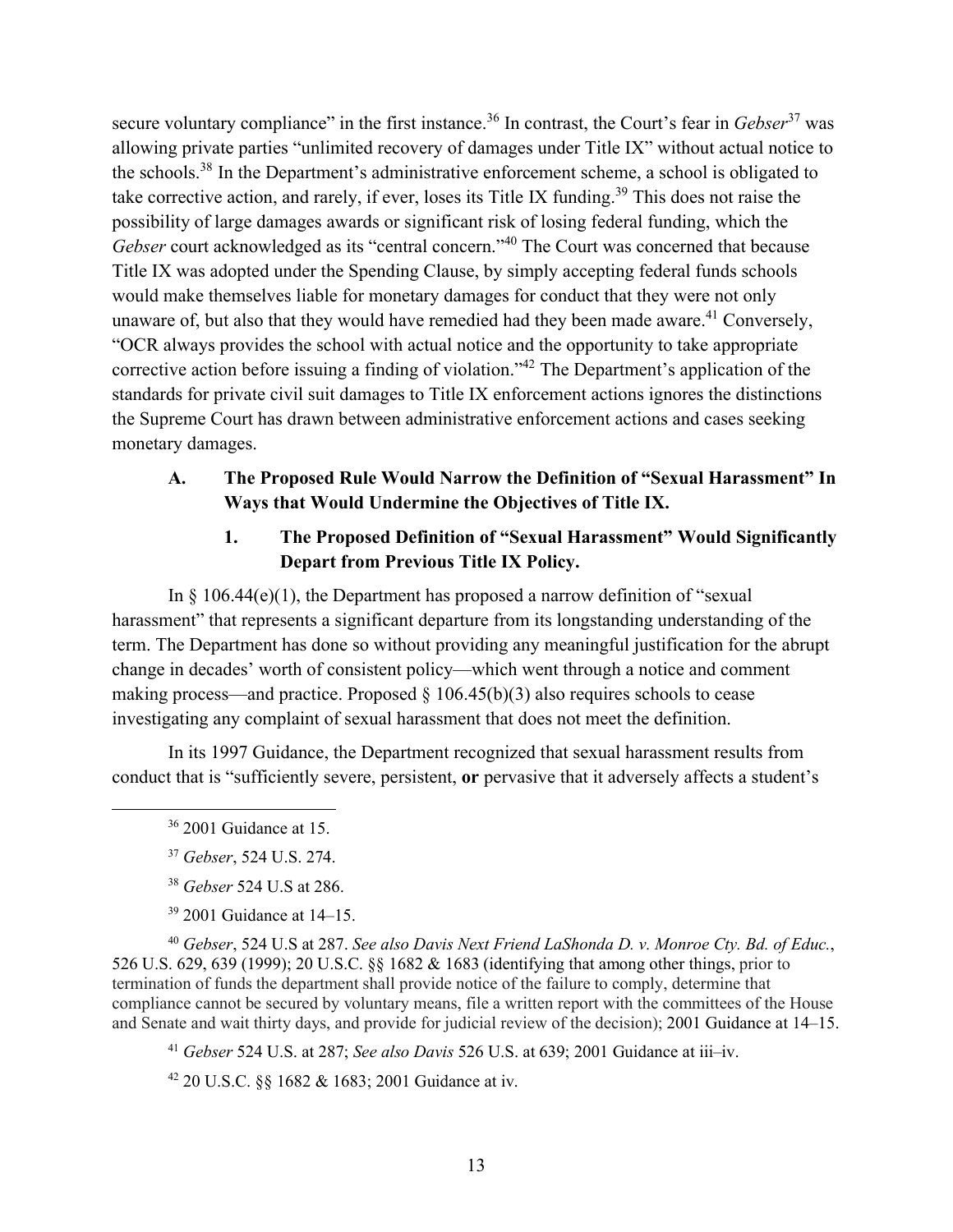education or creates a hostile or abusive educational environment."43 After the Supreme Court in *Davis*<sup>44</sup> established a narrower definition of harassment for money damages actions, the Department in its 2001 guidance reinforced its interpretation that Title IX prohibits conduct of a sexual nature that is "severe, persistent, **or** pervasive."<sup>45</sup> It also reinforced the notion that the question of whether sexual harassment occurred requires a flexible analysis.<sup>46</sup> In 2001, the Department further recognized sexual harassment includes "unwelcome sexual advances" and "physical conduct of a sexual nature."<sup>47</sup> The Department has repeatedly emphasized in its guidance that the prohibition on sexual harassment requires schools to investigate "hostile environment" harassment<sup>48</sup> and to "eliminate discrimination based on sex in education programs and activities."<sup>49</sup> A prudential assessment is used to determine whether conduct is sufficiently severe or pervasive.<sup>50</sup> According to the Department, "the more severe the conduct, the less the need to show a repetitive series of incidents."51 Thus, a single severe incident, or for example, repeated unwelcome sexual comments and solicitations, could create a hostile environment.

The Department now seeks to abandon its long-standing policy, backed by case law, in favor of a definition more restrictive than the Title IX statute and more restrictive than what is set forth in *Gebser* and *Davis*, which was created for the very different context of civil actions involving money damages. In  $\S$  106.44(e)(1), it proposes to require that harassment be severe,

- <sup>44</sup> 526 U.S. 629 (1999).
- <sup>45</sup> 2001 Guidance at v.

- $48$  2001 Guidance at 5–7.
- <sup>49</sup> 2001 Guidance at i.
- <sup>50</sup> 2001 Guidance at 6.
- <sup>51</sup> 2001 Guidance at 6.

 <sup>43</sup> *See* U.S. Dep't of Educ., Off. for Civil Rights, *Sexual Harassment Guidance: Harassment of Students by School Employees, Other Students, or Third Parties*, 62 Fed. Reg. 12,034 (Mar. 13, 1997) (the "1997 Guidance"). As the Supreme Court recognized in *Cannon v. University of Chicago*, Title IX is patterned after Title VI, except for the substitution of the word "sex." 441 U.S. 677, 694-95 (1979). The Department's 1994 "Racial Incidents and Harassment Against Students at Educational Institutions" is another example of this consistent policy, as it sets forth the same definition of harassment for Title VI claims on the basis of race, color, or national origin. 59 Fed. Reg. 11,448, 11,449 (Mar. 10, 1994) ("A violation of Title VI may also be found if a recipient has created or is responsible for a racially hostile environment --- i.e., harassing conduct (e.g., physical, verbal, graphic, or written) that is sufficiently severe, pervasive or persistent so as to interfere with or limit the ability of an individual to participate in our benefit from the services, activities or privileges provided by a recipient.").

<sup>&</sup>lt;sup>46</sup> 2001 Guidance at vi ("We also believe that the factors described in both the 1997 guidance and the revised guidance to determine whether sexual harassment has occurred provide the necessary flexibility for taking into consideration the age and maturity of the students involved and the nature of the school environment.").

<sup>47</sup> 2001 Guidance at 2.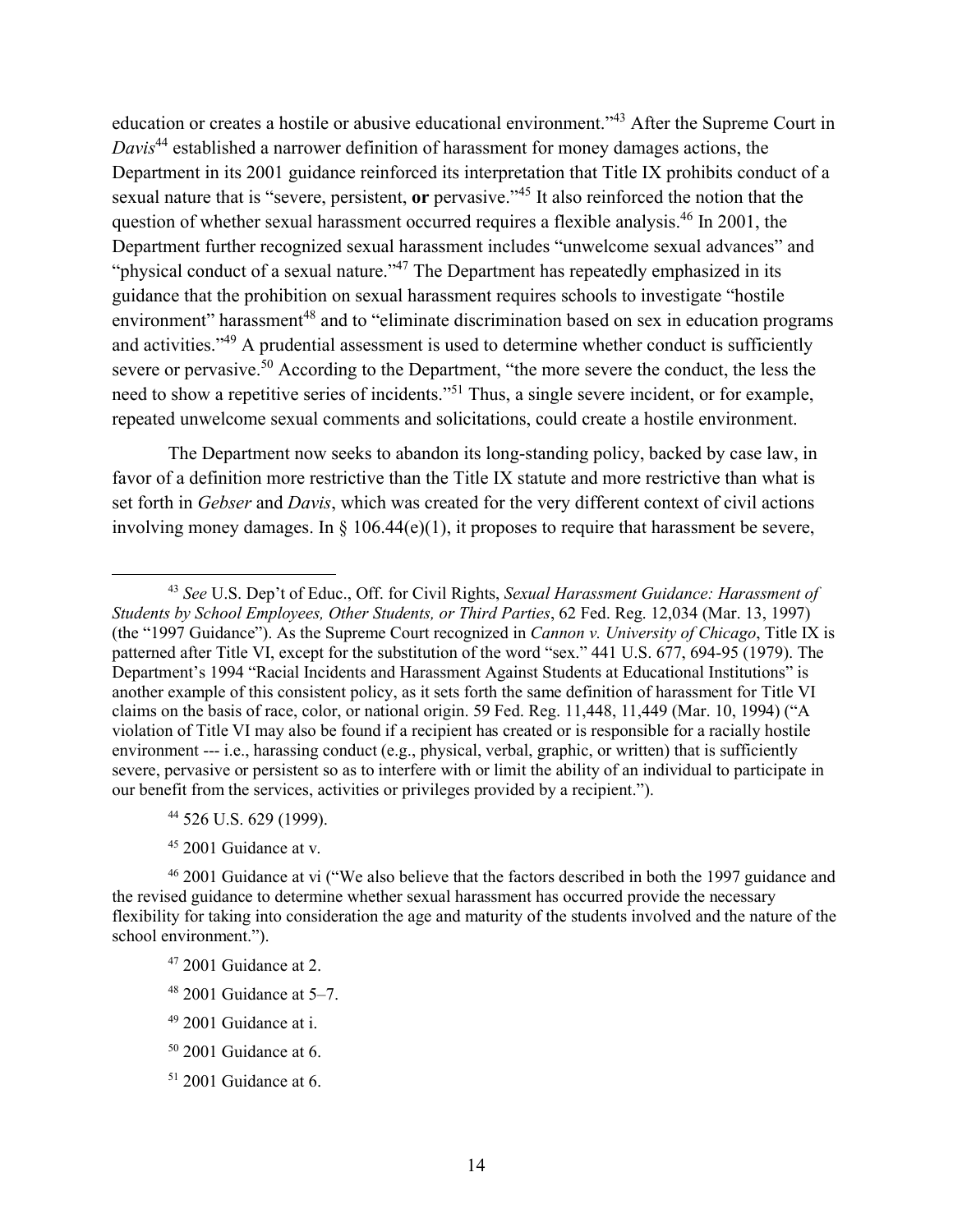pervasive, **and** objectively offensive for administrative enforcement of Title IX claims, thus adding a requirement that the conduct be objectively offensive and removing the possibility that a violation could be found on any one of three bases—the severity, the persistence, or the pervasiveness of the misconduct. In this part, it adopts part of the definition from the Court's requirements for sexual harassment in money damages actions. However, the Department also proposes to require that the harassment "effectively den[y]" the individual access to the school's education program or activity. Proposed  $\S$  106.44(e)(1)(ii). This is a sea change from the statute, which states that victims should not "be excluded from" or "denied" the benefits of an educational program or activity and from the Supreme Court's definition, which requires the harassment to "deprive" a victim of access to educational opportunities or benefits to be actionable.<sup>52</sup> By requiring that the harassment "effectively deny" the victim of equal access to educational programs or activities, the Department deviates significantly from its Title IX authority.

In its NPRM, the Department states its belief, without justification, that "responses to sexual harassment should be generally aligned with the standards developed by the Supreme Court" in private litigation for damages. 83 Fed. Reg. at 61,466. The Department extols the virtue of a uniform standard and states that the Court's decisions are rooted in textual interpretation of Title IX. *Id.* However, in doing so, the Department ignores both the uniformity with which sexual harassment has long been defined and enforced under both Title IX and Title VII, as well as the Supreme Court's own acknowledgment that administrative enforcement of Title IX can be more flexible than the Court's decisions regarding private money damages.<sup>53</sup>

The Department also ignores the prudential considerations that the Supreme Court identified in developing the standard for a civil suit for damages where Congress has not spoken on an issue, which are inapplicable in the administrative enforcement context. The *Gebser* court identified that while Congress expressly authorized administrative enforcement of Title IX, it did not expressly authorize either civil actions or the right for individual parties to obtain damages in court. Rather, the Supreme Court identified these rights by implication.<sup>54</sup> The Department cannot

<sup>53</sup> Davis, 526 U.S. at 639 ("Federal Departments or agencies . . . may rely on any . . . means authorized by law . . . to give effect to the statute's restrictions.") (internal quotations omitted); *Gebser* 524 U.S. at 292 (stating that the Department of Education could administratively require the school to promulgate a grievance procedure because "[a]gencies generally have authority to promulgate and enforce requirements that effectuate the statute's non-discrimination mandate . . . even if those requirements do not purport to represent a definition of discrimination under the statute.") (internal quotations and citations omitted). *See supra* Section II.

<sup>54</sup> *See Gebser* 524 U.S. at 292 (acknowledging the power of the Department to "promulgate and enforce requirements that effectuate [Title IX's] nondiscrimination mandate, which are distinct from circumstances giving rise to a civil action for monetary damages); *id.* at 289 (discussing the difference between the "statute's *express* system of enforcement to require notice to the recipient and an opportunity to come into voluntary compliance" and a "judicially *implied* system of enforcement" that "permits

 <sup>52</sup> *Davis*, 526 U.S. at 650.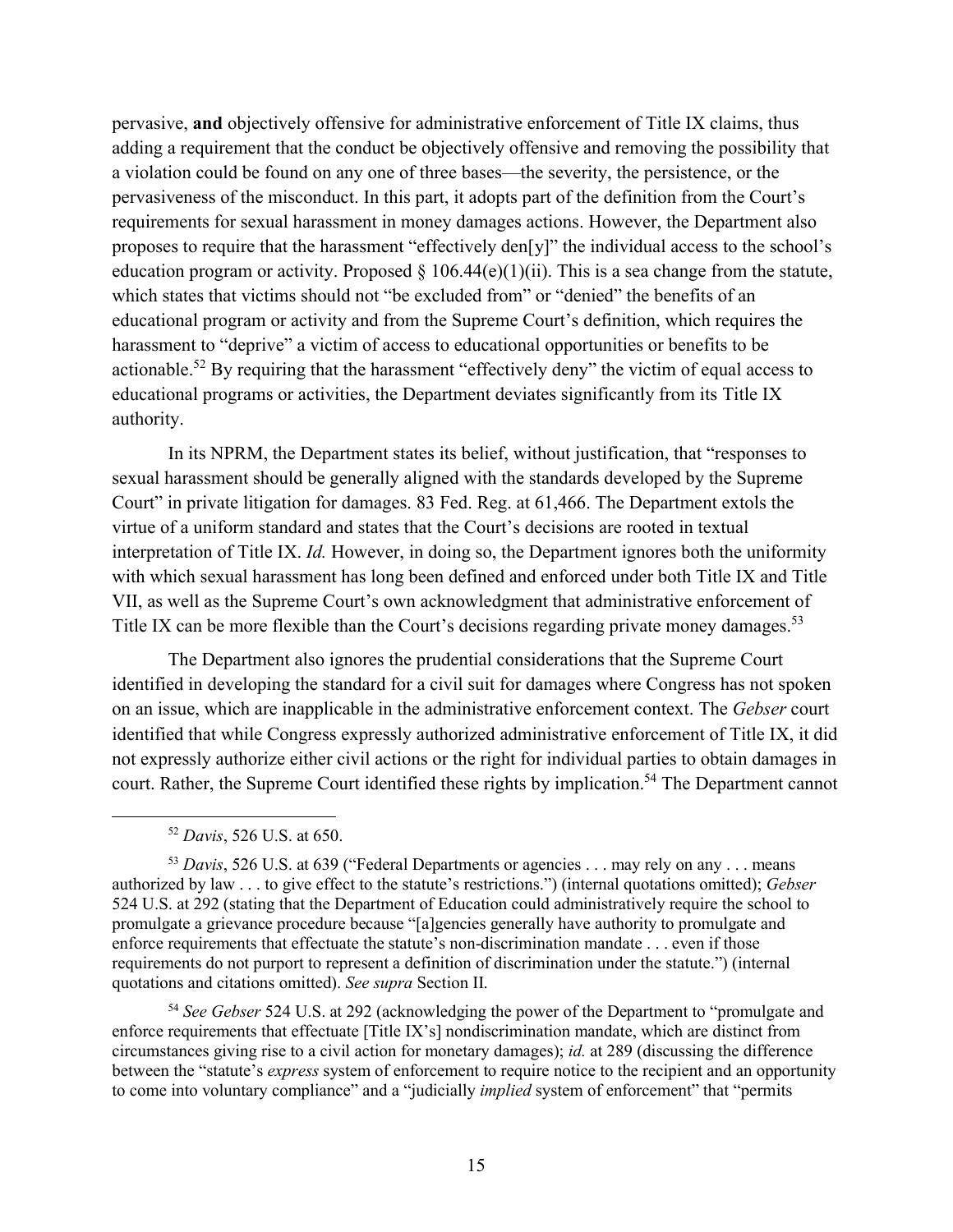lawfully improperly restrict the enforcement and application of Title IX based on its misapplication of Supreme Court precedent.

Moreover, although Title VII does not provide a perfect analogy to Title IX, in this instance, it is instructive. Title VII regulations describe workplace harassment as "[u]nwelcome sexual advances, requests for sexual favors, and other verbal or physical conduct of a sexual nature."<sup>55</sup> The Supreme Court has reaffirmed the unwelcome component of harassment stating that "[t]he gravamen of any sexual harassment claim is that the alleged sexual advances were unwelcome."56 The Supreme Court has also reaffirmed that to create a hostile environment the harassment can be either severe **or** pervasive, such that it either limits or alters the conditions of employment. In adopting the broader definition of sexual harassment for Title VII, the Court recognized that Congress had explicitly authorized a civil action in damages. The Court thereby further reinforced that its decisions in *Gebser* and *Davis* are limited to civil actions in damages, where Congress has not spoken, but do not extend to Federal agency enforcement of the statute, where Congress' clear mandate is to affirmatively "'protect' individuals from discriminatory practices carried out by recipients of federal funds."<sup>57</sup>

We are also concerned because Title VII prohibits gender-based harassment that is not sexual, which the Department has also consistently recognized under Title IX in its policy guidance and its enforcement practices.58 This interpretation is consistent with the text and purpose of Title IX and Supreme Court cases interpreting Title VII in the employment context.<sup>59</sup> Despite this, the proposed regulations do not specifically address the prohibition against genderbased harassment. Thus, we recommend that, in issuing the final rule, the Department state explicitly that "unwelcome conduct on the basis of sex," in  $\S$  106.44(e)(1)(ii), covers all sexbased conduct.

Once again, by disregarding Supreme Court precedent and Title VII in its formulation of the proposed rule, the Department has embraced the notion that students in a school environment

 $\overline{a}$ 

<sup>56</sup> *Meritor Savings Bank v. Vinson*, 477 U.S. 57, 68 (1986) (internal quotation marks omitted).

<sup>57</sup> *Gebser*, 524 U.S. at 287.

<sup>58</sup> 2001 Guidance at v; U.S. Dep't of Educ., Off. for Civil Rights, *Dear Colleague Letter Re: Title IX Coordinators* (Apr. 24, 2015), https://www2.ed.gov/about/offices/list/ocr/letters/colleague-201504 title-ix-coordinators.pdf ("In addition, a recipient should provide Title IX coordinators with access to information regarding . . . incidents of sex-based harassment. Granting Title IX coordinators the appropriate authority will allow them to identify and proactively address issues related to possible sex discrimination as they arise.").

<sup>59</sup> *See, e.g.*, *Oncale v. Sundowner Offshore Serv., Inc*., 523 U.S. 75, 81–82 (1998); EEOC, *Sex-Based Discrimination*, https://www.eeoc.gov/laws/types/sex.cfm ("Harassment does not have to be of a sexual nature, however, and can include offensive remarks about a person's sex.").

substantial liability without regard to the recipient's knowledge or its corrective actions upon receiving notice").

<sup>55</sup> 29 C.F.R. § 1604.11(a).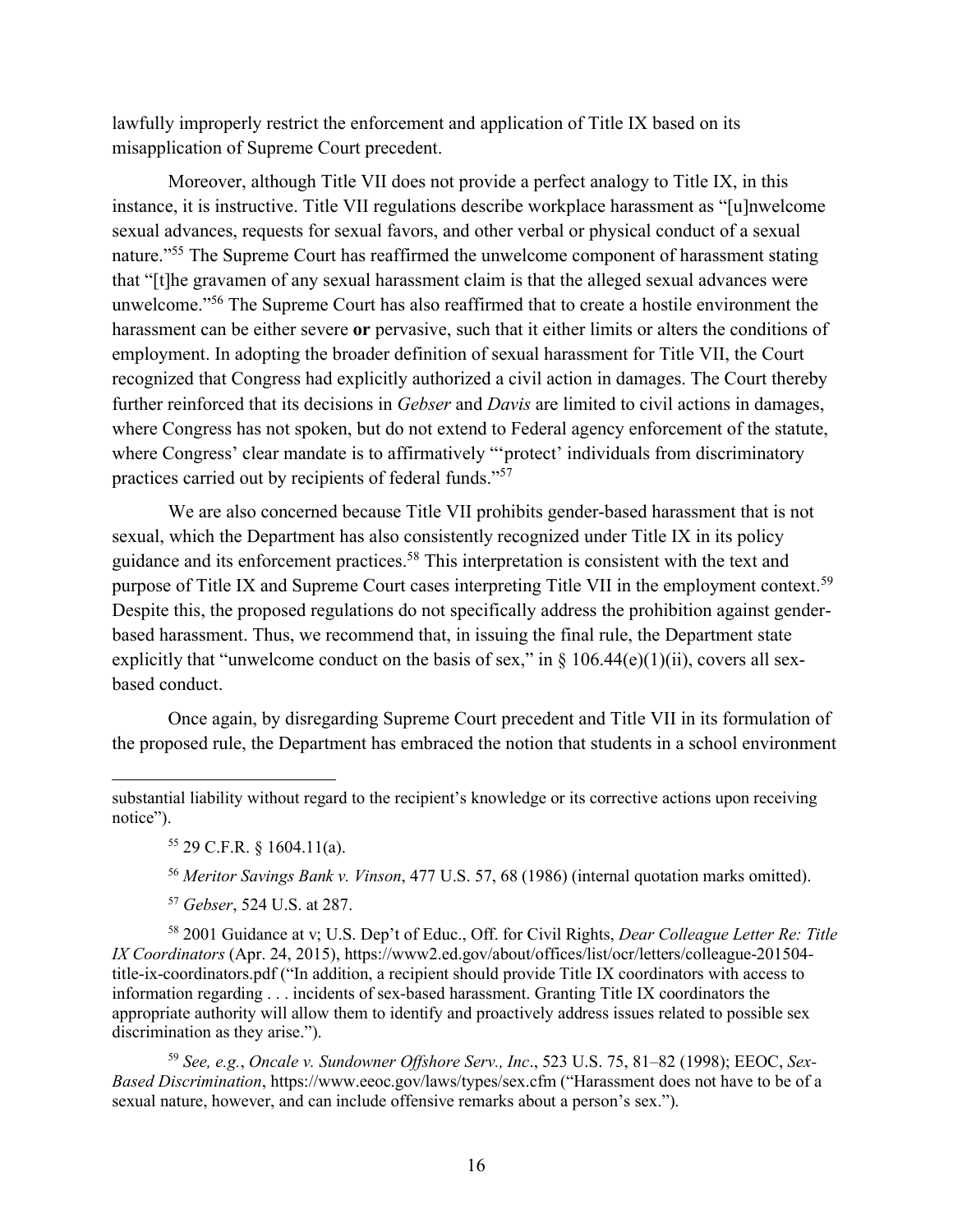should be unprotected from sex-based harassment, even though they would be protected in the employee-employer context. The Department lacks authority to carve out exclusions to this landmark civil rights legislation not drafted in statute and inconsistent with courts' precedent.

## **2. The Proposed Definition of "Sexual Harassment" Would Fail to Account for the Context in Which Sexual Harassment Occurs.**

The Department's proposed definition of "sexual harassment" is drafted to preclude schools, in many circumstances, from addressing hostile environment harassment, an important component of the schools' educational responsibilities and the Department's enforcement responsibilities. The requirement that harassment be severe, pervasive, **and** objectively offensive fails to take into account how harassment in a school setting frequently arises in a gradually escalating manner. Isolated and infrequent harassing behavior can become pervasive over time if left uncorrected, but the definition in the proposed rule does not require any remedial action until smaller problems have become larger, more significant ones. Failure to promptly address potential hostile environments could engender distrust in the institutions' ability to address sexual harassment on campus and create situations where the conduct that could have been prevented has exploded into something much more severe and potentially dangerous. This could increase liability under other legal theories, where a school could have stopped the conduct from escalating much sooner. Many schools are concerned that if they are not permitted to address conduct under Title IX until it becomes sufficiently severe, pervasive, and objectively offensive, they will fail to proactively avoid potential liability and fail to respond adequately to many harassing behaviors and will therefore be unsuccessful in establishing a welcome educational environment, free from gender discrimination.

Likewise, the severity requirement may exclude, for example, a situation in which the same group of students repeatedly makes unwelcome sexual comments or derogatory sex-based comments at multiple women walking by a fraternity house, thereby causing each of those women to alter their walking path. Even though the conduct is persistent, the school might not consider the offensive behavior severe enough or pervasive enough to warrant remedial action, given the one-time nature of the act as experienced by each of the women. But under Title IX, a school should address sexual harassment affecting multiple students before the harassing behavior escalates to the point where it is severe, pervasive, **and** objectively offensive for an individual student.<sup>60</sup>

Finally, the Department acknowledges that employee-on-student harassment includes instances where the provision of some aid or benefit is made contingent upon an individual's participation in unwelcome sexual conduct. However, the proposed rule improperly restricts this type of misconduct to employee-on-student conduct only. Students may engage in *quid pro quo*

 $60$  2001 Guidance at 13–14 ("In other cases, the pervasiveness of the harassment may be enough to conclude that the school should have known of the hostile environment––if the harassment is widespread, openly practiced, or well-known to students and staff.").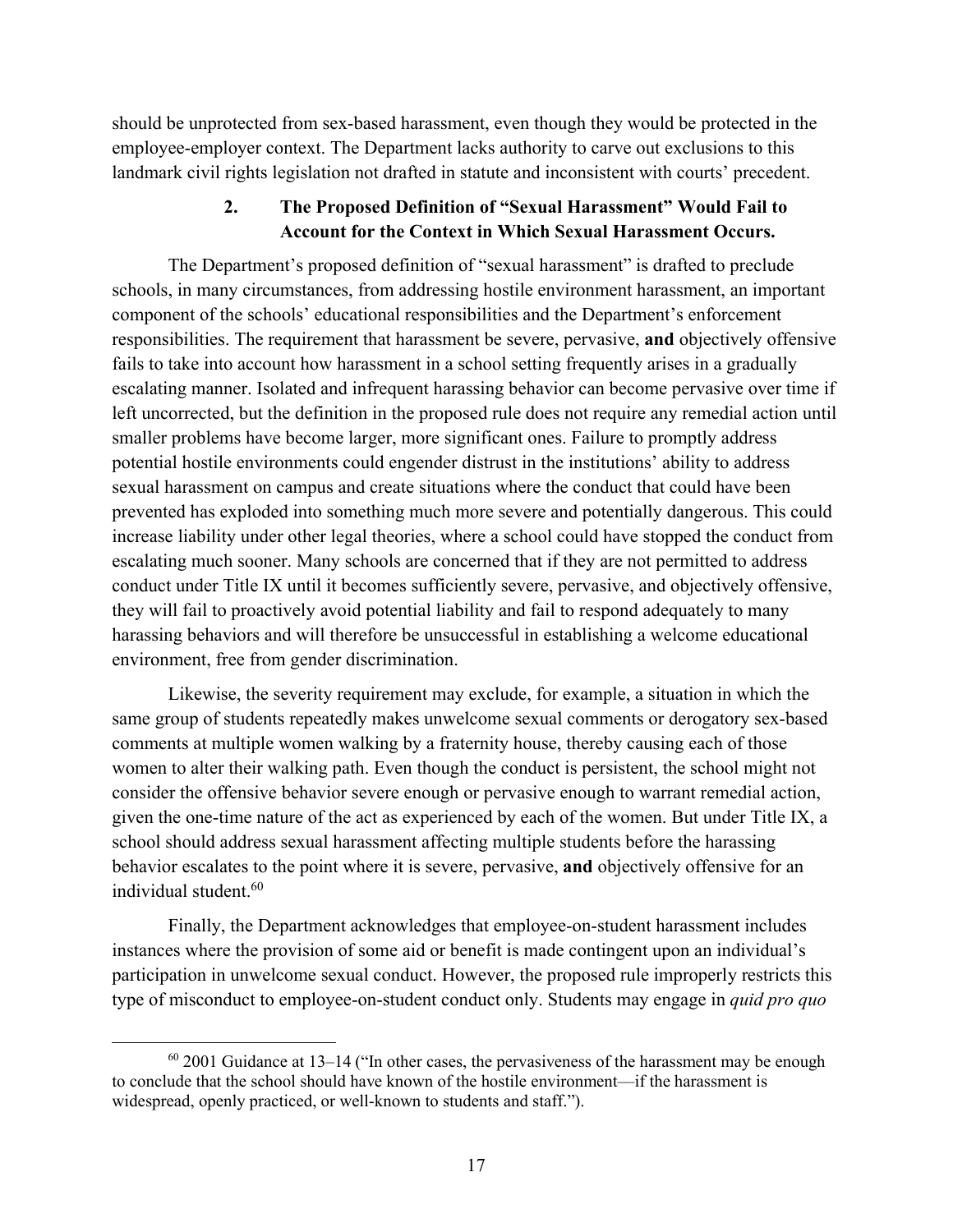harassment as well. There are circumstances in which, for example, a student conditions assistance with studying on unwelcome sexual conduct. Likewise, students in positions of authority, such as teaching assistants or resident advisors, as well as students serving on boards, student government, clubs, or other activities, may condition the provision of aid or a school benefit on engaging in unwelcome sexual conduct. Conduct of this type contributes to a hostile sexual environment for students, and is undoubtedly a type of sexual harassment against which Title IX should protect.

# **3. The Proposed Definition of "Sexual Harassment" Would Chill Reporting.**

The rate of student reporting of incidents of sexual harassment in grades K-12 and on college campuses is already exceedingly low.<sup>61</sup> Survivors often fail to report sexual harassment as a result of trauma (13 percent of female sexual assault survivors attempt suicide<sup>62</sup> and 34 percent of college survivors drop out of college),  $63$  lack of confidence in the institution's protection and procedures, and lack of knowledge in the processes offered.<sup>64</sup>

A heightened requirement for sexual harassment will exacerbate the factors that prevent students from reporting the harassment they experience. Many students would question whether institutions will take their experiences seriously. Some will wonder whether their harassment will be seen as sufficiently severe by the school to warrant a response. And in many cases, individuals subjected to sexual harassment will not know whether the offensive conduct that they experienced was pervasive or an isolated event. The complicated definition of sexual harassment may also confuse students, many of whom already report a lack knowledge about or understanding of the Title IX grievance processes.<sup> $65$ </sup> This restrictive definition turns the purpose of Title IX—to prevent and combat sexual violence—on its head. It fosters confusion and distrust among students and will likely chill reporting of sexual harassment, thus restricting

<sup>64</sup> Rutgers, The State University of New Jersey, Center on Violence Against Women and Children, *#iSpeak Student Experience, Attitudes and Beliefs about Sexual Violence Results*, *New Brunswick*, 1, 31 (2015) (hereinafter "Rutgers Survey"), https://socialwork.rutgers.edu/centers/centerviolence-against-women-and-children/research-and-evaluation/campus-climate-project/reports-findings.

 <sup>61</sup> *See supra* Section I.

<sup>62</sup> RAINN, *Victims of Sexual Violence Statistics*, https://www.rainn.org/statistics/victims-sexualviolence. By comparison, a national survey estimated that 0.5 percent of adults 18 years or over attempted suicide nationally. *See* American Foundation for Suicide Prevention, *Suicide Statistics*, https://afsp.org/ about-suicide/suicide-statistics/.

<sup>&</sup>lt;sup>63</sup> Senate Health, Education, Labor & Pensions Committee, Letter from Senators Murray and Hassan, Advocates and Survivors of Sexual Assault Urge Secretary DeVos to Withdraw Title IX Rule, Urge Students and Survivors to Make Their Voices Heard (Nov. 28, 2018), https://www.help.senate.gov/ ranking/newsroom/press/murray-hassan-advocates-and-survivors-of-sexual-assault-urge-secretary-devosto-withdraw-title-ix-rule-urge-students-and-survivors-to-make-their-voices-heard.

<sup>65</sup> Rutgers Survey, *supra* note 64, at 31–32.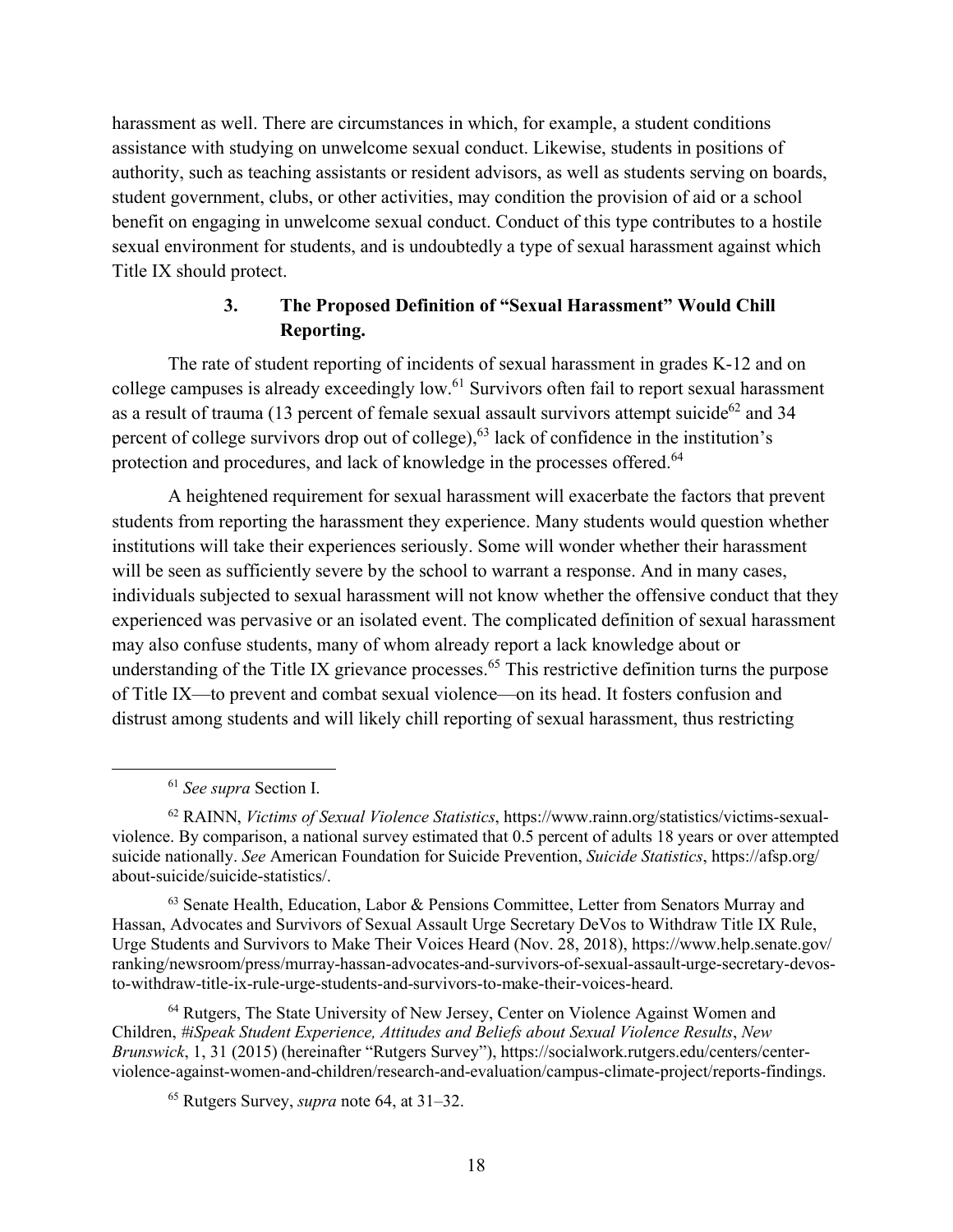schools' knowledge of harassment on campus and hampering their ability to address and prevent it.

# **B. The Proposed Rule Would Inappropriately Limit Schools' Obligation to Respond to Sexual Harassment and Violence by Excusing Failures to Respond to Conduct that Does Not Occur "In an Education Program or Activity."**

Proposed § 106.44(a) requires a response only to "sexual harassment *in* an education program or activity." Proposed  $\S$  106.45(b)(3) similarly requires dismissal of Title IX complaints, even when the conduct alleged would constitute sexual harassment, if the conduct "did not occur *within* the recipient's program or activity." The proposed regulations thereby improperly narrow the scope of Title IX and sexual harassment complaints that will be investigated by focusing on whether the alleged *incident(s)* occurred in an education program or activity, rather than focusing on whether the incident(s) gave rise to *discrimination* in an educational institution's program or activity.

This change in focus directly contradicts the plain language of Title IX. Regardless of whether an incident giving rise to an alleged Title IX violation itself occurs in an education program or activity, Title IX protects students who, based on sex, are "excluded from participation in [or] . . . denied the benefits of . . . any education program or activity receiving Federal financial assistance."66

In keeping with the clear statutory text, both courts and the Justice Department have concluded a school may violate Tile IX by failing to respond adequately to alleged misconduct that occurred in a location outside the control of the school if that conduct causes a hostile environment in the education setting. As the U.S. Justice Department itself has explained: "When assessing whether off-campus rape creates a hostile environment on campus, courts have recognized that the pernicious effects of rape by another student are not limited to the event itself and can permeate the educational environment. This is due to the daily potential of the victim student encountering her assailant as they both live and learn at the college."<sup>67</sup>

The Department's proposed change is also an unjustified departure from preexisting and continuously repeated Department policy in effect since at least 2001. In 2001, the Department published guidance after engaging in a notice and comment process, stating that in determining whether a hostile environment exists, the educational institution must determine whether "the conduct denies or limits a student's ability to participate in or benefit from the program based on

 <sup>66</sup> 20 U.S.C. § 1681(a).

<sup>67</sup> Statement of Interest of the United States 12–13, *Weckhorst v. Kan. State Univ.*, No. 16-2255 (D. Kan. filed July 1, 2016), ECF 26 (citations omitted) (collecting cases); *see also id.* at 11–14; Statement of Interest of the United States 12–21, *Farmer v. Kan. State Univ.*, No. 16-2256 (D. Kan. filed July 1, 2016), ECF 32; *Doe 12 v. Baylor Univ.*, 336 F. Supp. 3d 763, 780-81 (W.D. Tex. 2018).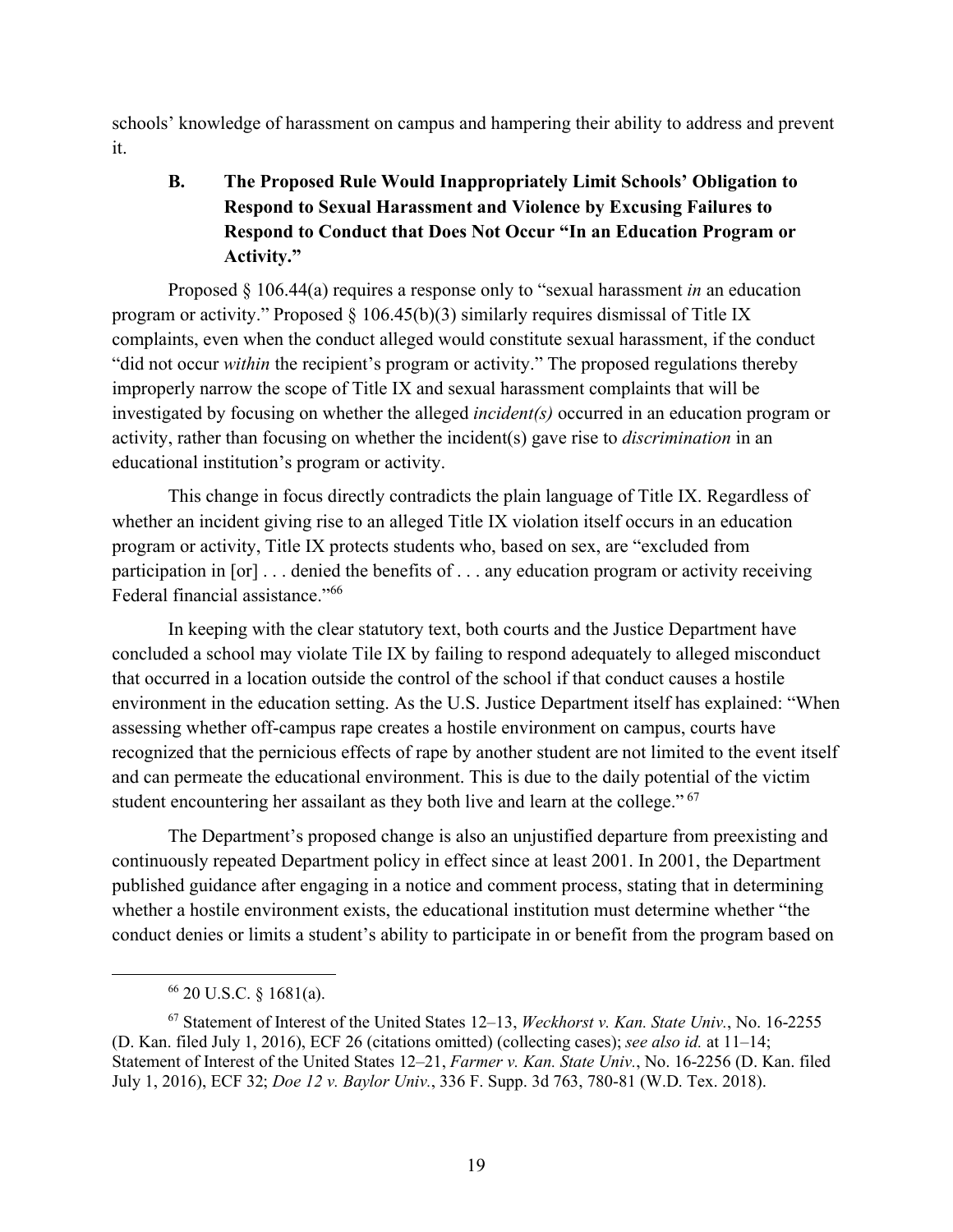sex."<sup>68</sup> On January 25, 2006, the Department reiterated its support for existing policy by directing educational institutions to rely on the 2001 Guidance for their obligations regarding preventing and remedying sexual harassment.<sup>69</sup>

In 2011, the Department reiterated that schools have an obligation to assess whether there is a nexus between alleged off-campus harassment and the denial of access to an education program or activity. In this regard, the Department stated that "[s]chools may have an obligation to respond to student-on-student sexual harassment that initially occurred off school grounds, outside a school's education program or activity . . . [b]ecause students often experience the continuing effects of off-campus sexual harassment in the educational setting [and, therefore] schools should consider the effects of the off-campus conduct when evaluating whether there is a hostile environment on campus."70 Then on September 22, 2017—in this current administration—the Department stated that, "schools are responsible for redressing a hostile environment that occurs on campus even if it relates to off-campus activities."<sup>71</sup> This longstanding policy is also consistent with the Supreme Court's interpretation of Title IX.<sup>72</sup> By confining Title IX's jurisdiction to only sexual harassment and assault that occurred in the first instance "within" an education program or activity,  $\S$  106.45(b)(3), the proposed regulation ignores this precedent and is flatly inconsistent with the statutory text.<sup>73</sup>

Furthermore, there are a number of situations that underscore the need to evaluate the effect of conduct that occurs off-campus or outside an education program or activity to be consistent with Title IX protections. For example, a student forced to perform a sex act by students from his or her school at an off-campus location should be able to pursue Title IX remedies to protect her or him from further harassment on campus. Similarly, a student who is sexually abused by a teacher or professor near campus or off-campus should be protected by Title IX. In addition, an athlete who was sexually assaulted by a school trainer or doctor at any

<sup>69</sup> 2006 DCL at 6.

<sup>70</sup> 2011 DCL at 4.

<sup>71</sup> U.S. Dep't of Educ., Off. for Civil Rights, *Q&A on Campus Sexual Misconduct*, 1 n.3 (Sept. 22, 2017).

<sup>72</sup> *See, e.g.*, *Davis*, 526 U.S. at 644 (the statute "confines the scope of prohibited conduct based on the recipient's degree of control over the harasser and the environment in which the harassment occurs."); *Gebser*, 524 U.S. at 278, 279 (assuming sexual harassment of the student complainant by the teacher under Title IX, even where sexual contact occurred in her home while giving her a book and "never on school property" but during school time).

<sup>73</sup> Requiring a recipient to only respond "to conduct that occurs *within* its 'education program or activity,'" 83 Fed. Reg. at 61,468 (emphasis added), is also directly contradictory to proposed § 106.44(a), which requires a response from "[a] recipient with actual knowledge of sexual harassment *in* an education program or activity." *Id.* (emphasis added).

 <sup>68</sup> 2001 Guidance at 5.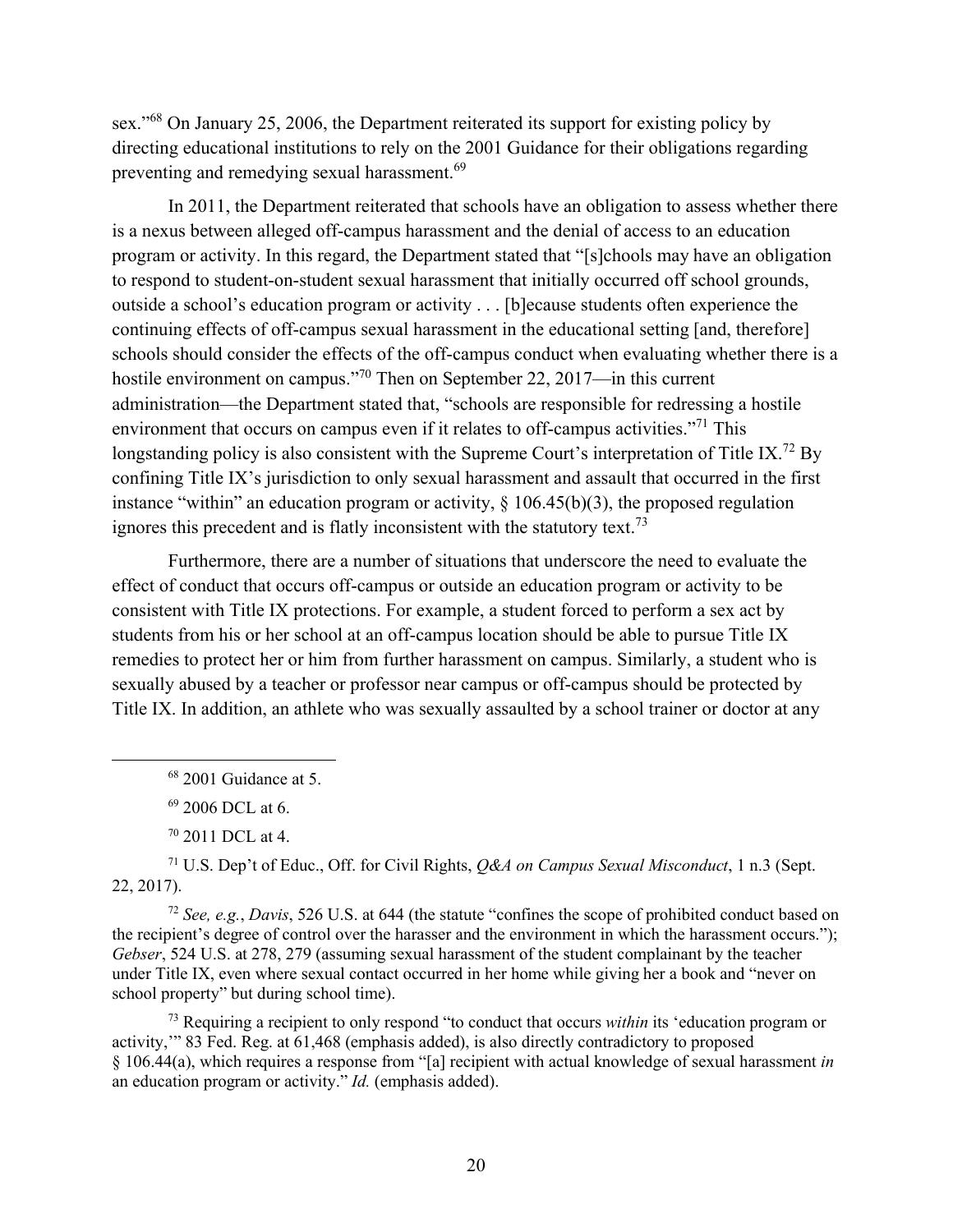time should be protected by Title IX. This is so even where the sexual assault occurred off campus—in the homes of the athletes who used the University's facilities, as well as other locations not operated or controlled by the University, such as hotels during events. If the proposed rule becomes final, school districts and Universities would be required to dismiss similarly egregious Title IX complaints simply because they occurred off-campus, even if they result in a hostile educational environment.

The Department's focus on the context in which sexual misconduct itself occurs also contradicts studies showing that off-campus conduct may create a hostile environment on campus, thus leading a student to be denied the benefits of an educational program or activity.<sup>74</sup> Even the studies relied on by the Department to justify the current policy changes, which are used to highlight the costs of sexual assault, do not distinguish between on- and off-campus assault.75 Universities themselves acknowledge the effect off-campus activities can have on a student's on-campus learning.<sup>76</sup> It is arbitrary to assume that only harassment that occurs *in* an educational program or activity affects a student's access to the educational program or activity.

It is similarly arbitrary to limit Title IX's protections to activity occurring only in an educational program or activity when the Clery Act, 20 U.S.C. § 1092 (f), specifically recognizes that information regarding crimes occurring on "[p]ublic property . . . immediately adjacent to and accessible from the campus" is relevant to understand the crime statistics for the campus.<sup>77</sup> The Department attempts to clarify that "Title IX's 'education program or activity' language should not be conflated with Clery Act geography [because] these are distinct jurisdictional schemes," but this is a distinction without any obvious or appropriate purpose. It does not make sense to alert potential students to, for example, a rape that may occur outside the specific confines of an educational program or activity if that same incident would never affect the student's access to the educational program or activity.

In sum, the inquiry as to whether conduct that occurs off-campus or outside a school's program and activities creates a hostile environment under an education program or activity on the basis of sex is fact-specific and requires a school's careful assessment. The language of the

 <sup>74</sup> *See, e.g.*, Christopher P. Krebs, Ph.D., et al., *The Campus Sexual Assault (CSA) Study,* National Institute of Justice 5–19 (Oct. 2007), https://www.ncjrs.gov/pdffiles1/nij/grants/221153.pdf (finding twothirds of campus sexual assaults occur off-campus but can still severely impact a student's access to the educational program).

<sup>75</sup> 83 Fed. Reg. at 61,485 (citing Cora Peterson et al, *Lifetime Economic Burden of Rape Among U.S. Adults*, 52 AM. J. of Preventative Med. 691 (2017)).

<sup>76</sup> *See, e.g.*, Isa Gonzalez*, Title IX Coordinator Discusses How Proposed Education Dept. Reforms Could Impact UD*, Flyer News (Dec. 17, 2018) (quoting University of Dayton's Title IX coordinator as explaining "[e]ven [for] students who live in landlord housing or near the campus footprint, their experience is often as if they are a residential student."), https://tinyurl. com/ybboqxn2.

<sup>77</sup> 34 C.F.R. § 668.46.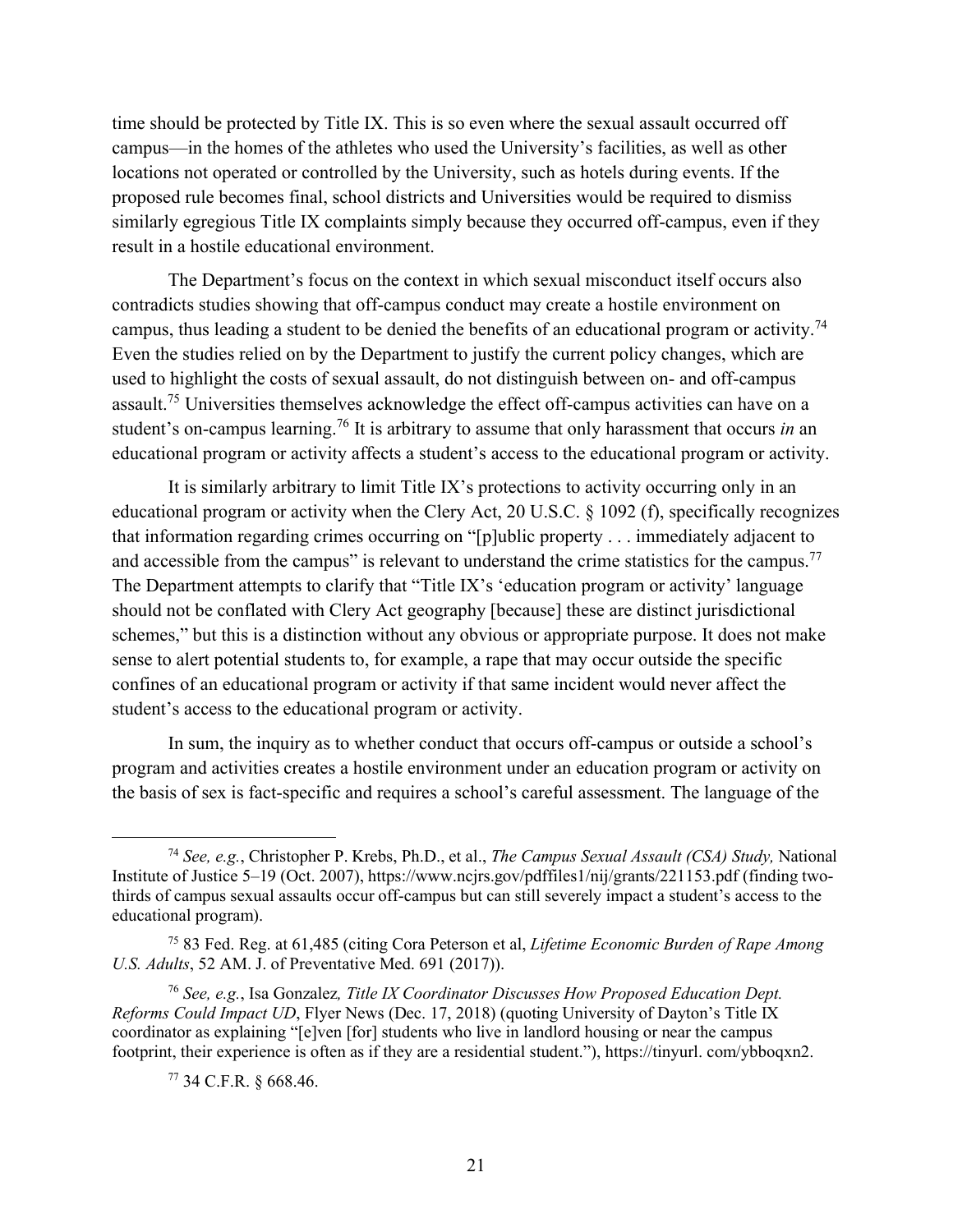proposed regulation ignores this, in contravention of existing and long-held Department policy, as well as judicial, OCR, and Justice Department interpretations.

### **C. The "Actual Knowledge" Standard is Too Restrictive.**

**1. The Proposed Rule Undermines the Purpose of Title IX and Creates an Improper Incentive to Willfully Ignore Sexual Harassment Because it Requires Schools to Respond Only if They Have "Actual Knowledge" of the Harassment.**

Previous Department policy required schools to address all student-on-student sexual harassment allegations if the school knew or reasonably should have known about them.<sup>78</sup> The Department has also long-imputed notice to a school when "any employee with authority to take action to redress the harassment, who has the duty to report to appropriate school officials . . . or an individual who a student could reasonably believe has this authority or responsibility" has notice of the harassment.<sup>79</sup> Finally, the Department has required agency principles (i.e., vicarious liability) to apply to most instances of employee-on-student harassment.<sup>80</sup> As the Department has previously recognized, including the "good judgment and common sense of teachers and school administrators" is key to judging compliance with Title IX. $81$ 

Now, absent adequate justification, the Department proposes to eliminate these elements of notice. Under proposed § 106.44(e)(6), a school lacks actual knowledge unless allegations are brought to the attention of an employee with the authority to institute corrective measures (or when a formal complaint is filed with the Title IX Coordinator). Teachers at the K-12 level are deemed officials with the authority to institute corrective measures, but not at the university level. Furthermore, the proposed rule eliminates vicarious liability for employee-on-student sexual harassment, requiring the "actual knowledge" standard in this context as well. In all contexts, if the respondent is the only one with notice, actual knowledge is not imputed to the school.

By defining "actual knowledge" narrowly and ignoring situations in which a school clearly ought to have known of sexual harassment, the proposed rule virtually abandons Title IX's overriding goal of addressing hostile environments, eliminating sexual harassment, and creating an educational environment free from discrimination on the basis of sex. The actual knowledge requirement shifts the burden from schools to students. Instead of requiring schools to address instances of sexual harassment of which they are aware because an employee who a student would reasonably believe has the authority to report or assist has received notice, the proposed rule would flip Title IX on its head and require students to report sexual harassment to

 <sup>78</sup> 2001 Guidance at 13.

<sup>79</sup> *Id.*

<sup>80</sup> 2001 Guidance at 10.

 $81$  2001 Guidance at ii.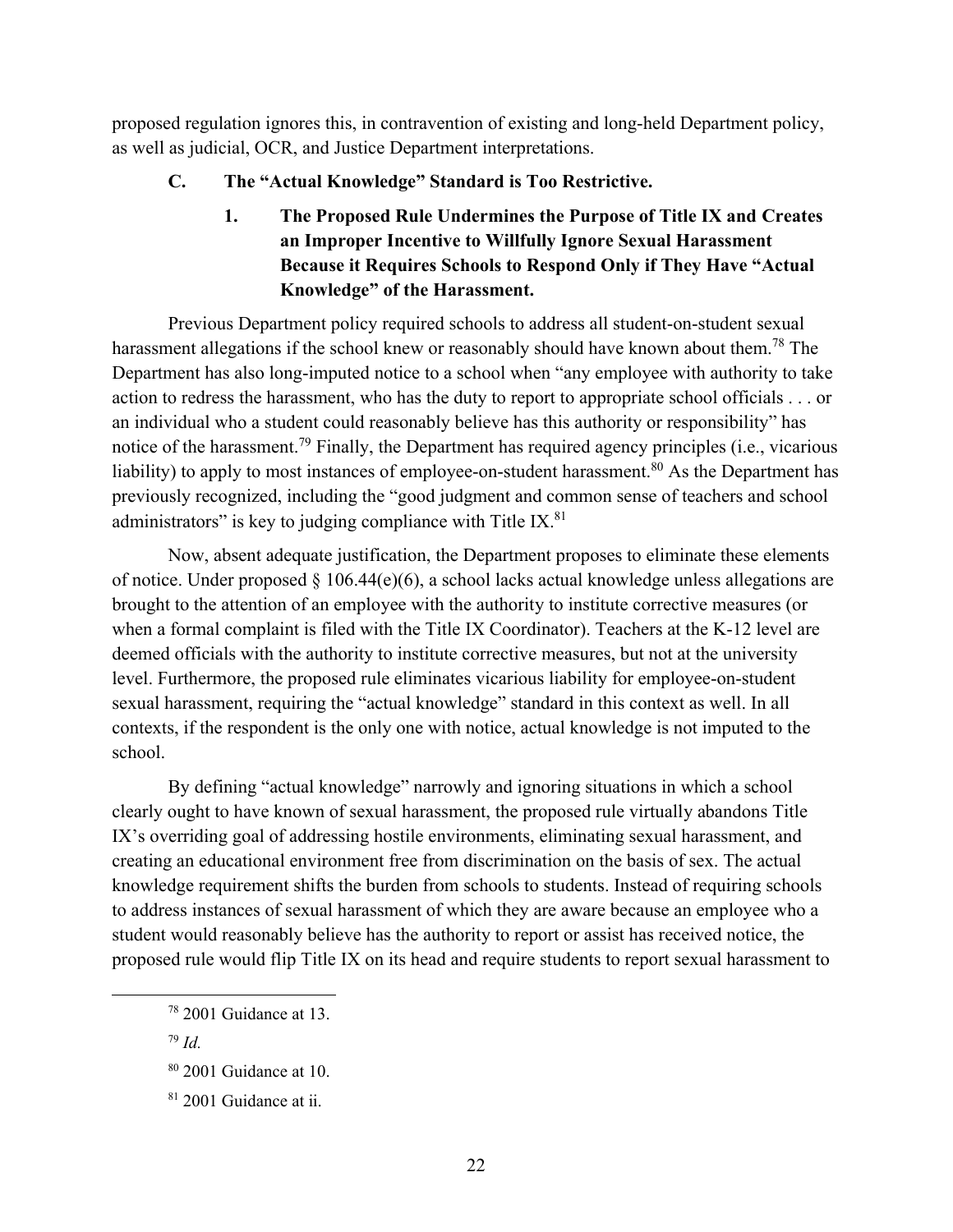authority figures whom they are generally hesitant to seek out or of whom they may not be aware.

The proposed rule creates an improper incentive structure for schools that discourages them from uncovering allegations and instead incentivizes them to shield themselves from learning about wrongdoing. In the very different context of civil suits for damages, the dissent in *Gebser* warned specifically about this phenomenon, stating that as long as schools "can insulate themselves from knowledge about this sort of conduct, they can claim immunity from damages liability."<sup>82</sup> The ongoing prospect of administrative enforcement of Title IX, even in the absence of "actual knowledge" of harassment, has deterred schools from ignoring problems. The Department now proposes to do away with that incentive. Instead, the proposed rule could create a situation where multiple employees, such as teachers (at the university level), resident advisors, campus medical personnel, school resource officers, or guidance counselors are fully aware of allegations of sexual harassment, but absent an explicit obligation to report to an official with authority to institute corrective measures, the school would not have a responsibility to investigate or take remedial action.

It is clear that in crafting the proposed rule, the Department ignored the evidence that students subjected to sexual harassment hesitate to report to officials with authority to take corrective action, due to various barriers, including lack of knowledge of reporting procedures, fear of being disbelieved, or fear of facing negative repercussions and additional harassment.<sup>83</sup> Campus climate surveys demonstrate that those subjected to sexual harassment often report to close acquaintances, and officials may find students reluctant to formally report.<sup>84</sup> Only 17 percent of students in one survey reported disclosing sexual harassment incidents to formal campus resources, while 77 percent disclosed to close friends and 52 percent reported to roommates.<sup>85</sup> However, the Department now requires students to directly report to specific authorities or file formal complaints. The proposed rule should not disregard such clear evidence that reporting on campus is complex and requires schools to be more vigilant in addressing sexual harassment.

 <sup>82</sup> *Gebser* 524 U.S. at 298.

<sup>83</sup> Rutgers Survey, *supra* note 64, at 32.

<sup>84</sup> *Id.*

<sup>85</sup> Rutgers Survey, *supra* note 64, at 31–32.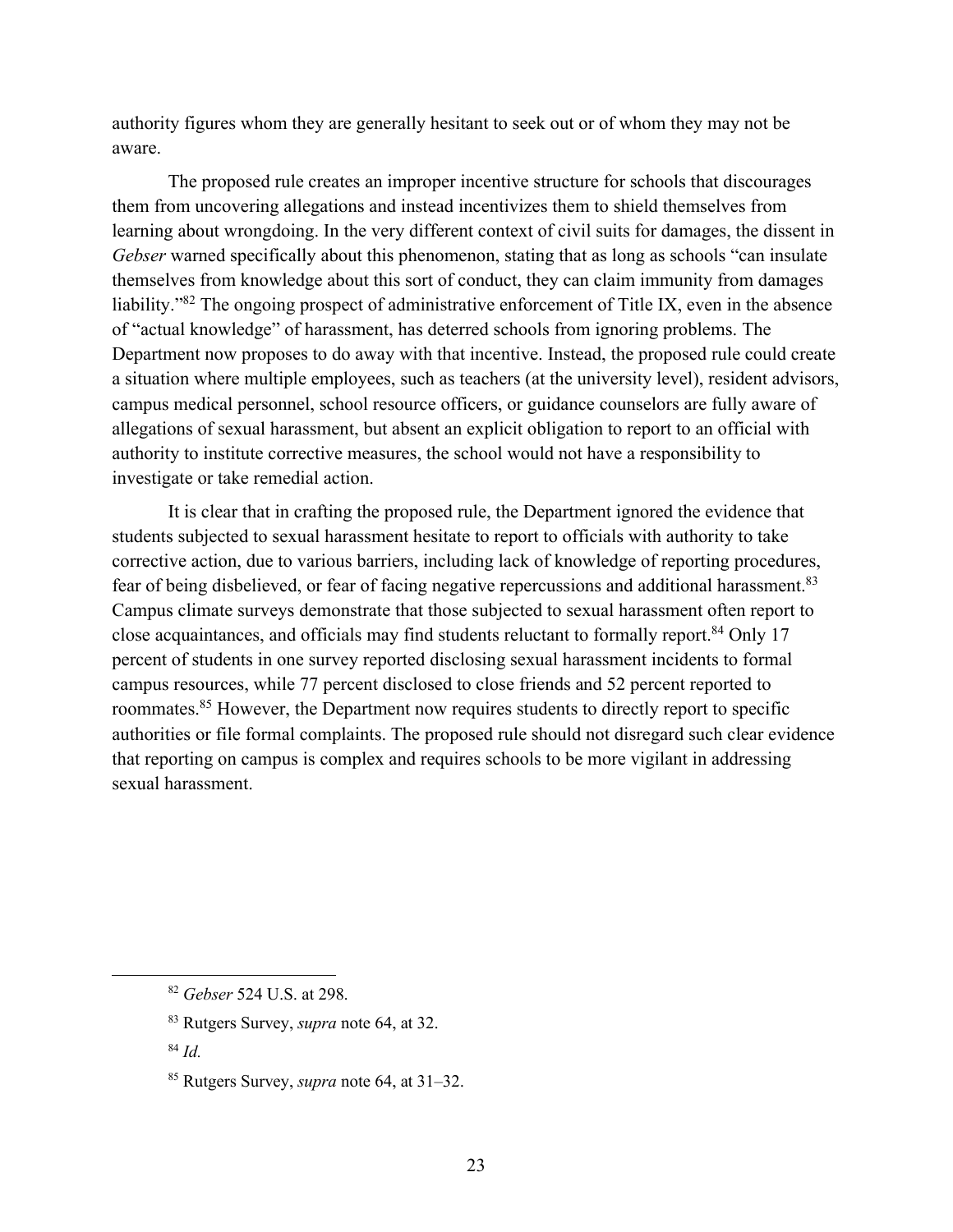### **2. Constructive Knowledge and Agency Principles Should Apply to the School's Notice of Sexual Harassment and Violence.**

The Department has not demonstrated any unfairness with the constructive knowledge or agency principles it has long-implemented, and there is no adequate justification for reversing course now.86

The Department has long required that a school should investigate, if a school knew or reasonably should have known of sexual harassment, whether by employees, students, or third parties.<sup>87</sup> This standard provides the required flexibility for universities since a constructive knowledge standard considers the school's size, its available resources, the public nature of the harassment, and the status of the individuals to whom the harassment was reported. Importantly, the "should have known" standard does not impute knowledge for isolated instances that a school, taking reasonable care, would not be aware of. However, a constructive notice standard prevents schools from willfully ignoring obvious signs of harassment, such as graffiti in public places,<sup>88</sup> systemic abuse of power by a teacher, constant unwelcome cat-calling, or other abusive behavior of a sex-based nature at known locations. Requiring schools to act on constructive knowledge ensures investigations into a hostile environment or culture of harassment, which is a primary purpose of Title IX. Constructive knowledge has been the Department's long-standing position in Title IX cases, and the Department has put forward no convincing rationale for abandoning this eminently sound approach.<sup>89</sup>

In the proposed rule, the Department also reverses course on agency principles, upending years of federal government positions on this important issue and even flouting Supreme Court

- <sup>87</sup> 2001 Guidance at 13–14.
- <sup>88</sup> 2001 Guidance at 14

<sup>&</sup>lt;sup>86</sup> If the Department nevertheless adopts the proposed "actual knowledge" standard, it should adopt mandatory, prompt reporting requirements for all non-confidential employees, so that Title IX Coordinators and other officials with authority to institute corrective measures are notified of sexual harassment more quickly. Mandatory reporters should include those individuals are considered "responsible employees" under current policy. *See* 2001 Guidance at 13. At the same time, students should have people to confide in, while knowing that their discussions will be kept confidential. Following best practices and prior Department guidance and practice schools should be required to make public (1) the individuals to whom students can report confidentially with no fear of being required to file a formal complaint and (2) the individuals who are required to report harassment to officials with corrective authority. *E.g*., U.S. Dep't of Educ., Off. for Civil Rights, *Questions and Answers on Title IX and Sexual Violence*, at D-4, E-13, 16, 22 (Apr. 29, 2014, withdrawn Sept. 22, 2017) (the "2014 Q&A"). Converting Department policy into a proposed rule could help to mitigate (but not resolve) the problems with the proposed "actual knowledge" standard.

<sup>89</sup> *See* 2001 Guidance at 14 ("If a school otherwise knows or reasonably should know of a hostile environment and fails to take prompt and effective corrective action, a school has violated Title IX even if the student has failed to use the school's existing grievance procedure or otherwise inform the school of the harassment.")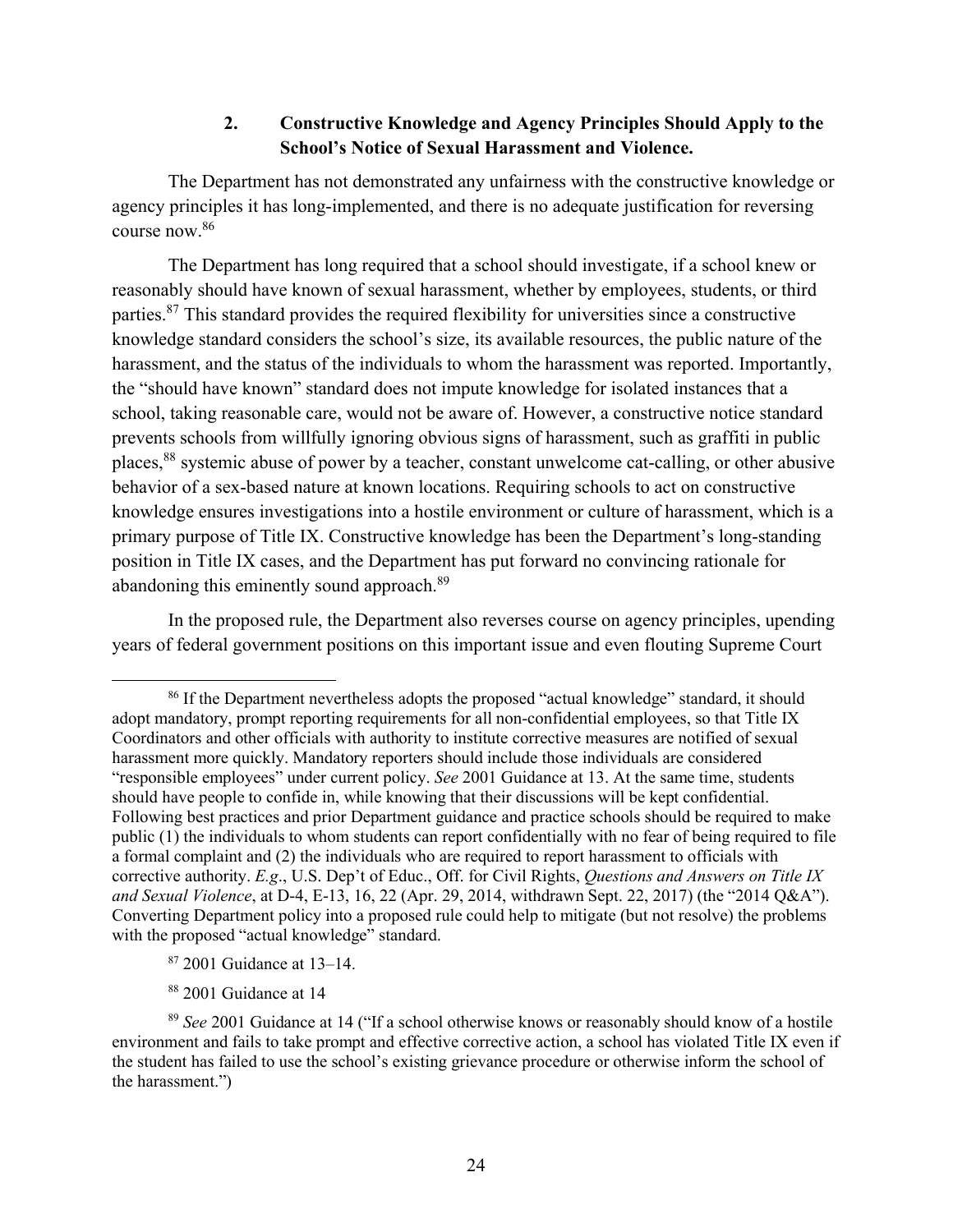guidance.90 Agency principles should continue to apply to employee-on-student harassment, just as they do to supervisor-on-employee harassment. The Department previously explained that notice to a school is triggered when the employee is or appears to be acting in the context of carrying out his or her responsibility to students.91 In *Gebser*, the U.S. Department of Justice stated that it is appropriate to hold a school responsible in such instances because "the teacher was aided in accomplishing the harassment by his agency relationship with the recipient or his apparent authority."<sup>92</sup> In light of this, it is particularly disturbing that the proposed rule exempts the school from actual knowledge when the only person with actual knowledge is also the respondent. This requirement would apply to the K-12 context as well. It sets up a scenario in which a student would have no valid Title IX claim when any school employee, including a school leader such as a superintendent, principal, or vice principal, repeatedly harasses or sexually assaults them in class or during school-related activities, unless the misconduct was known by another responsible school official.<sup>93</sup> This proposed rule must be stricken. As indicated in prior guidance, a school should be required to address conduct by an individual taking advantage of the position of authority and concomitant access to students afforded to them by the education institution, regardless of the school's notice.  $94$ 

The 2001 guidance articulated the standards and possible scenarios for applying agency principles in situations involving employee-on-student harassment.<sup>95</sup> The guidance appropriately recognized that the application of vicarious liability to schools would require a determination that the employee was acting or appearing to act in the context of the employee's duties, and it set out multiple potential factors to consider before imposing liability.<sup>96</sup> That careful approach, based on evidence and experience, should not be reversed without ample justification. Requiring schools to take action based on constructive knowledge and agency principles also provides an opportunity to protect schools from later dealing with situations that could have been resolved with much less damage had the school acted more quickly to alleviate the problems.

<sup>92</sup> *Gebser*, 524 U.S. 274, No. 96-1866, Statement of Interest of the United States, 9 (filed Jan. 16, 1998).

<sup>93</sup> *See, e.g. Salazar v. South San Antonio Independent Sch. District*, 2017 WL 2590551 (5th Circuit), cert. denied, 138 S. Ct. 369 (holding that district could not be liable under Title IX for principal of elementary schools repeated sexual molestation of an elementary school student, because the principal who engaged in the molestation was the only one aware of the conduct).

- <sup>95</sup> 2001 Guidance at 10-12.
- <sup>96</sup> 2001 Guidance at 10-11.

<sup>&</sup>lt;sup>90</sup> *Franklin*, 503 U.S. 60 (implying that agency principles may be appropriate in the Title IX context).

 $91$  2001 Guidance at 10.

 $94$  2001 Guidance at 10.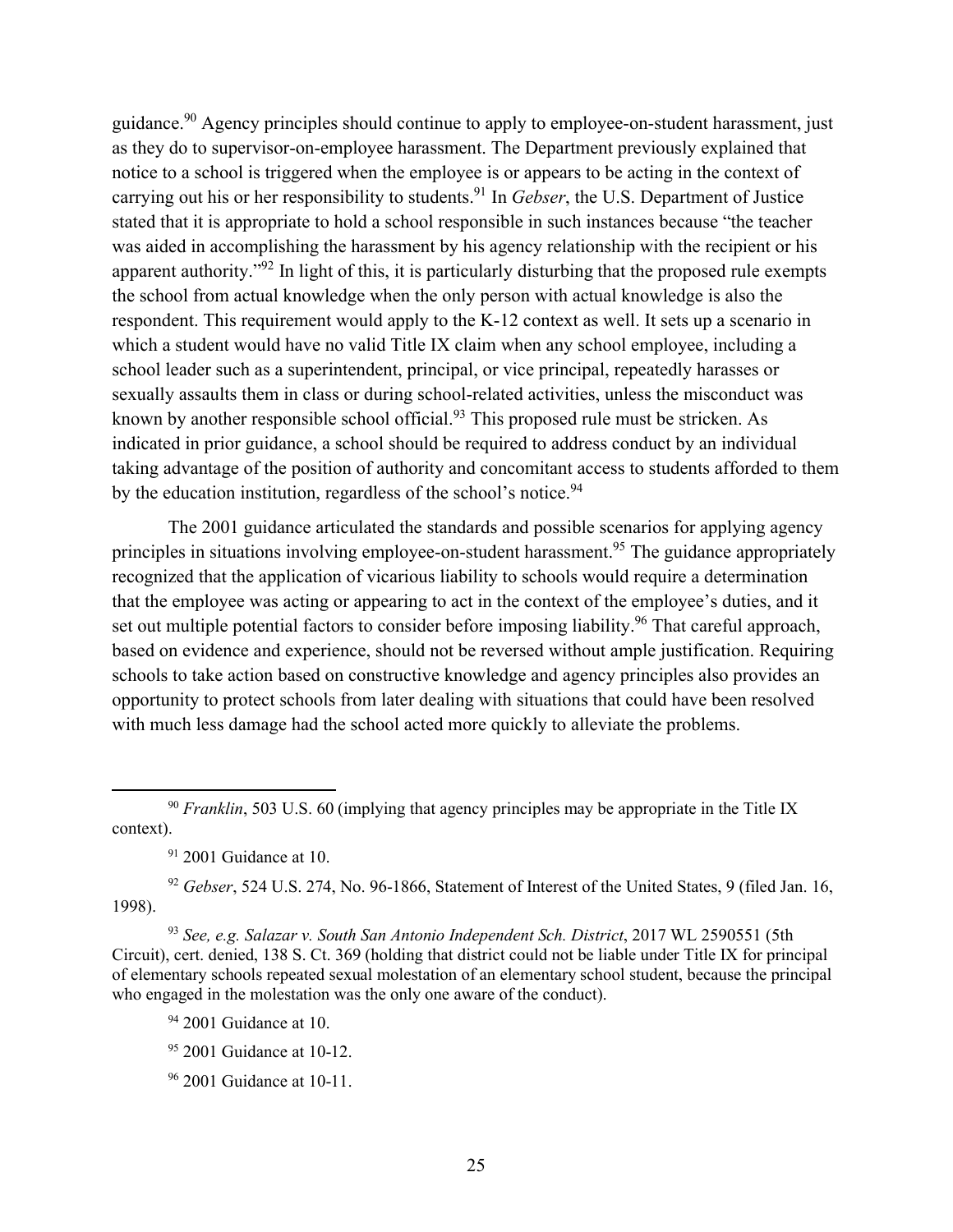Once again, Title VII is instructive. Under Title VII, the definition of "employer" includes any "agent of the employer,"97 and courts routinely look to agency principles to determine employer liability for employee harassment.<sup>98</sup> Here, as in other areas of the proposed regulations, the Department sets up a scenario in which school employees are afforded better protection from harassment than students, who are far more vulnerable due to their age and experience. If a school can be held liable for monetary damages for supervisor-on-employee harassment under Title VII, then surely the Department of Education should require schools to at least respond to employee-on-student harassment under Title IX. Furthermore, schools arguably have more responsibility to protect their K-12 students, because they act *in loco parentis* while students are in attendance. <sup>99</sup>

The Department has failed to articulate intervening circumstances, facts, or evidence that would justify a reversal from the application of consistent agency policy and decisions to employee-on-student harassment. The proposed rule change should not be adopted.

# **D. The Proposed Rule Would Adopt a "Deliberative Indifference" Standard That Is Not Appropriate for Administrative Enforcement of Title IX.**

Since at least 1997, the Department has understood Title IX to require schools to act reasonably in taking steps to end sexual harassment and prevent its recurrence.<sup>100</sup> Specifically, schools are required to act in a "reasonable, commonsense" manner in addressing sexual harassment and to take "prompt and effective" steps once they have knowledge of harassment.<sup>101</sup> Moreover, the existing regulations, in effect since 1975, have required schools to have procedures that provide a "prompt and equitable" response to any complaint of sex discrimination, a requirement that the Department has consistently enforced for decades and applied to all forms of sex discrimination, including sexual harassment.<sup>102</sup>

Under the proposed rule, even a school that responds unreasonably, untimely, and ineffectively to sexual harassment may avoid repercussions, so long as the school's response is not "deliberately indifferent." Proposed § 106.44(a). And "only" a "response to sexual harassment" that is "intentionally" and "clearly unreasonable in light of the known circumstances" will be considered "deliberately indifferent." *Id.*

<sup>100</sup> 1997 Guidance.

 $97$  42 U.S.C. § 2000e(b).

<sup>98</sup> *Vinson* at 72 ("[W]e do agree with the EEOC that Congress wanted court to look to agency principles for guidance in this area.")

<sup>99</sup> *Veronia School District 47J v. Acton*, 515 U.S. 646, 656 (1995) (discussing that the duty is both "custodial and tutelary").

<sup>&</sup>lt;sup>101</sup> 2001 Guidance at iii, 15

<sup>102</sup> 34 C.F.R. 106.8(b).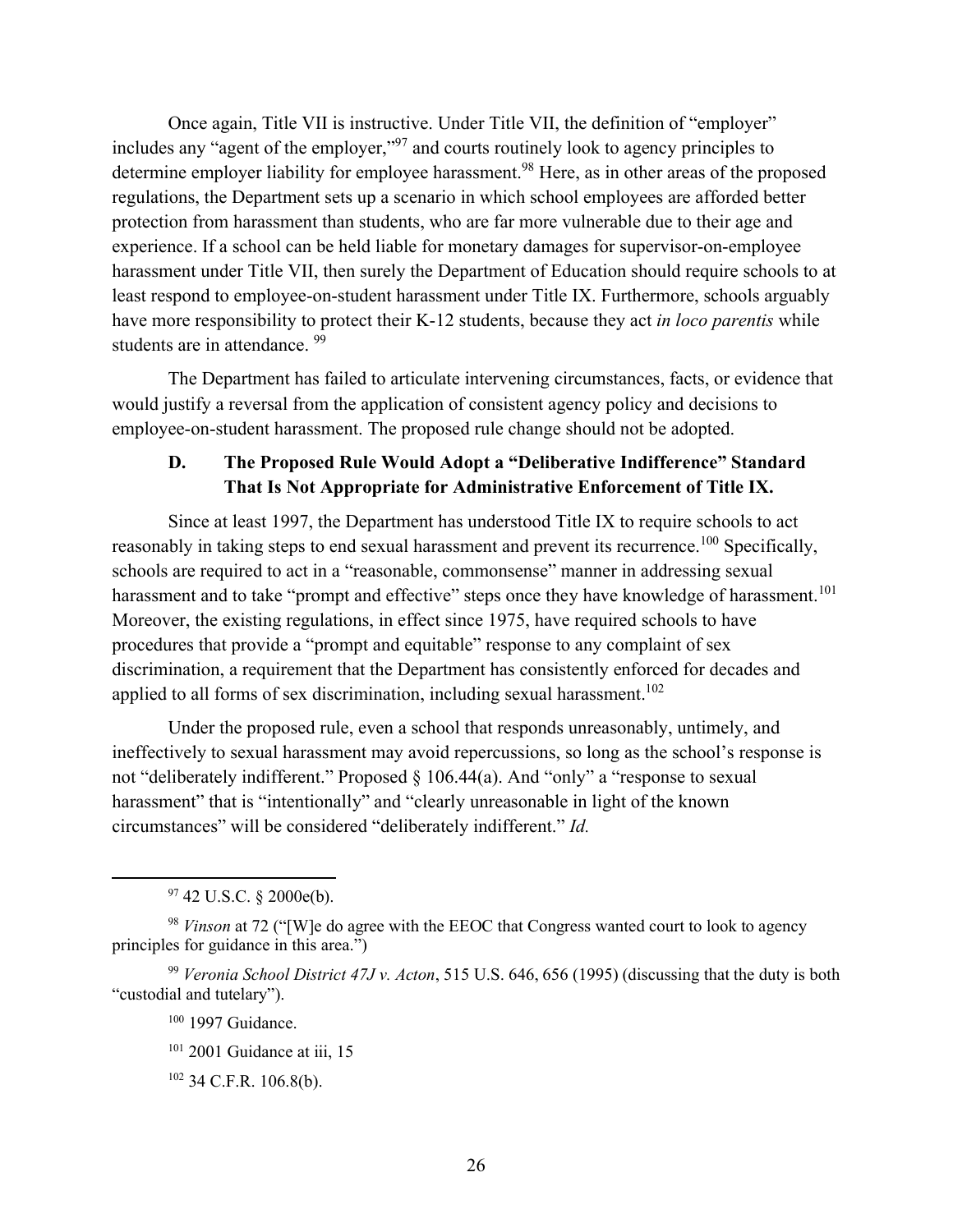The Department has failed to justify such a policy change. The NPRM does not point to any instances in which schools were burdened or unfairly penalized as a result of the reasonableness standard. To the contrary, the proposed rule neglects the purpose of the Department's administrative enforcement of Title IX, which is to provide schools with an opportunity to correct prior actions in response to sexual harassment and address a hostile environment moving forward (before they incur liability for damages).<sup>103</sup> Rarely does administrative enforcement lead to the dramatic step of withholding Title IX funding; rather, the Department's role is to "make schools aware of potential Title IX violations and to seek voluntary corrective action."104 Without some basis for demonstrating that the reasonable care standard was inadequate or overly burdensome for schools, it is inconsistent with the intent of Title IX to adopt a standard that is less protective of students who experience discrimination.

Although the Department purports to draw its "deliberately indifferent" standard from case law, it misses the mark. Courts have concluded that "[r]esponses that are not reasonably calculated to end harassment are inadequate."<sup>105</sup> And a failure to investigate alleged sexual harassment can be unreasonable in light of the circumstances, even absent a formal complaint.<sup>106</sup> Again, the requirement that schools not act with deliberate indifference in response to complaints, as adopted by the courts for money damages actions, is immaterial to the Department's administrative enforcement of Title IX.<sup>107</sup> The Department should intervene to ensure schools are responding appropriately to sexual harassment allegations well before the school would be liable for money damages in a civil suit for its failure to act.

In addition, students should receive protection from sexual harassment at least equal to the protection afforded employees in the workplace. Under Title VII, employers (including schools) are liable for acts of sexual harassment in the workplace unless the employer "can show that it took immediate and appropriate corrective action."108 Students are generally more vulnerable to sexual harassment than adult employees, particularly in grades K-12, since they are both minors and subject to compulsory school attendance requirements.<sup>109</sup> Under the proposed

<sup>106</sup> *E.g.*, *Feminist Majority Found. v. Hurley*, 911 F.3d 674, 696 (4th Cir. 2018) (holding a school administrator responsible for a claim of retaliation under Title IX, and stating that the retaliation spanned a sufficient period that the University should have taken "reasonable steps to address it").

 <sup>103</sup> *See North Haven Bd. of Ed. v. Bell,* 456 U.S. 512, 521 (1982) (reiterating that the text of Title IX should be accorded "'a sweep as broad as its language.'").

<sup>&</sup>lt;sup>104</sup> 2001 Guidance at iii–iv (stating that if OCR finds violations of Title IX, it must first "attempt to secure compliance by voluntary means.").

<sup>105</sup> *See Zeno v. Pine Plains Cent. Sch. Dist.*, 702 F.3d 655, 669 (2d Cir. 2012) (holding that a university did not engage in efforts that were "reasonably calculated to end [the] harassment").

<sup>107</sup> *See supra* Section II.

<sup>108</sup> 29 C.F.R. §§ 1604.11

<sup>109</sup> *See supra* Section I.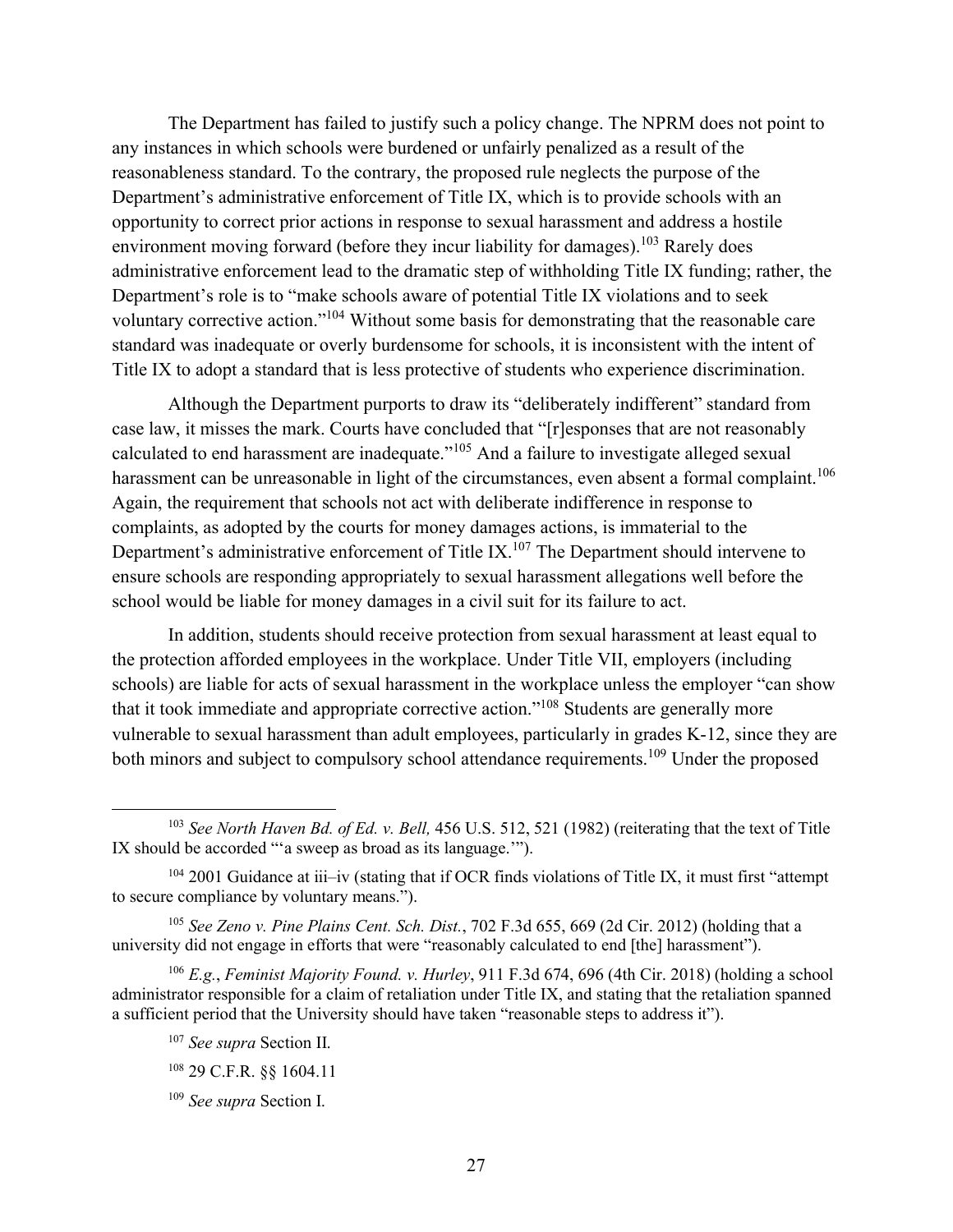rule, an employee who is sexually harassed can sue a school *for money damages* if the school fails to take immediate and appropriate corrective action, but the Department of Education cannot take even non-monetary enforcement action against a school that fails to protect a student from sexual harassment unless the school's response failed the much higher "deliberate indifference" standard. Furthermore, graduate students who teach and other student employees of a school may fall under a complicated enforcement scheme, depending on whether they are considered "employees" or "students." The Department should not create this artificial disparity in the enforcement of sexual harassment prohibitions, which would indicate to students that the Government takes student safety less seriously than employee safety. If anything, the Department should afford students greater protection from sexual harassment due to their vulnerabilities.

## **E. Safe Harbor Provisions Are Inappropriate and Schools Must Investigate Any Potential Hostile Environment.**

The proposed rule provides several safe harbor provisions for schools. Taken together with the deliberate indifference standard, the safe harbor provisions severely curtail the Department's ability to meaningfully enforce Title IX's anti-discrimination objectives. Curtailing OCR's ability to independently review comprehensively how schools handle sexual harassment complaints is contrary to its mandate to investigate compliance with Title IX. The new rule would incentivize schools to do the bare minimum in enforcement of Title IX, contrary to the statutory mandate to provide educational programs and activities that are free from harassment.

The safe harbor provisions take various forms. The first, proposed  $\S$  106.44(b)(1), provides schools a safe harbor from a finding of deliberate indifference if they carry out grievance procedures consistent with those outlined in the rule in response to a formal complaint. 83 Fed. Reg. at 61,469. Any failure to fairly and adequately implement those procedures in a manner that is equitable, timely, or effective is seemingly irrelevant. Such a safe harbor erodes schools' responsibility to investigate hostile educational environments. This is of particular concern in the K-12 context where most complaints are taken verbally and informally by a dean, vice principal or other administrator who plays multiple roles.

The other safe harbors are equally untenable. Proposed  $\S$  106.44(b)(2) provides a safe harbor to a school where, upon actual knowledge of multiple complaints against the same respondent, the Title IX coordinator files a complaint on the complainant's behalf and the school follows the proposed grievance procedures. The proposed rule, in  $\S$  106.44(b)(3), also provides a safe harbor from a finding of deliberate indifference if a school that has actual knowledge of sexual harassment, absent a formal complaint, merely offers the complainant supportive measures. 83 Fed. Reg. at 61,469. Finally, in proposed § 106.44(b)(5), the Department also prevents OCR from a finding of deliberate indifference solely because OCR would have come to a different responsibility conclusion. 83 Fed. Reg. at 61,470.

Title IX imposes an affirmative obligation on schools to ensure that students are not subject to discrimination on the basis of sex. As a result, the Department has long recognized that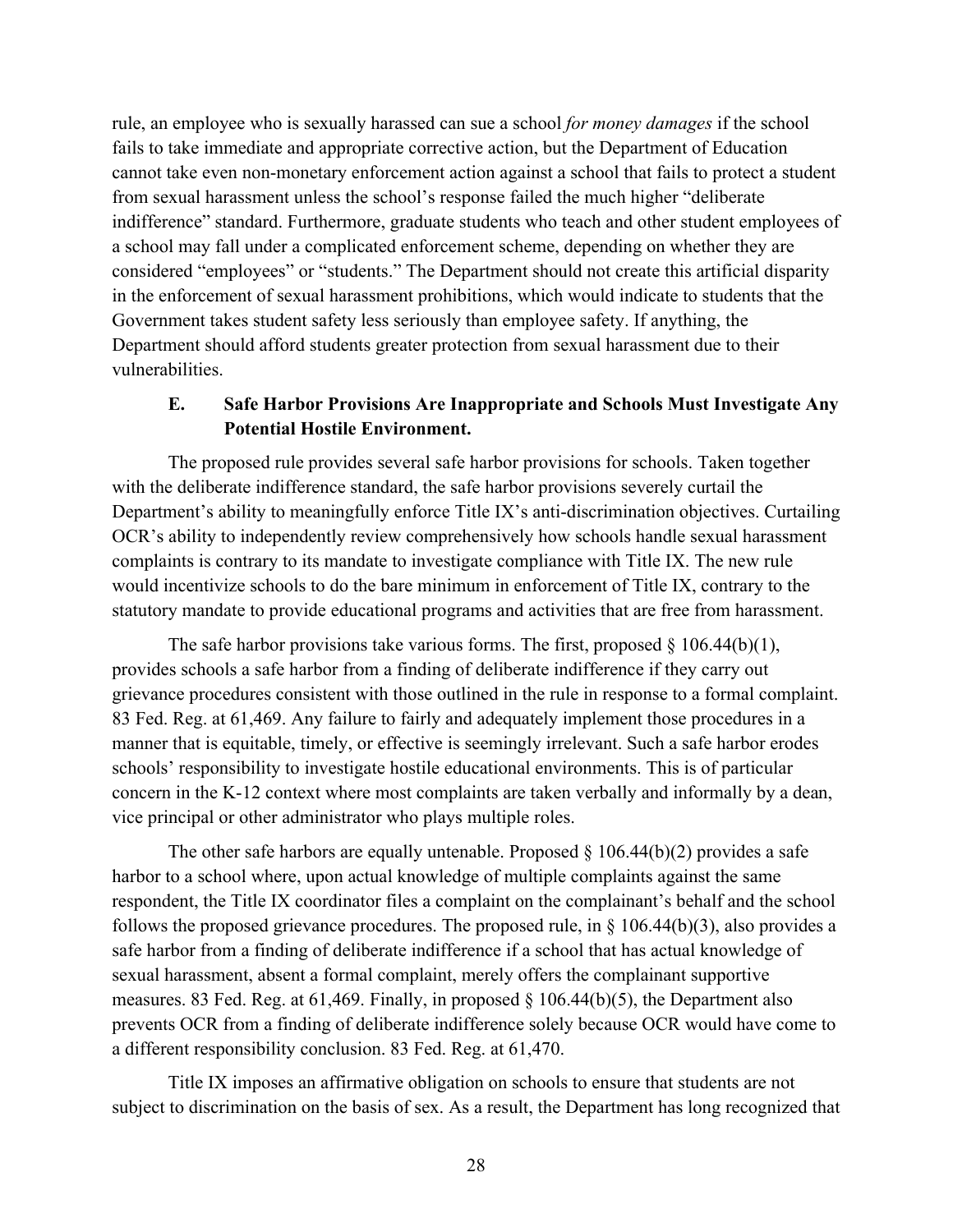schools have an obligation to take reasonable steps to prevent harassment "whether or not the student who was harassed makes a complaint or otherwise asks the school to take action."<sup>110</sup> Consistent with this recognition, the 2001 Guidance made it clear that a school's obligation to investigate and respond to a report of harassment does not depend on the filing of a formal complaint: "Once a school has notice of possible sexual harassment of students––whether carried out by employees, other students, or third parties––it should take immediate and appropriate steps to investigate or otherwise determine what occurred and take prompt and effective steps reasonably calculated to end any harassment, eliminate a hostile environment if one has been created, and prevent harassment from occurring again."<sup>111</sup> Federal courts have reaffirmed schools' affirmative obligation to protect their students from harassment.<sup>112</sup>

The proposed rule fails to recognize the obligation of schools to address harassment in the absence of a formal complaint (unless, of course, a complainant receives written notice of the available resolution options and, voluntarily and without coercion, decides not to pursue the complaint). By implication, therefore, it suggests that a school's Title IX responsibilities are triggered only when a student begins the formal complaint process. This, of course, is false: nothing in the language of Title IX supports such a narrow view of a school's obligations. To the contrary, Title IX prohibits discrimination on the basis of sex in education programs receiving federal funds, period. So at a minimum, a school that is put on notice of evidence of harassment, through whatever means, has an obligation to investigate and, if it determines that harassment is occurring, take steps to address it and provide notice of the outcome of its process. Any rule purporting to implement Title IX must make this fact clear: once a school has actual knowledge of harassment, it must investigate—even if the student has not reported it to the school.

Any final rule must also make clear that schools are obligated to investigate and address systemic problems of which they are made aware. The Department has regrettably stepped away from its own obligation to identify systemic violations of Title IX.<sup>113</sup> It should not compound this error by limiting the obligations of schools to investigate such violations. Incidents of harassment rarely occur in a vacuum: too often, they are fueled by the presence of a toxic culture or hostile environment that enables such abuses. Title IX's prohibition on discrimination on the basis of

<sup>111</sup> *Id.*

<sup>112</sup> *Feminist Majority Found.*, 911 F.3d at 692 ("We are satisfied that the University was obliged to investigate and seek to identify those students who posted the threats and to report the threats to appropriate law enforcement agencies."); *see also Abbott v. Pastides*, 900 F.3d 160, 173 (4th Cir. 2018) (observing that "universities have obligations not only to protect their students' free expression, but also to protect their students").

<sup>113</sup> *E.g.,* Adam Harris, *Memo Outlines Education Dept. Plans to Scale Back Civil-Rights Efforts,* The Chronicle of Higher Education (June 15, 2017), https://www.chronicle.com/blogs/ticker/memooutlines-education-dept-plans-to-scale-back-civil-rights-efforts/118937.

 $110$  2001 Guidance at 15.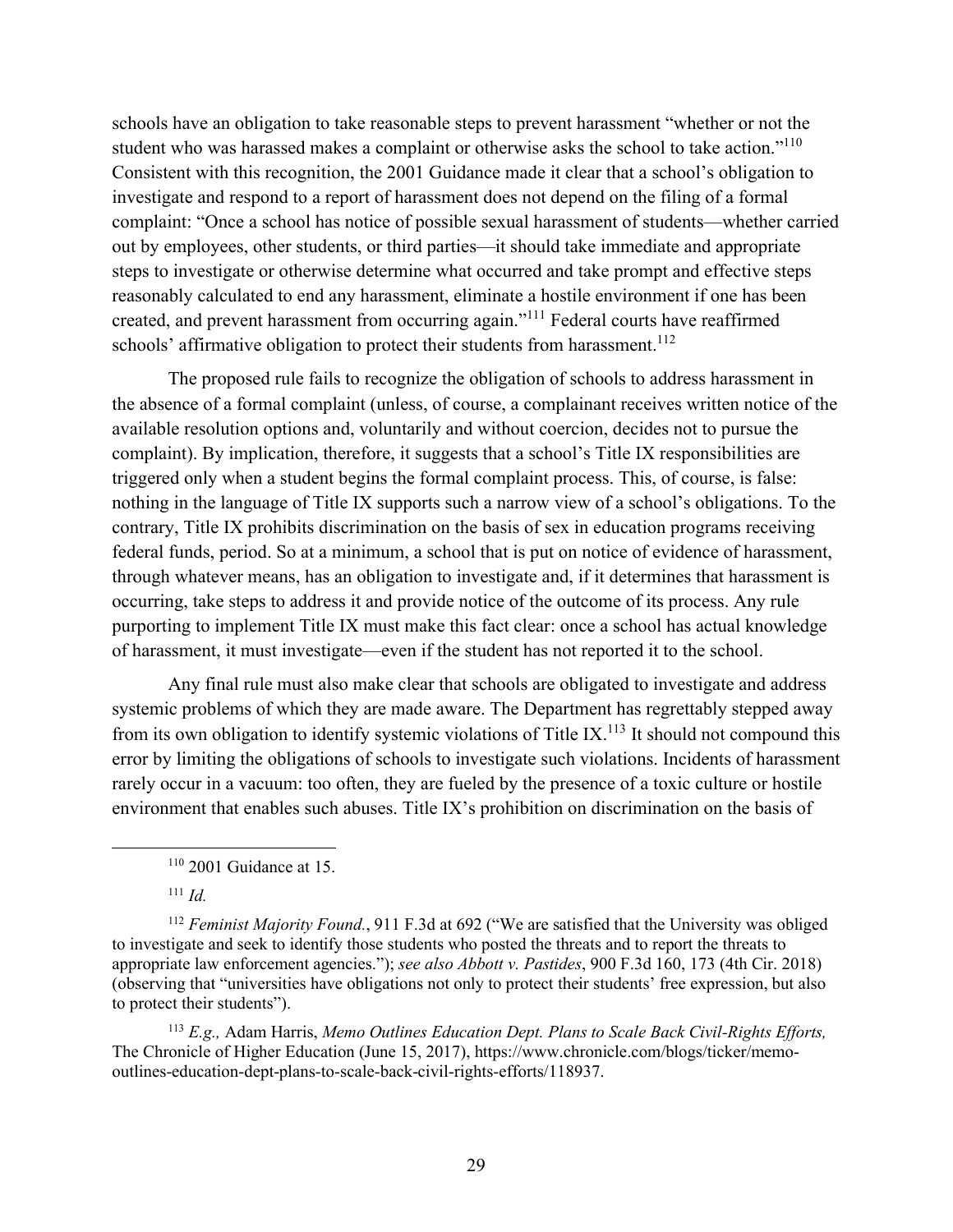sex thus requires schools that are made aware of systemic discrimination to respond, and to do so in a manner commensurate to the scope of the problem. By failing to affirmatively state that schools have such an obligation, the proposed rule rewrites Title IX in a way that is inconsistent with its plain language and clear purpose.

In the same vein, creating a safe harbor for merely providing supportive measures to a student subjected to sexual harassment (or a parent complainant) who was not informed of or was otherwise unaware of the procedural step of filing a formal written and signed complaint is particularly unjust. Under the proposed rule, a school with knowledge of sexual assault against a student cannot be found to have responded inadequately as long as it offered the survivor a change of class schedule or some other similarly meager support. Deeming a school to have fully satisfied its Title IX obligations by providing only supportive measures to individuals subjected to sexual harassment who do not file formal complaints is likely to chill reporting and reduce investigations into a hostile educational environment, as individuals subjected to sexual harassment will find the process inadequate and will likely lose trust in the institution's processes.

Additionally, any provision on supportive measures must ban schools from pressuring students subjected to sexual harassment into accepting supportive measures in lieu of an investigation or grievance mechanism. The Department should prohibit even subtle incentives to accept supportive measures over formal adjudications. Any indication of students being steered or pressured into accepting only supportive measures or being discouraged from pursuing other options (such as local law enforcement) should be thoroughly investigated by OCR and remediated by the school.

Finally, the safe harbors remove OCR's discretion in Title IX enforcement. OCR's independent weighing of the evidence surely is a relevant factor in determining whether a school has been or is being deliberately indifferent (or unreasonable). Suppose, for example, OCR finds that, despite adopting the proper procedures for addressing formal complaints, the school's decision-makers always find in favor of complainants, or always find in favor of respondents. Absolute safe harbors remove OCR's ability to determine a school's liability if there is a pattern or practice of shielding respondents or favoring complainants. The Assistant Secretary, after a thorough investigation, should have the discretion to decide whether a school's determination of responsibility was discriminatory, or whether a school's overall climate is a discriminatory one.

The Department should remove the safe harbor provisions from the proposed rule.<sup>114</sup>

<sup>&</sup>lt;sup>114</sup> While we strongly oppose the existence of any safe harbor in any final rule, if the Department nevertheless continues to include them, we strongly recommend any safe harbor incentivize schools to provide additional protections.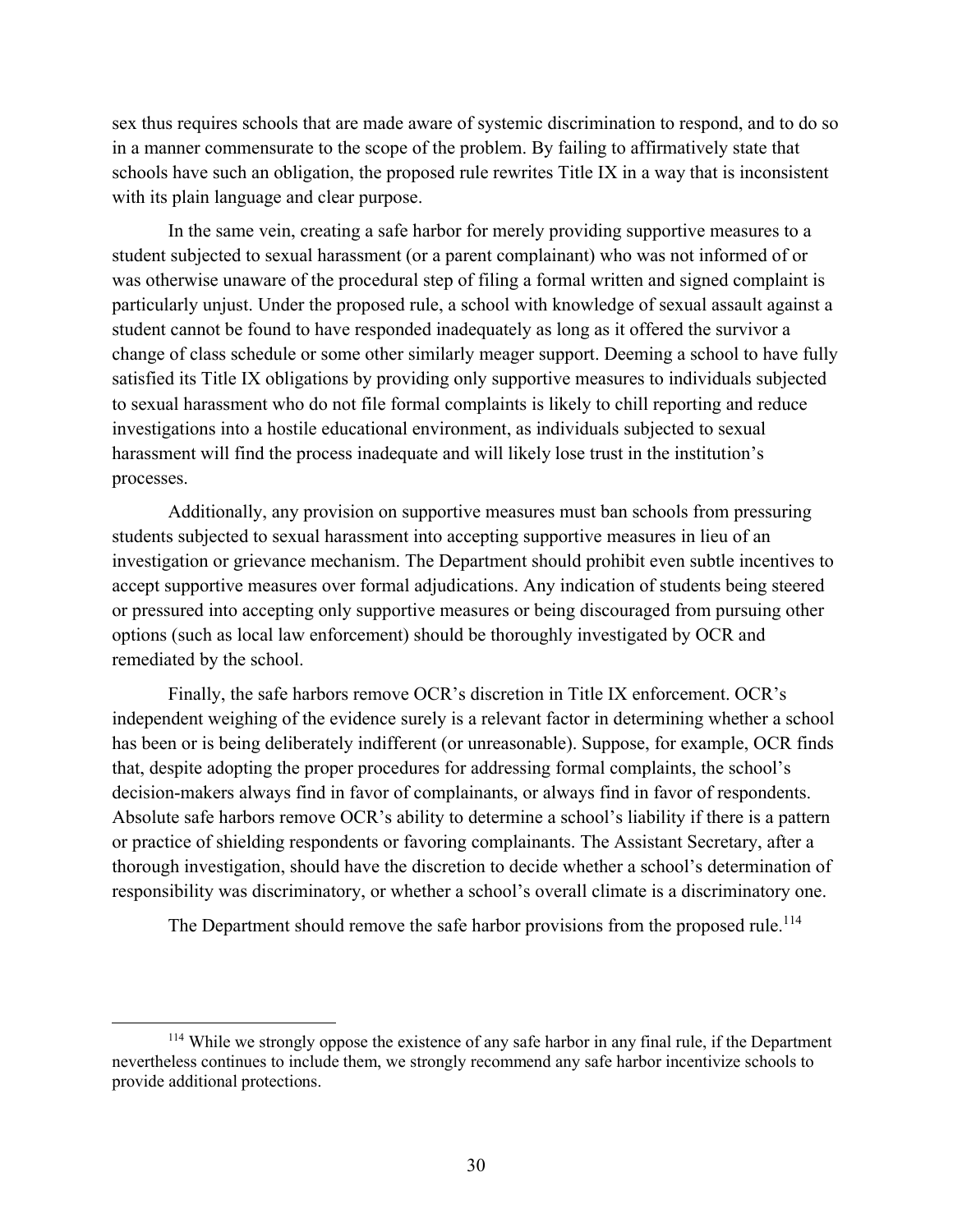#### **III. The Department Should Adopt Policies for Complaints that Maximize Reporting.**

#### **A. The Department's Proposed Definition of "Complainant" Is Too Restrictive.**

Proposed  $\S$  106.44(e)(2) defines "complainant" as "an individual who has reported being the victim of conduct that could constitute sexual harassment, or on whose behalf the Title IX Coordinator has filed a formal complaint."<sup>115</sup> This definition raises many problems.

Importantly, the proposed definition of "complainant," in conjunction with the proposed definition of "formal complaint" (which must be "a document signed by a complainant or by the Title IX Coordinator"), effectively preclude third parties from filing formal complaints of sexual harassment, which triggers the recipient's obligation under the proposed rule to initiate an investigation or proceedings to address the allegations.<sup>116</sup> This is a departure from prior guidance, which recognized that a school must investigate and take appropriate remedial action "regardless of whether the student [subjected to sexual harassment], student's parent, or a third party files a formal complaint."117

The proposed shift in policy regarding who may file a formal complaint of sexual harassment ignores the realities of how sexual harassment is reported on campus. Only a small percentage of campus sexual violence is formally reported, for reasons previously articulated.<sup>118</sup> And instances of sexual harassment are often communicated to close confidants, who may report such incidences to appropriate officials. In K-12 schools, instances of sexual harassment or violence are often reported by a parent or guardian on behalf of a student or another student or employee witness to the sexual harassment. By eliminating the requirement that schools initiate investigations in response to information reported by third parties, the Department's proposal will result in more harassment going unacknowledged and unaddressed. The proposed definition

<sup>&</sup>lt;sup>115</sup> "For purposes of this definition, the person to whom the individual has reported must be the Title IX Coordinator or another person to whom notice of sexual harassment results in the recipient's actual knowledge under [the proposed rule]." These comments address this part of the definition of "complainant" in their discussion of the "actual knowledge" standard.

<sup>116</sup> In some States, a parent or guardian could file a formal complaint on behalf of a minor child, but on this issue, the Department's proposed rule would defer to state law and local educational practice. *See* 83 Fed. Reg. at 61,482.

<sup>117</sup> 2014 Q&A at D-2, 15–16. Existing Department guidance also recognizes that, in some instances, the survivor may not want the school to proceed with an investigation and appropriately established several factors for a school to weigh in balancing whether to move forward over a survivor's objections. The factors to weigh include the survivor's wishes along with the school's duty to provide a safe and nondiscriminatory environment for all students, the seriousness of the alleged harassment, the age of the student harassed, whether there have been other reports of harassment against the alleged harasser, and the rights of the accused individual to receive information about the accuser and the allegations, where a formal proceeding with sanctions may result. 2001 Guidance at 17-18.

<sup>118</sup> *See supra* Section I & Section II.C.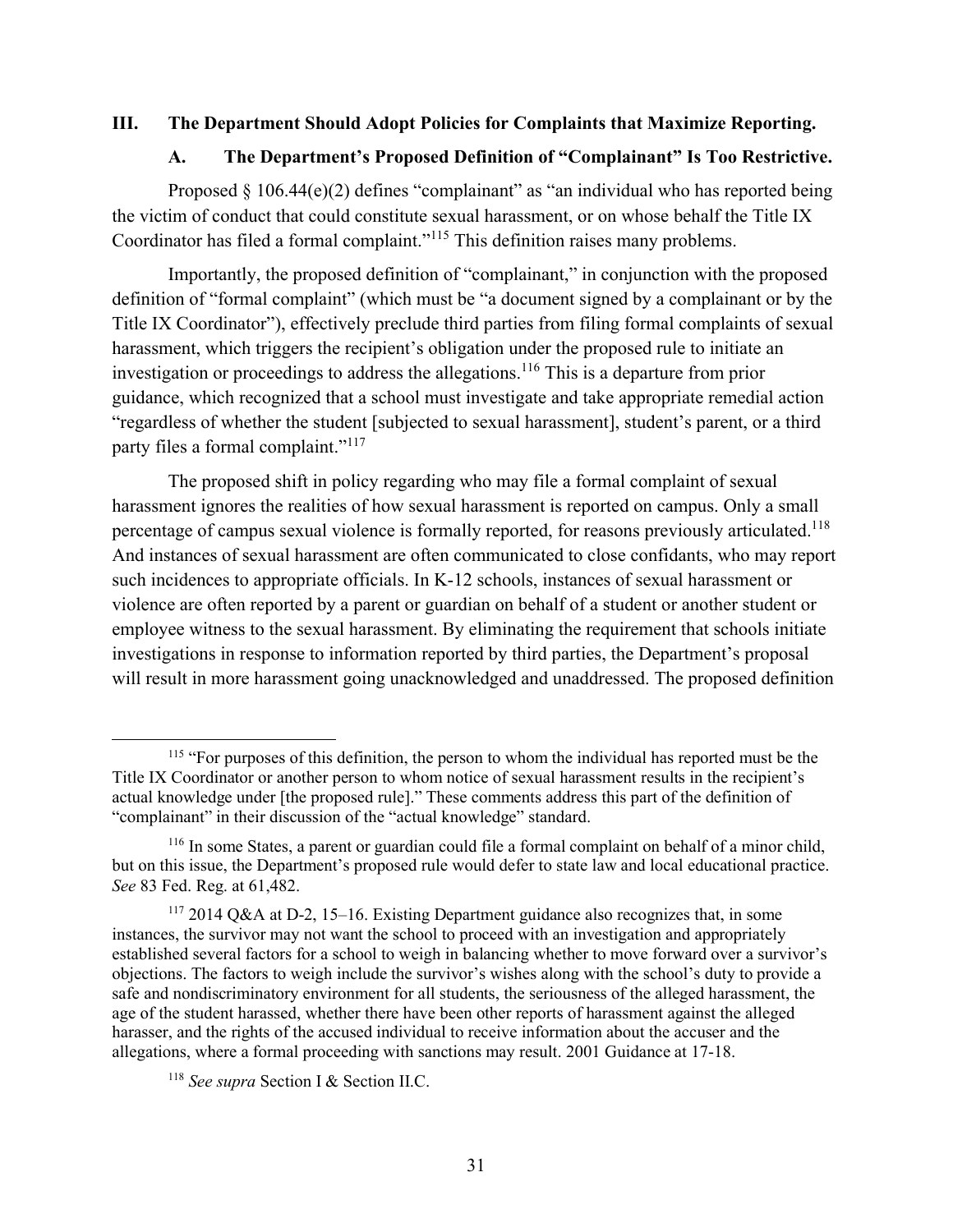should be modified to clarify that a third party, such as a witness, parent, guardian, or school employee, may file a formal complaint.<sup>119</sup>

More broadly, the proposed rule will yield results that cannot be squared with schools' obligations under Title IX and the case law applying it. Schools have a legal obligation to take reasonable steps to prevent and eliminate sexual harassment, including hostile environment harassment.<sup>120</sup> Yet the proposed rule places the burden on individuals subjected to sexual harassment to report harassment in a particular manner. In addition, a hostile environment "can occur even if the harassment is not targeted specifically at the individual complainant. For example, if a student, group of students, or a teacher regularly directs sexual comments toward a particular student, a hostile environment may be created not only for the targeted student, but also for others who witness the conduct."<sup>121</sup> Similarly, a school's repeated failure to respond appropriately to allegations of sexual assault may contribute to a hostile environment for students who have not themselves been the subject of an assault. It is not clear from the Department's proposal whether students who have witnessed but who have not been "targeted" by harassment may qualify as individuals who may file a formal complaint. Consistent with existing policy, the Department should clarify that these individuals may file formal complaints.

# **B. The Definition of "Formal Complaint" Creates a Barrier to Filing for Complainants, Particularly Underage Students, and Does Not Provide for Reasonable Accommodation.**

Proposed  $\S$  106.44(e)(5) defines the "formal complaint," which must be filed to trigger most of the protections set forth in the remainder of the regulation, as "a document signed by a complainant or by the Title IX Coordinator alleging sexual harassment . . . and requesting initiation of the recipient's grievance procedure." *Id*. This requirement is inconsistent with the objective of the statute because it creates an unnecessary barrier to obtaining the protections against discrimination promised unequivocally by Title IX's text. It is also a departure from the existing regulations, which require a recipient to establish procedures for addressing "*any action* which would be prohibited by" the regulation.<sup>122</sup> As applied, a recipient could dismiss a meritorious complaint of which it has notice or fail to take action solely for immaterial technical reasons, such as the complaint not being signed or failing to include specific language "requesting initiation" of the grievance procedures.

 $119$  We recognize that schools reasonably may respond differently to complaints filed by those subjected to sexual harassment and complaints filed by third parties, but the appropriateness of a school's response should be fact-specific. *See* 2001 Guidance at 18 (identifying "factors" that "will affect the school's response" when "information about harassment is received from a third party (such as from a witness to an incident or an anonymous letter or telephone call)").

<sup>120</sup> *E.g.*, 2001 Guidance at 5–14.

 $121$  2001 Guidance at 6 & n. 43 (collecting cases).

 $122$  34 C.F.R. § 106.8(b) (emphasis added).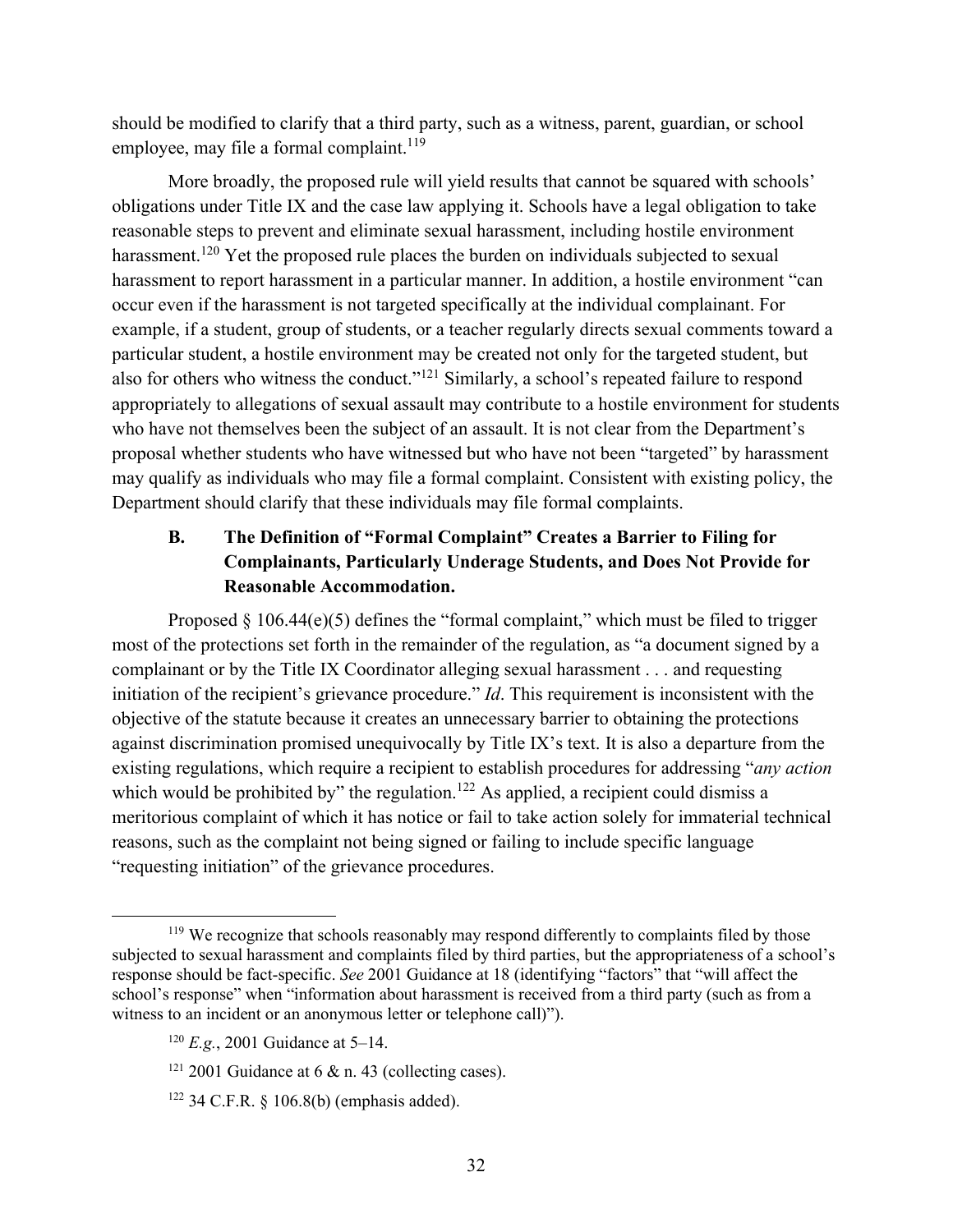Furthermore, the proposed regulation ignores the reality in elementary and secondary schools throughout the nation that complaints of sexual harassment are most often brought to the attention of administrators verbally by children, many of whom will be unaware of the proposed regulation's prescriptions. As such, the proposed regulation will too often result in K-12 students being deprived of their rights under Title IX based on the mere technicality of not filling out and signing a written document. In this regard, we note that the Department has included no cost estimate for training students (or their parents and guardians) on the new sweeping changes in the regulations. They will nonetheless be responsible for meeting these procedural requirements to obtain any relief.

In addition, the proposed rule runs afoul of other federal civil rights laws because it fails to specify that reasonable accommodations in the grievance process shall be provided for individuals whose disabilities may inhibit their ability to read, write, and sign a complaint.<sup>123</sup> Moreover, for a complainant who is under 18, as many in the schools affected by this regulation are, the proposed regulations do not address how schools will implement this requirement if a parent later disagrees with a child complainant's decision to file or is not consulted prior to filing. The change also creates unnecessary administrative costs, paperwork, and delay because schools must create or receive a signed document before executing their clear responsibilities under the law to investigate and, as necessary, stop the harassment, prevent its recurrence, and remedy its effects.

#### **C. "Supportive Measures" Should be Responsive to a Complainant's Needs.**

Under prior guidance, the Department acknowledged that Title IX may require a school to take "interim measures" to protect a complainant and other students before the conclusion of an investigation.<sup>124</sup> In  $\S$  106.44(e)(4), the proposed rule would introduce the new term "supportive measures" and would provide that implementing supportive measures may itself be an adequate response in some cases of sexual harassment.

The proposed rule provides a safe harbor to a school that "offers and implements supportive measures *designed to* effectively restore or preserve the complainant's access to the recipient's education program or activity," without regard to whether the supportive measures are actually (or even reasonably) effective in accomplishing that objective. Further, for supportive measures to be effective, a school must acknowledge the crucial role of the complainant and, as needed, the respondent in crafting such measures and work with the parties to design appropriate measures after assessing what is needed to stop the harassment, prevent its recurrence, and address its effects. The Department should clarify that although schools should not be required to provide every measure the student requests, they should give due

<sup>&</sup>lt;sup>123</sup> *See generally* Section 504 of the Rehabilitation Act of 1973, 29 U.S.C. § 794; Americans with Disabilities Act of 1990 as amended, 42 U.S.C. § 12131, *et. seq*.

 $124$  2001 Guidance at 16, 18 ("It may be appropriate for a school to take interim measures during the investigation of a complaint.")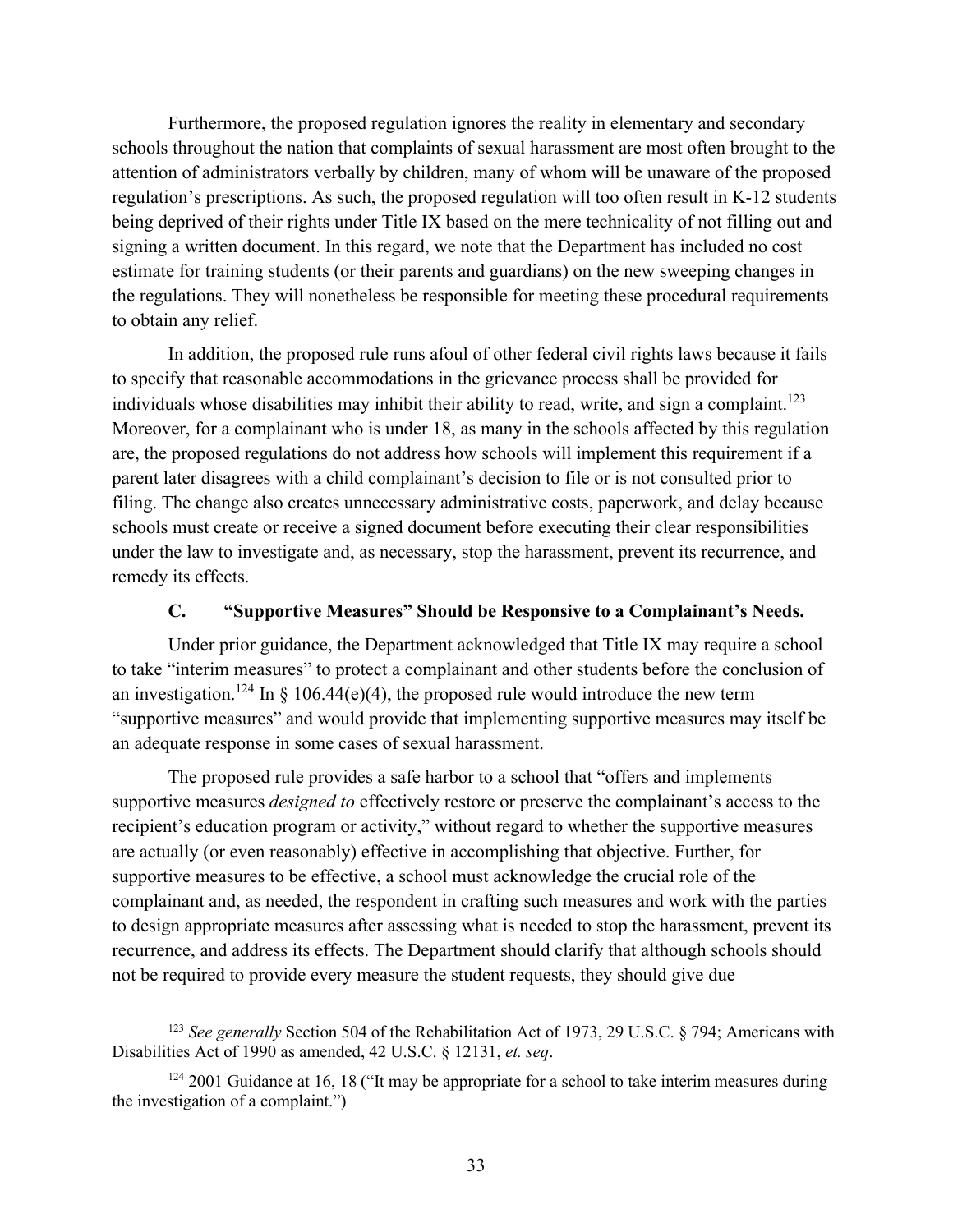consideration to what the student who was harassed deems appropriate supportive measures in light of the circumstances, so that access to programs and activities can be assured.

The proposed rule would provide that supportive measures offered to a complainant or respondent should be designed to avoid "unreasonably burdening the other party." 83 Fed. Reg. at 61,496. By comparison, Department policy issued between 2001 and 2014 consistently emphasized that, in adopting interim measures, schools should minimize the burden on the student who was harassed. For example, the 2001 Guidance stated that such measures should "be designed to minimize, as much as possible, the burden on the student who was harassed."<sup>125</sup> The 2014 Guidance stated that schools should minimize the burden on the complainant. For example, if the complainant and alleged perpetrator share the same class or residence hall, the school should not, as a matter of course, remove the complainant from the class or housing while allowing the alleged perpetrator to remain without carefully considering the facts of the case."<sup>126</sup>

We agree that schools should endeavor to avoid "unreasonably burdening" alleged perpetrators, but we believe this principle requires elaboration. The Department should clarify that, consistent with prior policy, there should be a presumption against imposing unnecessary burdens on the complaining student when devising supportive measures. By crafting appropriate and individualized measures, this can be done even while protecting the due process rights of the respondent during the pendency of the investigation.

And the Department should likewise make clear that schools retain their local flexibility to deal immediately with potentially predatory or violent situations, even in ways that significantly burden one or more students, and even before a formal complaint has been filed or there has been an adjudication of responsibility, when necessary to meet their responsibilities for student safety and well-being. In such situations, to ensure the safety and well-being of its students, a school may need to impose a temporary and immediate suspension on a student, subject to the right for that student to have a prompt hearing with a right to return to the educational environment.

### **IV. The Proposed Grievance Procedure Fails to Provide a Fair and Equitable Process for Resolving Formal Title IX Complaints.**

In 2001, the Department recognized that "[s]trong policies and effective grievance procedures are essential to let students and employees know that sexual harassment will not be tolerated and to ensure that they know how to report it."<sup>127</sup> This is why the Department has consistently required school grievance procedures to provide for "prompt and equitable resolution of sex discrimination complaints."128 In many places, the proposed rule fails to meet

 $125$  2001 Guidance at 16.

<sup>126</sup> 2014 Q&A at G-2, 33.

<sup>&</sup>lt;sup>127</sup> 2001 Guidance at iii.

<sup>128</sup> 2001 Guidance at 14.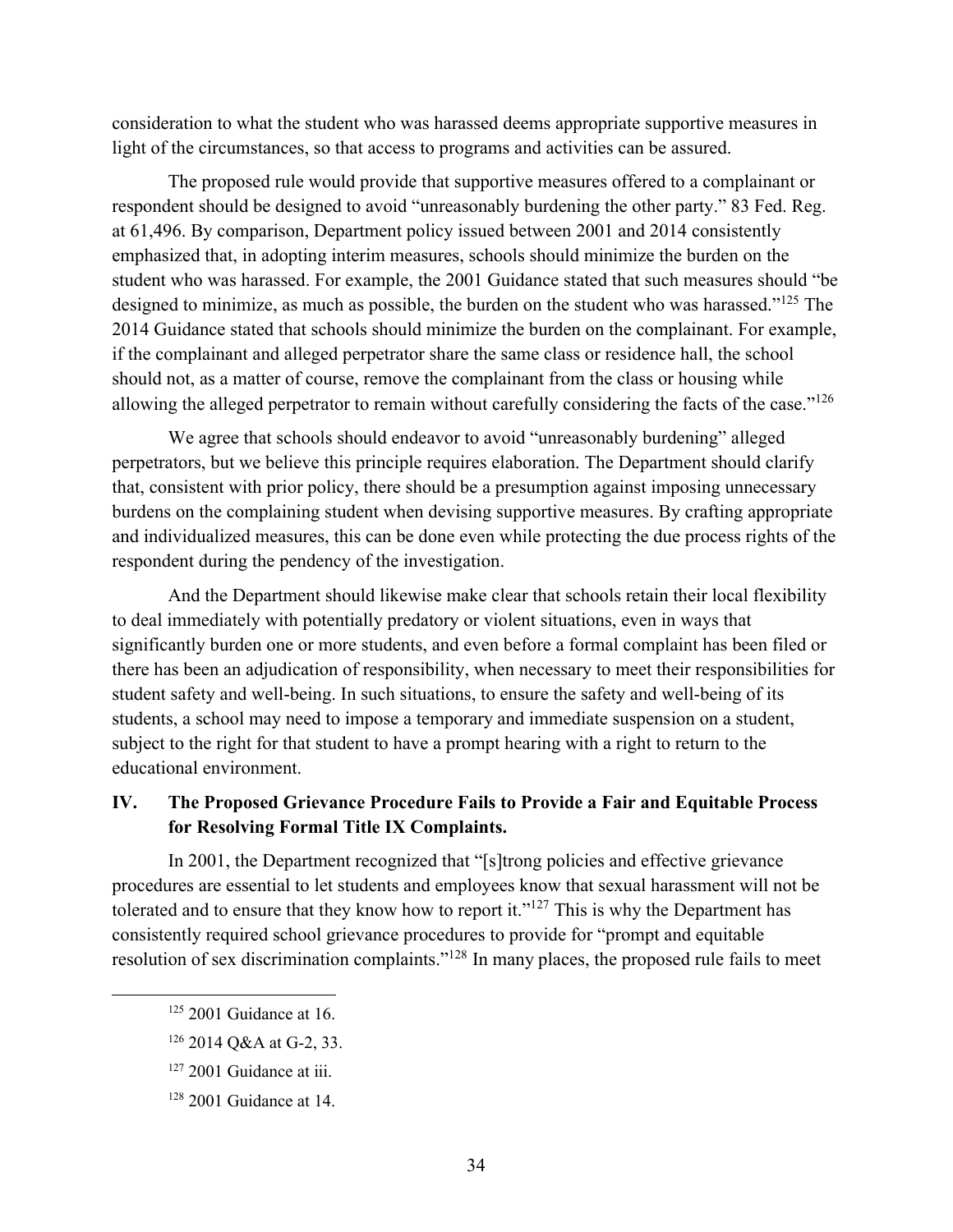this standard: it improperly tilts the proceedings in favor of the respondent, it prevents schools from imposing reasonable controls that protect confidentiality and ensure fair proceedings, and it burdens schools and students alike with untenable hearing requirements. In other places, the proposed rule requires clarification to ensure a truly equitable process. As such, the proposed grievance procedures must be substantially revised in order to comply with Title IX.

### **A. Credibility Determinations Should Not Be Based Solely on Person's Status.**

To ensure that all evidence is evaluated objectively, the proposed rule states that "credibility determinations may not be based on a person's status as a complainant, respondent, or witness." Proposed  $\S 106.45(b)(1)(ii)$ . We agree that all evidence must be considered fairly and objectively by recipient schools. But fact-finders should not be categorically prohibited from considering any factor—including the person's status and motivations for offering their testimony—when determining credibility. As the EEOC has recognized in the employment context, no single factor is determinative of credibility.129 Instead, the final rule should state that "credibility determinations may not be based solely on a person's status as a complainant, respondent, or witness."

# **B. The Presumption of Non-Responsibility Improperly Tilts the Process in Favor of the Respondent.**

The proposed rule states that there is a "presumption" that the respondent is "not responsible" for the alleged sexual harassment.  $\S$ § 106.45(b)(1)(iv) & (b)(2)(i)(B). The presumption appears aimed at protecting respondents in a manner akin to the presumption of innocence in criminal cases. But the grievance procedures are non-criminal in nature, so a criminal presumption by another name is not appropriate. Relatedly, but more fundamentally, the presumption contradicts the regulation's stated goal of promoting impartiality by inherently favoring the respondent's denial over the complainant's allegation. Instead the allegation and the denial must be treated neutrally, as competing assertions of fact whose truth can only be determined after an investigation. The problem would be even starker if any final regulation were to retain recipients' ability to choose a "clear and convincing" evidence standard (which we contend is not appropriate). The presumption of non-responsibility and the "clear and convincing" standard of evidence likely would, in practice, compound one another and raise an exceedingly high bar to any finding of responsibility for sexual harassment.

Accordingly, there should be no presumption regarding the respondent's responsibility.

<sup>&</sup>lt;sup>129</sup> EEOC, Enforcement Guidance on Vicarious Employer Liability for Unlawful Harassment by Supervisors (June 18, 1999), https://www.eeoc.gov/policy/docs/harassment.html.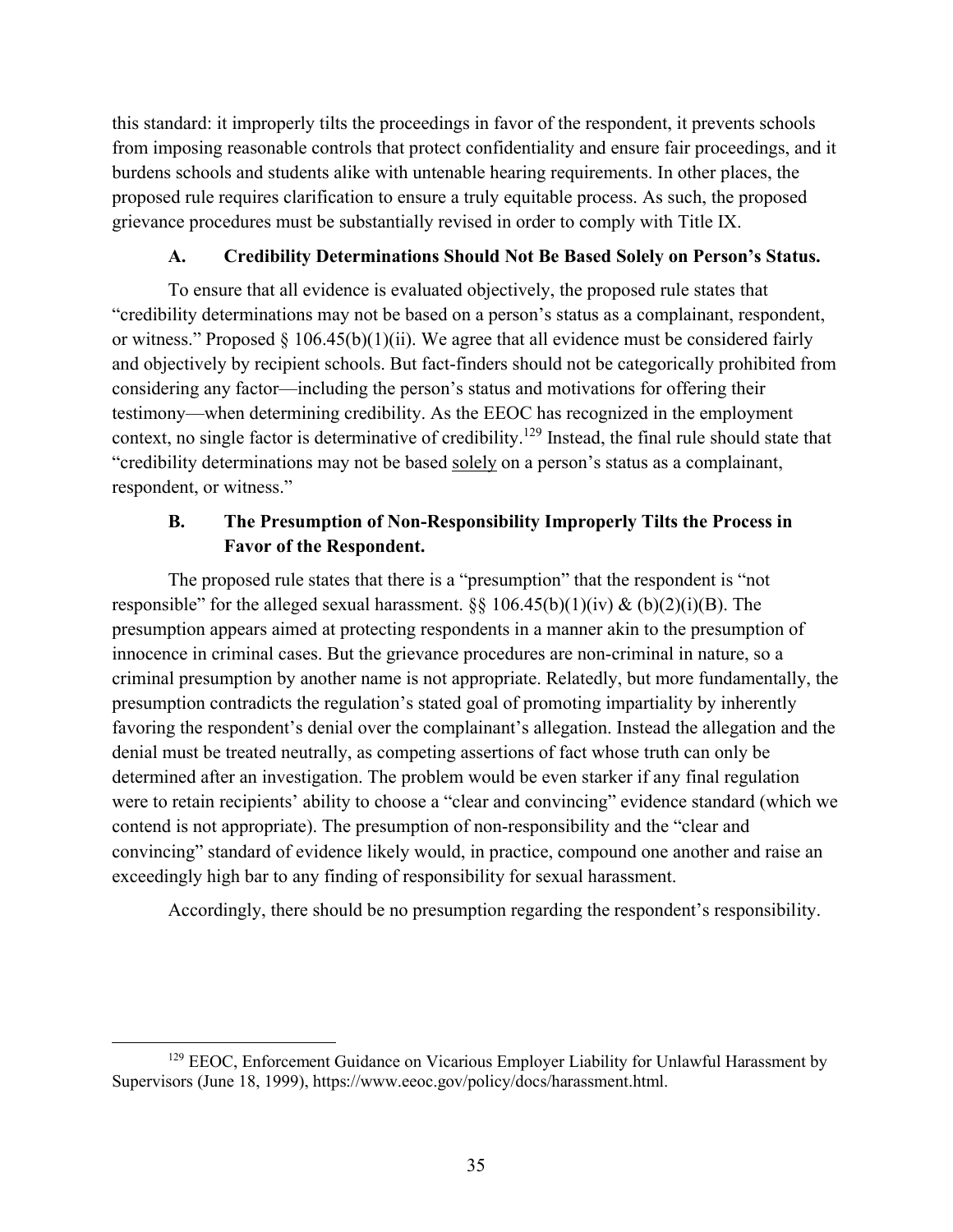**C. The Department Should Provide Prompt Timeframes and Should Not Encourage Good Cause Delay for Concurrent Law Enforcement Proceedings.**

Since 1980, the regulations have required that schools provide a "prompt" resolution to any allegation of discrimination prohibited by this part.<sup>130</sup> Department policy interpreting the regulations has also required grievance procedures for resolving allegations of sexual harassment to be completed "promptly."<sup>131</sup> Proposed  $\S$  106.45(b)(1)(v) would require schools to establish "reasonably prompt timeframes for conclusion of the grievance process." According to the preamble, the Department has selected the language "reasonably prompt" to track "the language in the Clery Act regulations at 34 C.F.R.  $\S$  668.46(k)(3)(i)(A)." 83 Fed. Reg. at 61,473. We are concerned that schools will likely construe "reasonably prompt" as imposing a more relaxed timeliness obligation than "promptly." Other than a desire to provide consistency with the Clery Act, the Department does not provide an adequate justification for a change that may result in further delays in completion of the resolution process for both parties to a sexual harassment investigation, each of whom have a significant interest in a prompt resolution. The Department should strike "reasonably," so that change in wording does not constitute a departure from its long-established guidance without adequate justification.

In addition, we urge the Department to reaffirm, in issuing any final rule, the goal of completing investigations of formal complaints in a 60-day timeframe,  $132$  subject to the institutions' need for flexibility for practical concerns and to protect due process rights. Timely resolution of grievance procedures is vital for complainants who may be re-victimized as the process drags on without resolution or relief. As the Department has recognized, "OCR experience" had shown that "a typical investigation takes approximately 60 calendar days following receipt of the complaint," although "the complexity of the investigation and the severity and extent of the harassment" can necessitate a longer process.<sup>133</sup> In the proposed rule, the Department notes that "[s]ome recipients felt pressure in light of prior Department guidance to resolve the grievance process within 60 days." But nowhere does the Department claim that OCR's experience has changed. Rather than abandon this timeline, the Department should provide schools with guidelines for timeliness that continue to recognize that grievance procedures can vary in length based on the complexity of the investigation, the severity of the harassment, and factors outside of the schools' control, such as the unavailability of witnesses.<sup>134</sup>

 <sup>130</sup> *See* current 34 C.F.R. § 106.8(b), proposed § 106(c).

<sup>131</sup> *E.g.*, 2001 Guidance at 19; 2011 DCL at 8.

 $132$  Of course, other stages such as appeals will have a separate prompt timeframe, as OCR has consistently recognized.

<sup>133</sup> 2011 DCL at 12; *see also* 2014 Q&A at 31.

 $134$  *E.g.*, state administrative procedures that require multiple stages but are still completed within a prompt timeframe.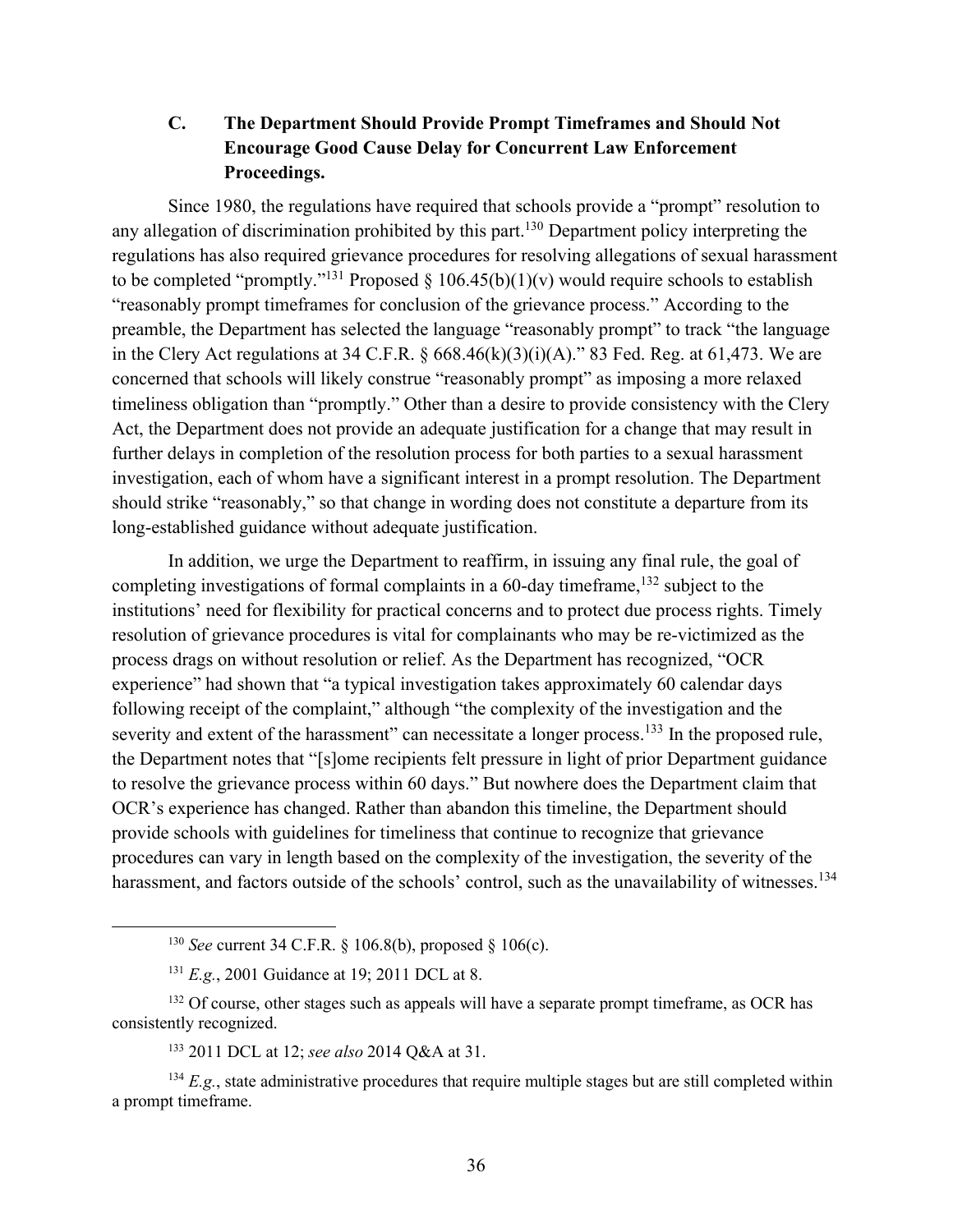Such a definition will also provide clear notice to schools of the Department's expectations for a prompt resolution.

Finally, the Department provides in proposed  $\S 106.45(b)(1)(v)$  that schools many temporarily delay the process for good cause, which can include "concurrent law enforcement activity." For several reasons, any final rule should be clear that concurrent law enforcement activity, without more, is not good cause to delay Title IX proceedings. First, "because legal standards for criminal investigations are different, police investigations or reports may not be determinative of whether harassment occurred under Title IX and do not relieve the school of its duty to respond promptly and effectively."<sup>135</sup> Conduct may restrict a student's access to education even though it does not rise to the level of a criminal violation. Second, as we discuss more fully elsewhere, schools generally have an independent obligation under Title IX to investigate and resolve complaints of sexual harassment—regardless of any parallel criminal investigation.

Generally, school and law enforcement officials should de-conflict their investigations to avoid prejudicing each other's investigation. Although concurrent law enforcement activity should not be considered sufficient grounds for delaying Title IX proceedings, some limited circumstances would support good cause for a temporary delay. For example, a school may find good cause to delay a portion of a Title IX investigation at the request of a prosecutor to protect the integrity of a criminal investigation, or "a school may need to delay temporarily the factfinding portion of a Title IX investigation while the police are gathering evidence."<sup>136</sup> But "once notified that the police department has completed its gathering of evidence (not the ultimate outcome of the investigation or the filing of any charges), the school must promptly resume and complete its fact-finding for the Title IX investigation."137 And schools should not refrain from providing supportive measures in the interim.

Therefore, if the Department finalizes its proposal,  $\S$  106.45(b)(1)(v) should be revised to reflect that "concurrent law enforcement activity" may be grounds for delaying Title IX proceedings only when there is good cause beyond the mere existence of concurrent law enforcement activity. That said, any final rule should also clarify that schools must tell complainants of their right to file a concurrent criminal complaint and not dissuade them from doing so.

 <sup>135</sup> 2001 Guidance at 21 & n.110 (citing *Academy School Dist. No 20*, OCR Case No. 08-93-1023 (school's response determined to be insufficient in a case in which it stopped its investigation after complaint filed with police); *Mills Public School Dist.*, OCR Case No. 01-93-1123 (not sufficient for school to wait until end of police investigation)).

<sup>136</sup> 2011 DCL at 10 & n.25.

<sup>&</sup>lt;sup>137</sup> *Id.* (noting that in "one recent OCR sexual violence case, the prosecutor's office informed OCR that the police department's evidence gathering stage typically takes three to ten calendar days, although the delay in the school's investigation may be longer in certain instances").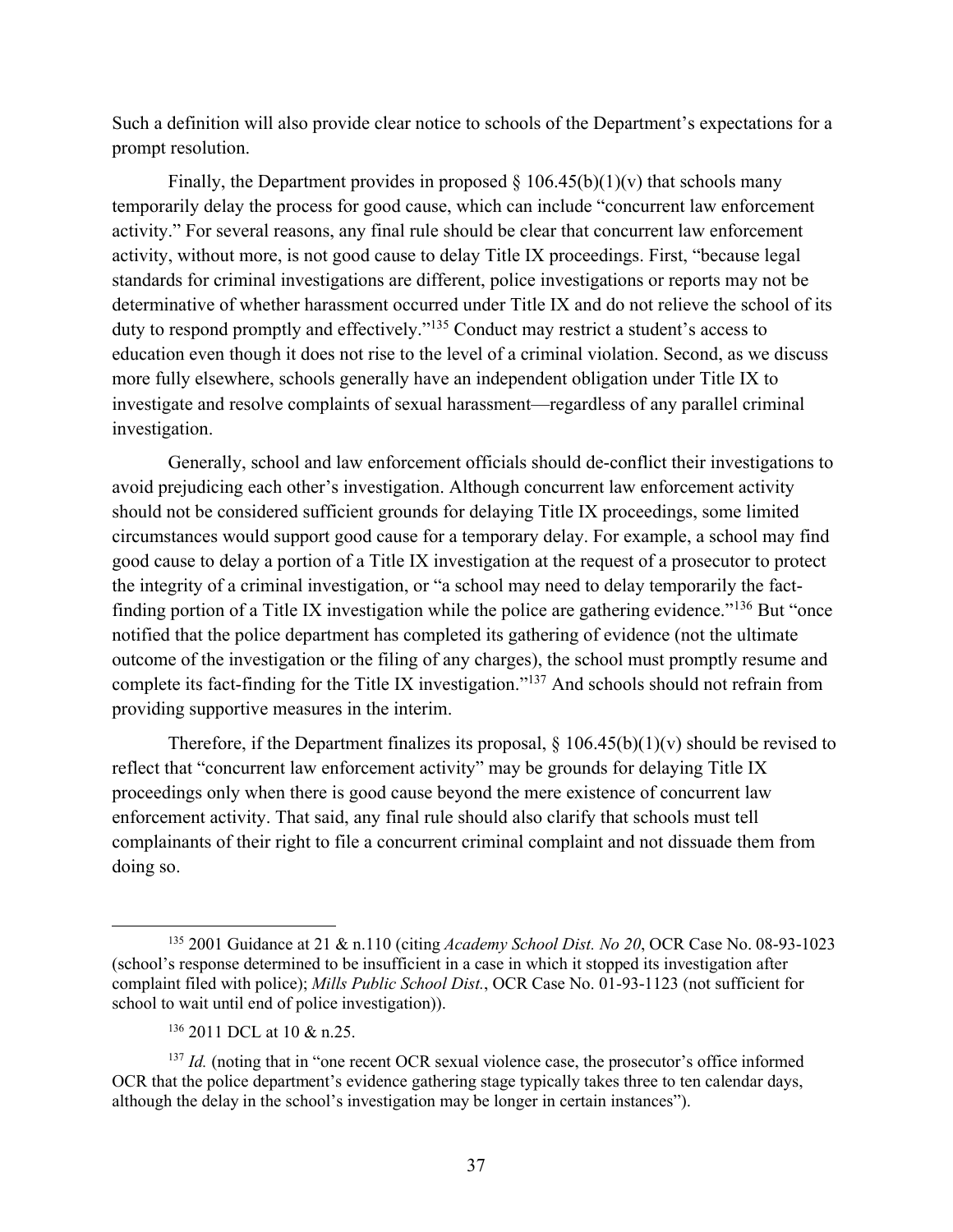**D. When Issuing a Notice Upon Receipt of a Formal Complaint, Schools Should be Required to Protect Confidentiality and Preserve the Integrity of the Investigation.**

In  $\S$  106.45(b)(2)(i)(B), the proposed rule defines the notice a school must provide upon receipt of a formal complaint. We agree that due process requires that a respondent have access to information about the complained-of conduct in order to have a meaningful opportunity to prepare an effective response. But by requiring schools in all circumstances to send written notices that identify the complainant and detail the allegations, the proposed rule fails to address the potential confidentiality concerns of both the complainant and the respondent. For example, a written notice sent to the parties that names the complainant and details the allegations could be leaked or forwarded to unrelated third parties. This could damage the respondent's reputation,<sup>138</sup> invite retaliation against the complainant, threaten both parties' access to education, and, depending on the information disclosed regarding the complainant's medical information related to sexual violence, violate state and federal health care privacy laws.<sup>139</sup>

We are also concerned by the proposal's mandate that the required notice be provided "[u]pon receipt of a formal complaint," proposed  $\S$  106.45(b)(2)(i)(B), and then supplemented on an "ongoing" basis, "[i]f, in the course of an investigation, the recipient decides to investigate allegations not included in the notice provided pursuant to paragraph  $(b)(2)(i)(B)$ ." § 106.45(b)(2)(ii). As long as the respondent receives the necessary information early enough to have a meaningful opportunity to prepare a response, schools should retain some discretion as to when they provide a respondent information about allegations being investigated. For example, a school may wish to conduct a preliminary investigation to determine whether the new allegations are credible or whether alleged systemic conduct is occurring. Schools may also need to delay notice to avoid prejudicing the investigation.

To avoid these problems, any final rule should instead advise schools to provide the respondent with prompt written notice of the filing of a formal Title IX complaint, including the specific allegations against her or him, the applicable grievance procedures and conduct code sections, a prompt timeframe for providing access to relevant information about the allegations, and an opportunity to respond. This would allow schools to continue to protect both parties by, for example, sending respondents only an initial written notice about the existence of a complaint and specific allegations, and then providing him or her with relevant information in person, including additional details about the alleged conduct and the identity of the complainant. Any final rule should also allow schools to protect respondents and complaints in other ways, such as by barring them from disclosing personally identifiable information except as necessary to prepare a response.

 <sup>138</sup> *E.g.*, 2001 Guidance at 18 ("Publicized accusations of sexual harassment, if ultimately found to be false, may nevertheless irreparably damage the reputation of the accused.").

<sup>139</sup> *E.g.*, 2001 Guidance at 17–18.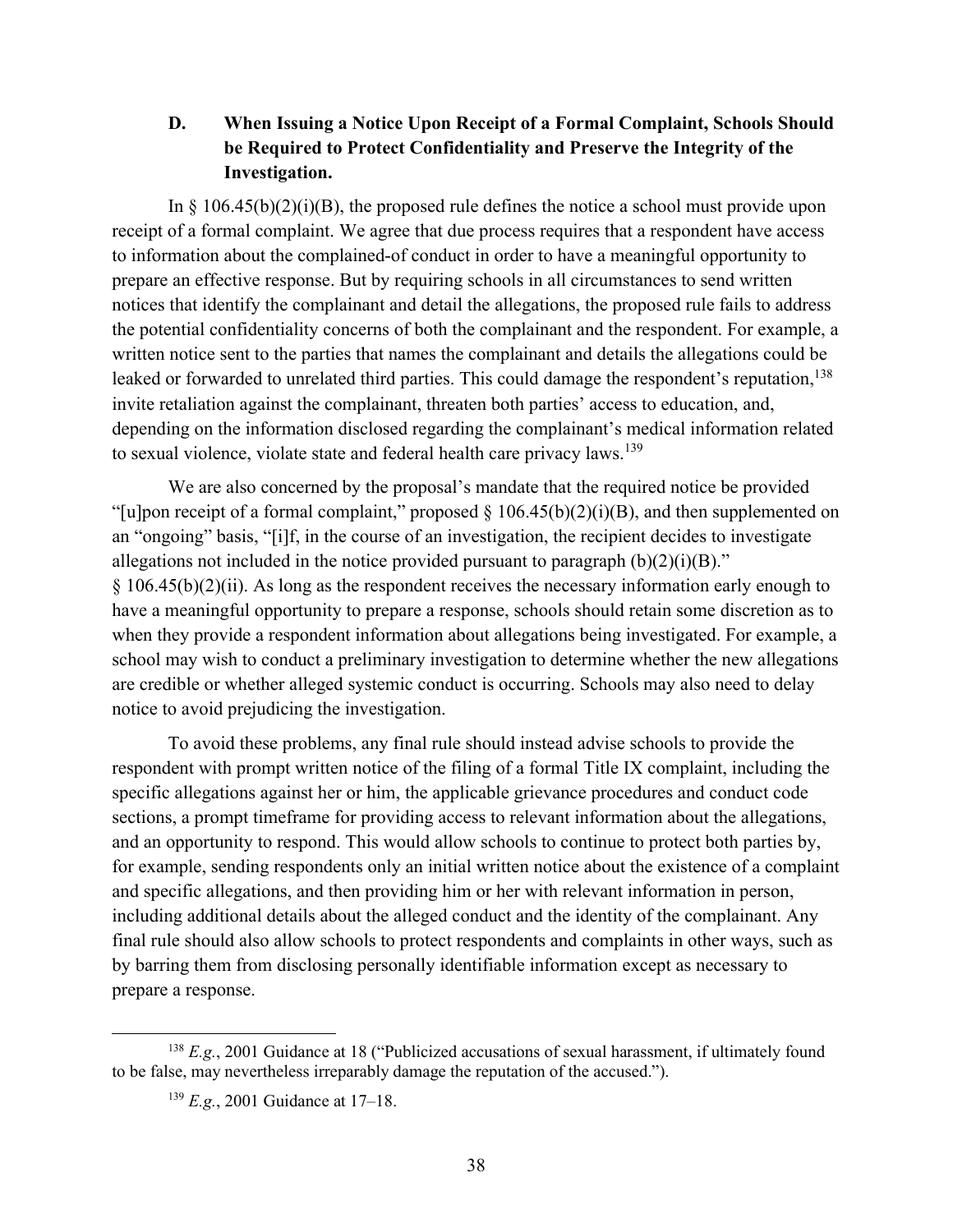Any final rule should also allow schools to withhold the identity of the complainant in certain circumstances. We agree that in many circumstances, the respondent must be informed of the complainant's identity to prepare an adequate response. But there are circumstances in which a school may not need to identify a complainant who has requested confidentiality, such as when the complaint involves harassment in a public setting (e.g., a teacher saying something to a whole class or systemic problems at a fraternity). In addition, when a school moves forward with a complaint on behalf of a student who has requested confidentiality, the school can still provide prospective relief, such as sexual harassment training and guidance that can meets it obligations to prevent harassment and address its effects. Students who have declined to pursue a formal investigation should not be identified against their will if appropriate corrective measures can still be pursued.

Finally, any final rule should require any notice to include a warning that retaliation against the complainant, including by making statements or spreading rumors intended to intimidate or dissuade him/her from filing or pursuing a Title IX complaint, constitutes an independent Title IX violation.

## **E. Schools Should be Allowed to Place Limited, Reasonable Restrictions on Discussions by the Parties.**

In  $\S$  106.45(b)(3)(iii), the proposed rule bars schools from restricting the parties from discussing the allegations under investigation. We agree that parties cannot be barred from disclosing information needed to prepare a response or prepare for an interview or hearing. But there are several circumstances in which a school may need to place reasonable limitations on the ability of both parties to discuss the allegations. For example, a school may be able to respect a complainant's request for confidentiality by requiring the respondent to not disclose the complainant's identity unless necessary to prepare his or her response. In addition, schools should be allowed to limit (in the short term) discussions to preserve the integrity of the investigation, such as limiting conversations between parties and witnesses to prevent witness tampering. Finally, effective interim supportive measures should continue to include a school's ability to restrict the respondent from contacting the complainant or otherwise harassing or retaliating against him or her during the pendency of the investigation. Therefore, any final rule should state that the school must not restrict the ability of either party to discuss the allegations under investigation as necessary to prepare a response or prepare for an interview or hearing.

# **F. The Proposed Hearing Procedures Will Chill Reporting, Burden Schools, and Harm Both Complainants and Respondents.**

Proposed  $\S 106.45(b)(3)(vi)$  allows K-12 institutions to conduct live hearings at their discretion. Live hearings place a sharp spotlight on both parties. K-12 students—particularly those in elementary and middle school—will typically lack the maturity necessary to participate. They also have greater vulnerability to potential traumatization or re-traumatization. In addition, allowing live hearings raises serious privacy concerns for children, particularly with respect to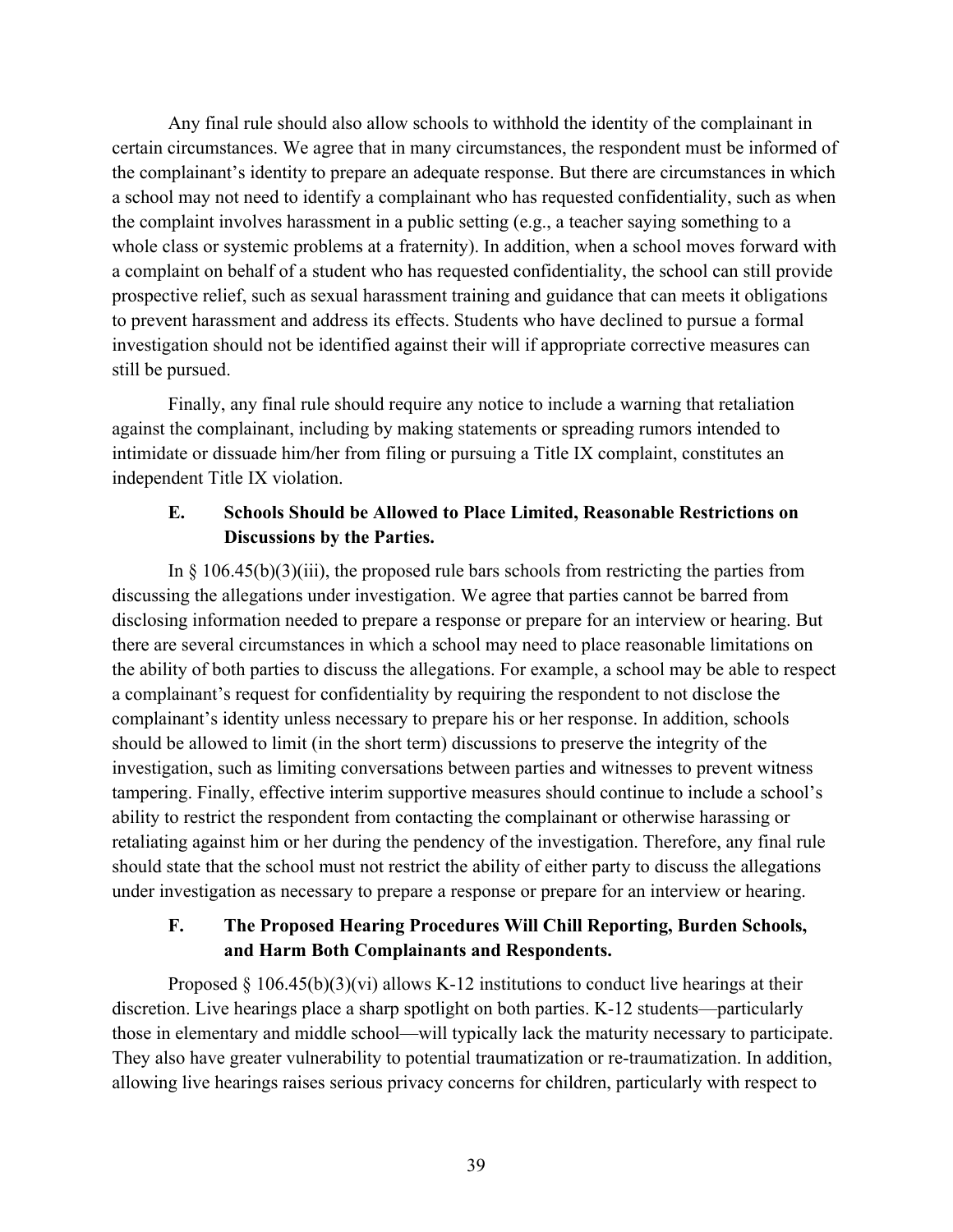student witnesses. The final rule should not allow live hearings in the K-12 context unless otherwise required by state law.

If live hearings do take place in K-12 schools, the final rule should include minimum protections for student parties and witnesses who testify, and require schools to protect the confidentiality of the participants and the process. Given the privacy considerations for underage minors and potential for re-traumatization, the complaining and responding student should never be required to testify in the same room or to face each other in any cross-examination. The regulation should also provide exceptions for student testimony and participation where the student's maturity level would make in-person participation inappropriate.

In  $\S$  106.45(b)(3)(vii), the proposed rule requires all institutions of higher education to conduct live hearings at which each party's advisor must be allowed to conduct crossexamination of the other party. As we discuss below, any final rule should not mandate live hearings, return advisors to a supporting role only, and only allow party questioning via neutral third parties.

First, although some states require them, live hearings can pose problems. Schools may have a legitimate interest in avoiding circumstances that may subject the complainant to further harassment. Particularly in cases of sexual violence, requiring the complainant to face the respondent risks re-traumatizing a survivor. In addition, live hearings can be burdensome on institutions. They are typically overseen by faculty members or school staff who, no matter how dedicated they are to a fair process, are not professional mediators or judges. Months or even years can pass between hearings, which can undermine the efficacy of training, while the presence of attorneys for either party risks intimidating the panel and overtaking the proceedings. And finding a time when the panel members, the parties, and all witnesses are available can delay proceedings. To avoid these problems, some schools instead have the fact-finder or investigator conduct hearings with, or take sequential evidence from, all parties and witnesses, with the parties able to submit questions in advance. This allows for the solicitation of live testimony and enables the fact-finder to personally evaluate the speaker's credibility.<sup>140</sup>

Therefore, the final rule should permit investigations via methods other than live hearings, subject to constitutional due process protections.

Second, requiring cross-examination by a party's advisor during a live hearing will create serious problems to both the school and the parties. The opportunity for the parties to pose questions is an important element of fact-finding. Indeed, the ability to pose questions of witnesses and the other party protects both respondents and complainants. But the Department's shift to cross-examination by advisors has created even greater problems—problems that will

 <sup>140</sup> *E.g.*, *Doe v. Univ. of S. California*, 241 Cal. Rptr. 3d 146, 163 (Cal. Ct. App. 2018) (holding that "[w]here a university's determination turns on witness credibility, the adjudicator must have an opportunity to assess personally the credibility of critical witnesses," but not finding due process violation in the university's decision to not hold a live hearing).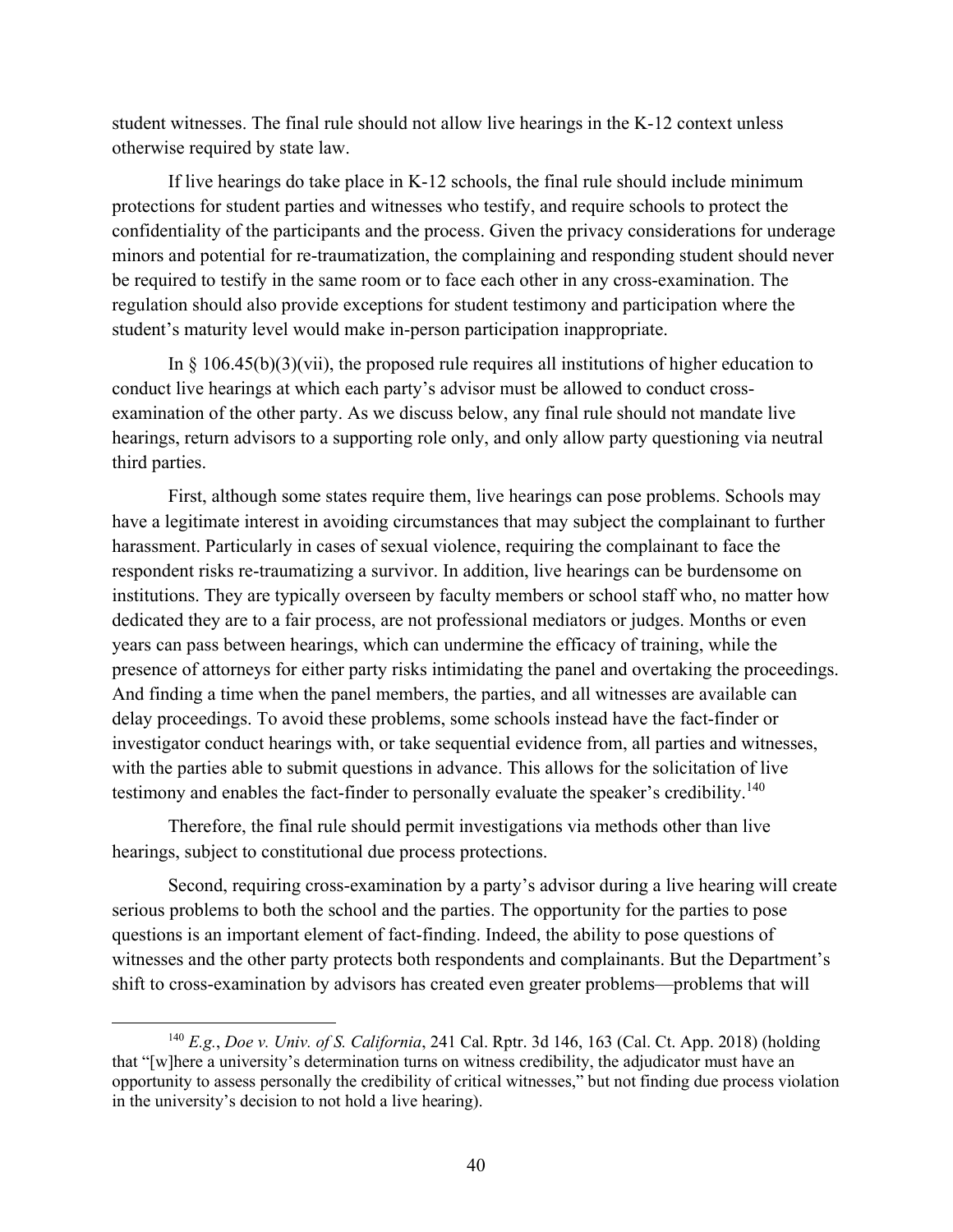inhibit the Department's stated goals of discovering the truth and reducing the burden on schools. 83 Fed. Reg. at 61,476.

Advisor-led cross-examination will be untenable. Some parties may choose to bring in attorney advisors. This risks disparate treatment if, for example, the complainant has an attorney advisor and the respondent has an institution-provided faculty member advisor. In cases in which the school is required to provide the advisor, schools are concerned that they could later be challenged for failing to provide an adequate advisor. Attorney-advisor cross-examination also risks intimidating the non-lawyer faculty or staff member(s) who typically oversee Title IX hearings. To ensure that the fact-finder can run a fair and effective hearing, schools may feel the need to hire attorneys to serve as dedicated Title IX fact-finders, which would impose an even greater expense and burden on institutions. In addition, cross-examination by an advisor of the party's choice—which could be an attorney, a family member, or a fellow student—risks harassing the respondent, retraumatizing the complainant, and further deterring survivors from filing formal complaints. $141$ 

To avoid these problems, any final rule should permit the practice already widely used in schools that hold live hearings. Each party should be allowed to bring to a hearing or interview an advisor of his or her choice who serves only a supportive function. The complainant and respondent should be allowed to pose questions through a neutral third party, such as the factfinder overseeing the hearing. This would balance the need for each party to ask questions of the other party, the need for the fact-finder to evaluate how the parties respond to live questions, and the need to protect all parties from trauma, intimidation, and further harassment. The Department must also ensure that adjudicators are sufficiently empowered to control the proceedings and place some reasonable limitations on the questioning of the parties and witnesses. By making relevance the only ground for excluding questions, 83 Fed. Reg. at 61,476, the Department's proposal would result in protracted and unwieldy hearings that would impose additional costs on schools and parties (costs not reflected in the Department's regulatory impact analysis). Such hearings may not ultimately protect respondents and complainants from abusive or harassing questioning or, most importantly, facilitate the discovery of truth.

 <sup>141</sup> *See, e.g.*, Tom Lininger, *Bearing the Cross*, 74 Fordham L. Rev. 1353, 1357 (2005) ("As a general matter, victims willingness to report crimes varies inversely with their fear of embarrassment during cross-examination."); Anoosha Rouhanian, *A Call for Change: The Detrimental Impacts of Crawford v. Washington on Domestic Violence and Rape Prosecutions*, 37 B.C.J.L. & Soc. Just. 1, 35 (2017); William J. Migler, *An Accused Student's Right to Cross-Examination in University Sexual Assault Adjudicatory Proceedings*, 20 Chap. L. Rev. 357, 370 (2017); H. Hunter Bruton, *Cross-Examination, College Sexual-Assault Adjudications, and the Opportunity for Tuning Up the "Greatest Legal Engine Ever Invented*", 27 Cornell J.L. & Pub. Pol'y 145, 176 (2017).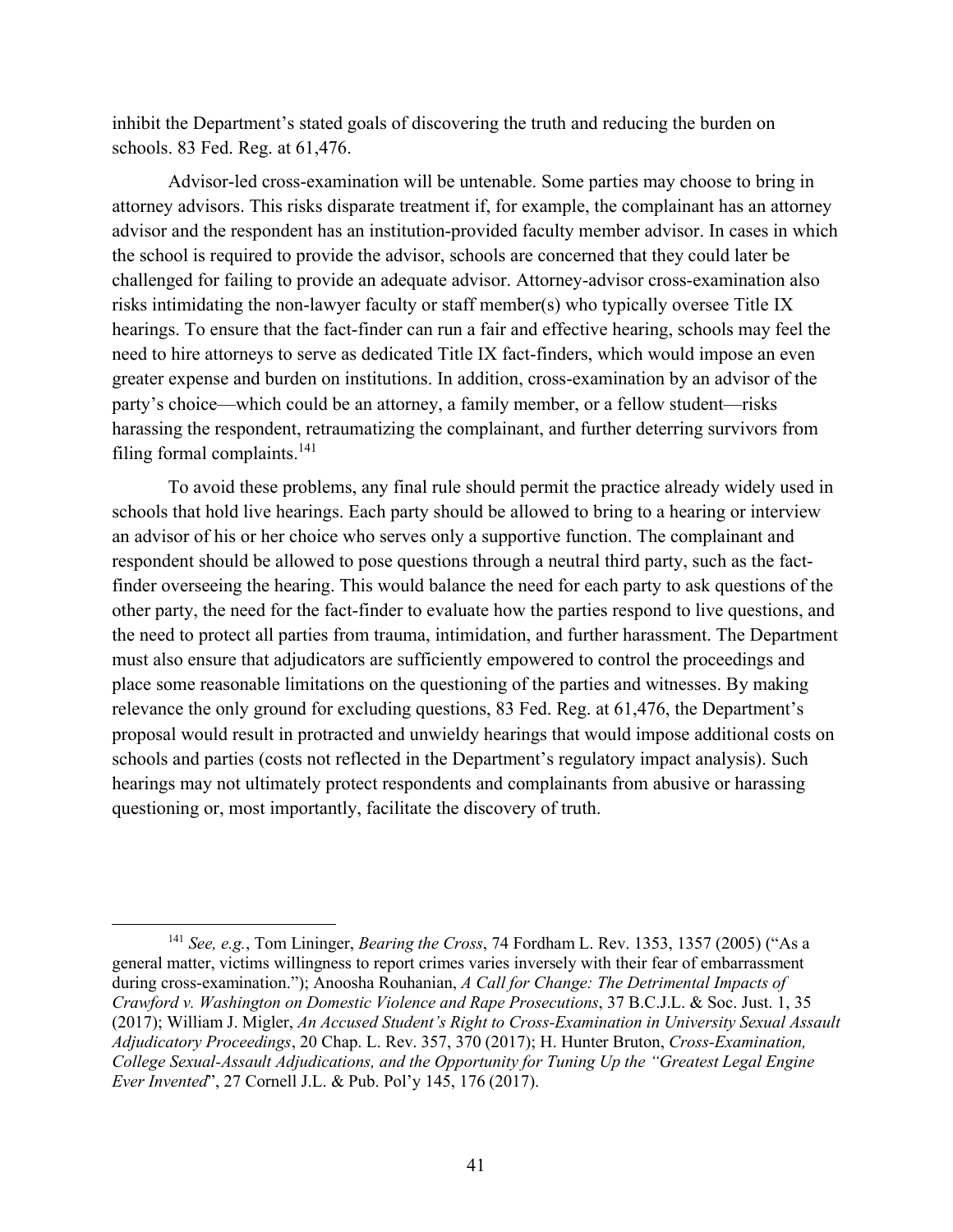### **G. Schools Should Not be Required to Provide Parties With Access to All Collected Evidence.**

In  $\S$  106.45(b)(3)(viii), the proposed rule details how institutions must prepare investigative reports and provide the parties with access to evidence. These provisions raise several serious concerns.<sup>142</sup>

First, no platform exists that is wholly immune from "downloading or copying the evidence." Among many other vulnerabilities, the relevant evidence could easily be photographed using a smartphone camera. The final rule should not require schools to provide such sensitive information in a way that exposes both the respondent and the complainant.

Second, providing all parties access to "any evidence obtained as part of the investigation that is directly related to the allegations raised in a formal complaint, including the evidence upon which the recipient does not intend to rely in reaching a determination regarding responsibility" is overbroad. Schools should not be required to provide the parties with access to evidence that is privileged and confidential, such as "communications between the complainant and a counselor or information regarding the complainant's sexual history."<sup>143</sup> Schools also cannot provide parties with access to evidence that it itself cannot use, such as an illegal voice recording in a state such as Pennsylvania that requires two-party consent.<sup>144</sup> Nor should a school provide either party with evidence that was collected as part of the investigation but which is irrelevant.

Nor can schools be required to provide access to information where doing so is barred by the Family Educational Rights and Privacy Act (FERPA). The Department mischaracterizes the law when it asserted in the preamble that this provision "is consistent" FERPA, "under which a student has a right to inspect and review records that directly relate to that student." 83 Fed. Reg. at 61,475. FERPA does not allow one student to review information about other students. 34 C.F.R. § 99.12(a). And not every piece of evidence obtained as part of an investigation is necessarily "directly related to" *each* student who is a party to an investigation for the purposes of FERPA.<sup>145</sup> For example, a complainant's full medical history, even if obtained as part of an investigation to ascertain the extent of alleged physical injuries, is both irrelevant to the specific

 <sup>142</sup> *See, e.g.*, Richard Reed, *Feds concerned about loophole that may have enabled UO to get alleged rape victim's records,* The Oregonian (June 13, 2015), https://www.oregonlive.com/education/ index.ssf/2015/06/feds\_voice\_concern\_about\_looph.html (discussing disclosure of student's confidential counseling records regarding an alleged rape on campus and the impact on the survivor and other legal liability).

<sup>143</sup> 2011 DCL at 11 n.29.

<sup>144</sup> Digital Media Law Project, *Recording Phone Calls and Conversations*, http://www.dmlp.org/ legal-guide/recording-phone-calls-and-conversations (last checked Jan. 18, 2019).

<sup>&</sup>lt;sup>145</sup> 20 U.S.C. § 1232g(a)(4)(A)(i).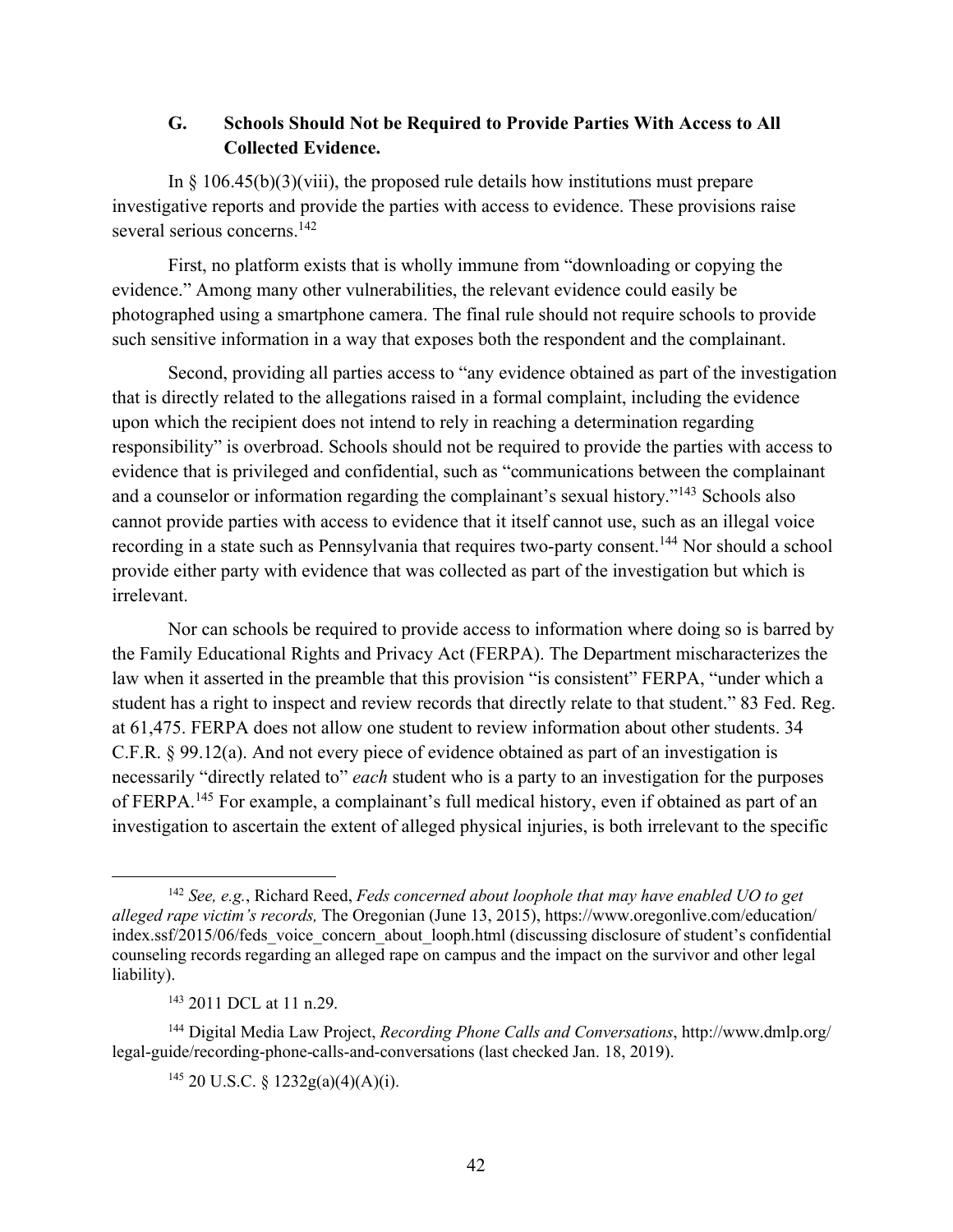allegation at issue and not at all "directly related" to the respondent. Likewise, "if a school introduces an alleged perpetrator's prior disciplinary records to support a tougher disciplinary penalty, the complainant would not be allowed access to those records."<sup>146</sup>

Therefore, any final rule should permit schools to place reasonable limitations on a respondent's access to information.

### **H. The Standard of Proof Should Remain Preponderance of the Evidence.**

Proposed regulation  $\S 106.45(b)(4)(i)$  requires the recipient to:

[A]pply either the preponderance of the evidence standard or the clear and convincing evidence standard, although the recipient may employ the preponderance of the evidence standard only if the recipient uses that standard for conduct code violations that do not involve sexual harassment but carry the same maximum disciplinary sanction. The recipient must also apply the same standard of evidence for complaints against students as it does for complaints against employees, including faculty.

Although the proposed regulation expressly provides an "option" regarding the standard that may be used, requiring that the preponderance of the evidence standard only be used if it is also used in other specific contexts could effectively eliminate the preponderance of the evidence standard in Title IX proceedings. This proposal is presented under a veneer of treating complaints equitably, but would, in fact, often create an inequitable situation at odds with Title IX's text and intent, exceed the Department's authority under Title IX, and be strikingly unfair to those subjected to sexual harassment and sexual violence.

First, the idea that a heightened standard of proof should apply to claims of sexual harassment and violence in school disciplinary processes misapprehends these proceedings' fundamental purpose. While of great consequence to all parties involved, these are not criminal proceedings. In criminal proceedings, a heightened standard of proof is constitutionally mandated and appropriate given the retributive nature of criminal sanctions, as well as the potential of loss of life or liberty. In contrast, student disciplinary proceedings must be viewed in light of the institutions' educational missions. As stated in a publication by the Association for Student Conduct Administration, "[t]he goal is to protect the academic environment."<sup>147</sup> That goal is undermined by a standard that "says to the victim/survivor, 'Your word is not worth as

<sup>&</sup>lt;sup>146</sup> 2011 DCL at 11.

<sup>147</sup> Chris Loschiavo & Jennifer Waller, PhD, *Preponderance of the Evidence Standard: Use in Higher Education Campus Conduct Processes*, 1, 3, Association for Student Conduct Administration, https://www.theasca.org/files/The%20Preponderance%20of%20Evidence%20Standard.pdf.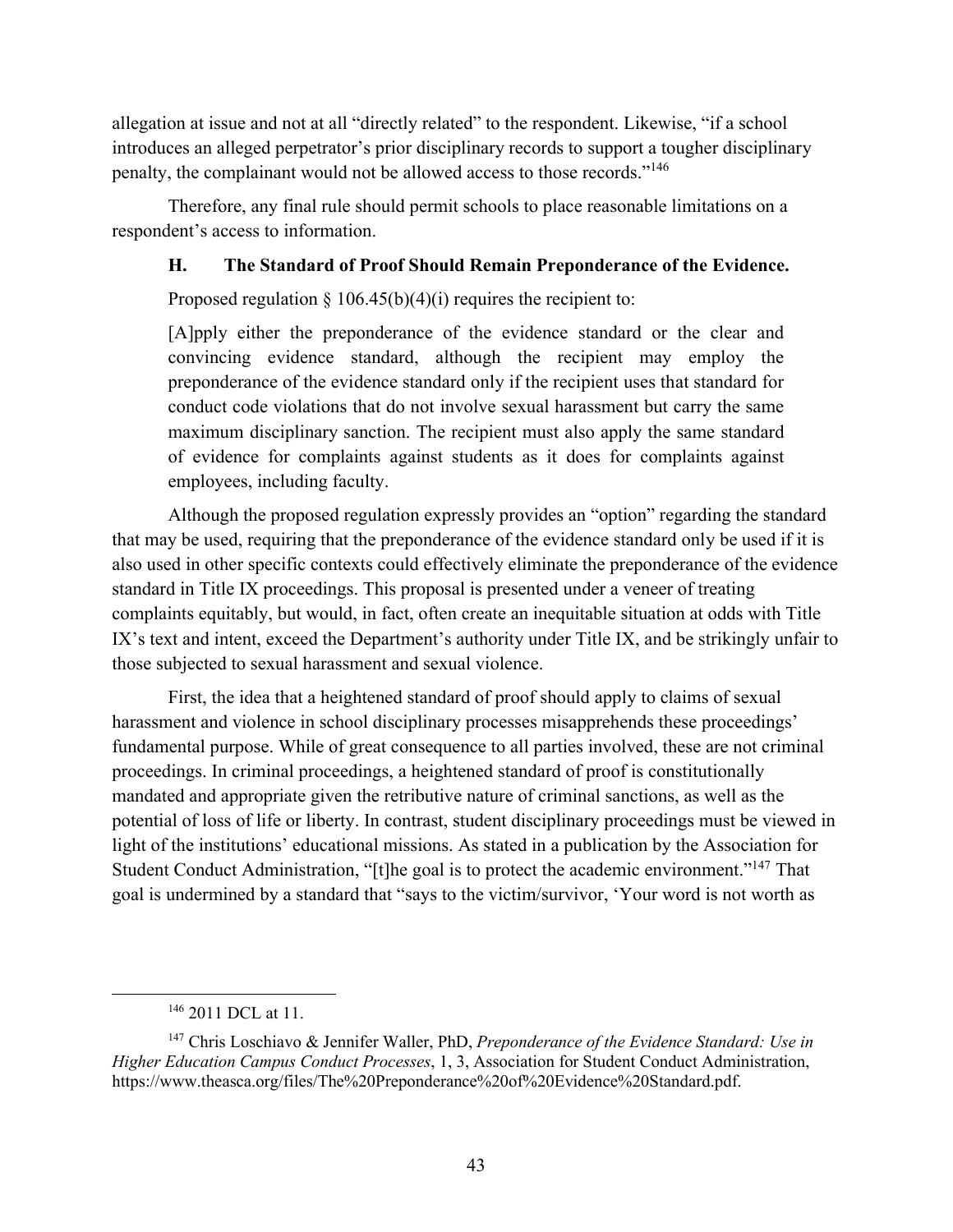much to the institution as the word of accused' or, even worse, that the institution prefers that the accused student remain a member of the campus community over the complainant."<sup>148</sup>

Second, the "preponderance of the evidence" standard in this context is widespread and has been in use for decades. In fact, the Department has required schools to employ this standard since at least 1995, under both Democratic and Republican administrations.<sup>149</sup> Further, contemporaneous surveys showed that the majority of colleges and universities employed this standard even before the Department's 2011 guidance.<sup>150</sup> Tellingly, multiple rounds of comments on Title IX guidance in the past 20 years yielded no complaints about, or even mention of, the preponderance of evidence standard.<sup>151</sup>

While the proposed rule pushes back on the analogy to civil litigation as one of its rationales for employing the clear and convincing standard, 83 Fed. Reg. at 61,477, the Department cannot dispute that the preponderance of the evidence standard is typical in civil lawsuits, including ones in which civil rights violations—such as Title IX and Title VII—are alleged.<sup>152</sup> The 2001 Guidance noted that "[w]hile *Gebser* and *Davis* made clear that Title VII agency principles do not apply in determining liability for money damages under Title IX, the *Davis* Court also indicated, through its specific references to Title VII caselaw, that Title VII remains relevant in determining what constitutes hostile environment sexual harassment under Title IX."<sup>153</sup> The Department's proposed rule turns Title IX on its head, making it harder for a victim of sex discrimination to obtain relief than a respondent. In this regard, a respondent will now be able to sue a school for a "due process" violation of Title IX and only have to prove the

148 *Id.* at 4.

<sup>150</sup> *Id.* at 7 (citing two studies showing that shortly before 2011 DCL, (1) 80 percent of schools with a standard of evidence used the preponderance standard and (2) 61 percent of college and university administrators surveyed used the preponderance standard).

<sup>151</sup> *Id.* at 9–10.

<sup>152</sup> *See*, *e.g.*, *Desert Palace, Inc. v. Costa*, 539 U.S. 90, 99 (2003) (noting that under the "conventional rule of civil litigation," the preponderance of the evidence standard generally applies in cases under Title VII); *Price Waterhouse v. Hopkins*, 490 U.S. 228, 252–55 (1989) (approving preponderance standard in Title VII sex discrimination case) (plurality opinion); *id.* at 260 (White, J., concurring in the judgment); *id.* at 261 (O'Connor, J., concurring in the judgment).

<sup>153</sup> 2001 Guidance at vi; *see also Jennings v. Univ. of N.C.*, 482 F.3d 686, 695 (4th Cir. 2007) ("We look to case law interpreting Title VII of the Civil Rights Act of 1964 for guidance in evaluating a claim brought under Title IX.").

<sup>149</sup> Katherine K. Baker, et al., *Title IX & the Preponderance of the Evidence: A White Paper*, Feminist Law Professors 1, 10 (Aug. 7, 2016), http://www.feministlawprofessors.com/wp-content/ uploads/2017/07/Title-IX-Preponderance-White-Paper-signed-7.18.17-2.pdf (citing Letter from Gary D. Jackson, Reg'l Civil Rights Dir., Off. for Civil Rights, U.S. Dep't of Educ., to Jane Jervis, President, The Evergreen St. Coll. (Apr. 4, 1995) (Clinton Administration); Letter from Howard Kallem, Chief Att'y, D.C. Enforcement Off., Off. for Civil Rights, U.S. Dep't of Educ., to Jane Genster, Vice President and General Counsel, Georgetown Univ. (Oct. 16, 2003) (George W. Bush Administration)).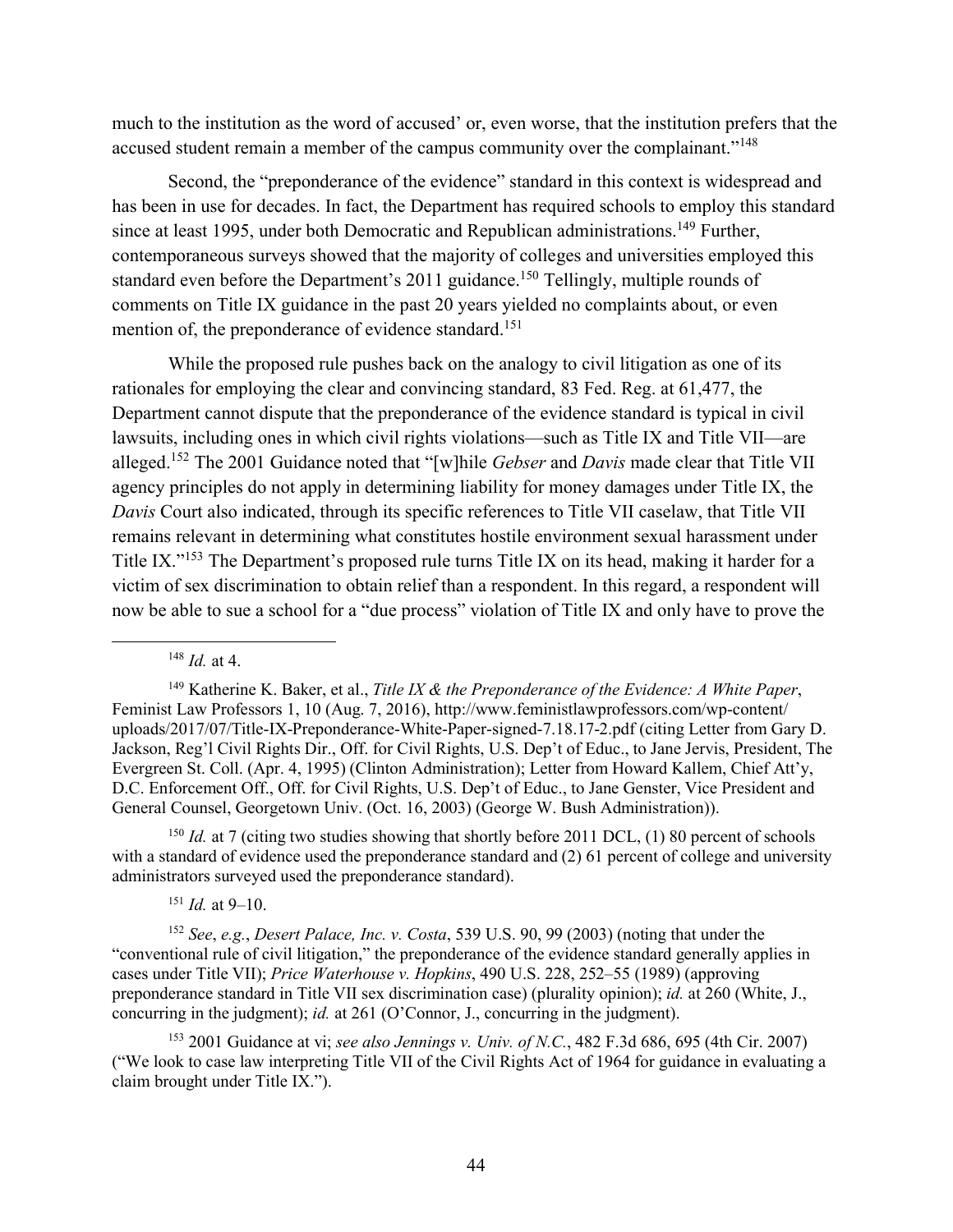case by a preponderance of the evidence, whereas the complainant would have to prove sexual harassment in the first instance by the higher clear and convincing standard.

Further, as acknowledged in the NPRM, the Department's own OCR uses a preponderance of the evidence standard. 83 Fed. Reg. at 61,477. OCR's Case Processing Manual requires that a noncompliance determination be supported by the preponderance of the evidence when resolving allegations of discrimination under all the statutes enforced by OCR, including Title IX.154

The "preponderance of the evidence" standard is the only standard of proof that can provide for an "equitable resolution" of student harassment complaints,<sup>155</sup> as required under Title IX.<sup>156</sup> Absent a statutory instruction to the contrary, the Department has no authority to depart from the usual allocation of risk between parties to grievance proceedings. In discussing appellate rights, the Department recognizes that each party in grievance proceedings is equally deserving of an accurate outcome. 83 Fed. Reg. at 61,478–79. This recognition makes the Department's proposal to use a standard other than preponderance of the evidence—which privileges one party's interests over others' and the search for truth—all the more inexplicable.

To be sure, this proposed regulation applies by its terms to complaints against employees as well, and some colleges and universities have policies for faculty under which a higher standard of proof is used. But schools have a qualitatively different relationship with their employees than their students. In the modern university context, courts "have increasingly recognized a college's duty to provide a safe learning environment both on and off campus."<sup>157</sup> This most obviously manifests itself in the student housing context, where students are almost entirely dependent on the university for security, and have little to no power to enhance their security themselves.<sup>158</sup> The proposed regulation's requirement that schools can only use a preponderance of the evidence standard for student complaints if they use that same standard for

 <sup>154</sup> U.S. Dep't of Educ., *Case Processing Manual,* Art. III, § 303, https://www2. ed.gov/about /offices/list/ocr/docs/ocrcpm.pdf. Notably, this Manual was updated under this Administration (in November 2018) and retained the preponderance of the evidence standard.

<sup>155</sup> *Herman & Maclean v. Huddleston*, 459 U.S. 375, 390 (1983) ("A preponderance-of-theevidence standard allows both parties to 'share the risk of error in roughly equal fashion.' Any other standard expresses a preference for one side's interests.") (internal quotation marks omitted). *See also Steadman v. SEC*, 450 U.S. 91, 96 (1981) (same).

<sup>156</sup> *See* 34 C.F.R. §106.8(c) (construing Title IX to require equitable resolution of grievances).

<sup>&</sup>lt;sup>157</sup> Kristen Peters, Protecting the Millennial College Student, 16 S. Cal. Rev. L. & Soc. Just. 431, 448 (2007); *see also Duarte v. State*, 88 Cal. App. 3d 473 (Cal. 1979) (noting that students "in many substantial respects surrender[]the control of [their] person[s], control of [their] own security to the university"); *Mullins v. Pine Manor Coll.*, 449 N.E.2d 331, 335–36 (Mass. 1983) (holding that "[p]arents, students, and the general community . . . have a reasonable expectation, fostered in part by colleges themselves, that reasonable care will be exercised to protect resident students from foreseeable harm.").

<sup>158</sup> *See Mullins*, 449 N.E.2d at 335.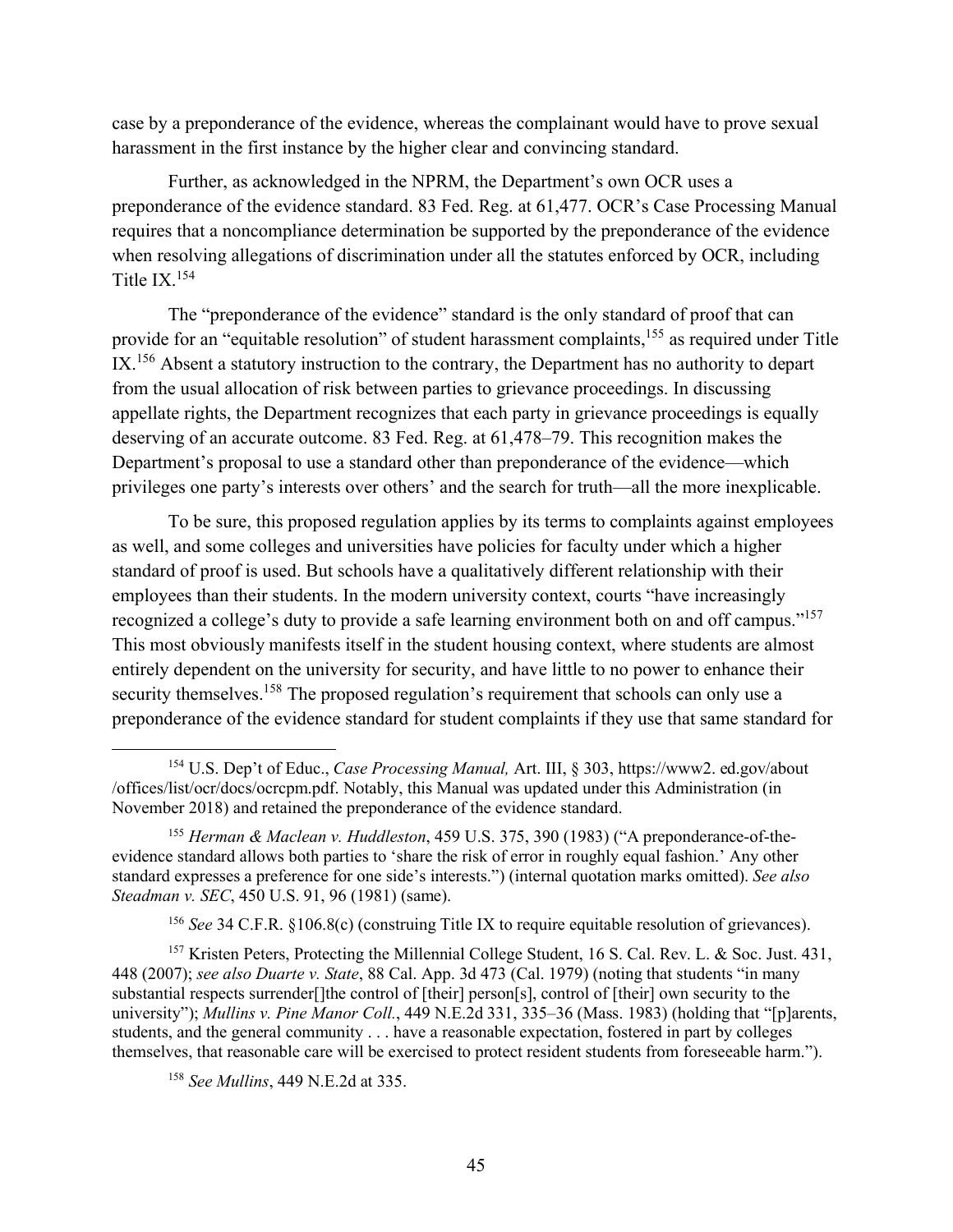complaints against employees ignores the fundamental fact that schools are obliged to protect their students in different ways than their employees, which is especially true for students who are minors.<sup>159</sup>

The proposed rule prohibits schools from having a different standard of proof for allegations of sexual harassment than it does for other infractions that carry the same potential sanctions. The reasons provided for this change further highlight the inherent one-sidedness underlying the proposal to alter the standard of proof. Here, the Department only discusses the "heightened stigma often associated with a complaint regarding sexual harassment," 83 Fed. Reg. 61,477, but fails to recognize the trauma associated with being subjected to sexual harassment or violence, and how this could be exacerbated by applying an evidentiary standard of proof favoring the accused over the individual subjected to sexual harassment or violence.

The proposed rule will have the effect of deterring complainants from filing administrative school complaints and instead encourage additional costly civil litigation, an additional cost impact for which the Department fails to account. Assuming that the Department's proposed regulations are adopted, a complainant filing a civil lawsuit under Title IX would now be required to meet the same extremely high burdens—e.g., standards for deliberate indifference, actual knowledge, and sexual harassment—in school as in court. But the court case would be adjudicated under the preponderance of the evidence standard, a lower burden of proof than would be available in many school grievance proceedings under the proposed rule. In addition, the complainant would be able to obtain damages in court, something that the Department's proposed rule explicitly prohibits in the administrative context.

The problem is that civil adjudication is only an alternative for students with means to pursue it. Students without the financial means would be uniformly disadvantaged in pursuing sexual harassment complaints. Additionally, where school proceedings are perceived unfair or unduly burdensome, some students may choose to pursue criminal actions, which can be retraumatizing for a person subjected to sexual harassment and more stigmatizing for the accused.

Finally, the proposed rule may also prove unworkable for many institutions that will be unable to meet two masters. To meet the second requirement of consistency between faculty and student complaints, colleges and universities will most frequently be required to adopt the higher standard of proof, clear and convincing, since tenured faculty often are entitled by law and contract to an application of the higher standard. But to meet the first requirement of consistency between conduct code violations with similar maximum penalties, many colleges and universities that handle all conduct code violations using a preponderance of the evidence standard would be required to adopt the higher standard of proof. The Department's rule will thus likely require colleges and university to enact far reaching changes to conduct violation policies and practices that extend well beyond the scope of the Department's authority to regulate under Title IX, inappropriately reaching conduct that has nothing to do with

 <sup>159</sup> *See supra* note 99.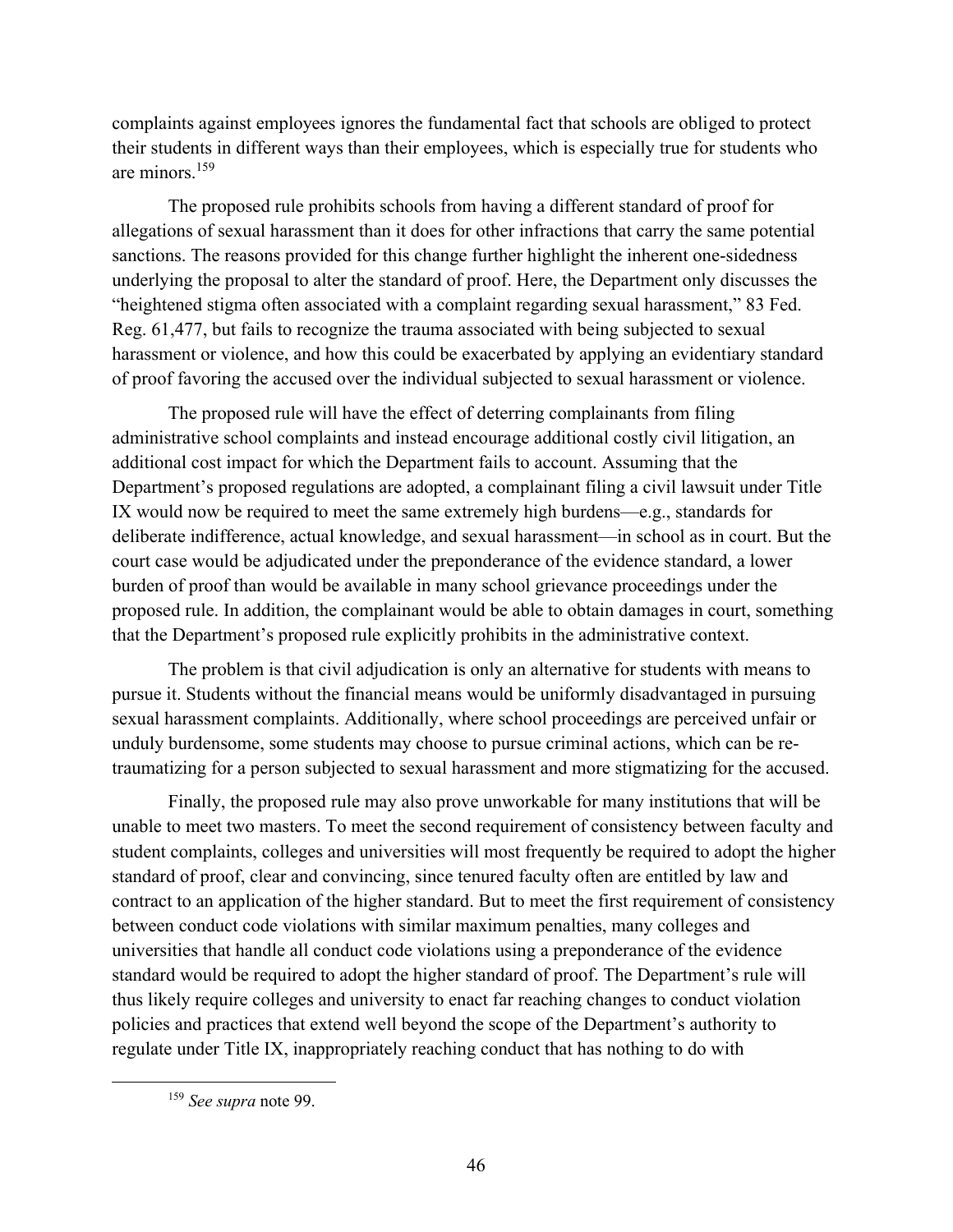discrimination on the basis of sex—for example, cheating and simple battery. Further, the Department provides no explanation for why these proceedings—faculty disciplinary standards and code of conduct complaints—are more appropriate analogues to Title IX's disciplinary proceedings than Title VII or sexual harassment civil proceedings in court.

# **I. The Written Determination Must Include Steps to Eliminate Any Hostile Environment.**

Proposed  $§$  106.45(b)(4)(ii) provides a summary of what the final written determination must include. Any final rule should confirm that the written determination must also include assurances that the school will take steps to prevent recurrence of harassment, correct its discriminatory effects, and prevent any retaliation against the complainant.<sup>160</sup> As we have discussed, the effects of harassment can go beyond the complainant and the respondent. The Department has long recognized that Title IX requires schools to "eliminate any hostile environment that has been created," which may require implementing corrective measures throughout the education community. $161$ 

# **J. The Department Should Clarify that both Complainants and Respondents Have Equal Access to the Appeal Process.**

As currently written,  $\S$  106.45(b)(5) states that "[i]n cases where there has been a finding of responsibility, although a complainant may appeal on the ground that the remedies are not designed to restore or preserve the complainant's access to the recipient's education program or activity, a complainant is not entitled to a particular sanction against the respondent." This could be read to suggest that a complainant can only appeal the remedies provided and not the substantive findings. To avoid a rule that could be read to favor one party over another, any final rule should clarify that both complainant and respondent should be given equal grounds for appeal. In addition, the final rule should clarify that even if a complainant is not entitled to a particular sanction, complainant can still appeal and seek a different sanction than the one imposed.

# **K. Any Informal Resolution Must Empower Complainants and Seek Restorative Justice.**

In § 106.45(b)(6), the Department proposes to allow informal resolution of any sexual harassment complaint. The use of informal resolution has been shown to have powerful remedial benefits in the criminal justice system.<sup>162</sup> But any use of informal resolution under Title IX must be voluntary and only initiated after the parties have full notice of their options, including the right to proceed with a formal resolution process. In addition, informal resolution should allow

<sup>&</sup>lt;sup>160</sup> 2001 Guidance at 17.

<sup>&</sup>lt;sup>161</sup> 2001 Guidance at 16.

<sup>162</sup> *E.g.*, Common Justice, *Common Justice Model*, https://www.commonjustice.org/common justice model (last checked Jan. 29, 2019).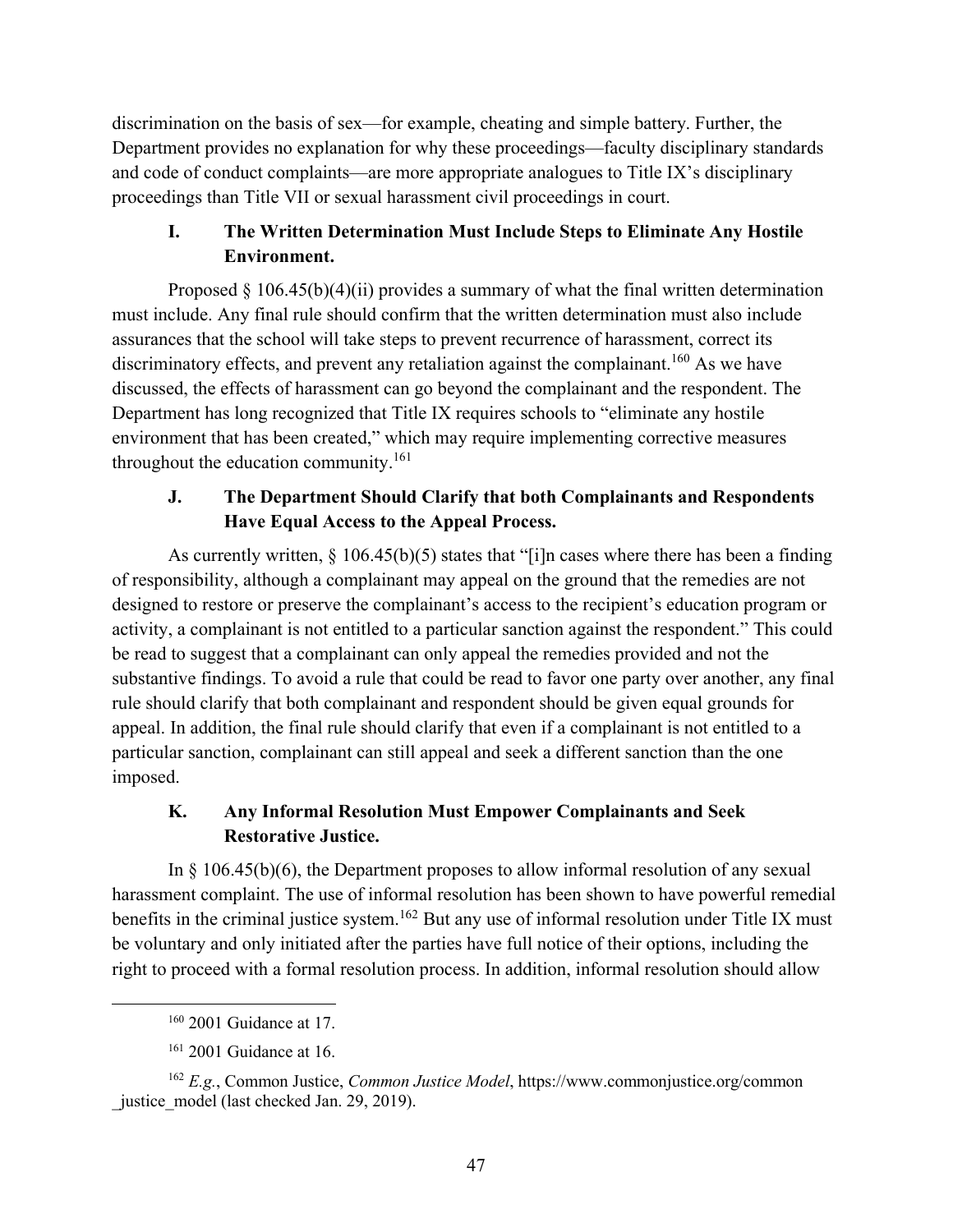for an option to access voluntary restorative justice. And schools should have the option not to offer informal resolution in cases of sexual violence or assault, which may raise more difficult issues that some schools may not have the resources to adequately address.

To that end, any final rule that allows schools to offer an informal resolution process must require them to provide complainants and respondents with written notice of the options for informal resolution at the outset, but not pressure students to pursue an informal resolution. Confirmation that the parties received written notice of the availability of informal resolution should be maintained by the school. Any final rule should also state that any informal resolution process must involve a trained staff member. With voluntary written consent of both parties, a face-to-face meeting may be part of an informal process, but at no point should a complainant be required to resolve the problem alone with the respondent.<sup>163</sup> Both parties must receive written notice of the outcome of the informal resolution process, including any remedies and sanctions. Finally, both parties must be informed of the right to discontinue the informal process at any time and file a formal complaint.<sup>164</sup>

#### **L. The Recordkeeping Retention Period Should Be Extended.**

Sections  $106.45(b)(7)(i)$ –(ii) of the proposed rule set forth a requirement that all recipients "create, make available to the complainant and respondent, and maintain for a period of three years records of" any sexual harassment investigation, the results of that investigation, any appeal from that investigation, and all training materials relating to sexual harassment. The explicit requirement to retain such records is a positive step that will help improve consistency in investigations and allow the Department to assess compliance with Title IX.

But the Clery Act requirement to report all crimes that occurred within the last three years has little to do, as a matter of policy or law, with how long recipients should *retain records* of sexual harassment and sexual assault after they have been reported. It does not follow that the period of *retention* for such records should be tied to the Clery Act's limitation period for *reporting* specific campus crimes.<sup>165</sup>

In fact, when interpreting the Clery Act's requirement to "Retain Records," the Department has explicitly held that all three years of records relied upon for annual reporting must be kept for another three years *after* the publication of that year-end report—or "in effect,

<sup>165</sup> *See* The Jeanne Clery Disclosure of Campus Security Policy and Campus Crime Statistics Act ("Clery Act"), 20 U.S.C. § 1092(f); 34 C.F.R.  $668.46(c)(1)$  (requiring schools to annually report all crimes which occurred in the prior three calendar years by the end of the following year).

 <sup>163</sup> 2001 Guidance at 21.

<sup>&</sup>lt;sup>164</sup> *Id.* In some cases, informal resolution may also require the existence of a safety guardrail to ensure that the school has made a sufficient inquiry to determine the scope of likely harm to the complainant and others in the school community and the extent of the injuries to fashion appropriate redress.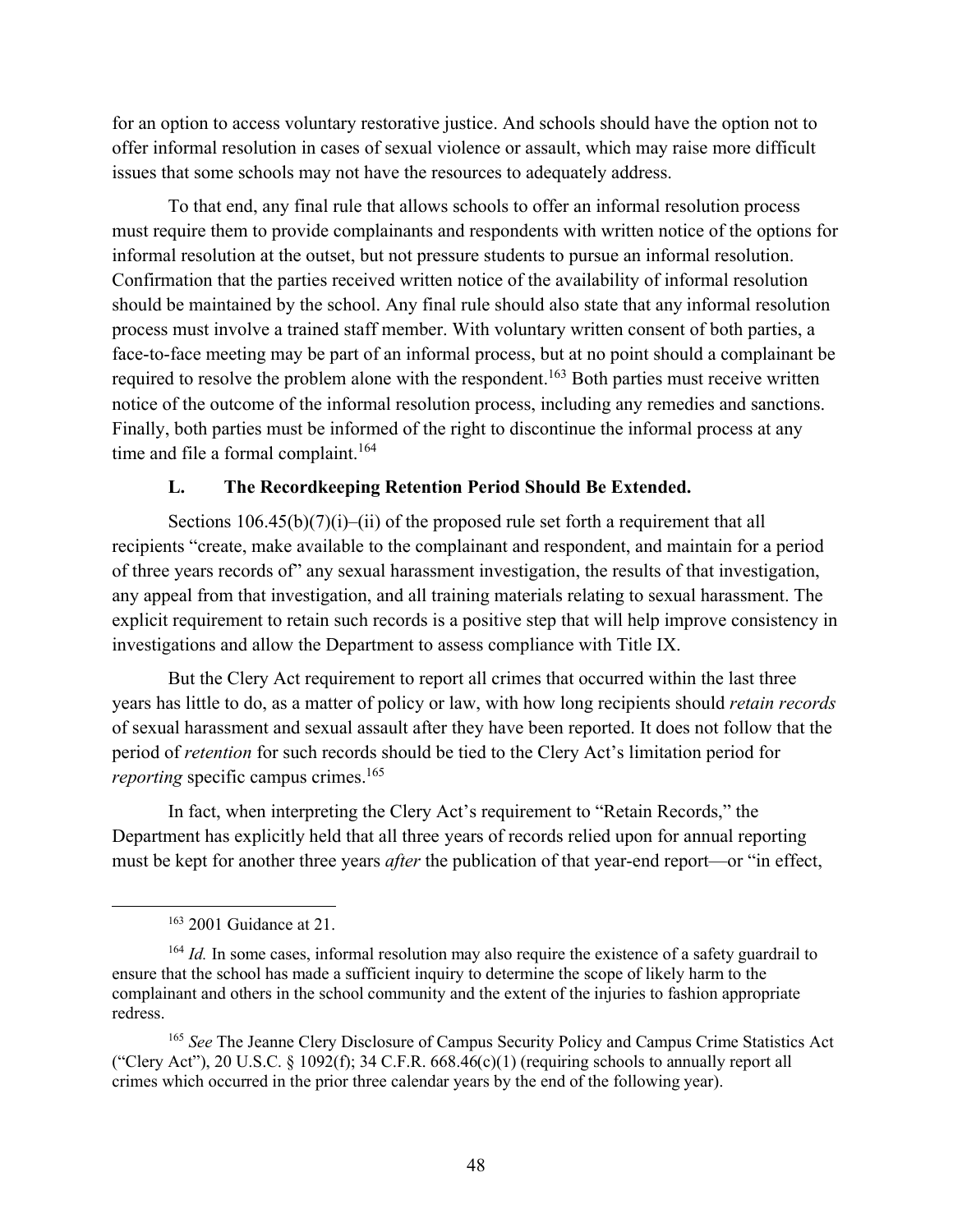seven years."<sup>166</sup> The proposed regulation asserts that it "tracks the language in the Clery Act," thereby implying that this proposed change is consistent with current law. 83 Fed. Reg. at 61,471, 61,473, 61,475, 61,476, 61,478. However, as demonstrated above, the proposed threeyear retention requirement is inconsistent with the Clery Act's seven-year retention requirements. The retention period in the proposed regulations therefore should be, at minimum, seven years.

In addition, as a practical matter, a three-year recordkeeping requirement could undermine criminal prosecutions related to the incidents at issue. For example, several states have no statute of limitations for rape or certain other serious sexual offenses.<sup>167</sup> In other states, the statutes of limitations for sexual offenses far exceed the three-year recordkeeping requirement.168 And sexual offenses against minors are often subject to significantly lengthened statutes of limitations.<sup>169</sup>

The proposed regulations therefore would permit recipients to discard vital records that could help the criminal prosecution of sexual assault and rape well before the statute of limitations for such crimes has run, thereby potentially letting the perpetrators of these serious crimes go free. Given that so many related crimes have statutes of limitations substantially longer than the three-year requirement in the proposed regulations, the retention policy is inadequate, and should be extended in any final rule.

**V. The Department Should Not Adopt a Title IX Rule that Adversely Affects Schools' Ability to Go Beyond Title IX's Requirements in Addressing Sexual Harassment and Violence, Including Their Ability to Comply with Other Applicable Laws.**

# **A. Title IX Cannot, And Does Not, Restrict The Ability of States and Schools To Provide Broader Protections Against Sex Discrimination.**

The proposed rule's new general standard and definitions of terms, as discussed above,  $170$ would narrow schools' obligations to respond to sexual harassment and assaults and decrease the

 <sup>166</sup> U.S. Dep't of Educ., *The Handbook for Campus Safety and Security Reporting* 9–11 (2016 Ed.); *see also id.* at 6–11 ("As with all other Clery Act-related documentation, your institution is required to keep emergency test documentation for seven years.").

<sup>167</sup> *See, e.g.*, Cal. Penal Code §§ 261, 799; N.J.S.A. 2C:1-6a(1).

<sup>&</sup>lt;sup>168</sup> Any "major sexual offense" committed in the state of Pennsylvania can be prosecuted within twelve years of its occurrence.  $42$  Pa.C.S.A.  $\S 5552(b)(1)$ .

<sup>&</sup>lt;sup>169</sup> In California, for example, assaults against minors can be prosecuted at any point up until the victim's 40<sup>th</sup> birthday. Cal. Penal Code § 801.1(a)(2). In Pennsylvania, assaults against minors can be prosecuted until the victim's  $50<sup>th</sup>$  birthday. 42 Pa.C.S.A. §  $5552(c)(3)$ . In New Jersey, "criminal sexual contact" involving minor victims may be prosecuted up to five years after the victim turns 18. N.J.S.A. 2C:1-6b(4).

<sup>170</sup> *See supra* Section II.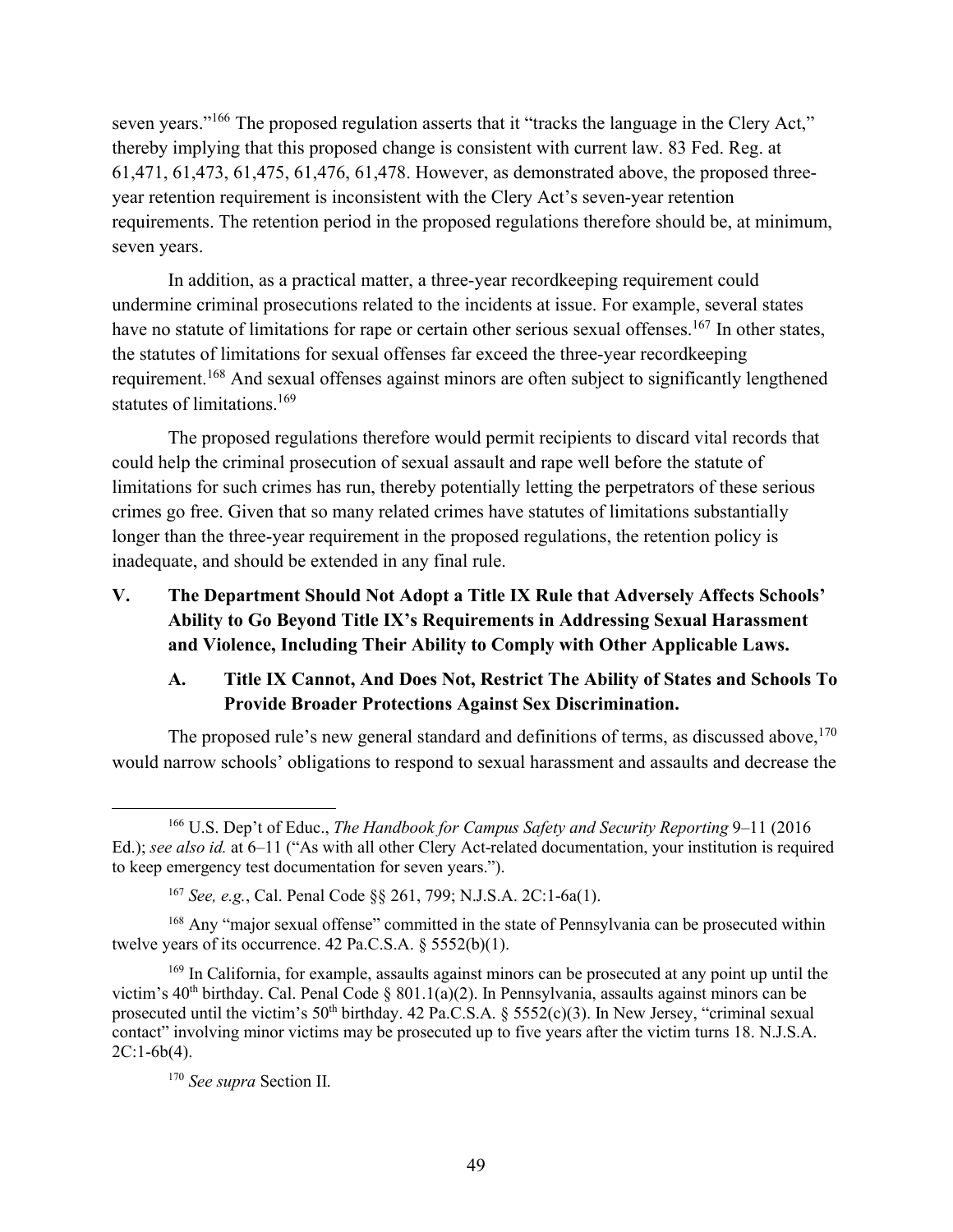protections afforded to those subjected to sexual harassment and assault. In addition, this newlynarrowed definition of sexual harassment could potentially have negative consequences in other contexts. Section 106.45(b)(3) of the proposed regulation holds that whenever "the conduct alleged by the complainant would not constitute sexual harassment as defined in section 106.44(e) . . . , the recipient *must dismiss* the formal complaint with regard to that conduct." (emphasis added). One reading of this requirement would dictate that no recipient could attempt to address sexual harassment or assault if the basis of those claims did not fit within the newlynarrowed federal definition provided in the proposed regulations, even where the recipient's own policy or state law would nevertheless prohibit the actions alleged by the complainant. We believe that the proposed rule at  $\S$  106.45(b)(3), if finalized, must be revised to state, consistent with other parts of the proposed regulation,<sup>171</sup> that Title IX cannot, and does not, restrict the ability of states and schools to provide broader protections against sex discrimination. Further, we believe that the Department should ensure that schools can continue to enforce additional civil rights protections.

Even if the proposed rule allows broader protections against sex discrimination, mandating that schools dismiss Title IX complaints that fall outside of the regulations' scope will still burden schools by requiring them to create two separate procedures: one for Title IX sexual harassment and one for conduct that may constitute sexual harassment under other applicable law or policies but not under the Department's interpretation of Title IX. 83 Fed. Reg. at 61,475 (noting that "a recipient remains free to respond to conduct that does not meet the Title IX definition of sexual harassment"). Yet the Department has long held that Title IX does not require a school "to provide separate grievance procedures for sexual harassment complaints."172 Indeed, many schools prohibit sexual harassment in the school's code of student conduct.<sup>173</sup>

<sup>&</sup>lt;sup>171</sup> Other sections of the proposed regulation accurately reflect that Title IX does not preempt the field of sex discrimination. *See, e.g.*, 83 Fed. Reg. at 61,475 ("a recipient remains free to respond to conduct that does not meet the Title IX definition of sexual harassment"); (responses could include "responding with supportive measures for the affected student or investigating the allegations through the recipient's student conduct code" and that "such decisions are left to the recipient's discretion in situations that do not involve conduct falling under Title IX's purview").

<sup>&</sup>lt;sup>172</sup> 2001 Guidance at 19.

<sup>173</sup> *E.g.*, Uni. of Pittsburgh, *Title IX—Policies and Procedures*, https://www.titleix.pitt.edu /policies-procedures (Jan. 17, 2019); San Francisco Unified School District (SFUSD), *Administrative Regulation 5145.3* (Aug. 8, 2016), http://www.sfusd.edu/en/assets/sfusd-staff/Equity/Nondiscrimination, %20Harassment%20-%20AR%205145.3%20-%20English%20(8.8.16).pdf (defining harassment on the basis of sex as "[a]cts of verbal, nonverbal, or physical aggression, intimidation, or hostility that are based on sex, gender identity, or gender expression, regardless of whether they are sexual in nature, where the act has the purpose or effect of having a negative impact on the student's academic performance or of creating an intimidating, hostile, or offensive educational environment …."); Rutgers, the State University of New Jersey, *Policy Prohibiting Discrimination and Harassment,* Section 60.1.12 (rev. Jul. 5, 2016), http://catalogs.rutgers.edu/generated/ejbppp\_current/pg67.html (including indirect harassment and hostile environment created by generalized harassing behaviors); The George Washington Univ., *The Sexual and*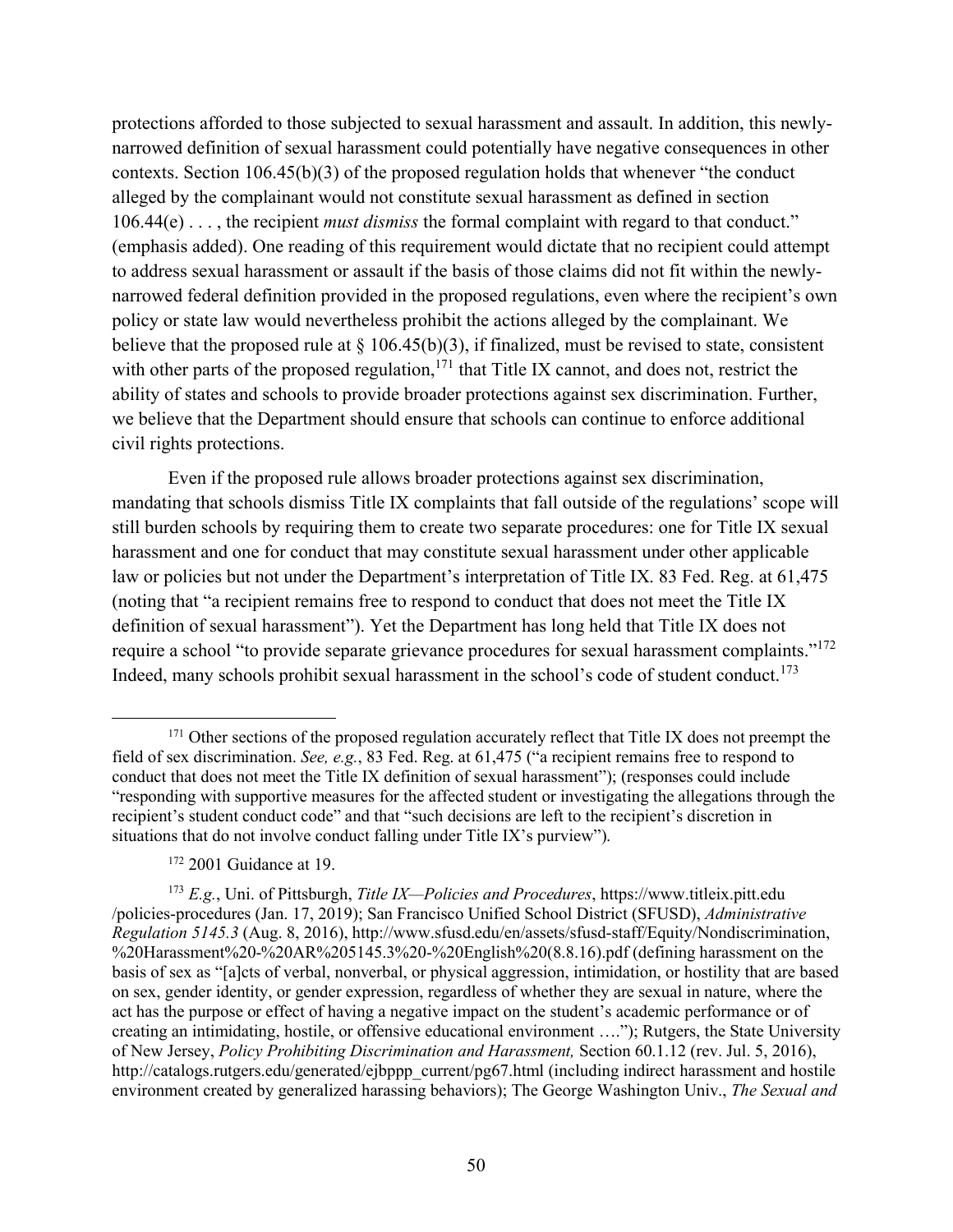Moreover, it's unclear what a school would do differently when considering a non-Title IX sexual harassment complaint, given that the Department purports to believe that its grievance proposals constitute the floor of fair and equitable proceedings.

If the Department were, however, to impose regulations that inhibit state laws or recipient codes of conduct that are more protective of those subjected to sexual harassment for behavior that falls outside of the Department's narrowed definition of sexual harassment under Title IX, those regulations would be inconsistent with civil rights law and Title IX generally. In creating the Department of Education, Congress explicitly announced its intention "to protect the rights of State and local governments and public and private educational institutions in the areas of educational policies and administration of programs," and specifically not to "to increase the authority of the Federal Government over education or diminish the responsibility for education which is reserved to the States and the local school systems and other instrumentalities of the

 $\overline{a}$ 

*Gender-Based Harassment and Interpersonal Violence Policy* (July 1, 2018), https://my.gwu.edu/files/ policies/SexualHarassmentFINAL.pdf (defining gender-based harassment to include "harassment based on gender, sexual orientation, gender identity or gender expression, which may include acts of aggression, intimidation or hostility, whether verbal or non-verbal, graphic, physical or otherwise …."); Georgetown Univ., *Code of Student Conduct 2018-2019*, Section 33, https://studentconduct.georgetown.edu/code-ofstudent-conduct (defining sexual harassment "as any unwelcome conduct of a sexual nature, including sexual advances, request for sexual favors, or other verbal or physical conduct of a sexual or gender-based nature when: [1] Submission to such conduct is made explicitly or implicitly a term or condition of an individual's employment or academic relationship; or [2] Submission to or rejection of such conduct is used as a basis for making an employment or academic decision affecting an individual; or [3] Such conduct has the purpose or effect of interfering with an individual's work or academic performance, denying or limiting an individual's ability to participate in or benefit from the University's education programs, or creating an intimidating, hostile, or offensive environment for work or academic pursuit"); Howard Univ., *Code of Student Conduct* (Apr. 18, 2015), Section VI.23, http://www.howard.edu/ secretary/documents/StudentCodeofConductApprovedApril182015.pdf (same); D.C. Code § 38- 1802.04(C)(1A)(5) ("title IX of the Education Amendments of 1972 (20 U.S.C. 1681 et seq.) … shall apply to a public charter school"); District of Columbia Public Charter School Board, *Resources for Transgender and Gender-Nonconforming Students* (last checked Jan. 24, 2019), https://www.dcpcsb.org/ resources-transgender-and-gender-nonconforming-students ("Title IX protects all students, including transgender and gender-nonconforming students, from sex discrimination. Title IX encompasses discrimination based on a student's nonconformity with sex stereotypes and gender identity, including a student's transgender status"); Office of the State Superintendent of Education, *Civil Rights and Gender Equity Methods of Administration (MOA) Coordination*, https://osse.dc.gov/service/civil-rights-andgender-equity-methods-administration-moa-coordination ("Under federal law, all students in the District are protected against discriminatory actions based upon a student's sex, race, ethnic origin or disability. [Career and Technical Education] [(]CTE[)] students and families should expect the following: … Your school and school district must post the federal laws that explicitly note your rights that protect you against any type of discrimination that would prevent deter you from equal access to enrolling and completing CTE courses; … [ and] Your school and school district must draft grievance policies, let you know how to file a grievance, and who the contact person is ...."); Wash. Admin. Code § 478-121-155 (2017) (prohibiting, in the Student Conduct Code for the University of Washington, sexual harassment).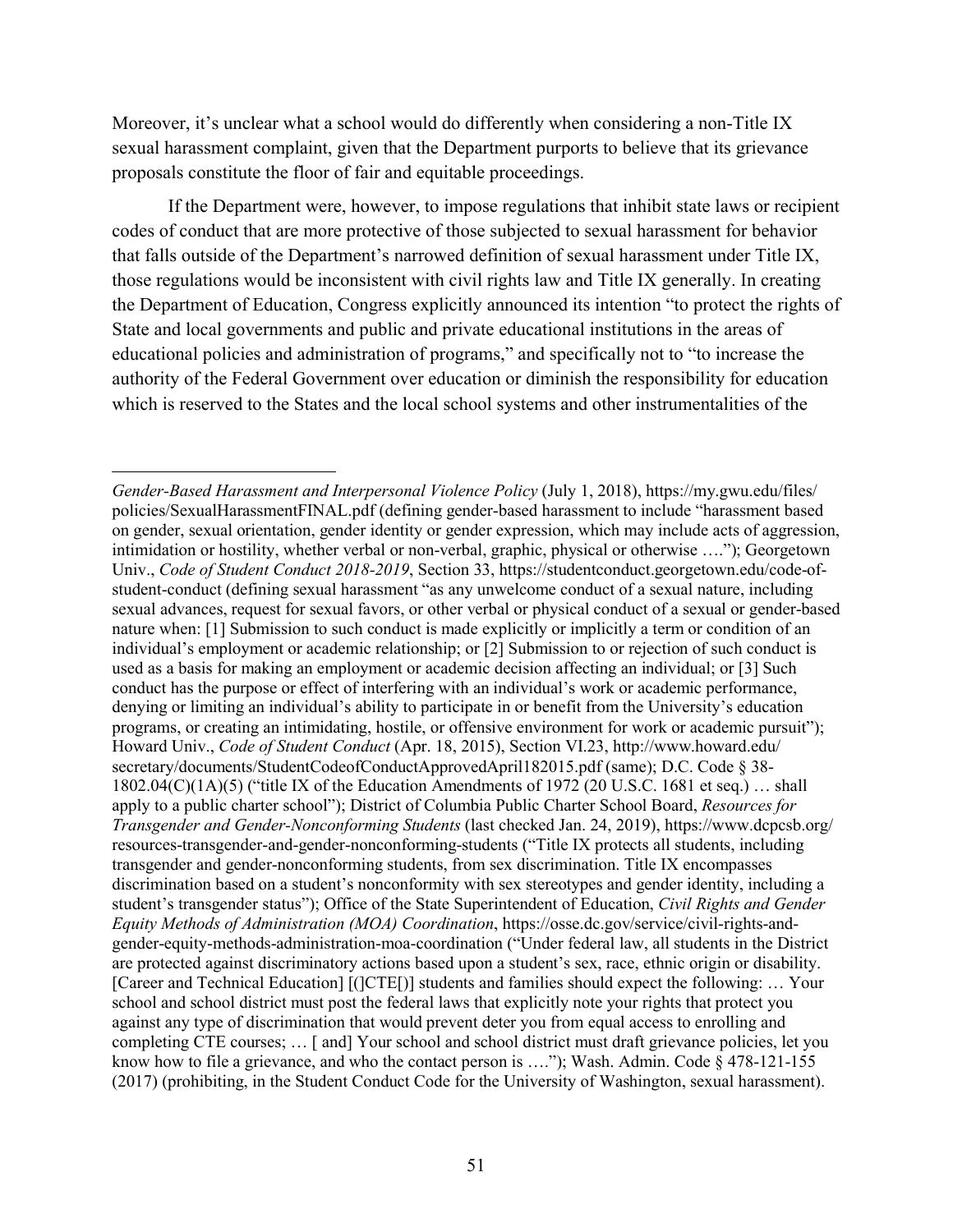States.<sup>174</sup> Moreover, federal laws that are designed to protect citizens are presumed to allow for the enactment of state and local legislation that is more protective, barring explicit *congressional* intent to the contrary.175 For example, Title VII, which prohibits discrimination in employment in certain contexts, does not bar states from prohibiting discrimination in employment in other contexts that are not covered by Title VII.

Nothing within Title IX's text or history suggests Congress intended the unusual result of impeding state and local efforts to protect those subjected to sexual harassment more broadly than Title IX or preventing schools from proactively avoiding Title IX liability (or for that matter, impeding their efforts to comply with other federal laws that may apply, such as Title VII).

### **B. State Laws Provide Greater Protections for Students In Their States.**

As might be expected, states already have enacted laws that provide greater protections than those required by Title IX.

For example, California defines sexual harassment as "unwelcome sexual advances, requests for sexual favors, and other verbal, visual, or physical conduct of a sexual nature, made by someone from or in the work or educational setting," so long as the conduct would have "the purpose or effect of having *a negative impact* upon the individual's work or academic performance, or of creating an intimidating, hostile, or offensive work or educational environment."<sup>176</sup> This definition goes beyond the definition in the proposed regulation, which would require that the objectionable conduct "effectively den[y]" the complainant of equal access to the educational program or activity. 83 Fed. Reg. at 61,496. California also provides clear protection against discrimination for sex-based and gender-based harassment, including harassment on the basis of gender identity and sexual orientation. Sexual harassment can be proved based on a showing of severity or pervasiveness, which, as discussed provides additional protections not in the proposed rule.

#### $174$  20 U.S.C. § 3403(a).

<sup>175</sup> *See Ferebee v. Chevron Chem. Co.*, 736 F.2d 1529, 1543 (D.C. Cir. 1984) ("[F]ederal legislation has traditionally occupied a limited role as the floor of safe conduct; before transforming such legislation into a ceiling on the ability of states to protect their citizens, and thereby radically adjusting the historic federal-state balance, . . . courts should wait for a clear statement of congressional intent."); *Home Builders Ass'n of Greater Chicago v. U.S. Army Corps of Engineers*, 335 F.3d 607, 617 (7th Cir. 2003) ("[M]any federal regulatory laws, establish a floor, but not a ceiling, on state and local regulation.").

<sup>176</sup> Cal. Ed. Code § 212.5(c); *see also* Cal. Educ. Code 48900.2 (sexual harassment must "be sufficiently severe **or** pervasive to have a negative impact upon the individual's academic performance or to create an intimidating, hostile, or offensive environment").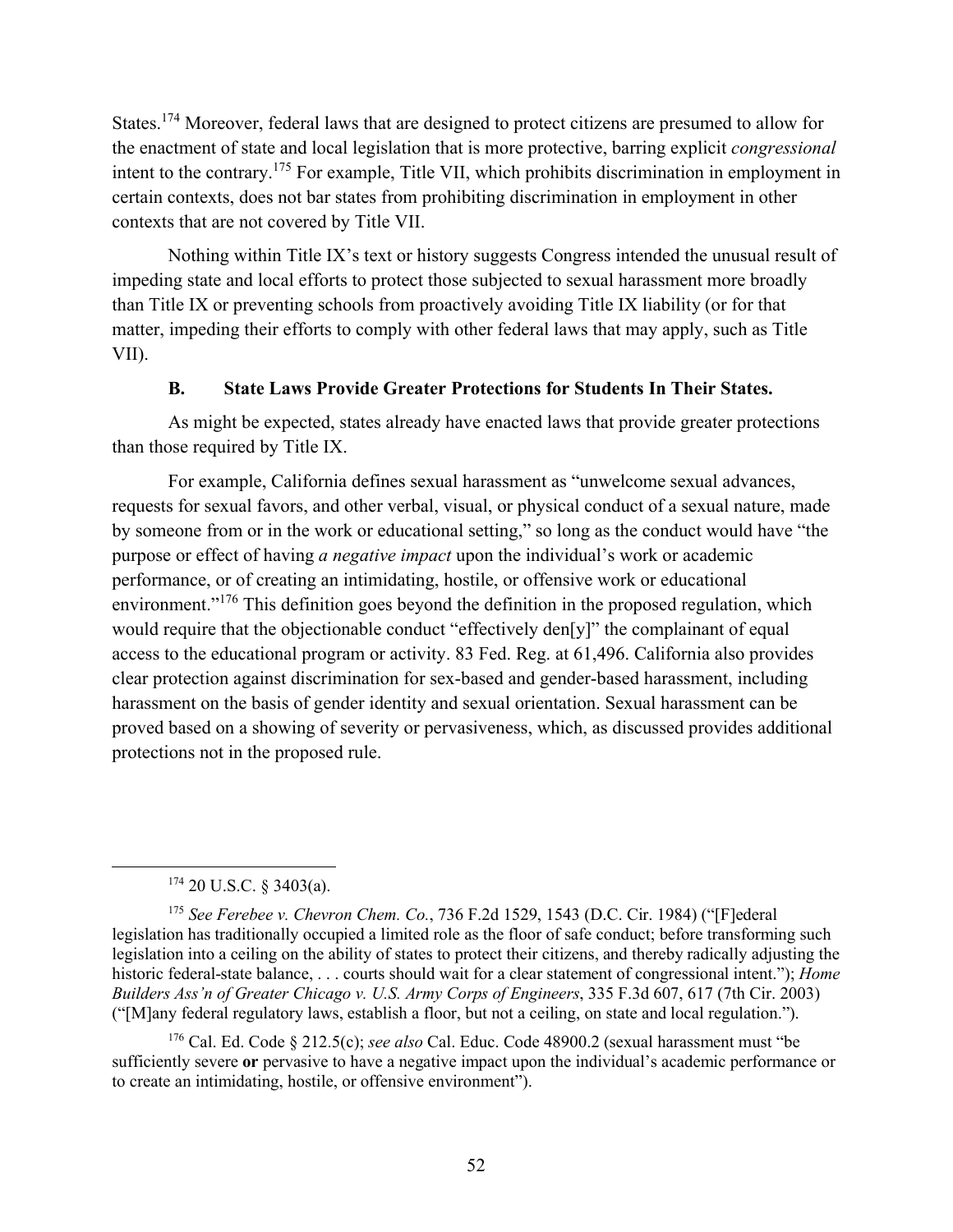Another example is the state of Oregon, which has a number of laws that protect the civil rights of students.<sup>177</sup> By statute and regulation, Oregon prohibits discrimination on the basis of sex,  $^{178}$  and also prohibits sexual harassment of students by staff and other students.<sup>179</sup> Higher

 $178$  Oregon Revised Statute (ORS) 659.850(1) prohibits discrimination defined as: "... any act that unreasonably differentiates treatment, intended or unintended, or any act that is fair in form but discriminatory in operation, either of which is based on race, color, religion, sex, sexual orientation, national origin, marital status, age or disability. "Discrimination" does not include enforcement of an otherwise valid dress code or policy, as long as the code or policy provides, on a case-by-case basis, for reasonable accommodation of an individual based on the health and safety needs of the individual." It further provides in (2) that: "A person may not be subjected to discrimination in any public elementary, secondary or community college education program or service, school or interschool activity or in any higher education program or service, school or interschool activity where the program, service, school or activity is financed in whole or in part by moneys appropriated by the Legislative Assembly."

<sup>179</sup> Oregon Administrative Rule (OAR), Chapters 589-021; ORS 342.704. The latter provides in relevant part:

(1) (b) Sexual harassment of students includes:

(A) A demand for sexual favors in exchange for benefits; and

(B) Unwelcome conduct of a sexual nature that has the purpose or effect of unreasonably interfering with a student's educational performance or that creates an intimidating, offensive or hostile educational environment; …

(c) All complaints about behavior that may violate the policy shall be investigated;

(d) The initiation of a complaint in good faith about behavior that may violate the policy shall not adversely affect the educational assignments or study environment of the student; and

(e) The student who initiated the complaint and the student's parents shall be notified when the investigation is concluded.

(2) The State Board of Education shall adopt by rule minimum requirements for school district policies on sexual harassment of staff by students and other staff including, but not limited to, requirements that:

(a) All staff and students are subject to the policies;

(b) Sexual harassment of staff includes:

(A) A demand for sexual favors in exchange for benefits; and

(B) Unwelcome conduct of a sexual nature that has the purpose or effect of unreasonably interfering with a staff person's ability to perform the job or that creates an intimidating, offensive or hostile work environment;

(c) All complaints about behavior that may violate the policy shall be investigated;

<sup>&</sup>lt;sup>177</sup> The Oregon Attorney General represents both the Oregon Department of Education and the Higher Education Coordinating Commission, which have roles in addressing discrimination in Oregon's colleges and universities.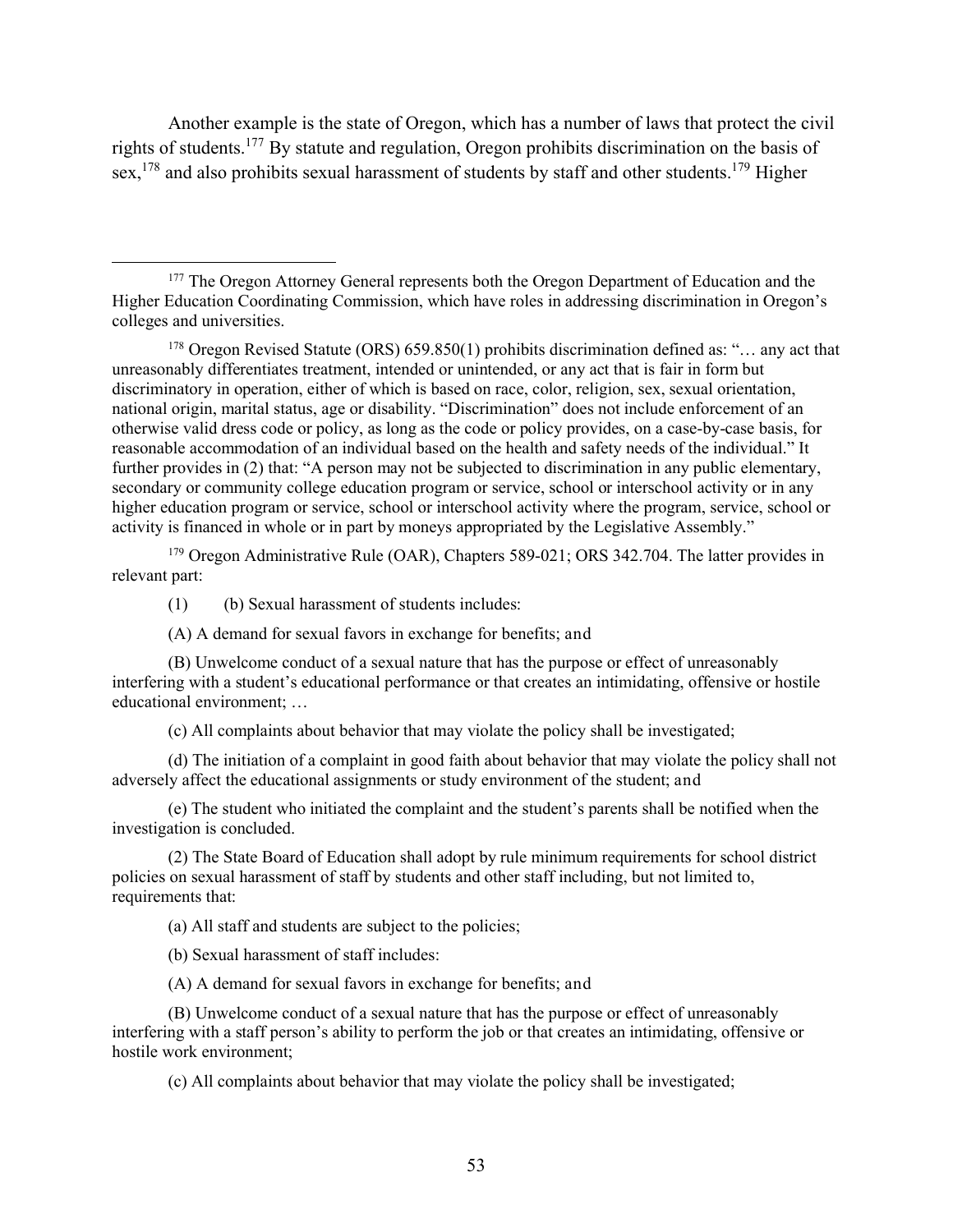Education Coordinating Commission (HECC) regulations, which apply to both private career schools and post-secondary universities, prohibit schools from "otherwise limiting any student in their enjoyment of a right, privilege or opportunity," which likely includes harassment claims.<sup>180</sup> Aggrieved students can file a complaint with HECC, which then reviews the complaint and determines whether it is valid.<sup>181</sup> Once HECC issues its order, such order would be subject to a contested case hearing through the Oregon Office of Administrative Hearings.<sup>182</sup>

All universities in Oregon are also required to have a written sexual assault protocol,  $^{183}$ but many of the proposed rule's provisions would create inconsistencies. The protocol applies to

(e) The staff member who initiated the complaint shall be notified when the investigation is concluded.

- <sup>180</sup> OAR 715-011-0050(8).
- <sup>181</sup> OAR 715-011-0075

 $\overline{a}$ 

- <sup>182</sup> OAR 715-011-0085.
- <sup>183</sup> ORS 350.255 provides:

(1) Each public university listed in ORS 352.002 (Public universities), community college and Oregon-based private university or college shall adopt a written protocol to ensure that victims of sexual assault receive necessary services and assistance in situations where:

(a) The alleged victim of the sexual assault is a student at the university or college and the alleged sexual assault occurred on the grounds or at the facilities of the university or college; or

(b) The alleged perpetrator of the sexual assault is a student at the university or college, or a member of the faculty or staff of the university or college, regardless of where the alleged sexual assault occurred.

(2) A written protocol adopted under subsection (1) of this section must ensure that each victim who reports a sexual assault is provided with a written notification setting forth:

(a) The victim's rights;

(b) Information about what legal options are available to the victim, including but not limited to:

(A) The various civil and criminal options the victim may pursue following an assault; and

(B) Any campus-based disciplinary processes the victim may pursue;

(c) Information about campus-based services available to the victim;

(d) Information about the victim's privacy rights, including but not limited to information about the limitations of privacy that exist if the victim visits a campus health or counseling center; and

(e) Information about and contact information for state and community-based services and resources that are available to victims of sexual assault.

(3) A written notification provided under subsection (2) of this section must:

<sup>(</sup>d) The initiation of a complaint in good faith about behavior that may violate the policy shall not adversely affect any terms or conditions of employment or work environment of the staff complainant; and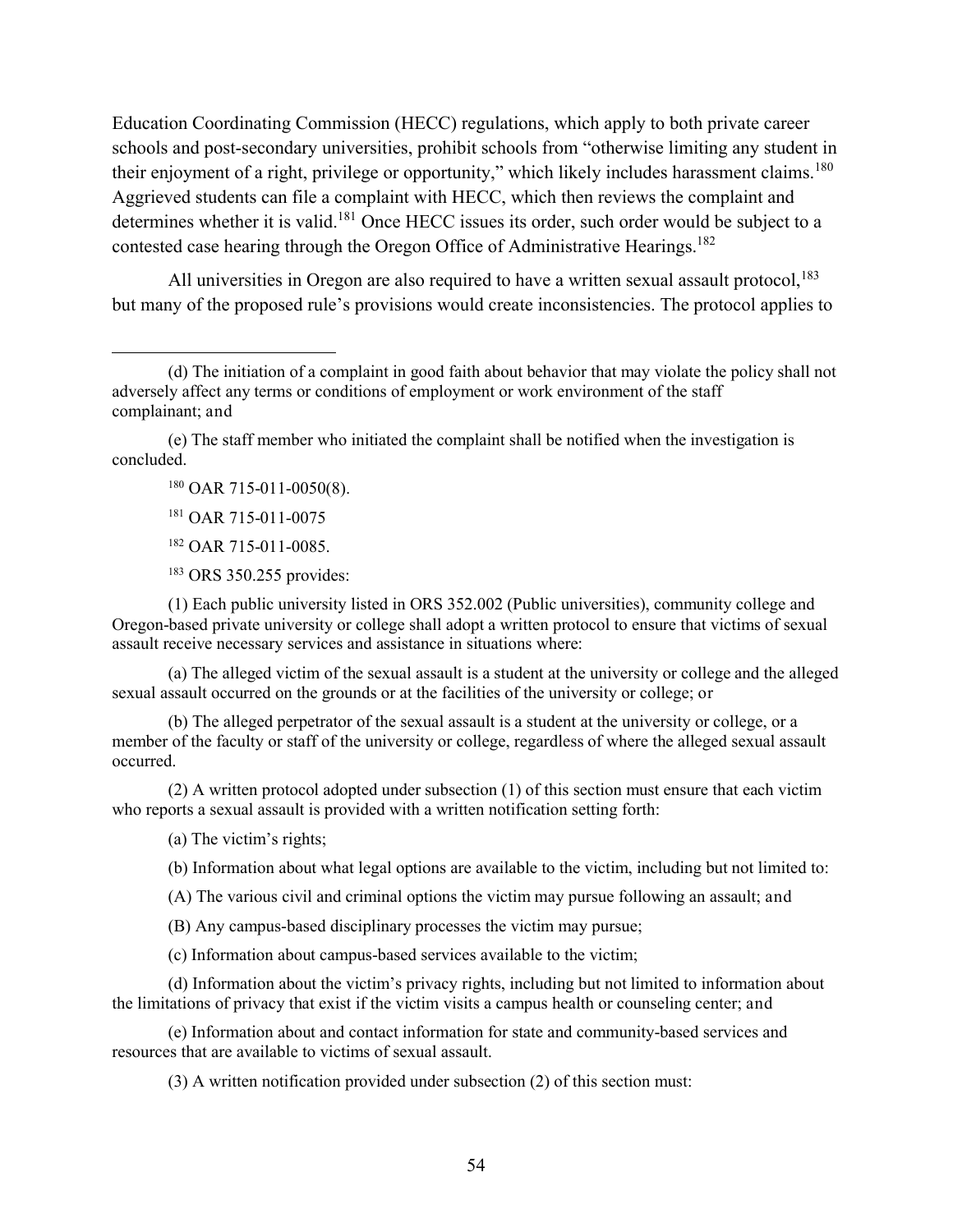situations in which the alleged victim is a student and the assault occurred on the grounds or at the facilities of the university or if the alleged perpetrator is a student or member of faculty of the university, regardless of the location. As such, under Oregon law, universities have the ability to regulate activities of students that occur off-campus.<sup>184</sup> Under Oregon law, the complainant may provide notice to the university generally in order to trigger a review required by state standards; the complainant need not inform an official with authority to take corrective action as required under the proposed rule. Under Oregon law, public universities, including community colleges, and Oregon-based private universities and colleges, regardless of religious affiliation, are required to follow the sexual harassment and assault protocol.<sup>185</sup> Accordingly, in Oregon, the Department's proposed rule will drastically narrow the scope of Title IX investigations by imposing bottlenecks on almost every phase of the process, including the physical locations subject to the law, the level of formality of the notice required to initiate a grievance process, the applicable definition of "harassment," and the standard by which culpability must be determined. As a result, the proposed rule conflicts with Oregon's multiple discrimination statutes.

Another example is the state of Washington, which provides broad civil rights protections to individuals subjected to harassment and violence on the basis of sex and sexual orientation through its Law Against Discrimination (WLAD).<sup>186</sup> Because the Department's proposed Title IX regulation does not mention sexual orientation, Washington's law arguably provides greater civil rights protections. Further, because the purpose of the law is to deter and to eradicate discrimination in Washington, it requires liberal construction, and "nothing contained in the law shall 'be construed to deny the right to any person to institute any action or pursue any civil or criminal remedy based upon an alleged violation of his or her civil rights[.]'"<sup>187</sup>

Similarly, the state of Nevada, like California, defines sexual harassment more broadly than the proposed rule contemplates. Nevada's sexual harassment codes and guidelines are

- (a) Be written in plain language that is easy to understand;
- (b) Use print that is of a color, size and font that allow the notification to be easily read; and
- (c) Be made available to students:
- (A) When a sexual assault is reported;
- (B) During student orientation; and
- (C) On the Internet website of the university or college.
- <sup>184</sup> ORS 350.255.
- <sup>185</sup> *Id.*

 $\overline{a}$ 

<sup>186</sup> Wash. Rev. Code § 49.60; Wash. Rev. Code § 49.60.030(1) ("The right to be free from discrimination because of … sex, … sexual orientation, is recognized as and declared to be a civil right."); *see also* Const. art. XXXI, §§ 1–2 (amend. 61) (equality of right shall not be denied or abridged on account of sex).

<sup>187</sup> *Marquis v. City of Spokane*, 922 P.2d 43, 49 (Wash. 1996).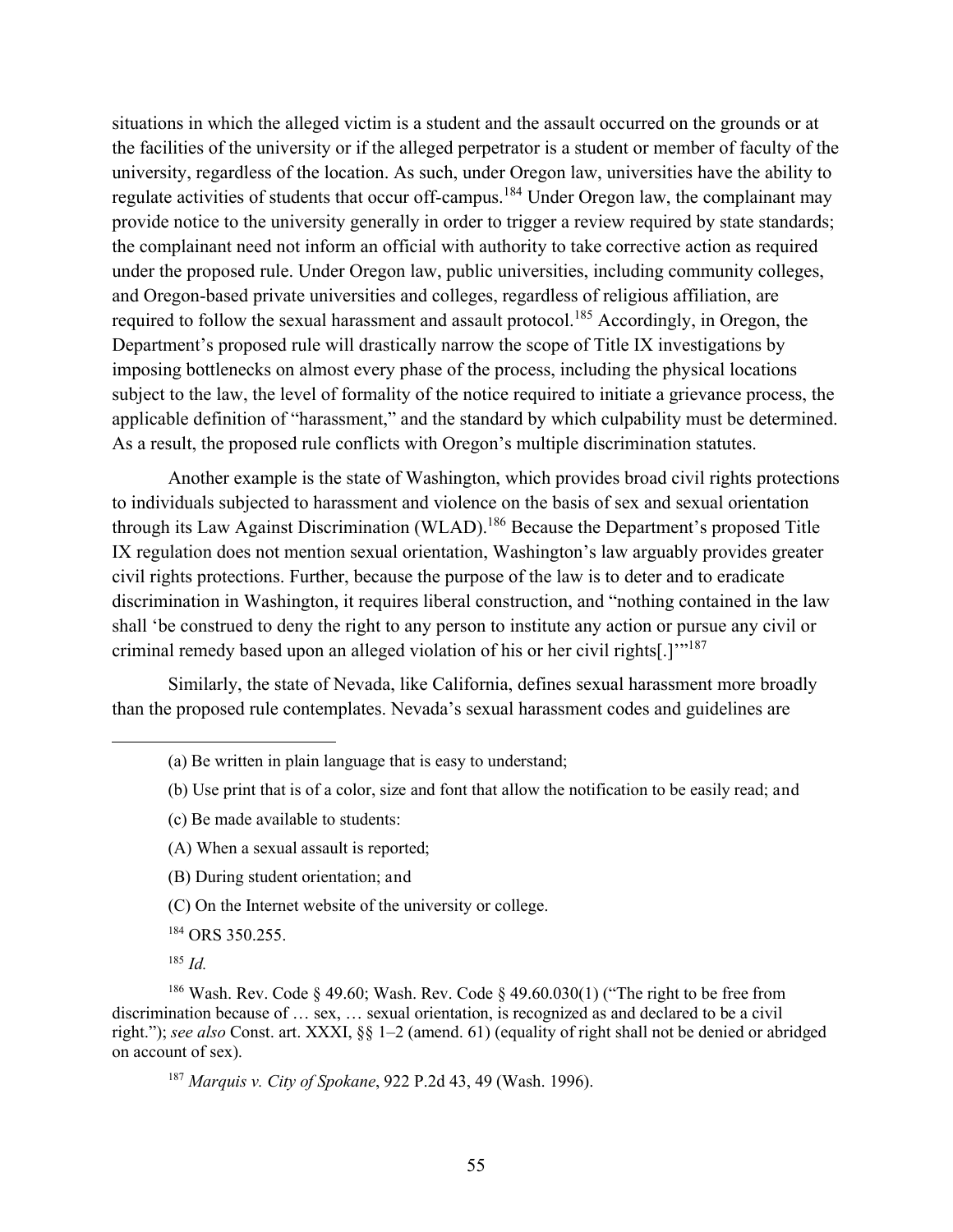designed to permit State agencies and organizations to be proactive and discipline or remove an employee before his/her actions subject the State to liability.<sup>188</sup> Further, Nevada's Clark County School District, like California, includes a broader definition of sexual harassment than the proposed regulation, identifying prohibited conduct as "sufficiently severe, persistent, **or** pervasive to limit a student's ability to participate in or benefit from an educational program or to create an intimidating, hostile, or offensive educational or work environment."<sup>189</sup>

Likewise, the University of Nevada, in Las Vegas and Reno, defines sexual harassment more broadly than the proposed rule, explaining sexual harassment incudes "sexual advancements, requests for sexual favors, and other visual, verbal or physical conduct of a sexual or gender bias nature" in situations including when "[t]he conduct has the purpose or effect of substantially interfering with an individual's academic or work performance, or of creating an intimidating, hostile or offensive environment in which to work or learn."<sup>190</sup>

The proposed rule's conflict with a number of current proactive laws and policies that deal with sexual harassment in many of our states, together with the decreased protections the proposed rule would afford to victims of sexual harassment, is yet another reason we oppose the proposed rule.

### **VI. Other Areas That Should Be Addressed Before Any Final Rule is Adopted.**

## **A. Any Final Rule Should Reinstate the Longstanding Prohibition of Policies That "Suggest" Sex Discrimination.**

Section 106.8(b)(2)(ii) of the proposed regulation unnecessarily, and without adequate justification, narrows the types of discriminatory publications that a recipient is prohibited from using and distributing to its applicants, students, and employees. The current regulation states that a recipient cannot "use or distribute a publication . . . which *suggests*, by text or illustration, that such recipient treats applicants, students, or employees differently on the basis of sex."191 For many years, this section has addressed the use and distribution of materials by recipient

<sup>190</sup> *See* University of Nevada, Las Vegas, *Policy Against Sexual Harassment,* § 4(c), https://www. unlv.edu/hr/policies/harassment#7 (last checked Jan. 28, 2019).

 $191$  34 C.F.R. 106.9(b)(2) (emphasis added).

 <sup>188</sup> *E.g.*, Nevada Admin. Code 284.0995.

<sup>189</sup> Clark County School District Regulation, *Discipline: Harassment*, https://ccsd.net/district/ policies-regulations/pdf/5141.2\_R.pdf; *see also* Washoe County School District's policy, https://www. washoeschools.net/site/default.aspx?PageType=3&ModuleInstanceID=1853&ViewID=7b97f7ed-8e5e-4120-848f-a8b4987d588f&RenderLoc=0&FlexDataID=6800&PageID=1189 ("Sexual Harassment is a form of sexual discrimination that involves unwelcome sexual advances, requests for sexual favors, and other verbal or physical conduct of a sexual nature when submission to or rejection of this conduct explicitly or implicitly affects an individual's employment, unreasonably interferes with an individual's work performance or creates an intimidating, hostile or offensive educational or work environment. The term sexual harassment includes sexual violence under Title IX of the Educational Amendments.").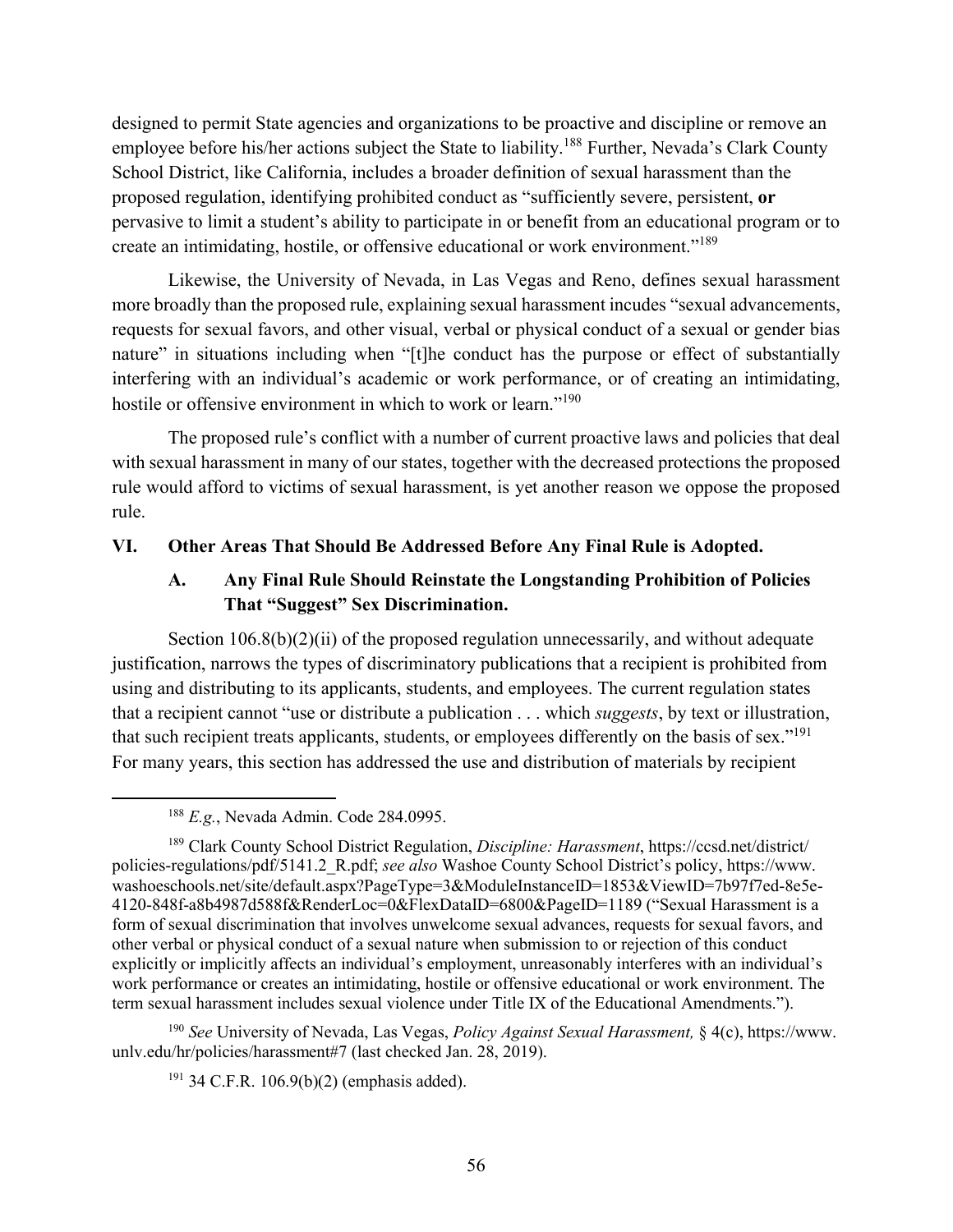educational institutions that promote and perpetuate sex stereotypes through images or pictures, thereby discouraging applicants of one sex or another from applying or participating in a career path or type of class or program. The proposed change limits the prohibition to only publications that explicitly "state" a school's policy of engaging in different treatment on the basis of sex. This change is fundamentally inconsistent with Title IX's goals, for at least two reasons.

First, the proposed change is contrary to clearly established Supreme Court precedent that explicitly recognizes the right to be protected from discrimination and harassment based on sex, including sex stereotyping.<sup>192</sup> The Department has provided no statistical or other evidence to show that the rationale for this important provision has changed, or that sex-stereotyping no longer needs to be remedied in our educational institutions.<sup>193</sup> Nor has it provided any justification for retreating from clearly-established Supreme Court law on this issue.

 $193$  The published policies and other distributed materials of a school can be particularly susceptible to "suggestions" of sex stereotyping, even where they do not "state" discriminatory rules. A prospective student is often introduced to an educational institution and its course offerings through the visual images in its publications issued by mail or posted on its website. Both male and female students continue to be subjected to sex stereotyping in the forms of visual images, statements, and conduct that discourages them from engaging in, limits, or denies their access to vocational and education career paths based on sex. This includes male students discouraged from engaging in dance or theater because these occupations are not sufficiently "masculine," and female students discouraged from participating in science or engineering based on stereotypical conceptions of a woman's ability to do math and science. *See, e.g.*, Rachael Pells, *Sexism in schools: 57% of teachers admit to stereotyping girls and boys*, Independent (Feb. 8, 2017), https://www.independent.co.uk/news/education/education-news/sexismschools-poll-teachers-stereotypes-boys-girls-stem-subjects-sciences-maths-tech-a7567896.html (also noting that female employees in the US account for less than a quarter of STEM workers, despite making up almost half the overall workforce); Daniel Reynolds, *You Throw Like a Girl: Gender Stereotypes Ruin Sports for Young Women*, Healthline (July 2, 2018) (girls receive less encouragement from teachers and family members to be physically active and participate in sports; as a result, girls ages 8 to 12 are 19 percent less active, according to 2016 study), https://www.healthline.com/health-news/genderstereotypes-ruin-sports-for-young-women#1; Claire Cain Miller, *Many Ways to Be a Girl, but One Way to Be a Boy: The New Gender Rules*, N.Y. Times (Sept. 14, 2018) (three quarters of girls 14 to 19 said they felt judged as a sexual object or unsafe as a girl, and three-quarters of boys said strength and toughness were the male character traits most valued by society), https://www.nytimes.com/2018/09/14 /upshot/gender-stereotypes-survey-girls-boys.html; Suzanne Vranica, *Stereotypes of Women Persist in Ads*, Wall St. J. (Oct. 17, 2003).

 <sup>192</sup> *See Price Waterhouse*, 490 U.S. at 251 ("As for the legal relevance of sex stereotyping, we are beyond the day when an employer could evaluate employees by assuming or insisting that they matched the stereotype of their group . . ."); *Oncale.,* 523 U.S. at 80 (recognizing that harassment on the basis of sex can include harassment of a female in "sex-specific and derogatory terms" motivated by "general hostility to the presence of women"); *see also* 2001 Guidance at 3 (recognizing that "gender-based harassment, which may include acts of verbal . . . hostility based on sex or sex-stereotyping . . . is also a form of sex discrimination to which a school must respond, if it rises to a level that denies or limits a student's ability to participate in or benefit from the educational program.").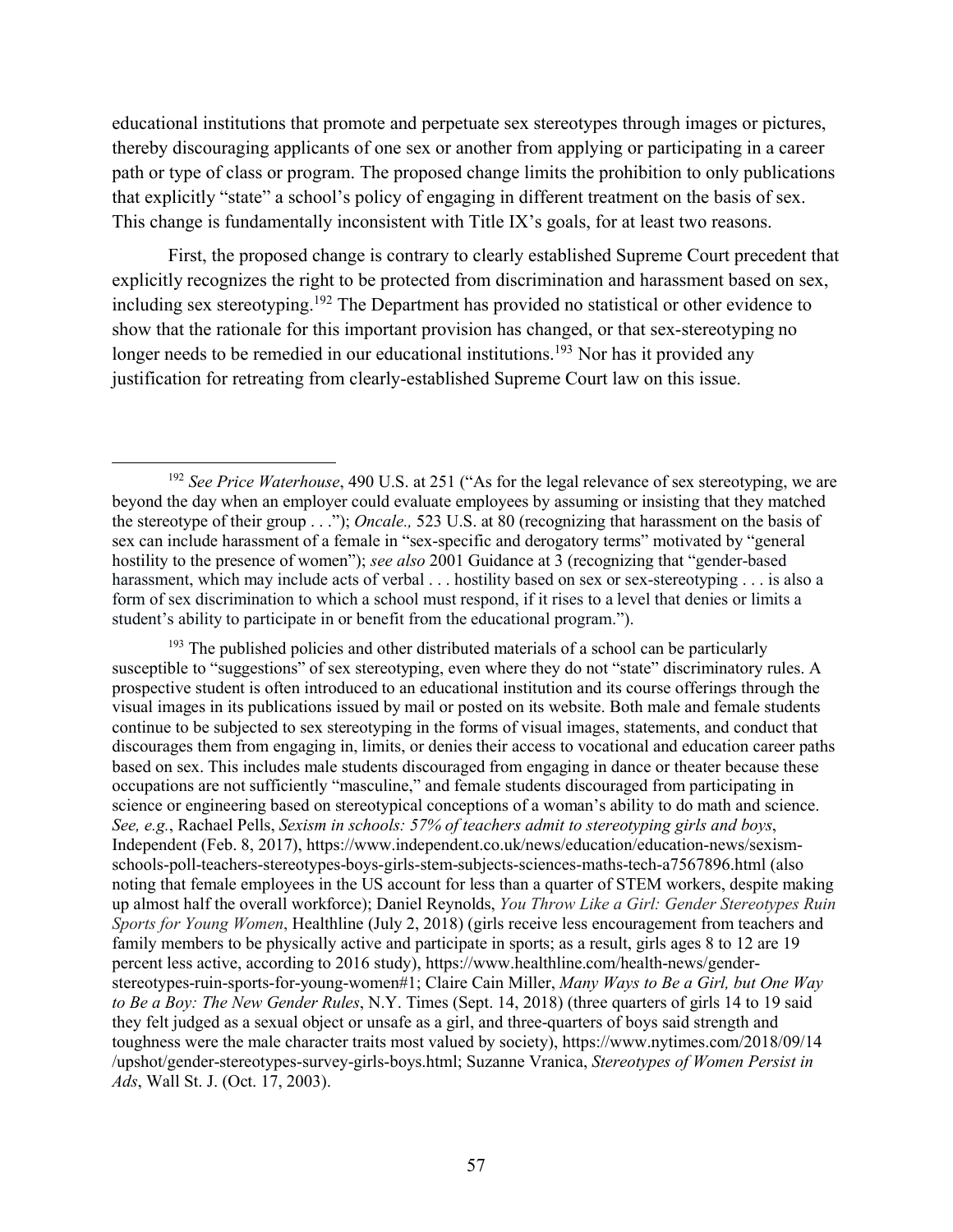Second, the proposed change is fundamentally inconsistent with the plain language of § 1681(a), which states that no person shall be "excluded from participation in [or] be denied the benefits of ... any education program or activity receiving Federal financial assistance."<sup>194</sup> As the Supreme Court has recognized, Title IX protects students "not only . . . from discrimination, but also . . . from being 'excluded from participation in' or 'denied the benefits of' any 'education program or activity receiving federal financial assistance'."195 Therefore, a school can violate Title IX where a student is denied access to educational benefits and opportunities on the basis of gender, even in the absence of a facially discriminatory policy.<sup>196</sup>

The proposed change is inconsistent with and unsupported by the plain language of Title IX because it only prohibits explicit intentional discrimination while allowing implicit discrimination, which can nevertheless deny students a fair and equal education. Courts have consistently recognized and upheld Title IX regulations that prohibit policies found to have a discriminatory effect on one sex.<sup>197</sup> Indeed, this proposed change itself constitutes a discriminatory policy in violation of Title IX.

Moreover, prohibiting policies that "suggest" discrimination is not unique to the Title IX context; the Fair Housing Act and its implementing regulations have similarly been interpreted to prohibit publications advertising housing that "suggests" that a particular race would be disadvantaged.198

Finally, the proposed regulation's stated justification—that it would "remove subjective determination" from evaluating violations and make the requirement "more clear"—cannot excuse a result that harms the intended beneficiaries of Title IX—those subjected to discrimination on the basis of sex. 83 Fed. Reg. at 61,482. The justification also rings hollow, since, for more than thirty years, courts and administrators of Title IX have applied this regulation and others to address sex-stereotyping without apparent difficulty. The Department

 $194$  20 U.S.C. § 1681(a).

<sup>195</sup> *Davis*, 526 U.S. at 650; *see also Vinson*, 477 U.S. at 64 (stating in the employment context that Title VII's arguably narrower discriminatory prohibitions "evince[] a congressional intent to strike at the entire spectrum of disparate treatment of men and women").

<sup>196</sup> *See Davis*, 526 U.S. at 650 ("The statute makes clear that . . . students must not be denied access to educational benefits and opportunities on the basis of gender.").

<sup>197</sup> *See Mabry v. State Bd. of Cmty. Colleges & Occupational Educ.*, 813 F.2d 311, 317 n.6 (10th Cir. 1987) (compiling "regulations implementing Title IX [that] prohibit some facially neutral policies."); *Sharif by Salahuddin v. New York State Educ. Dep't*, 709 F. Supp. 345, 361 (S.D.N.Y. 1989) ("Several Title IX regulations specifically prohibit facially neutral policies. . . . with a discriminatory *effect* on one sex.").

<sup>198</sup> *See, e.g.*, *Corey v. Sec'y, U.S. Dep't of Hous. & Urban Dev. ex rel. Walker*, 719 F.3d 322, 326 (4th Cir. 2013) (interpreting Fair Housing Act, 42 U.S.C. 3604(c) (prohibiting any publication which "indicates" discrimination); *Ragin v. New York Times Co.*, 923 F.2d 995, 999 (2d Cir. 1991) (same).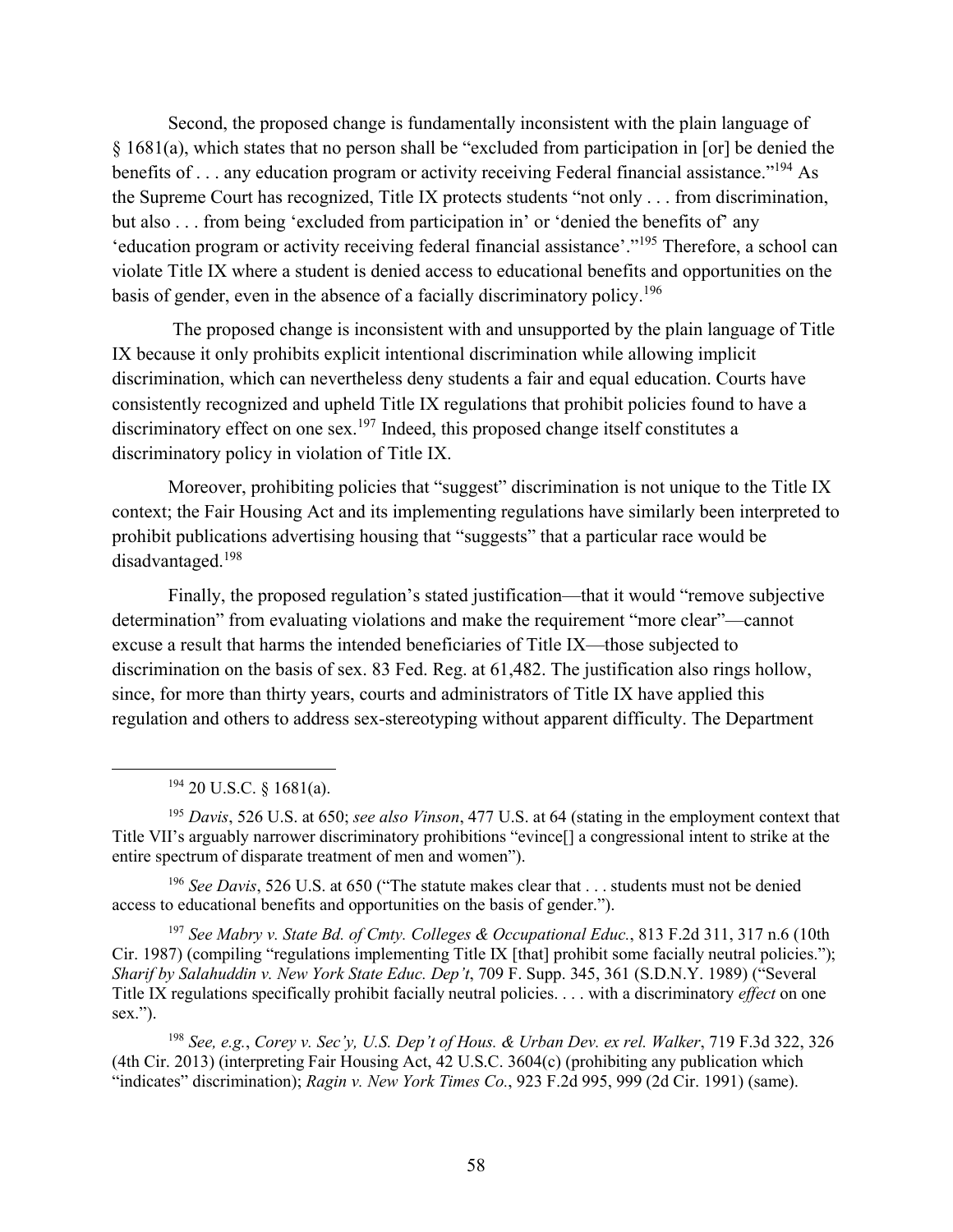provides no support, empirical or otherwise, for its position that schools or courts have been hampered by a lack of clarity in this rule.

In sum, the stated basis for such a dramatic change is unsupported and inconsistent with Title IX's plain statutory language and objectives, established case law, and congressional intent.

# **B. The Proposal to Eliminate the Requirement that Institutions Invoke the Statute's Religious Exemption in Writing Raises Concerns of Fair Notice to Students.**

The Department proposes to amend  $\S$  106.12 to eliminate the current requirement that an educational institution "shall" advise OCR "in writing" if it wishes to invoke Title IX's statutory exemption for educational institutions controlled by religious organizations to the extent application of Title IX "would not be consistent with the religious tenets of such organization."199 The proposed amendment is unnecessary and raises a concern that students at some institutions will not know their rights under Title IX until it is too late.

The proposed amendment is unwarranted because schools' burden in notifying the Department regarding religious exemptions is minimal. The Department characterizes the current rule as "confusing," 83 Fed. Reg. at 61,482, but identifies no basis for confusion. And schools have successfully asserted religious exemption in letters to the Department hundreds of times over the past several decades.

In addition, we are concerned that the proposed amendment will lead to more students unknowingly enrolling in schools that believe themselves to be exempted from Title IX but do not claim the exemption publically, only to learn of their school's position after they seek to assert their Title IX rights. Students should know before they matriculate whether (and to what extent) their school intends to comply with Title IX, and they should be able to assume that they will enjoy Title IX's full protections unless the school has informed them otherwise. No student should learn, only after becoming a victim of discrimination, that their school considered itself exempt from the relevant requirements of Title IX. Even worse, under the proposal, a school seemingly could wait to assert its exemption from Title IX until after it initiates grievance procedures and a complainant undergoes cross-examination and has personal information shared with the respondent and others.

If the Department eliminates the current rule's letter requirement, the Department should require schools to disclose their Title IX exemption status to current and prospective students in writing and bar schools from claiming an exemption after the fact if they have affirmatively represented that they comply with Title IX.

 $199$  20 U.S.C. § 1681(a)(3).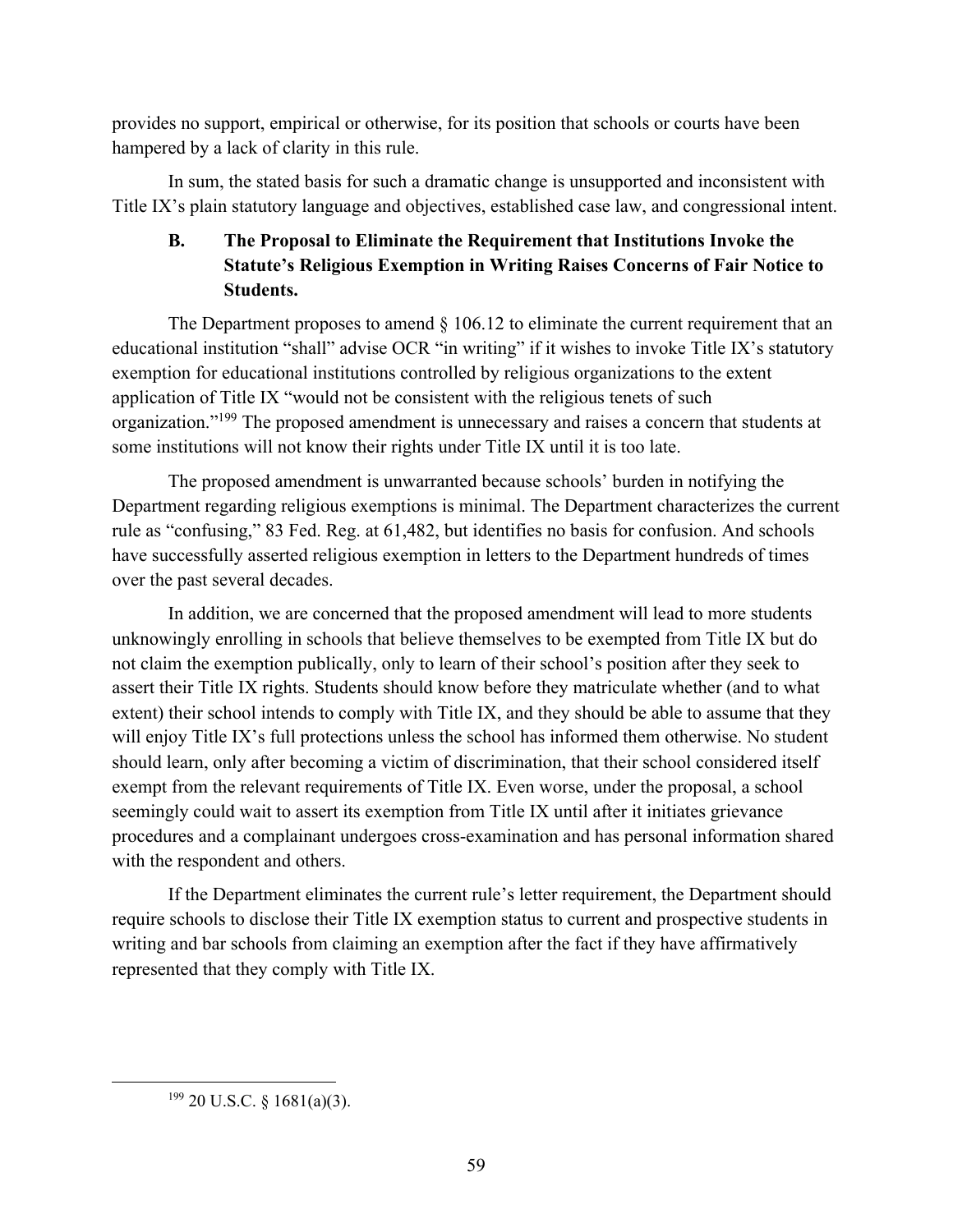**C. Restriction of Remedies to Exclude "Damages" and Lack of Definition Inconsistently Limits Remedial Scheme Which Was Intended to Strike at the Entire Spectrum of Discrimination on the Basis of Sex.**

Even in circumstances where an egregious violation of Title IX might warrant relief to an individual subjected to sexual violence and assault, proposed § 106.3(a) removes the ability of the Department to assess "damages," a remedy long available under common law. 83 Fed. Reg. at 61,495. In addition, the proposed regulation fails to define "damages," potentially leaving it open to an overly broad interpretation with a great impact on the intended beneficiaries of the statute, those subjected to sex discrimination. Therefore, the scope and impact of the change proposed by the Department on intended beneficiaries of the statute, and on the Department's ability to address and remedy noncompliance has not been adequately explained.

Specifically, the proposed change is contrary to the plain language of the statute, which authorizes the use of "any other means authorized by law."<sup>200</sup> The change inconsistently limits the Department's authority to provide remedies for noncompliance to only those means authorized in equity. The statutory enforcement language in Title IX mirrors language from the Civil Rights Act of 1964. But there, the drafters identified precisely where remedies would be limited.201 Congress did not provide such a limit here. Yet the Department would impose one for the first time, more than 45 years after the passage of Title IX. This undermines Title IX's purpose and improperly usurps Congress's role.

Furthermore, OCR's public resolution agreements reflect that where noncompliance is found, the Department has historically provided compensatory or remedial services (e.g., counseling, tutoring, and academic support) to overcome or remedy the effects of harassment on the student, including, as warranted, funding for tuition where a student withdraws from the institution because a recipient has created, encouraged or permitted a hostile environment on the basis of sex.<sup>202</sup> Without a definition of damages, we are concerned that the proposed change may

<sup>202</sup> *Southern Methodist University*, OCR Complaint Nos. 06-11-2126; 06-13-2081; 06-13-2088, https://www2.ed.gov/documents/press-releases/southern-methodist-university-agreement.pdf (in sexual harassment/sexual violence matter, requiring University to reimburse complainant for all universityrelated expenses (tuition/fees, housing/food, and books) incurred for the fall semester minus any scholarship and grant assistance received, and all counseling expenses incurred over a two-year period); *Tufts University*, OCR Complaint No. 01-10-2089, https://www2.ed.gov/about/offices/list/ocr/docs/ investigations/01102089-b.html (in sexual harassment/sexual violence matter, voluntary resolution agreement includes reimbursement to the student complainant for educational and other reasonable expenses, incurred during a year time period, and a complaint review which, as appropriate, would provide remedies, such as referrals to counseling); *Princeton University*, OCR Complaint No. 02-11- 2025, https://www2.ed.gov/about/offices/list/ocr/docs/investigations/02112025.html (in sexual harassment/sexual violence matter, voluntary resolution agreement includes reimbursement for appropriate University-related expenses, as well as expenses for counseling, that Students 1-3 incurred

 <sup>200</sup> 20 U.S.C. § 1682.

 $201$  42 U.S.C. 2000a-3 (limiting relief to "preventative relief" only).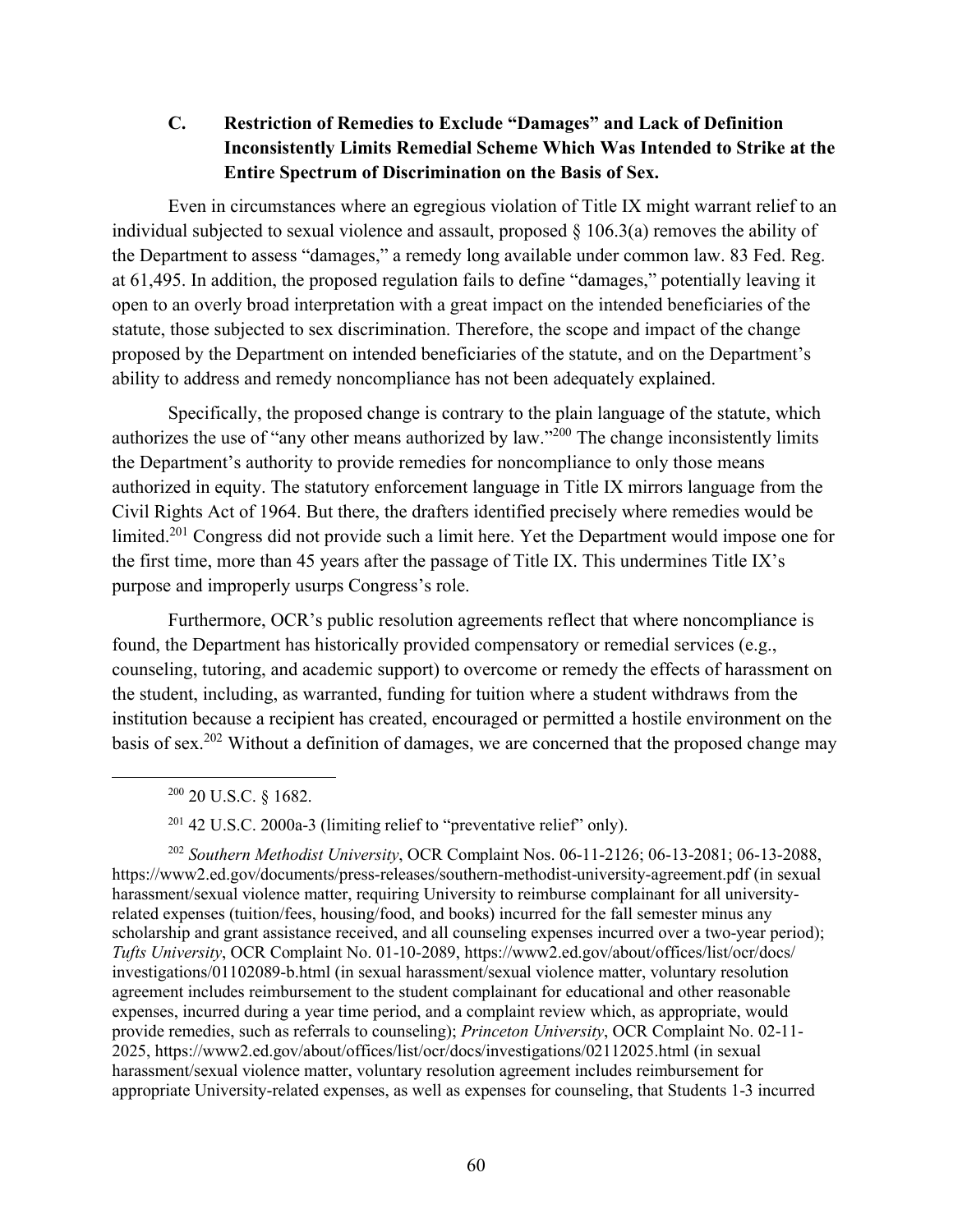be used to impermissibly limit the authority granted by Congress to the Department to utilize "any other means authorized by law," thereby resulting in remedies and regulations that are inconsistent with the statute and its objectives, which include providing "individual citizens effective protection against [discriminatory] practices" and "overcom[ing] the effects" of such discrimination.<sup>203</sup>

### **D. Any Final Rule Should Include Guidelines for Confidentiality.**

Issues relating to the confidentiality of information are critical to any discussion of how to effectively investigate and remedy sexual harassment and assault. As a result, any rule implementing Title IX should separately address schools' obligations with respect to requests by complainants to keep information confidential.<sup>204</sup> A school must, for instance, take all reasonable steps to honor a request from a complainant to keep his or her identity confidential. They should, however, notify the complainant that maintaining confidentiality may limit the schools' ability to effectively investigate and respond to allegations of harassment and that, depending on the nature of the complaint, certain information—including the identity of the complainant—must be disclosed if the student wishes to file a Title IX complaint. The school should inform the student of the actions it will take regardless of whether the student wishes to go forward with a formal complaint, including that it will take reasonable steps to prevent retaliation.

Furthermore, any final rule should make clear that a request by a student to maintain confidentiality does not free the school of its obligation to investigate and respond to the allegation. Rather, the school must still "investigat[e] the complaint to the extent possible," $^{205}$ and it must also take reasonable actions to prevent recurrences of the conduct alleged by the complainant.

As discussed in Section IV.D, it may be possible to conduct a full investigation without revealing the name of the complainant. In other matters, a complete investigation may not be possible, but the school can nonetheless take certain actions, including seeking to identify whether there have been other complaints regarding the same individual and implementing measures that reiterate and reinforce Title IX prohibitions and provide remedies for the complainant that do not impact the due process rights of the respondent. And under all

- <sup>203</sup> 20 U.S.C. § 1682; *Gebser*, 524 U.S. at 286, 288.
- <sup>204</sup> *See* 2001 Guidance at 17–18.

 $\overline{a}$ 

from the date each first reported alleged sexual assault/violence to the date of the resolution); *City University of New York, Hunter College*, OCR Complaint No. 02-13-2052, https://www2.ed.gov/about/ offices/list/ocr/docs/investigations/02132052.html (in sexual harassment/sexual violence matter, voluntary resolution agreement includes assessing whether complainant in case 1-3 and 5-7 and 9-12 suffered effects as a consequence of College not offering counseling or other interim measures or from any hostile environment created and take steps to address these effects).

 $205$  2001 Guidance at 18.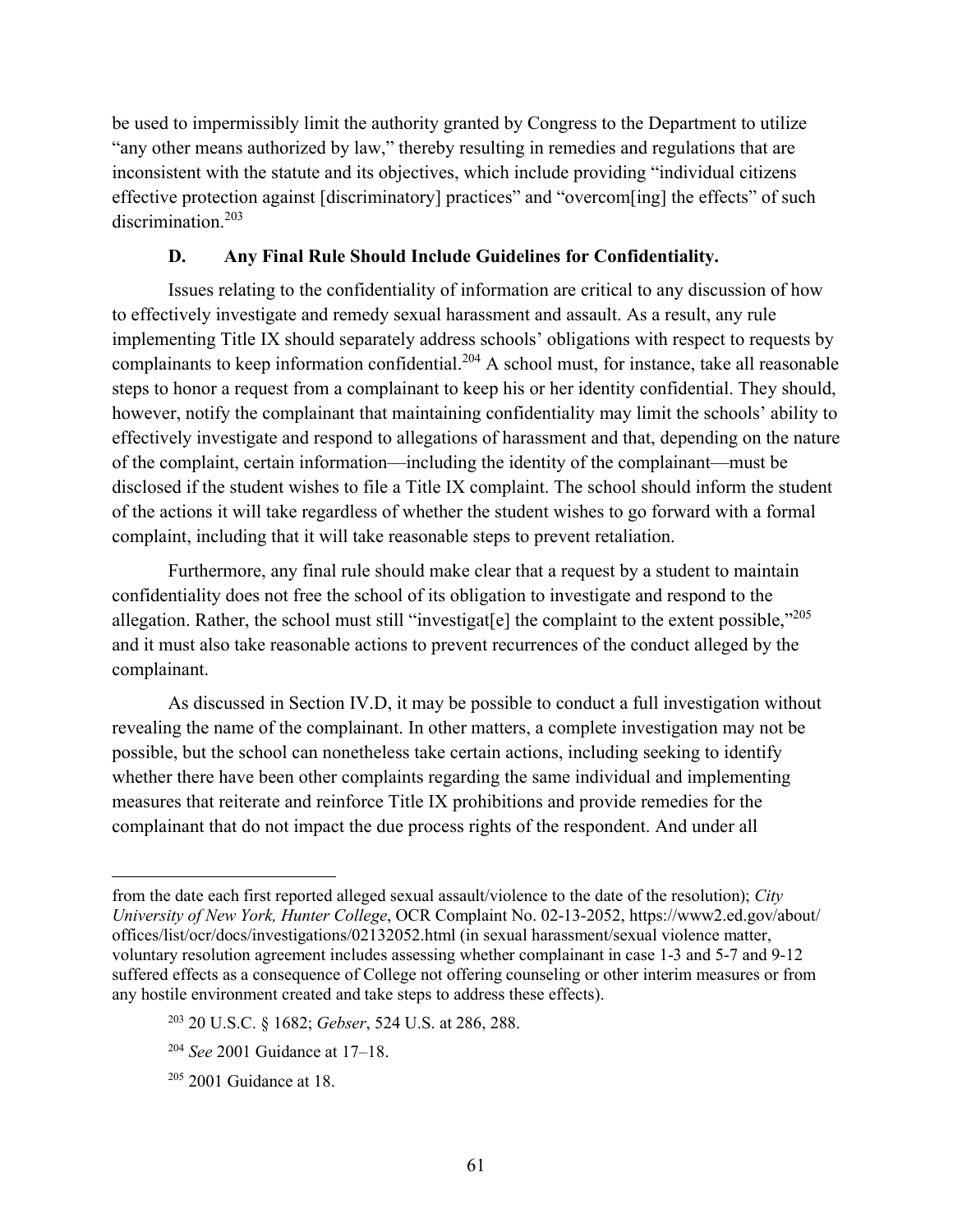circumstances, a school should consider whether other corrective action short of disciplining the accused individual may be appropriate.<sup>206</sup>

Finally, any final rule should make clear that, independent of specific requests by individuals to maintain confidentiality, schools have an affirmative obligation to preserve the confidentiality of all documents and evidence utilized in investigations of Title IX complaints.

# **E. Schools Have Continuing Obligations Following a Finding of Responsibility or Following an Independent Investigation.**

The proposed regulations fail to explain the obligations Title IX imposes on schools following a finding of responsibility. Rather, the proposed regulations seem to imply that a school's duties upon such a determination extend no further than disciplining the students determined to be responsible, and then only if the determination was made through a formal proceeding. *E.g.*, Proposed § 106.45(b)(4). But schools' obligations go much further.

First, as discussed in Section II.E, a school has an independent obligation to protect its students by preventing and remedying harassment, even in the absence of a formal report. A school must take steps to end the harassment, if it is ongoing, and to prevent future harassment by the same individual. If the conduct was enabled by or reflects a toxic culture or other systemic problems, the school must address such systemic issues.

Furthermore, schools must address the effects of the harassment, which may include appropriate remedial actions for the complainant or the broader community.<sup>207</sup> It is for this reason that the safe harbor provisions addressed above<sup>208</sup> are inconsistent with Title IX to the extent that they erode schools' continued responsibilities to their students.

Critically, any regulations should also specify that a school's obligation to respond following a determination of harassment is not time-limited, and that the school must take steps to ensure that its remedial efforts are successful and to identify whether further efforts are necessary. The full extent of this obligation will depend in part on the nature and severity of the conduct at issue, but in all circumstances the school should understand that it maintains an obligation to take reasonable steps to address the ongoing impact of a violation of Title IX.

 <sup>206</sup> *See* 2001 Guidance at 18 ("Examples include conducting sexual harassment training for the school site or academic department where the problem occurred, taking a student survey concerning any problems with harassment, or implementing other systemic measures at the site or department where the alleged harassment has occurred.").

<sup>207</sup> *See, e.g.*, *Gebser*, 524 U.S. at 288–89; *Feminist Majority Found.*, 911 F.3d at 696.

<sup>208</sup> *See supra* Section II.E.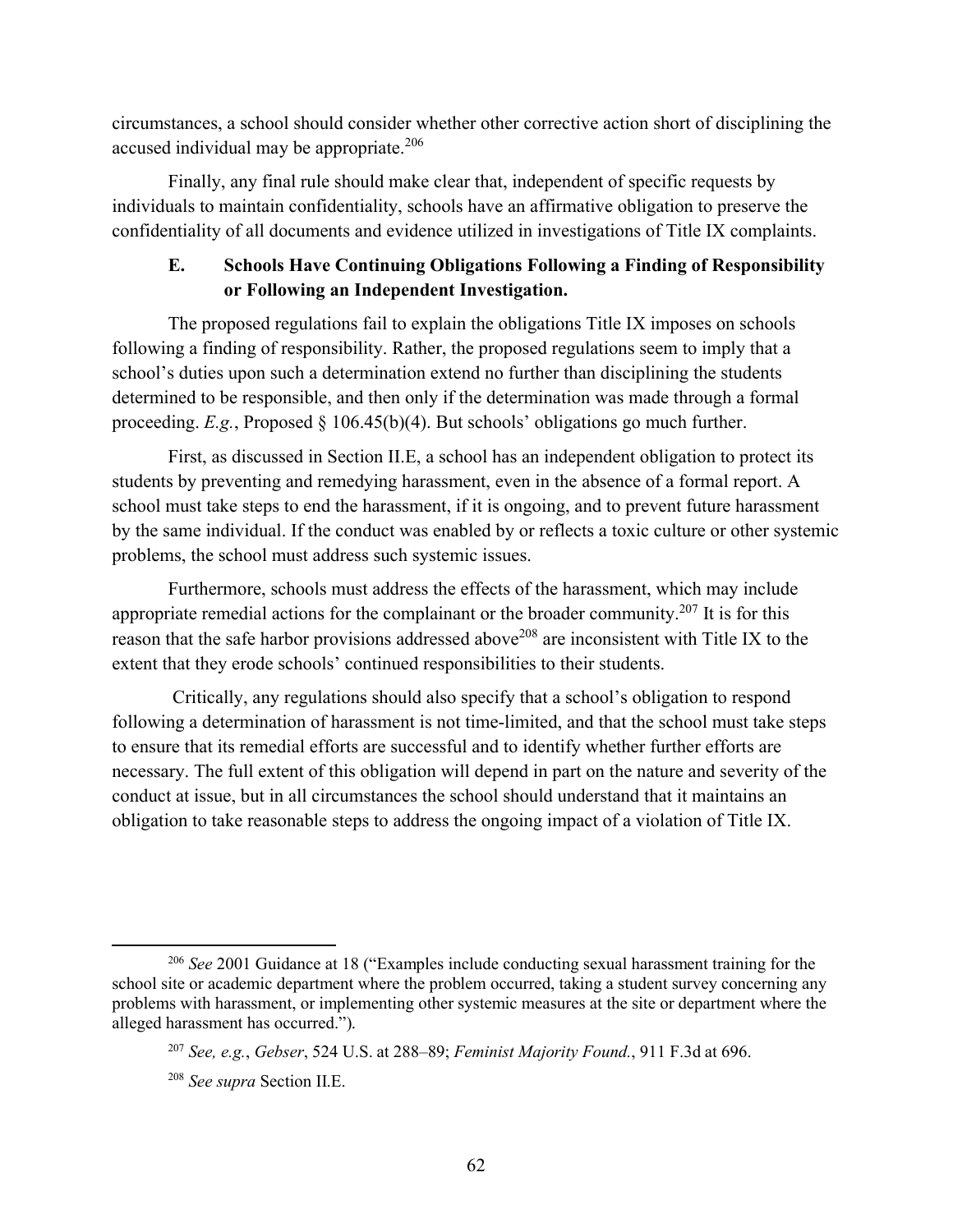### **F. The Proposed Rule Fails to Sufficiently Address the Family Educational Rights and Privacy Act (FERPA).**

As noted in Part IV.G, the proposed regulations do not adequately address the Family Educational Rights and Privacy Act (FERPA).<sup>209</sup> For example, FERPA generally forbids disclosure of information from a student's "education record" without consent of the student (or the student's parent).<sup>210</sup> The regulations need to address whether proposed regulation  $§ 106.45(b)(3)(v)$ 's requirements that recipients provide each "party whose participation is invited or expected [at a hearing] written notice of the date, time, location, participants, purpose of all hearings, investigative interviews, or other meetings with a party" can include information about the sanction that will be implemented. Additionally, the proposed regulations and their accompanying justification focus only on the rights of respondents to have access to their educational records. *See, e.g.*, 83 Fed. Reg. at 61,475 (citing a student's "right to inspect and review records that directly relate to that student" pursuant to FERPA); 83 Fed. Reg. at 61,476 ("[t]he scope of the parties' right to inspect and review evidence collected by the recipient is consistent with students' privacy rights under FERPA, under which a student has a right to inspect and review records that directly relate to that student."). Equally important, however, and completely unaddressed by the proposed regulations, is the right of the complainant to have their educational records kept private.<sup>211</sup> The interplay of these competing rights should be addressed in any final regulations, particularly in light of Title IX's mandate that grievance procedures be equitable.<sup>212</sup>

# **VII. The Regulatory Impact Assessment Fails to Accurately Assess the Effect of the Proposed Rule.**

The Department asserts the proposed regulations were issued "only on a reasoned determination that their benefits justify their costs," 83 Fed. Reg. at 61,484. However, even a cursory review of the Department's costs analysis reveals its inadequacy. The Department acknowledges that it "cannot estimate the likely effects of these proposed regulations with absolute precision." 83 Fed. Reg. at 61,484. While we agree it is difficult to precisely estimate the costs of the proposed regulations, a minimal review of the Department's analysis shows the costs of the proposed regulations are much higher than it estimates.

#### **A. Ignored Costs.**

The Department states the economic analysis explicitly excludes economic consequences of sexual assault incidents themselves, stating that it is "only intended to capture the economic

 $211$  20 U.S.C. § 1232g (b)(1).

<sup>212</sup> *See* 34 C.F.R. § 106.8(c) (requiring grievance procedures adopted pursuant to Title IX provide for "equitable resolution" of student complaints).

 <sup>209</sup> 20 U.S.C. § 1232g.

 $210$  20 U.S.C. § 1232g (b)(1).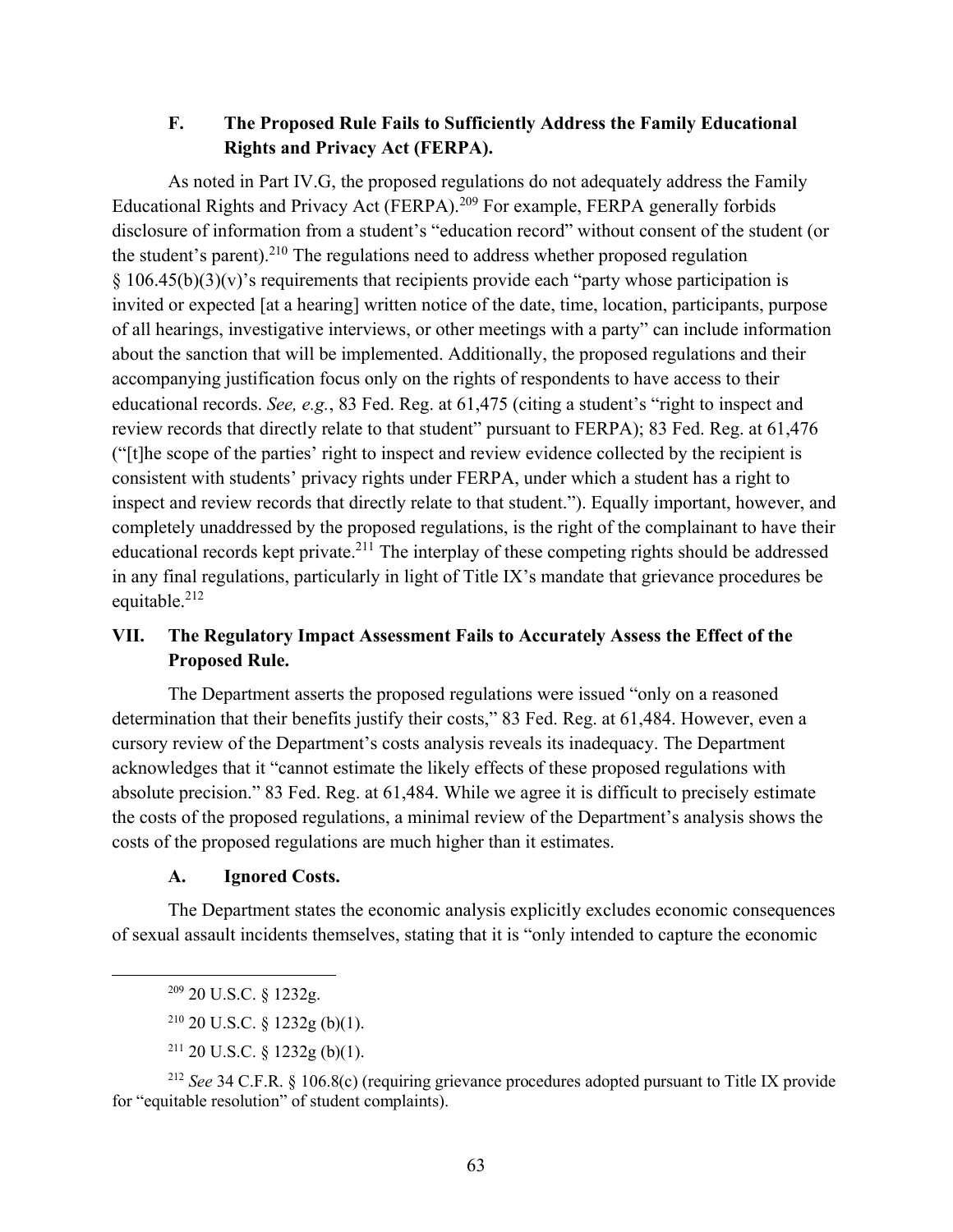impacts of this proposed regulatory action." 83 Fed. Reg. at 61,485. The Department's statement is self-contradictory. The proposed regulatory action is exclusively aimed at changing the laws and regulations governing sexual assault and harassment, which have concrete and obvious economic costs. The analysis cannot possibly capture the economic impacts of the proposed regulatory action if it excludes from any analysis the actual economic costs incurred by students subjected to sexual harassment and violence—the very students the regulations govern. To provide a cost estimate that even marginally reflects the realities of the regulation, the costs of sexual assault and harassment must be considered. For example, the cost of rape in the United States has been estimated to be \$122,461 per survivor, or \$3.1 trillion over all survivor's lifetimes, and these costs are borne by survivors, society, and the government.<sup>213</sup> In addition to considering the costs of sexual assault and harassment, the Department should consider the economic impact on students who will lose access to their education as a result of being denied justice under these proposed regulations.

However, even setting aside the rippling costs of students subjected to sexual harassment whose sexual assaults would be excluded from Title IX's purview, there are additional costs that the proposed regulation ignored.

# **1. Allegations that Do Not Meet the Proposed Stringent Requirements May Still Resurface as Costly Lawsuits.**

While the Department finds savings in narrowing Title IX's scope, it ignores the costs stemming from the exclusion of allegations that would no longer fall within that scope. The Department anticipates a decreased number of investigations under the drastically scaled-down requirements in covered conduct/location, as well as the reduction in "responsible employees" to whom conduct may be reported. However, in order to seek justice for themselves, students will be forced file their allegations in court or with law enforcement. It is unreasonable to assume that the proposed changes will simply make these allegations disappear, especially amidst nationwide trends of increasing filings of sexual harassment and assault claims.<sup>214</sup>

The Department has the ability to assess, based on a review of prior and existing cases, how many will not be addressed or resolved under the proposed regulations. But it failed to undertake this task or provide the public with accurate and adequate information about the

 <sup>213</sup> Peterson et al., *Lifetime Economic Burden of Rape Among US Adults,* 52 Am. J. of Preventative Med. 691 (2017). These costs were not unknown to the Department, as the Department cited this study in their analysis. 83 Fed. Reg. at 61,485 n.16. The Department nevertheless disregarded these costs by assuming they would be unaffected by the proposed regulations. *Id.* at 61,485.

<sup>214</sup> *See* Jamie D. Halper, *In Wake of #MeToo, Harvard Title IX Office Saw 56 Percent Increase in Disclosures in 2018, Per Annual Report*, The Harvard Crimson (Dec. 14, 2018), https://www.thecrimson. com/article/2018/12/14/2018-title-ix-report; U.S. Equal Employment Opportunity Commission, *EEOC Releases Preliminary FY 2018 Sexual Harassment Data*, (Oct. 4, 2018), https://www.eeoc.gov/eeoc/ newsroom/release/10-4-18.cfm (stating "charges filed with the EEOC alleging sexual harassment increased by more than 12 percent from fiscal year 2017").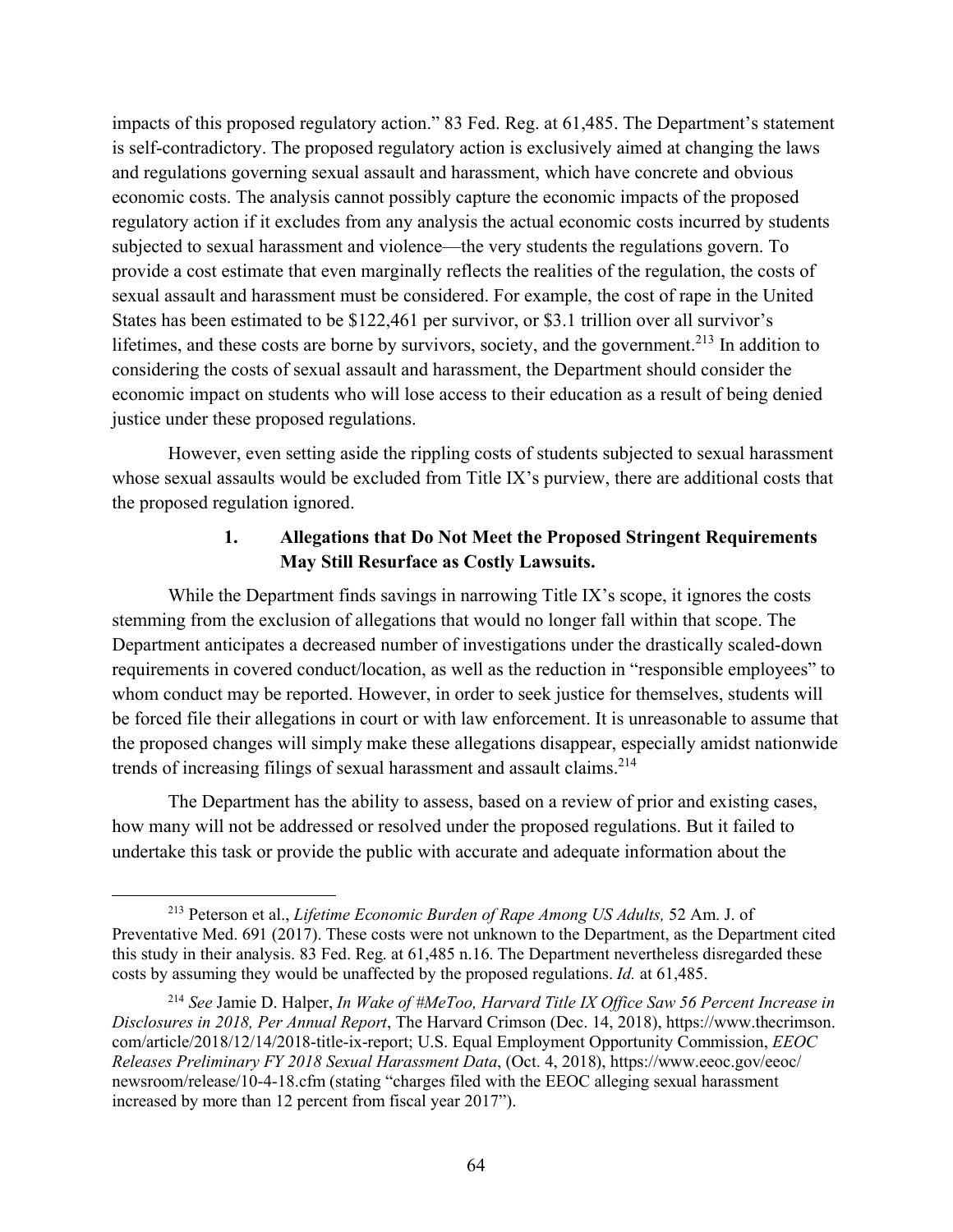impact. Nevertheless, it is reasonable to anticipate that because the Department has narrowed its jurisdiction, the nation will see both an increase in Title IX complaints in civil and criminal courts, as well as an increase in costly lawsuits alleging non-Title IX causes of action.

# **2. The Department Should Consider the Relationship Between Uninvestigated Allegations and Short- and Long-Term Absences.**

Complainants whose Title IX allegations are not investigated may also have increased absences, which would decrease receipt of tuition and attendance-related funding by institutions of higher education (IHEs) and local educational agencies (LEAs). The Department did not include lost tuition costs for complainants who drop out or take a leave of absence from colleges or universities, or any decrease in attendance-related funding for LEAs, despite such absences being clearly contemplated as possible supportive measures for sexual misconduct complainants.215 According to the Campus Climate Survey Validation Study, over 8 percent of rape victims and 1.6 percent of sexual battery victims dropped classes and changed their schedule, and over 21 percent of rape victims and 5.9 percent of sexual battery victims considered taking time off school, transferring, or dropping out.<sup>216</sup> These absences may have direct and indirect costs, which warrant the Department's consideration.<sup>217</sup>

### **3. Costs to Transgender Students.**

Finally, the Department fails to even the mention the term "transgender" in the proposed regulations.218 This overt exclusion may make transgender students less likely to report oncampus sexual harassment or sexual assault to the designated "coordinator." According to a recent survey of transgender people, 17 percent of K-12 students and 16 percent of college or

 <sup>215</sup> *Sample Language for Interim and Supportive Measures to Protect Students Following an Allegation of Sexual Misconduct,* White House Task Force to Protect Students from Sexual Assault 1, 6 (Sept. 2014), https://www.justice.gov/archives/ovw/page/file/910296/download.

<sup>216</sup> Krebs et al, *Campus Climate Survey Validation Study Final Technical Report*, Bureau of Justice Statistics Research and Development Series 1, 114 (Jan. 2016), https://www.bjs.gov/content/ pub/pdf/ccsvsftr.pdf.

<sup>217</sup> U.S. Dep't of Educ., et al., *Dear Colleague Letter Regarding Chronic Absenteeism* at 1 (Oct. 7, 2015), https://www2.ed.gov/policy/elsec/guid/secletter/151007.html ("A growing and compelling body of research demonstrates that chronic absence from school . . . is a primary cause of low academic achievement and a powerful predictor of which students will eventually drop out of school.").

<sup>&</sup>lt;sup>218</sup> The Department withdrew its May 13, 2016 Dear Colleague Letter on Transgender Students less than a year after its joint issuance with the U.S. Department of Justice's Civil Rights Division (U.S. Dep't of Educ., Office for Civil Rights, & U.S. DOJ, Civil Rights Division, *Dear Colleague Letter*, 1 (Feb. 22, 2017)).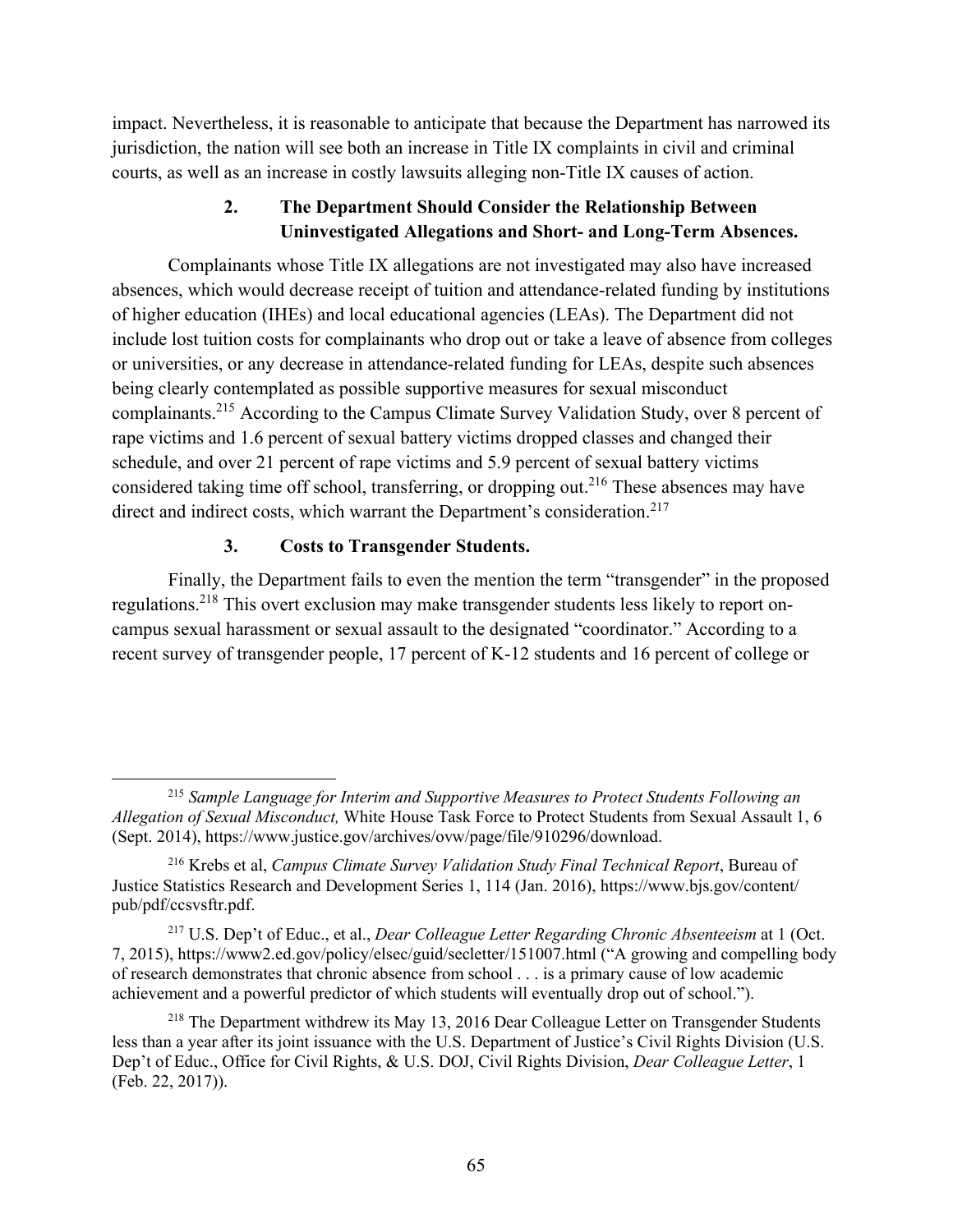vocational school students who were out or perceived as transgender reported leaving school because of mistreatment.<sup>219</sup>

# **B. Unreasonably Low Estimate of Percentage of Title IX Complaints Based on Sexual Harassment or Sexual Violence.**

The Department's assumption that sexual harassment and sexual assault make up only 50 percent of Title IX complaints (83 Fed. Reg. at 61,488) is unreasonably low, relies on an unclear baseline, and ignores the nationwide uptick in sexual harassment complaints discussed above. As we have explained, sexual harassment is pervasive.

In addition to the low initial baseline, studies show there is an upward trend of sexual harassment-related Title IX complaints.<sup>220</sup> The Department's own OCR reported that there was a 277 percent increase and an 831 percent increase in its receipt of sexual violence complaints at the K-12 and postsecondary levels, respectively, since Fiscal Year  $2011$ <sup>221</sup> This upward trend means, at a minimum, that averaging prior years' complaints is not a fair extrapolation of sexual harassment-related Title IX claims.

# **C. The Department Provides Unreasonably Low Cost Estimates for Implementing the Proposed Rule.**

The Department significantly underestimates the amount of time that will be required by Title IX coordinators to review any final rule and to revise local grievance procedures accordingly. The Department estimates that for LEAs, the Title IX Coordinator and a lawyer will spend 4 hours and 8 hours, respectively, reviewing any final regulations. 83 Fed. Reg. at 61,486. For IHEs, the Department estimates review would take 8 and 16 hours, respectively. 83 Fed. Reg. at 61,487. Given the dramatic nature of the changes contained in the proposed regulations, and the extensive and nuanced changes that will be required of recipients' own policies, it is unreasonable to assume that Title IX coordinators will require only a day or less to review, and that educational institutions' attorneys will only take two days or less to review. Further, the Department severely underestimates the time that will be required to revise grievance procedures to comply with any new regulations. The Department assumes that for LEAs, Title IX Coordinators will spend 4 hours and lawyers will spend 16 hours on revising grievance procedures. 83 Fed. Reg. at 61,486. The Department estimates these times will be doubled for IHEs. *Id.* This includes no time for stakeholder input on grievance procedure revisions and

 <sup>219</sup> S.E. James, et al, *The Report of the 2015 U.S. Transgender Survey*, National Center for Transgender Equality 1, 11 & 136 (Dec. 2016), http://www.transequality.org/sites/default/files/ docs/USTS-Full-Report-FINAL.PDF.

<sup>220</sup> Celene Reynolds, *The Mobilization of Title IX across U.S. Colleges and Universities, 1994- 2014,* 00 Social Problems 1 (Mar. 2018), https://doi.org/ 10.1093/socpro/spy005.

<sup>221</sup> U.S. Dep't of Educ., Off. for Civil Rights, *Securing Equal Educational Opportunity: Report to the President and Secretary of Education* (Dec. 2016), https://www2.ed.gov/about/reports/annual/ ocr/report-to-president-and-secretary-of-education-2016.pdf.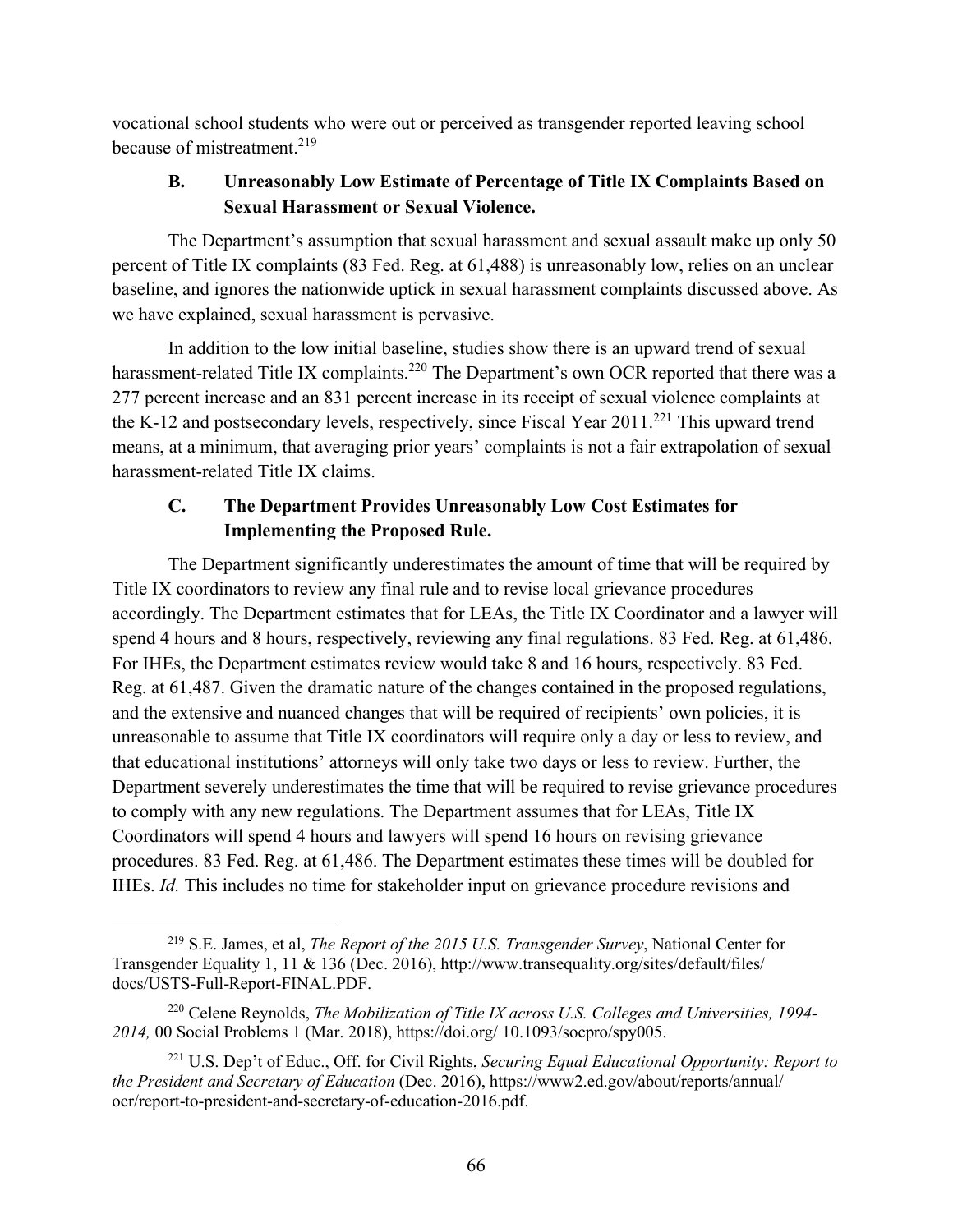underestimates the amount of time required to revise procedures. Finally, the Department anticipates it will only take a single hour for Title IX coordinators to create or modify a "safe harbor" form for complainants who report sexual harassment but who do not want to file a formal complaint. 83 Fed. Reg. at 61,494. It is unreasonable to assume that a significant document intended to serve as a "safe harbor" would be created in only one (1) hour by a Title IX Coordinator, and that an attorney would not even review it. These cost estimates are arbitrary and unreasonably low.

The Department also assumes the Title IX Coordinator, investigator, and a decision maker will each spend 16 hours in training. 83 Fed. Reg. at 62,486. It is concerning that the Department would contemplate only that a single investigator and a single decision-maker would or should attend the training. 83 Fed. Reg. at 61,486. Especially since the Department is anticipating limiting the number of people who can accept formal complaints, it will be essential to provide training to all staff who interact with students regarding how to counsel students on the appropriate channels for instigating formal complaints. It will also be essential to provide training for students, parents and guardian on how to properly file complaints, so that they do not lose their rights due to an inconsequential procedural mistake. Further, the Department does not accurately represent the costs for training hearing officers and panels during live hearings, where they will need to be versed in evidentiary procedure and taking examination and crossexamination. In addition, the Department "do[es] not calculate additional costs in future years as [it] assume[s] that recipients will resume training of staff one[sic] their prior schedule after Year 1." 83 Fed. Reg. at 61,487. This limitation to one year of training costs and to training only individuals who can receive formal complaints underscores the Department's inappropriate focus away from the protection of students who are meant to be protected by Title IX.

There are also several ways in which the Department inappropriately underestimates the costs of investigations. First, the Department estimates "a reduction in the average number of investigations per IHE per year of 0.75." 83 Fed. Reg. at 61,487. It is unreasonable to assume this reduction, given that reports are, as described above, increasing, and the proposed regulations create significant additional avenues for complaints filed by respondents. Second, while the Department assumes an approximate reduction of 0.18 of the number of IHE investigations by disregarding off-campus sexual harassment (83 Fed. Reg. at 61,487), the Department fails to allocate time for the investigation that would need to occur for the jurisdictional analysis to establish where the incident occurs.

In addition to underestimating the time it will take for a recipient to investigate Title IX complaints, the Department underestimates the cost for the parties' representation in the investigative process. For responses to a formal complaint at the LEA level, the Department assumed that both parties would obtain legal counsel who would work for one hour and, in the alternative, estimated an average cost non-attorney advisor cost would be two attorney hours. 83 Fed. Reg. at 61,487. The calculated cost the Department associated with the representation is flawed in two respect. First, the Department assumes a rate of \$90.71 per hour. 83 Fed. Reg. at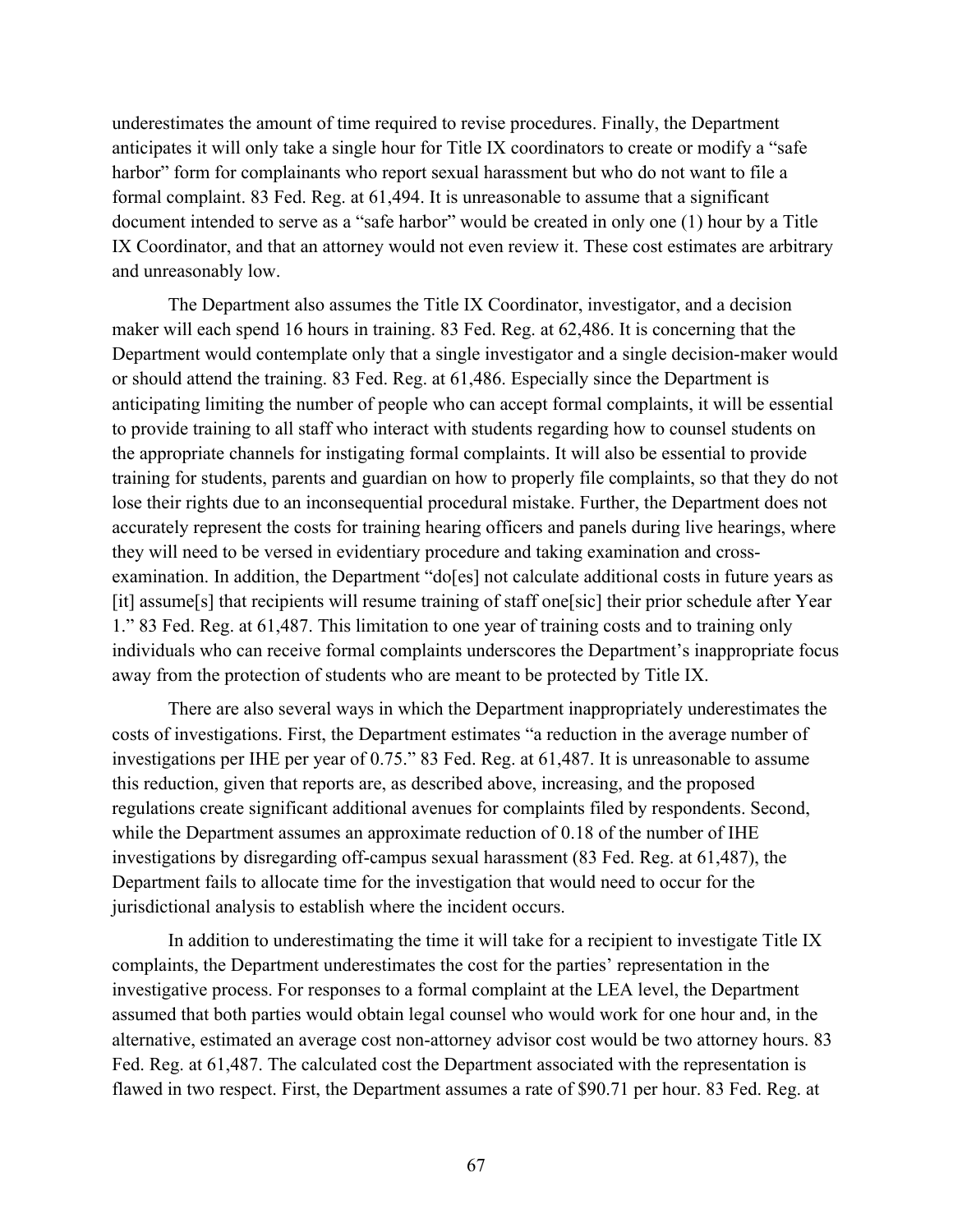61,486. The Department provides no basis for this assumed rate for an attorney, which is significantly lower than the average hourly rate of attorneys.<sup>222</sup> Second, it is unreasonable to assume adequate representation could occur with representation by an attorney for only one hour (or two hours for a non-attorney) for a hearing, particularly one involving a complex investigation of a sexual assault.

Finally, the Department fails to appropriately estimate the costs of the live hearings required under the proposed regulations. The Department will require live hearings at IHEs, but fails to consider many of the increased costs this requirement will entail. For example, the Department does not estimate any costs for transcription and translation services that may be needed. Further, the Department estimates that in 60 percent of IHEs, the Title IX Coordinator also serves as the decision-maker. 83 Fed. Reg. at 61,488. Only allowing costs for an additional adjudicator in 40 percent of hearings is arbitrary and in direct contradiction to proposed regulation § 106.45(b)(4) which precludes the decision-maker from being the same person as the Title IX Coordinator of the investigation.

### **VIII. The Department Should Delay the Effective Date of the Rule.**

If the Department adopts a final rule along the lines of its proposal, it should give schools adequate time to respond before the rule takes effect. We believe that an effective date no earlier than three years from the date of the final rule would be appropriate.

A compliance window of three years or more is warranted because the proposed rule represents a stark departure from the substantive and procedural standards that educational institutions have been applying for years. Schools will need time to overhaul their procedures, hire new staff, train employees, and disseminate information to students. Smaller schools in particular will require an extended period to come into compliance. For reasons discussed above, the Department's new rule will cause confusion among students, staff, and other stakeholders however quickly they are implemented, but the confusion will only be compounded if the Department does not allow schools enough time to respond appropriately.

Adopting an earlier effective date would be inconsistent with the Department's recent approach to other regulations that would apply to fewer schools than the proposed Title IX rule, and that would not require such significant programmatic changes. For instance, the Department has seen fit to allow schools until July 2019 to comply with provisions of its 2014 Gainful

 <sup>222</sup> *See, e.g.*, Jay Reeves, *Top 10 Hourly Rates by City*, Lawyers Mutual Byte of Prevention Blog, (Apr. 6, 2018), https://www.lawyersmutualnc.com/blog/top-10-lawyer-hourly-rates-by-city (listing lawyer rates by practice area ranging from \$86/hour to \$340/hour); Hugh A. Simons, *Read This Before You Set Your 2018 Billing Rates*, Law Journal Newsletters (Nov. 2017), http://www.lawjournalnews letters.com/2017/11/01/read-this-before-you-set-your-2018-billing-rates/ (indicating first year associates cost their employers approximately \$111/hour). Further, it is unreasonable to assume adequate representation could occur with representation by an attorney for only one hour (or two hours for a nonattorney).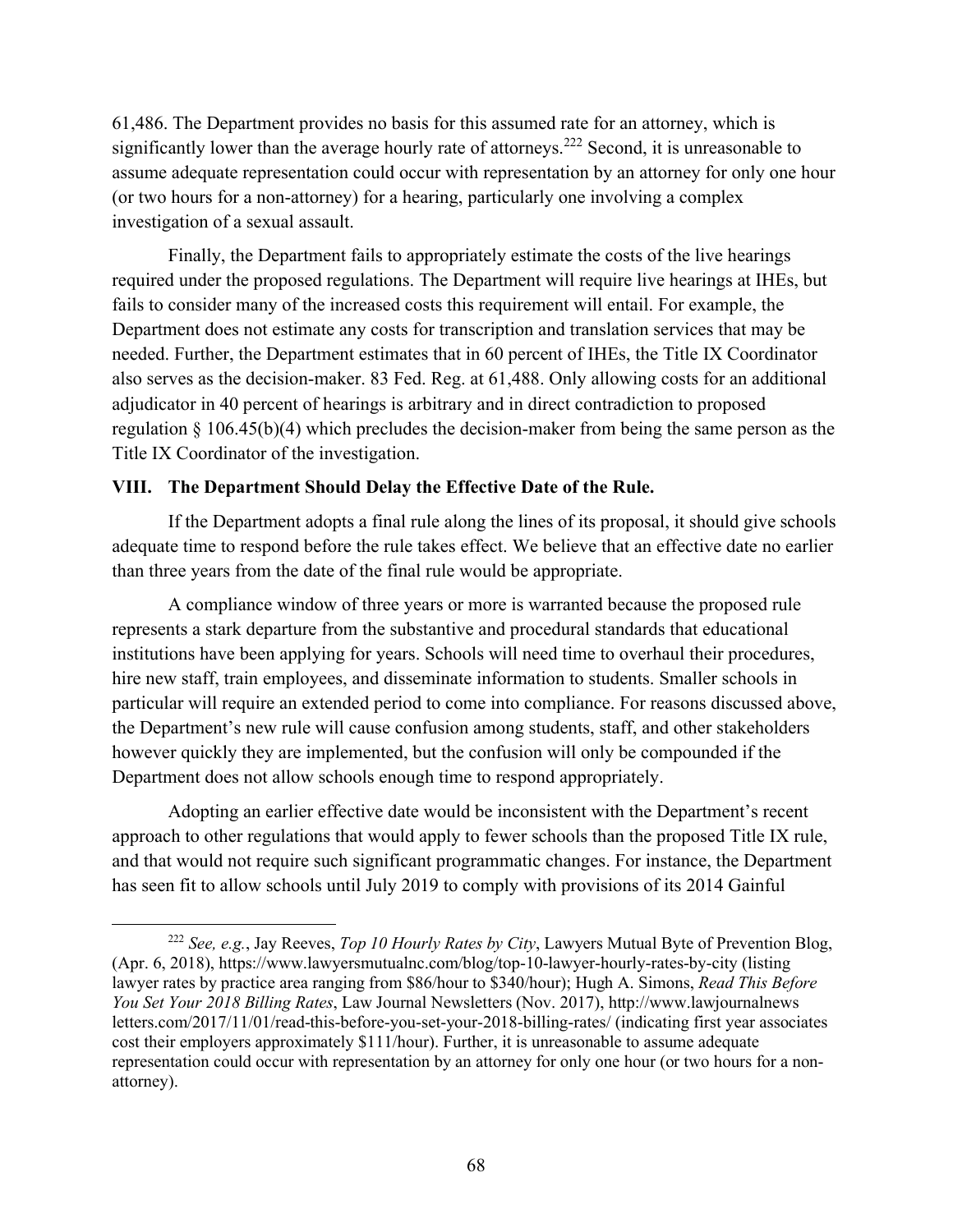Employment rule<sup>223</sup> and its 2016 Borrower Defense rule,<sup>224</sup> and delayed the effective date of the 2016 Program Integrity and Improvement rule until July 2020.225 Setting aside the reasonableness of the Department's decisions with respect to these other regulations, it would only be appropriate for the Department to adopt a similar compliance period for Title IX rule that would have more far-reaching consequences for many more schools.

### **IX. Conclusion**

Proper enforcement of Title IX has an immense impact on our states, our colleges and universities, our K-12 schools, and most importantly, our students. Title IX requires schools to provide an education that is free from sexual harassment, violence, and discrimination. Our educational institutions, relying on prior guidance from the Department, have spent many years developing procedures and policies to address these issues, and they have made great strides in fostering more open and inclusive educational environments. The proposed rule, however, is a step backward, rather than a step forward, in achieving Title IX's goals. It would inject confusion and bias into the Title IX adjudicatory process. Survivors of sexual harassment and violence would face significant reporting obstacles under the new rule, further undermining the already too low sexual violence and harassment reporting rates. The proposed rule is not consistent with Title IX as written and fails to further its goals. It should be withdrawn.

Respectfully submitted,

JOSH SHAPIRO Attorney General Commonwealth of Pennsylvania

XAVIER BECERRA Attorney General State of California

GURBIR S. GREWAL Attorney General State of New Jersey

KATHLEEN JENNINGS Attorney General State of Delaware

 <sup>223</sup> *See* 83 Fed. Reg. 28,177 (June 18, 2018).

<sup>224</sup> *See* 83 Fed. Reg. 6,458 (Feb. 14, 2018); 83 Fed. Reg. 34,047 (July 19, 2018).

<sup>225</sup> 83 Fed. Reg. 31,296 (July 3, 2018).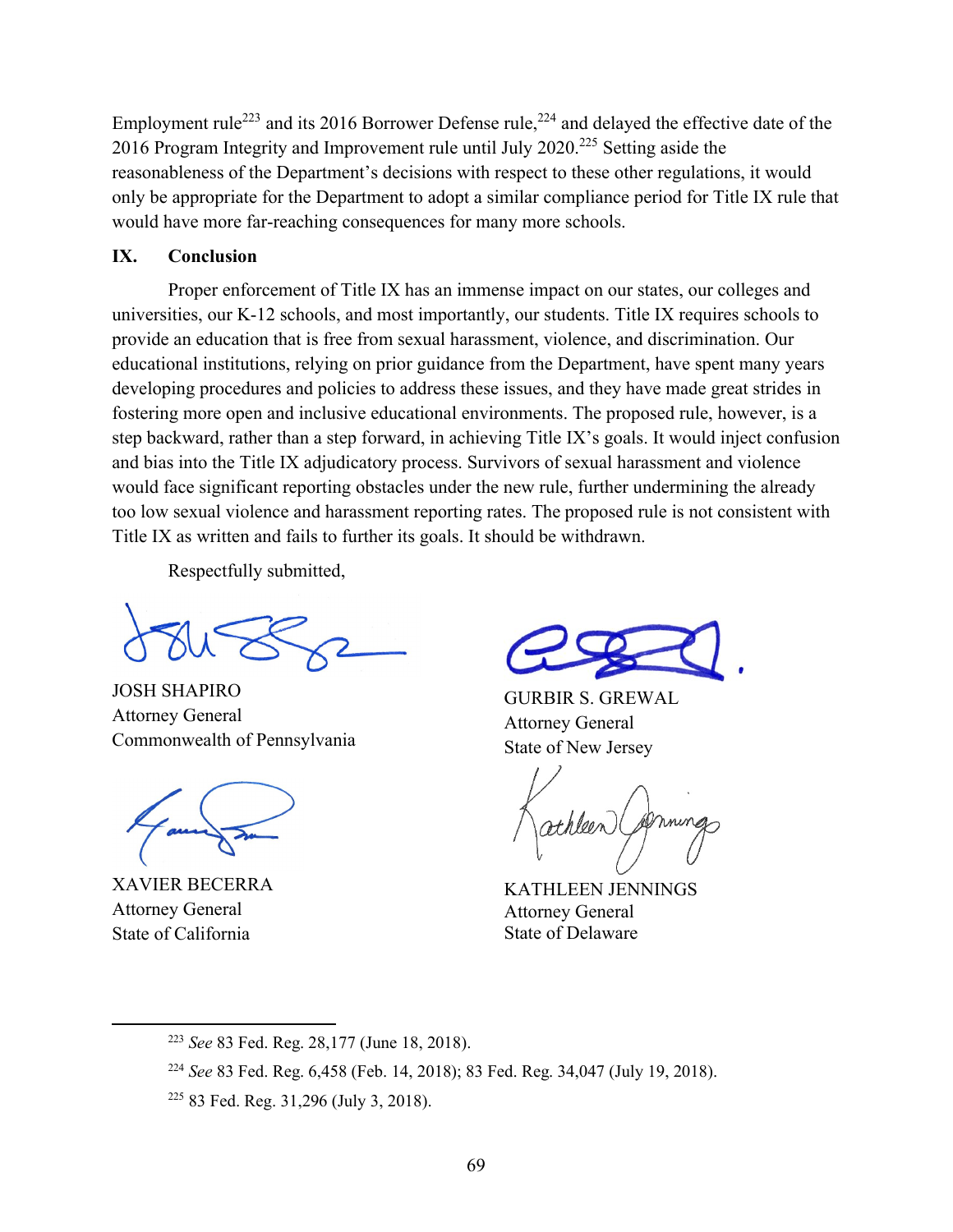

KARL A. RACINE Attorney General District of Columbia

CLARE E. CONNORS Attorney General State of Hawaiʻi

 $\ll \ell$ 

KWAME RAOUL Attorney General State of Illinois

Ton Miller

TOM MILLER Attorney General State of Iowa

Andy Bus

ANDY BESHEAR Attorney General Commonwealth of Kentucky

forman M. fuery

AARON M. FREY Attorney General State of Maine

 $Bia - E faab$ 

BRIAN FROSH Attorney General State of Maryland

Witzs

KEITH ELLISON Attorney General State of Minnesota

AARON D. FORD Attorney General State of Nevada

HECTOR BALDERAS Attorney General State of New Mexico